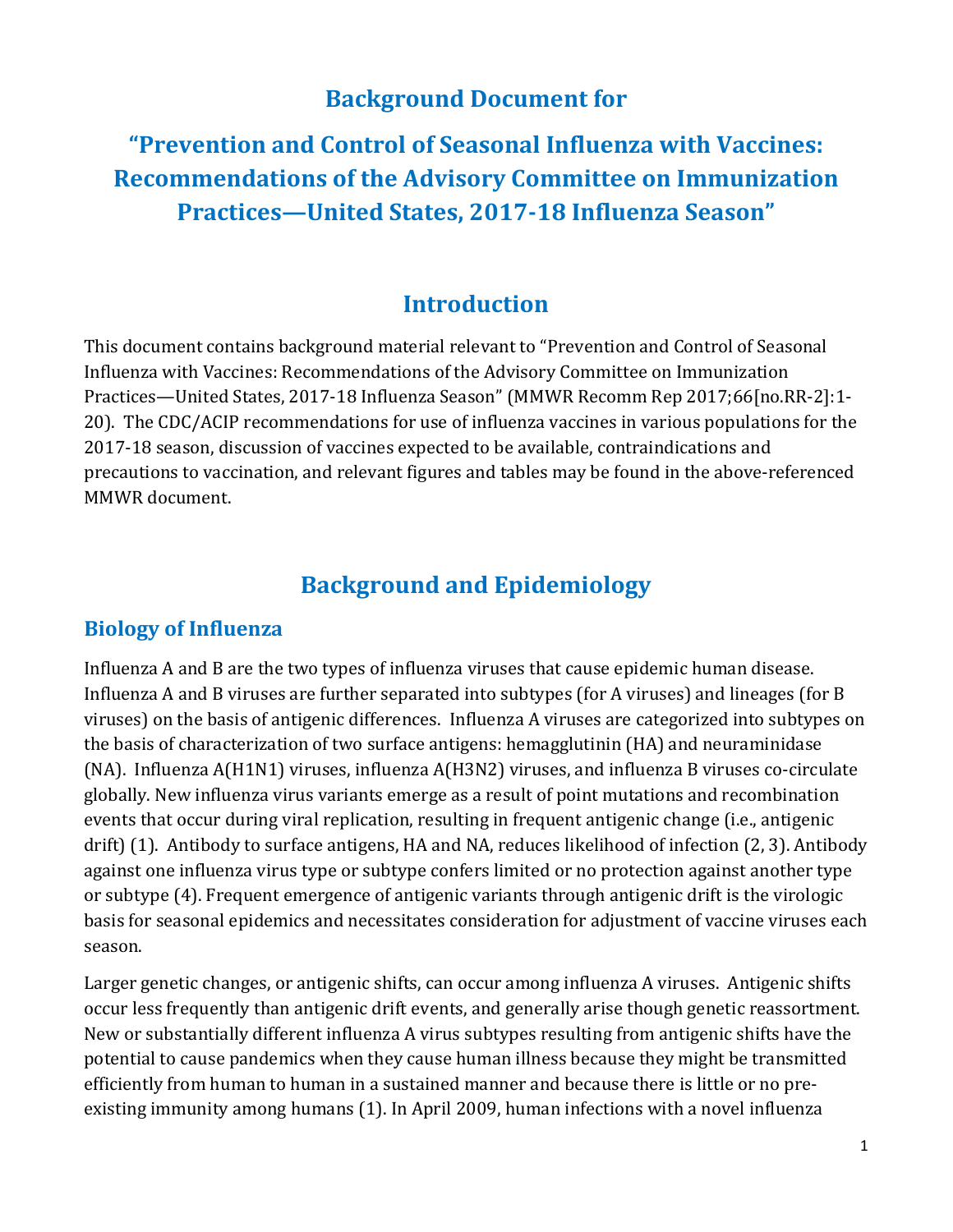A(H1N1) virus caused a worldwide pandemic. This virus was antigenically distinct from human influenza A(H1N1) viruses in circulation from 1977 through spring 2009. The HA gene is related most closely to that of contemporary influenza A viruses circulating among pigs during several preceding decades. This HA gene is believed to have evolved from the avian-origin 1918 pandemic influenza A(H1N1) virus, and is thought to have entered human and swine populations at about the same time (5, 6).

Influenza B viruses are separated into two distinct genetic lineages (Yamagata and Victoria) but are not categorized into subtypes. Influenza B viruses undergo antigenic drift less rapidly than influenza A viruses (7). Influenza B viruses from both lineages have co-circulated during most influenza seasons since the 1980s (8, 9). The trivalent influenza vaccines available in recent seasons have contained one influenza B virus, representing only one lineage. The proportion of circulating influenza B viruses that are of the lineage represented in the vaccine has varied. During the 10 seasons from 2001–02 through 2010–11, the predominant circulating influenza B virus lineage in the United States was represented in the trivalent vaccine in only five seasons (10). For the 11 seasons from 2004–05 through 2015–16 (the 2009 pandemic period was excluded because there was minimal influenza B activity), the more prevalent circulating B lineage was represented in the vaccine in eight seasons (CDC, unpublished data, 2016).

## **Burden of Influenza Illness**

 understanding the seasonal and geographic occurrence of influenza each year (13). Although the precise timing of the onset, peak, and end of influenza activity varies from one season to the next, annual epidemics of influenza typically occur in the United States between October and April. Studies that report rates of clinical outcomes without laboratory confirmation of influenza (e.g., respiratory illness requiring hospitalization during influenza season) can be difficult to interpret because of coincident circulation of other respiratory pathogens (e.g., respiratory syncytial virus) (11). More precise estimates of burden are provided by surveillance studies based on laboratory-confirmed influenza (12). However, increases in health care provider visits for acute febrile respiratory illness occur annually, coinciding with periods of increased influenza activity, making influenza-like illness (ILI) surveillance systems valuable in

Persons of all age groups are susceptible to influenza. Data from the Influenza Incidence Surveillance Project (IISP) covering the 2009–10 through 2012–13 seasons revealed the highest rates of outpatient visits for influenza-positive ILI occurred among children aged 2 through 17 years (14). Hospitalizations and deaths related to seasonal influenza are typically greatest among persons aged ≥65 years, children aged <5 years (particularly those aged <2 years), and persons of any age who have medical conditions that confer increased risk for complications from influenza (12, 15-23).

In typical winter influenza seasons, increases in deaths and hospitalizations are observed during periods when influenza viruses are circulating. Although not all excess events occurring during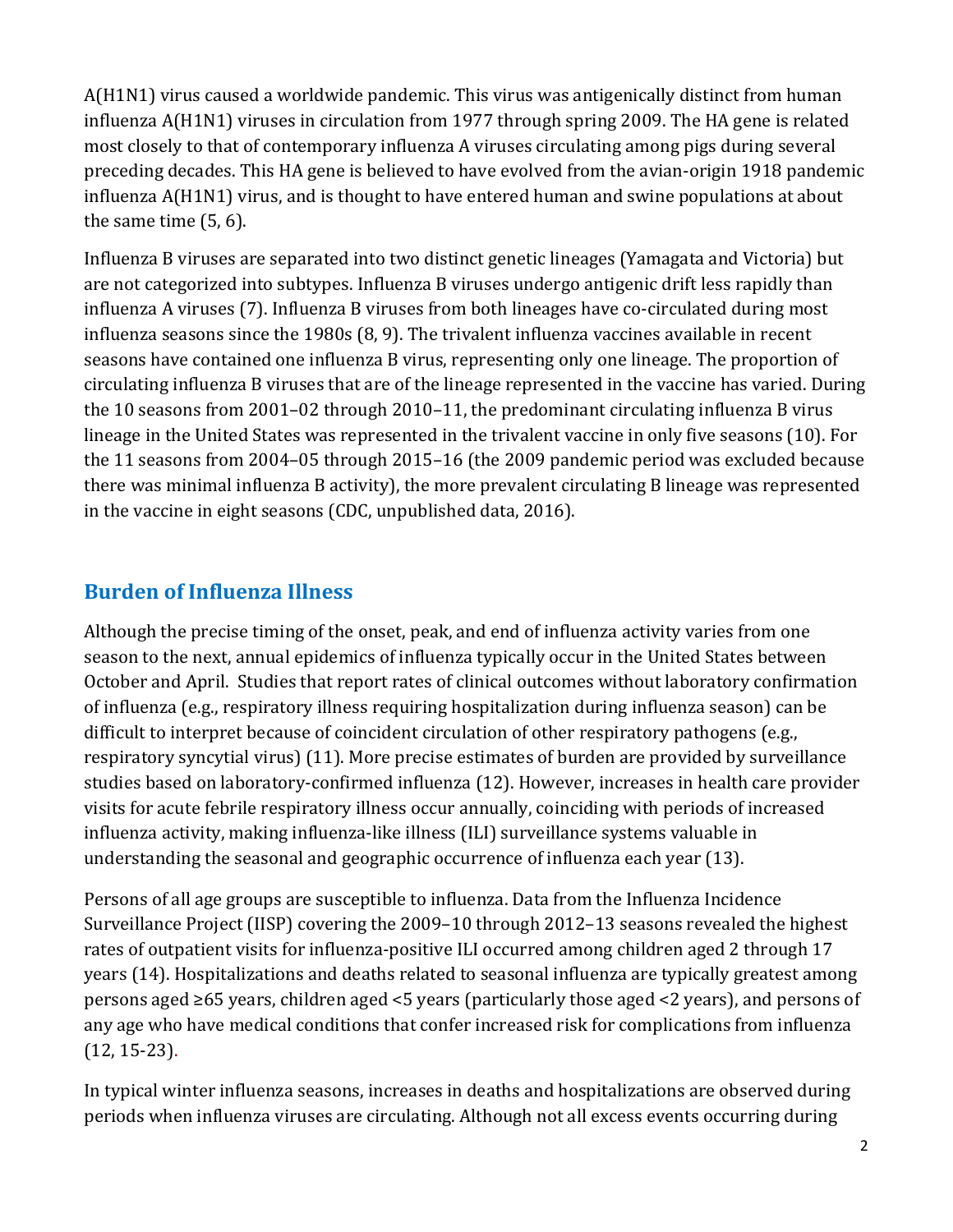useful for following season-to-season trends in influenza-associated outcomes. Estimates that 3,349 to 48,614 each season (17). A subsequent modeling analysis of population-based estimated 54%–70% of hospitalizations and 71%–85% of deaths occurred among adults aged ≥65 years (27). Using similar methodology, estimates for the 2015-16 season were 25 million hospitalizations, and 12,000 P&I deaths (28). periods when influenza viruses are circulating can be attributed to influenza, these estimates are include only outcomes attributed to pneumonia and influenza (P&I) likely underestimate the burden of severe illnesses that are at least partly attributable to influenza, because this category excludes deaths caused by exacerbations of underlying cardiac and pulmonary conditions that are associated with influenza infection (24-26). Thus, some authors use the broader category of respiratory and circulatory excess events for influenza burden estimates. During seasonal influenza epidemics from 1979–80 through 2000–01, the estimated annual overall number of influenza-associated hospitalizations in the United States ranged from approximately 55,000 to 431,000 per annual epidemic, with a mean of 226,000 (25). Between the 1976–77 and the 2006– 07 season, estimated annual deaths in the United States attributable to influenza ranged from surveillance data for seasons following the 2009 pandemic (2010–11 through 2012–13), which used a multiplier method developed to correct for under-detection in hospitalizations attributable to cases for which influenza testing was not performed and for insufficient test sensitivity, estimated that influenza was associated with 114,018—633,001 hospitalizations, 18,476–96,667 intensive care unit (ICU) admissions, and 4,866–27,810 deaths per year. Among these, an influenza illnesses, 11 million influenza-related medical visits, 310,000 influenza-related

#### *Children*

 <5 years with acute respiratory illness or fever caused by laboratory-confirmed influenza children aged 6 months–7 years during the winter respiratory illness season ranged from 22.1 per estimated rates of influenza-related hospitalizations among children aged 6 through 59 months Influenza is an important cause of outpatient medical visits and hospitalizations among young children. In a long-term population-based retrospective cohort study conducted in three metropolitan areas (Nashville, Rochester, and Cincinnati), hospitalization rates for children aged averaged 0.9 per 1000 (range 0.4-1.5) for seasons 2000-01 through 2003-04 and 0.58 per 1000 (range 0.36 to 0.97) for the seasons 2004-05 through 2008-09 (12, 29). In a retrospective cohort study of children aged <15 years over 19 seasons (1974–75 through 1992–93), an estimated average of 6–15 additional outpatient visits and 3–9 additional antibiotic courses per 100 children per season were attributed to influenza (19). During 1993–2004 in the Boston area, the rate of ED visits for respiratory illness attributed to influenza based on viral surveillance data among 1,000 children aged 6–23 months to 5.4 per 1,000 children aged 5–7 years (30). In a study conducted in a single county in Tennessee during the 2000–01 through 2010–11 seasons, varied from 1.9 to 16 per 10,000 children per year; estimated rates of emergency department visits ranged from 89 to 620 per 10,000 children per year (31).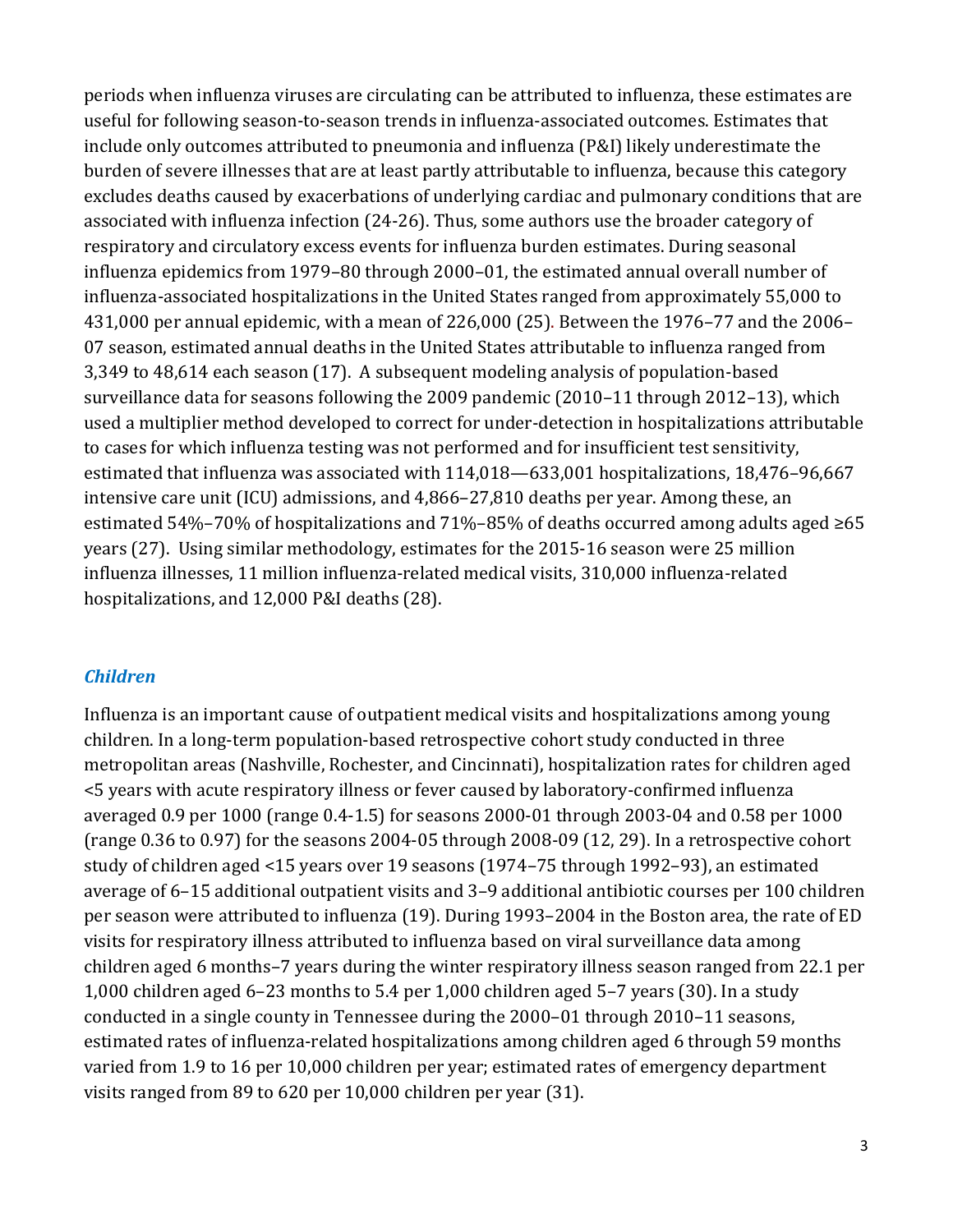infants and children <5 years than among older children (12, 20, 29, 32-38). During 1993–2008, children aged <1 years and 38.8 per 100,000 among children aged 1–4 years, compared with 16.8 (23%), cardiovascular (21%), metabolic and immunosuppressive disorders (7% each). In another Estimated rates of influenza-associated hospitalization generally are substantially higher among estimated annual rates of influenza-associated hospitalizations were 151.0 per 100,000 among per 100,000 among persons aged 5 through 49 years (36). Estimates of influenza-related hospitalization rates for children with high-risk medical conditions are higher than for those without (20, 39, 40). In a study of children in 3 U.S. cities of children hospitalized with confirmed influenza infection, length of stay was longer for those with high-risk conditions than for healthy children of the same age (4.7 vs. 3.0 days for those aged 6 through 23 months; 5.8 vs. 3.6 days for those aged 2 through 17 years) (34). Thirty-seven percent had an ACIP-defined high risk condition; the most common high-risk conditions were asthma (45%), followed by neurological study, asthma was associated with 23% of the influenza hospitalizations and 15% of the outpatient visits (39).

Estimates of influenza mortality rates for children based on pneumonia and influenza diagnoses, respiratory and circulatory diagnoses, or confirmed influenza have generally been low, <1 per 100,000 person-years (24, 34, 41, 42). However, the absolute number of pediatric deaths varies from season to season (43). Moreover, it is important to note that these deaths often occur in children with no other risk factors for severe influenza illness. In one study of the 2003-04 season, nearly half occurred in previously healthy children (42) . In the United States, death associated with laboratory-confirmed influenza (LCI) among children aged <18 years has been a nationally reportable condition since October 2004 (41). Since reporting began, the annual number of reported influenza-associated pediatric deaths during regular influenza seasons has ranged from 37 deaths in the 2011-12 season to a high of 171 in 2012-13 (43). A larger number of deaths were reported during the 2009 pandemic, for which 358 pediatric deaths were reported to CDC from April 15, 2009 through October 2, 2010 (44).

### *Younger Adults*

Among healthy younger adults, illness caused by seasonal influenza is typically less severe and results less frequently in hospitalization, as compared with children aged <5 years, adults aged ≥65 years, pregnant women, or persons with chronic medical conditions. However, influenza is an important cause of outpatient medical visits and worker absenteeism among healthy adults. In one economic modeling analysis, the average annual burden of seasonal influenza among adults aged 18–49 years without medical conditions that confer a higher risk for influenza complications was estimated to include approximately 5.2 million illnesses, 2.4 million outpatient visits, 31,800 hospitalizations, and 684 deaths (45). Studies of worker vaccination have reported lower rates of ILI (46, 47), lost work time (46-49), and health care visits (47, 49) in association with vaccination as compared with no vaccine or placebo.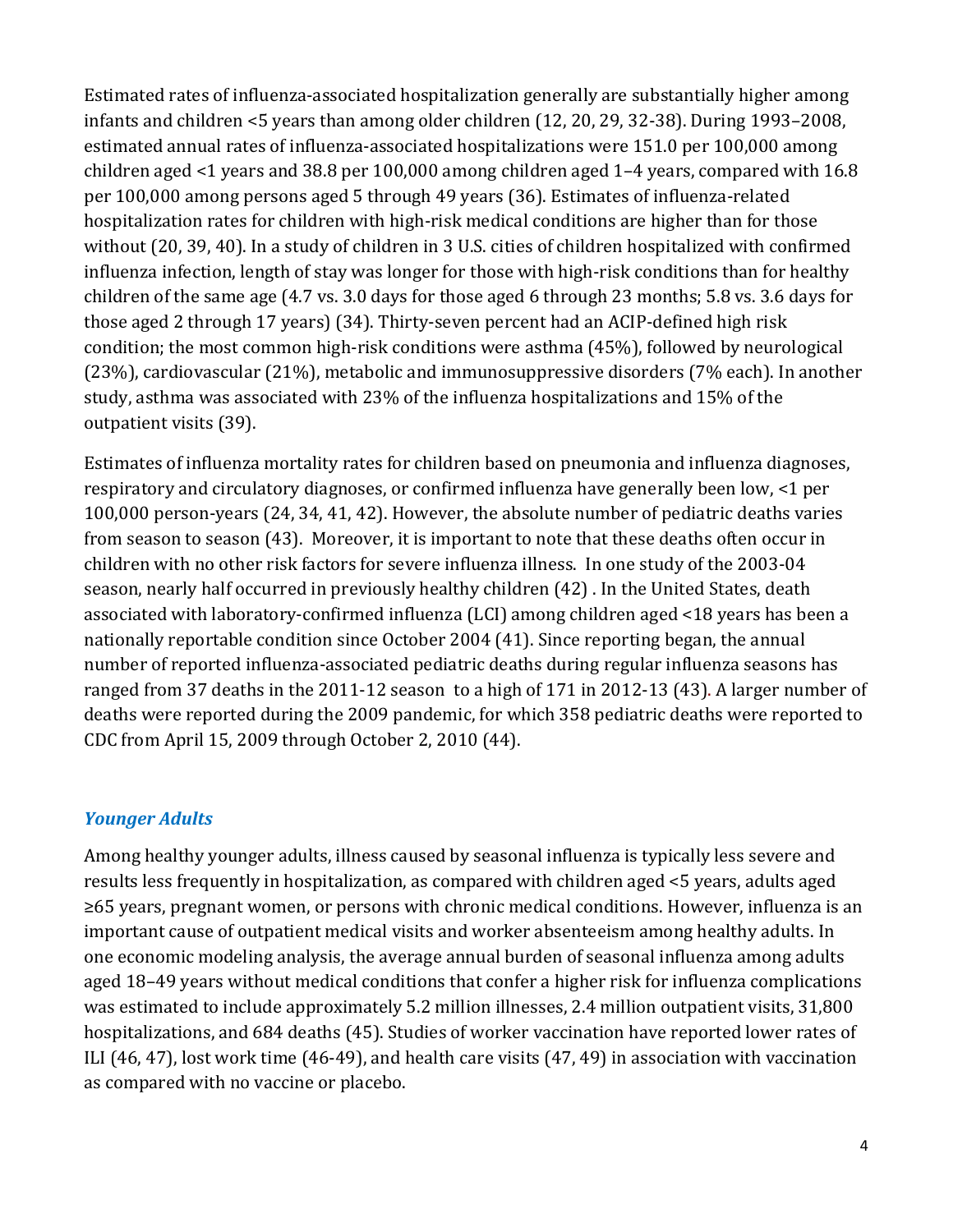During the 2009 influenza A(H1N1)pdm09 pandemic (2009[H1N1] pandemic), adults aged <65 years appeared to be at higher risk for influenza-related hospitalizations and deaths (50) as compared with typical influenza seasons. During the 2009 influenza A (H1N1) pandemic period (for the period April 2009 through May 1, 2010), the cumulative crude rates of LCI-related hospitalization for the Emerging Infections Program (EIP;

 3.8 per 10,000 persons aged 50–64 years, and 3.2 per 10,000 persons aged ≥65 years. During the 0.4–1.5 per 10.000 persons aged 50–64 years and 1.4–7.5 per 10.000 persons aged ≥65 years (51). [www.cdc.gov/ncezid/dpei/eip/index.html\)](http://www.cdc.gov/ncezid/dpei/eip/index.html) sites were 3.0 per 10,000 persons aged 18–49 years, previous three seasons, rates had ranged from 0.3–0.7 per 10.000 persons aged 18–49 years to Adults aged 50–64 years had the highest mortality rate during the 2009 pandemic. This group was again severely affected during the 2013–14 season when H1N1pdm09 was the predominant virus, sustaining higher hospitalization rates than in previous seasons since the pandemic (52).

## *Older Adults*

Hospitalization rates during typical influenza seasons are highest for adults aged ≥65 years. One retrospective analysis of data from three managed-care organizations collected during 1996–97 through 1999–2000 estimated that the risk during influenza season among persons aged ≥65 years with high-risk underlying medical conditions was 55.6 pneumonia and influenza-associated hospitalizations per 10,000 persons, compared with 18.7 per 10,000 among lower risk persons in this age group. Persons aged 50–64 years who had underlying medical conditions also were at substantially increased risk for hospitalization during influenza season compared with healthy adults aged 50–64 years (12.3 versus 1.8 per 10,000 person-periods) (22). In a retrospective study of adults hospitalized with laboratory-confirmed influenza during the 2014-15 season, when compared with patients under 80 years of age, patients aged 80 years or older had a lower glomerular filtration rate (mean: 49.7 mL/min vs. 62.2 mL/min; p=0.006), a greater need for noninvasive mechanical ventilation (22% vs 9%; p=0.02), greater co-morbidity due to cardiac insufficiency (40% vs. 16%; p<0.001) and/or chronic renal disease (32.9 vs. 20%, p=0.03), and elevated mortality (19% vs. 3%; p<0.001) (53).

Deaths associated with influenza are most frequent among older adults. From the 1976-77 through 2006-07 seasons, an estimated yearly average of 21,098 influenza-related deaths occurred among adults aged ≥65 years, corresponding to 90% of estimated annual average deaths across all age groups (17). In comparison, the average annual mortality was estimated to be 124 deaths among persons aged <19 years and 2,385 deaths among persons aged 19–64 years. In a later modeling analysis of population-based surveillance data covering the 2010–11 through the 2012–13 seasons, an estimated 71%–85% of deaths occurred among adults aged ≥65 years (27).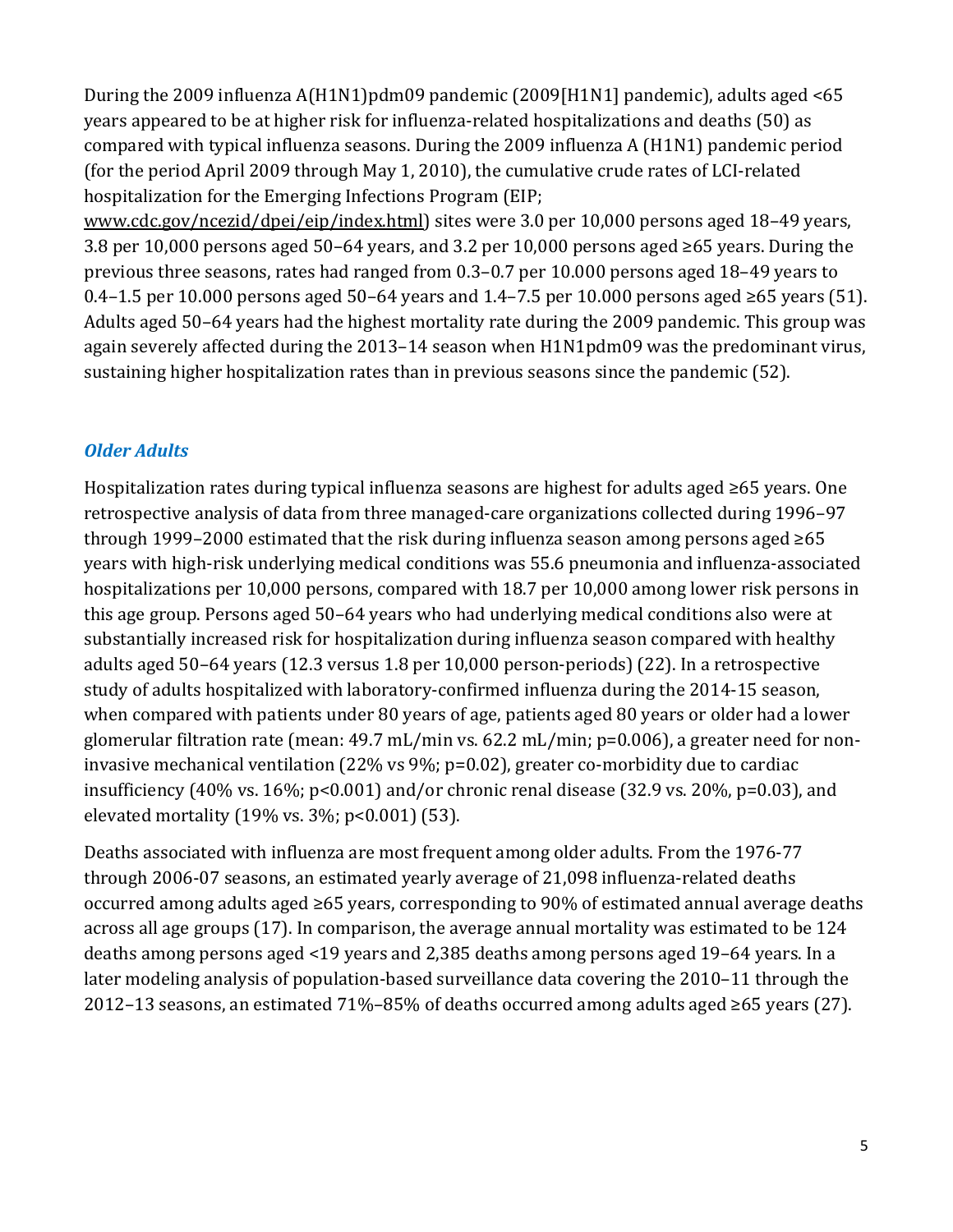### *Pregnant Women and Neonates*

 severity than those with non-influenza acute respiratory illness (55). Case reports and some Pregnant women are vulnerable to severe symptoms and illness attributable to influenza. Physiologic changes associated with pregnancy, such as altered cardiopulmonary mechanics and changes in cell mediated immunity, might contribute to enhanced susceptibility (54). In a casecohort study of 1,873 pregnant women conducted over the 2010–11 and 2011–12 seasons, among 292 women with acute respiratory illnesses, those with influenza reported greater symptom observational studies suggest that pregnancy increases the risk for hospitalization and serious maternal medical complications (56-58). Most of these studies have measured changes in excess hospitalizations or outpatient visits for respiratory illness during influenza season rather than LCI. A retrospective cohort study of pregnant women conducted in Nova Scotia during 1990–2002 compared medical record data for 134,188 pregnant women to data from the same women during the year before pregnancy. During the influenza seasons, the rate ratio of hospital admissions during the third trimester compared with admissions in the year before pregnancy was 7.9 (95% confidence interval  $\text{[CI]} = 5.0 - 12.5$  among women with comorbidities and  $5.1$  (95% CI = 3.6–7.3) among those without comorbidities (58).

 In a case series conducted during the 2009(H1N1) pandemic, 56 deaths were reported among 280 even though they represented <1% of the population (66, 67). Among the deaths, 36 (64%) Increased severity of influenza among pregnant women was reported during the pandemics of 1918–19, 1957–58, and 2009–10 (59-64). During the 2009(H1N1) pandemic, severe infections among postpartum (delivered within previous 2 weeks) women also were observed (60, 63, 65). pregnant women admitted to intensive care units. Among U.S. deaths due to pandemic influenza reported to CDC, five percent of all US deaths from pandemic influenza involved pregnant women, occurred in the third trimester. Pregnant women who were treated with neuraminidase inhibitor antivirals >4 days after symptom onset were more likely to be admitted to an intensive care unit (57% versus 9%; relative risk [RR]: 6.0; 95% CI = 3.5–10.6) than those treated within 2 days after symptom onset (66).

Some studies of pregnancy outcomes have suggested increased risk for pregnancy complications attributable to maternal influenza illness; others have not. A review of data from the National Inpatient Sample (a publically available hospital discharge database; *[www.hcup](http://www.hcup-us.ahrq.gov/nisoverview.jsp)[us.ahrq.gov/nisoverview.jsp](http://www.hcup-us.ahrq.gov/nisoverview.jsp)*) covering the 1998–99 through the 2001–02 seasons and including over 6.2 million hospitalizations of pregnant women, reported increased risk for fetal distress, preterm labor, and cesarean delivery among those women with respiratory illness during influenza seasons, compared with women without respiratory illness (68). A study of 117,347 pregnancies in Norway during the 2009–10 pandemic noted an increased risk for fetal death among pregnant women with a clinical diagnosis of influenza (adjusted hazard ratio [aHR]: 1.91; 95% CI = 1.07–3.41) (69). A cohort study conducted among 221 hospitals in the United Kingdom observed an increased risk for perinatal death, stillbirth, and preterm birth among women admitted with confirmed 2009(H1N1) infection (70). However, other studies of infants born to women with LCI during pregnancy have not shown higher rates of prematurity, preterm labor,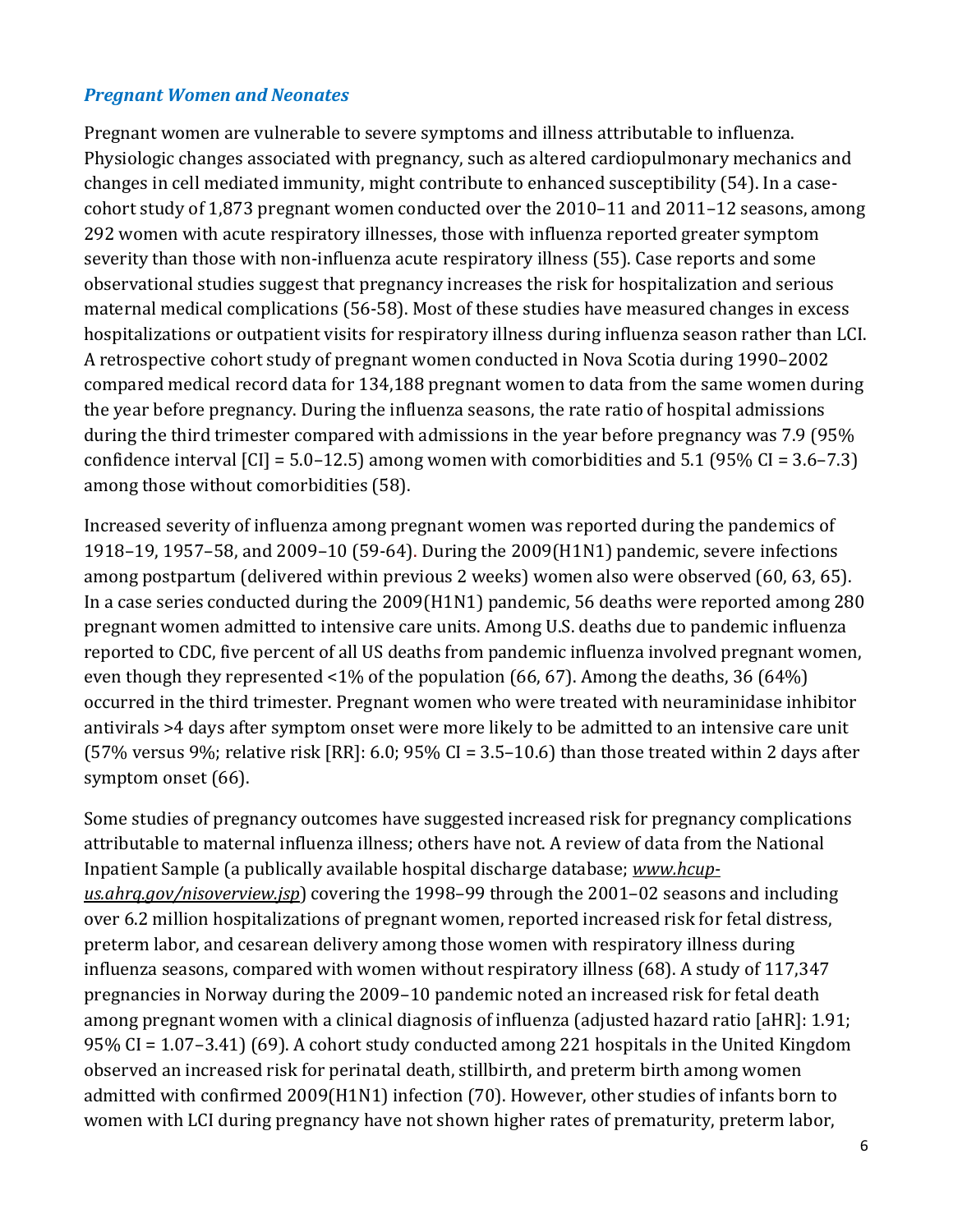low birth weight, or lower Apgar scores compared with infants born to uninfected women (71- 73).

Influenza symptoms often include fever, which during pregnancy might be associated with neural tube defects and other adverse outcomes (74). A meta-analysis of 22 observational studies of congenital anomalies following influenza exposure during the first trimester of pregnancy noted associations with several types of congenital anomalies, including neural tube defects, hydrocephaly, heart and aortic valve defects, digestive system defects, cleft lip, and limb reduction defects. However, many of the included studies were conducted during the 1950s through 1970s, and a nonspecific definition of influenza exposure was used (any reported influenza, ILI, or fever with influenza, with or without serological or clinical confirmation) (75). A 2005 meta-analysis of fifteen observational studies noted an association between maternal fever and neural tube defects (76). Associations between maternal fever and congenital heart defects (77) and orofacial cleft (78) have been reported in some studies; in one study of congenital anomalies such as orofacial clefts, congenital heart defects, and omphalocele, the association with maternal fever was ameliorated among those mothers who had taken multivitamins (79).

### *Persons with Increased Risk for Severe Influenza Illness and Complications*

 severe disease among persons in for whom HIV is well-controlled (82-90). In the first U.S. recommendations for annual influenza vaccination of the civilian population, published by the Surgeon General in 1960, persons with "chronic debilitating diseases" (particularly cardiovascular disease, pulmonary disease, and diabetes) were cited as being among the groups contributing most to the excess deaths observed during the 1957 influenza pandemic (80). In a study of 4,756 adults hospitalized with influenza from October 2005 through April 2008, characteristics significantly associated with pneumonia included underlying chronic lung disease and immunosuppression (81). Among patients with pneumonia, patients with a poor outcome (defined as ICU admission, need for mechanical ventilation, or death) were more likely to be affected by chronic lung disease, cardiovascular disease, renal disease, or immunosuppression. While some observational studies (mostly conducted prior to the widespread use of highly effective antiretroviral therapy) noted increased likelihood of severe influenza illness among persons with HIV infection, more recent studies indicate that there may be no increased risk of

 among persons aged ≥20 years, hospitalization with illness attributable to laboratory confirmed influenza A(H1N1)pdm09 was associated with extreme obesity (body mass index [BMI] ≥40) even (94). Death was associated with both obesity, defined as BMI ≥30 (OR: 3.1; 95% CI = 1.5–6.6) and extreme obesity (OR: 7.6; 95% CI = 2.1–27.9). A Canadian cohort study covering 12 seasons Prior to the 2009 pandemic, obesity had not been recognized as a risk factor for severe influenza illness. However, several studies during the 2009 pandemic noted a high prevalence of obesity among persons with severe illness attributable to A(H1N1)pdm09 (91-93). In a case-cohort study, in the absence of other risk factors for severe illness (odds ratio [OR]: 4.7; 95% CI = 1.3–17.2) (1996–97 through 2007–08) found that persons with a BMI of 30.0–34.9 and those with a BMI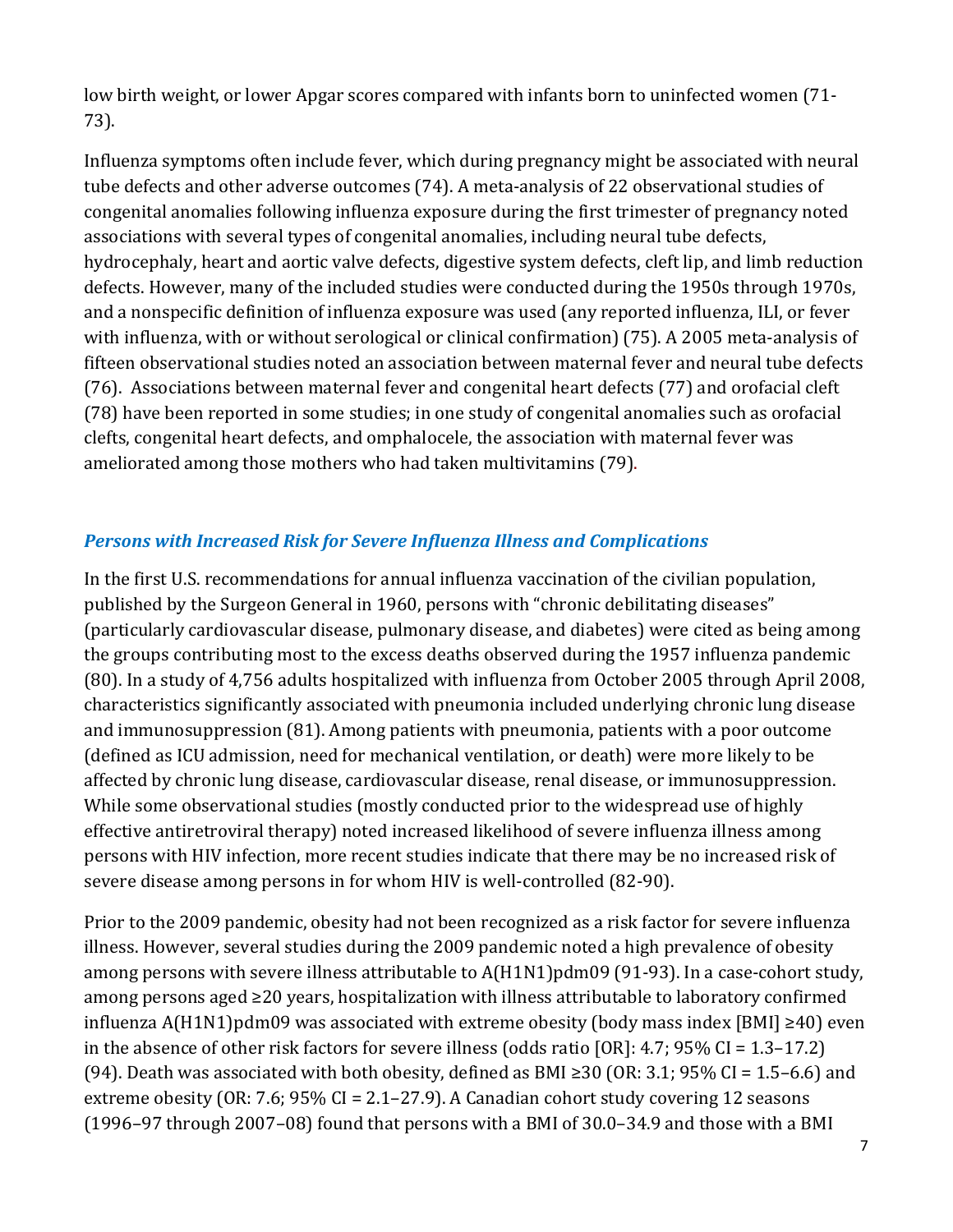≥35 were more likely than normal-weight persons to have a respiratory hospitalization during influenza seasons (OR: 1.45; 95% CI = 1.03–2.05 for BMI 30–34.9 and OR: 2.12; 95% CI = 1.45– 3.10 for BMI ≥35) (95). Conversely, a two-season study (2007–09) in the United States found no association between obesity and medically attended LCI, including both seasonal and pandemic virus circulation (96).

 recent case-control study of risk factors for death from 2009 pandemic influenza that adjusted for The 2009 pandemic also emphasized racial and ethnic disparities in the risk for influenza-related complications among adults, including higher rates of severe influenza illness among blacks and among American Indians/Alaska Natives and indigenous populations in other countries (97-102). These disparities might be attributable in part to the higher prevalence of underlying medical conditions or disparities in medical care among these racial/ethnic groups (101, 103). A more factors such as pre-existing medical conditions, barriers to health care access, and delayed receipt of antivirals found that American Indian/Alaska Native status was not independently associated with death (104).

# **Immunogenicity, Efficacy, and Effectiveness of Influenza Vaccines**

 influenza virus strains. Efficacy or effectiveness estimates for more specific outcomes such as LCI Estimates of vaccine efficacy (i.e., prevention of illness among vaccinated persons enrolled in controlled clinical trials) and vaccine effectiveness (i.e., prevention of illness in vaccinated populations) of influenza vaccines depend on many factors, including the age and immunocompetence of the vaccine recipient, the degree of similarity between the viruses in the vaccine and those in circulation, study design, diagnostic testing measures, and the outcome being measured. Studies of influenza vaccine efficacy and effectiveness have used a variety of outcome measures, including the prevention of ILI, medically attended acute respiratory illness (MAARI), LCI, P&I-associated hospitalizations or deaths, and prevention of seroconversion to circulating typically are higher than for less specific outcomes such as MAARI because the causes of MAARI include infections with other pathogens that influenza vaccination would not be expected to prevent (105).

 persuasive evidence of vaccine efficacy, but such data are not available for all populations. Such recommended. Observational studies, particularly those that compare non-influenza-specific Randomized controlled trials that measure LCI virus infections (by viral culture or reverse transcription polymerase chain reaction [RT-PCR]) as the outcome provide the best and most studies are difficult to perform in populations for which influenza vaccination is already outcomes among vaccinated populations to those among unvaccinated populations, are more subject to biases than studies using laboratory-confirmed outcomes. For example, an observational study that finds that influenza vaccination reduces overall mortality among elderly persons might be biased if healthier persons in the study are more likely to be vaccinated and thus less likely to die for any reason (106, 107). Bias due to frailty (a characteristic which can be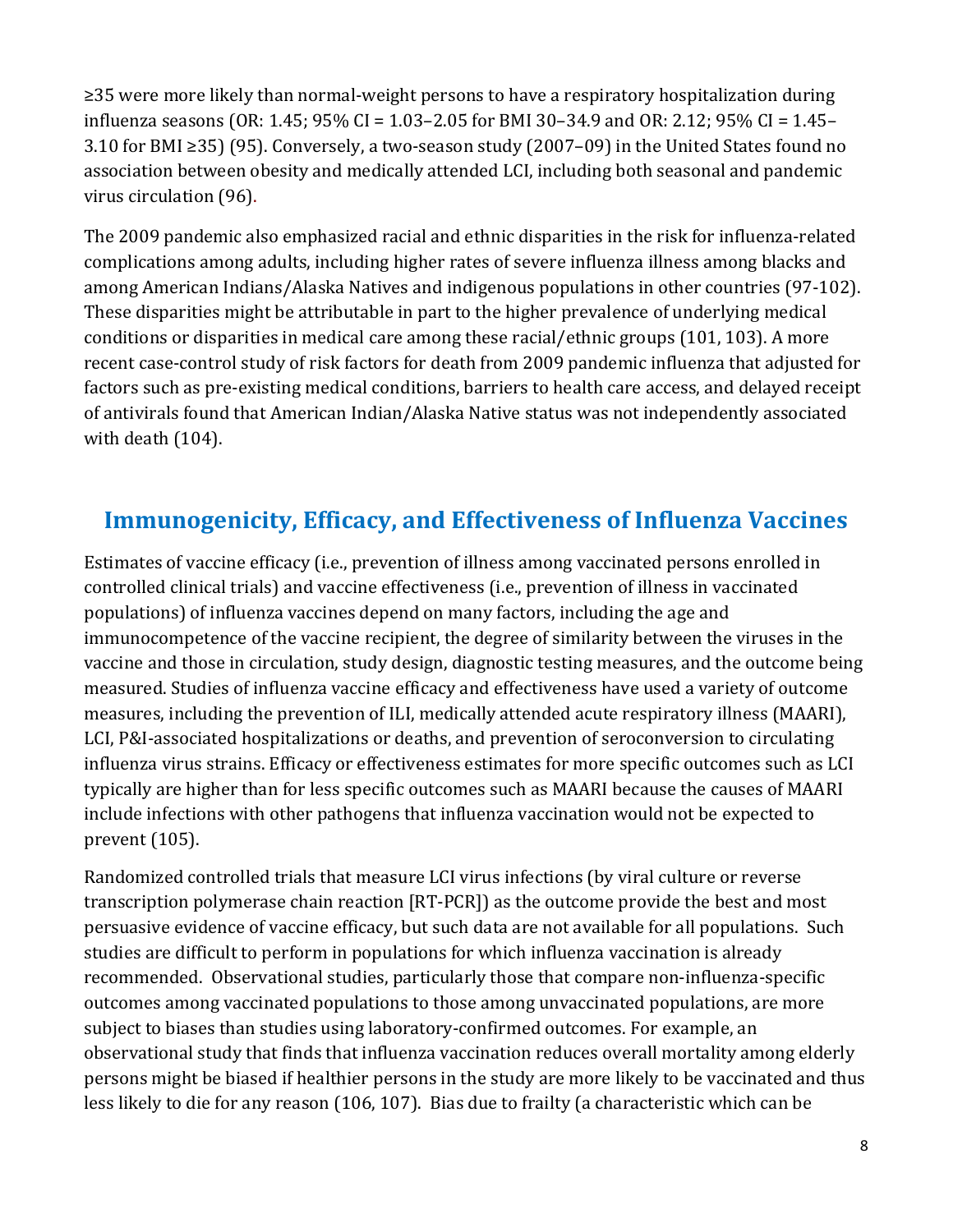also a concern in observational studies. Observational studies that use a case-positive, control associated with both a lower likelihood of vaccination and increased likelihood of severe illness) is test-negative study design (in which all participants present with illness, and case/control status is assigned on the basis of influenza testing) might be less subject to frailty bias (108).

 classic case-control studies (109). In a simulation study which evaluated the effects of different resulted in slightly more biased VE estimates for test-negative studies than for other designs. attack rates, sensitivity, and specificity were considered (110). For studies assessing laboratory-confirmed outcomes, estimates of vaccine efficacy and effectiveness also might be affected by the specificity of the diagnostic tests used. A 2012 simulation study found that for each percentage point decrease in diagnostic test specificity for influenza virus infection, vaccine effectiveness would be underestimated by approximately 4% in values of influenza diagnostic test sensitivity and specificity on vaccine effectiveness estimates from cohort, classic case-control, and test-negative designs, it was concluded that misclassification However, the degree of bias was not thought to be meaningful when realistic combinations of

A study of data from the National Inpatient Sample (a large database of hospital discharge data comprising approximately 8 million records annually from approximately 1,000 hospitals, representing 46 states as of 2011) noted a decrease of 295,000 hospitalizations associated with P&I of (95% CI = 139,000–451,000) and a of 13,600 P&I-associated inpatient deaths (95% CI = 2,700–24,400) for October 2008 through December 2011, compared with what would have been expected on the basis of previous rates (111). This time period correlates with that of expansion of the target groups for annual influenza vaccination to include all persons aged  $\geq 6$  months. However, it is not possible to definitively attribute these decreases directly to increased vaccination.

# **Immune Response Following Vaccination**

Humoral and cell-mediated responses to influenza vaccination among children and adults have been studied. Serum antibodies against hemagglutinin are considered to be correlates of vaccineinduced protection for inactivated influenza vaccines (IIVs) (2). Increased levels of antibody induced by vaccination decrease the risk for illness caused by strains that are antigenically similar to those strains of the same type or subtype included in the vaccine (3, 112-114). Most healthy children and adults have high titers of strain-specific antibody after IIV vaccination (113, 115). However, although immune correlates such as achievement of certain antibody titers after vaccination correlate well with immunity on a population level, reaching a certain antibody threshold (typically defined as a hemagglutination inhibition antibody (HAI) titer of 32 or 40) might not predict protection from infection on the individual level.

Compared with IIV, live attenuated influenza vaccine (LAIV) induces lower levels of serum antibodies but induces cellular immune responses more effectively. The magnitude of this effect differs among adults and children. One study of children aged 6 months–9 years and adults aged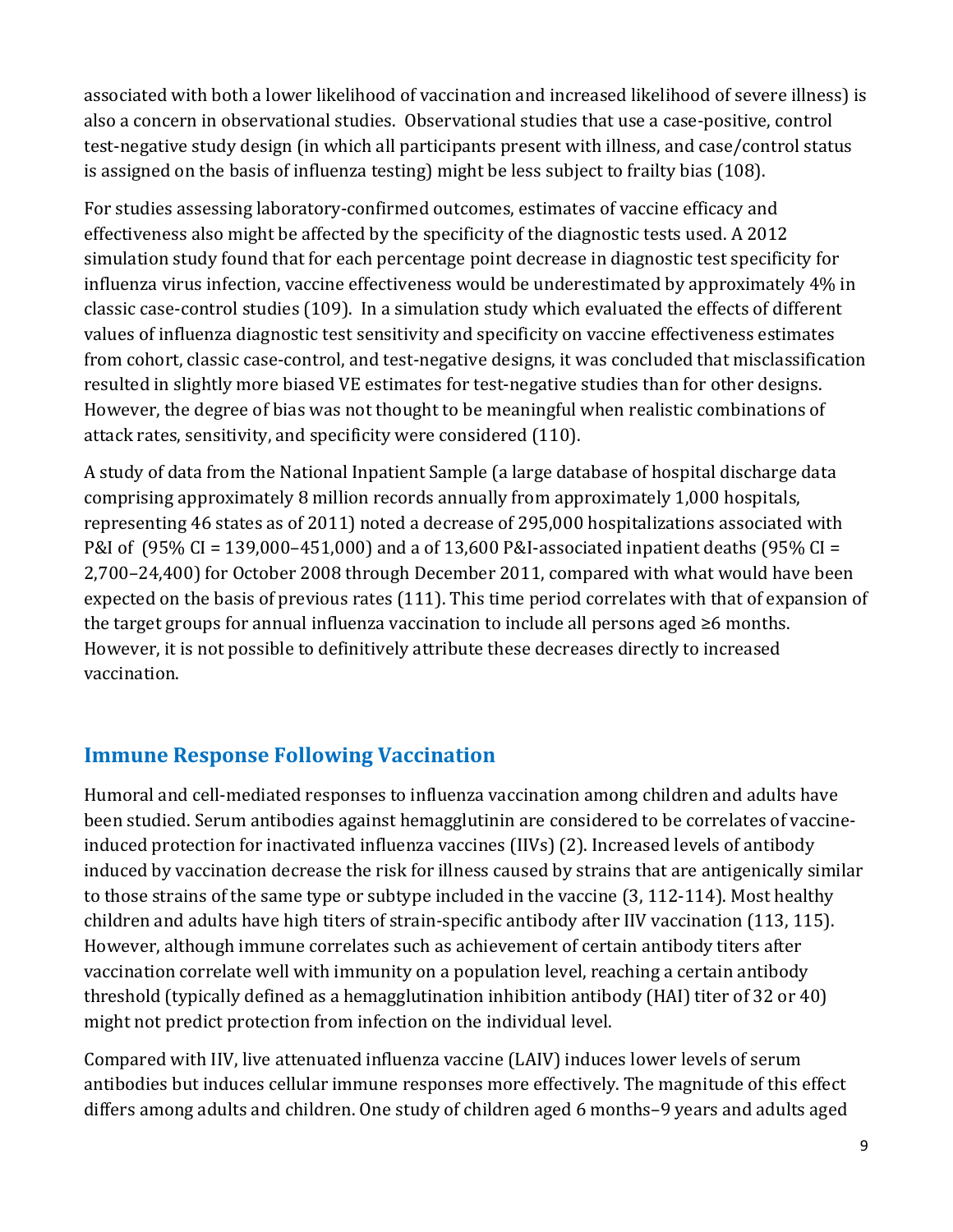22–49 years noted a significant increase in influenza A-specific interferon  $\gamma$ -producing CD4+ and CD8+ T cells among children following receipt of LAIV but not following receipt of IIV. No significant increase in these parameters was noted among adults following receipt of either vaccine (116).

Immune responses elicited by influenza vaccines are generally strain-specific. Antibody against one influenza virus type or subtype generally confers limited or no protection against another type or subtype, nor does it typically confer protection against antigenic variants of the same virus that arise by antigenic drift. However, among adults, vaccination can cause a "back boost" of antibody titers against influenza A(H3N2) viruses that have been encountered previously either by vaccination or natural infection (117).

Studies using a serological definition of influenza virus infection have raised concerns that dependence on a serological diagnosis of influenza in clinical trials might lead to overestimation of vaccine efficacy because of an "antibody ceiling" effect in adult participants with historic exposures to both natural infections and vaccination (118). This could result in the decreased likelihood that antibody increases can be observed in vaccinated participants after influenza infection with circulating viruses, as compared with adult participants in control arms of trials. Thus, vaccinated participants might be less likely to show a fourfold increase in antibody levels after influenza infection with circulating viruses compared with unvaccinated participants in such studies. Whether there is a substantial antibody ceiling effect in children, particularly younger children without extensive experience with influenza antigens, is not known.

# **Influenza Vaccine Effectiveness and Match Between Vaccine and Circulating Viruses**

 because of antigenic drift among influenza A viruses or change in predominant lineage among B The viral composition of influenza vaccines must be determined months in advance of the start of each season, to allow enough time for manufacture and distribution of vaccine. Selection of viruses is based on consideration of global influenza surveillance data, from which decisions are made regarding the viruses most likely to circulate during the upcoming season. During some seasons, viruses, circulating viruses might differ from those included in the vaccine. Seasonal influenza vaccine effectiveness can be influenced by mismatches to circulating influenza viruses. Good match between vaccine and circulating viruses was associated with increased protection against MAARI-related ED visits and hospitalizations among older persons (119), ILI in younger working adults (47), and LCI (120) in observational studies. Results from other investigations suggest that influenza vaccine can still provide some protection against influenza and outcomes such as influenza-associated hospitalizations, even in seasons when match is suboptimal (121, 122). In addition to antigenic drift of circulating influenza viruses, vaccine viruses might undergo adaptive mutations during propagation in eggs that also can contribute to an antigenic differences between vaccine virus and circulating viruses, which in some cases, has been suggested to contribute to reduced vaccine effectiveness (123).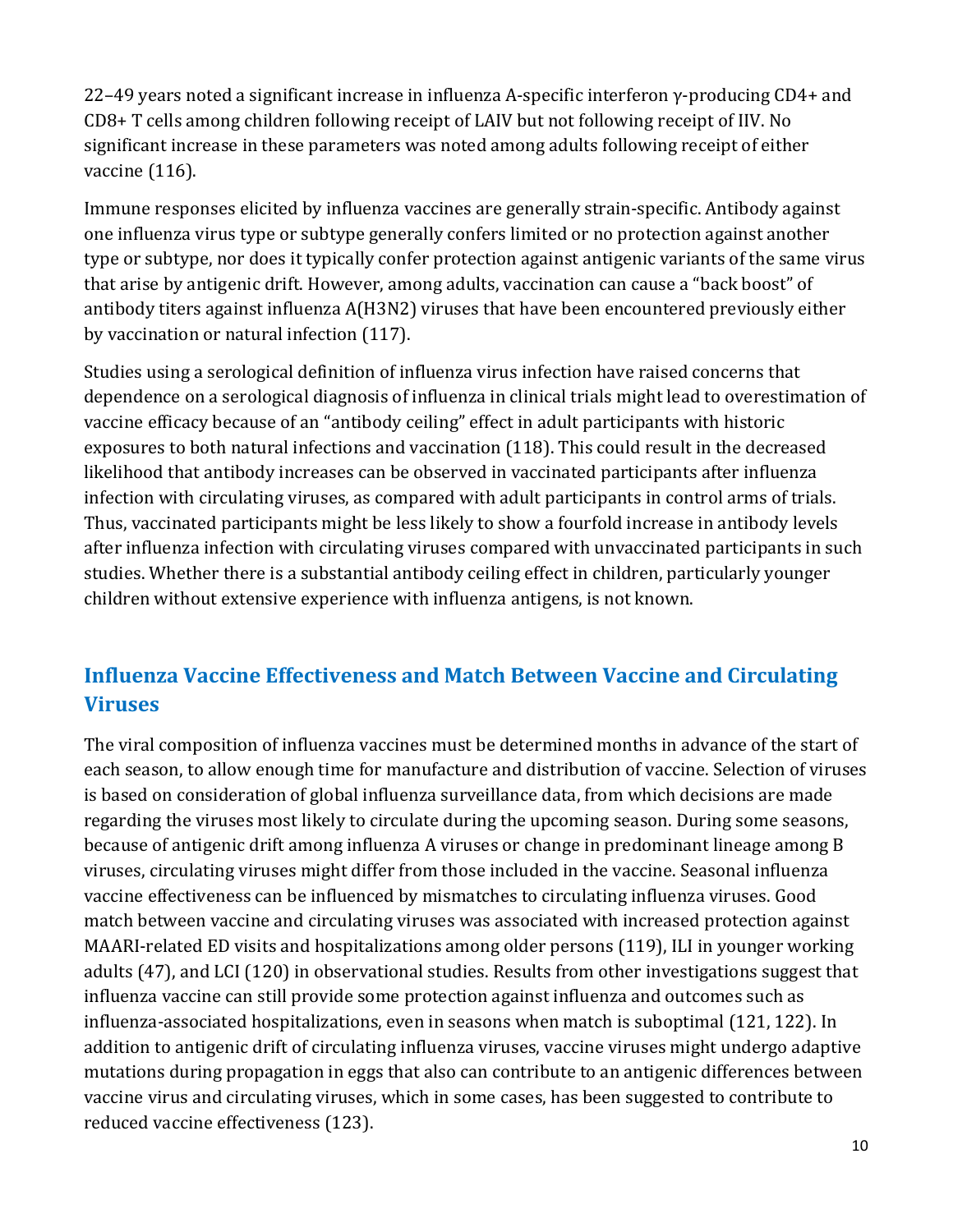# **Immunogenicity, Efficacy, and Effectiveness of Inactivated Influenza Vaccines (IIVs)**

 Inactivated influenza vaccines (IIVs) comprise the largest category of vaccines currently available. fewer data from randomized studies are available for certain age groups (e.g., persons aged ≥65 IIVs are administered by intramuscular or intradermal injection and contain nonreplicating virus. Immunogenicity, effectiveness, and efficacy have been evaluated in children and adults, although years).

Since the introduction of quadrivalent IIV (IIV4) in the United States during the 2013–14 season, both trivalent (IIV3) and quadrivalent IIVs have been available. Both IIV3s and IIV4s contain an A(H1N1) virus, an A(H3N2) virus, and a B virus. IIV4s contain the viruses selected for IIV3s, and in addition contain a fourth virus, which is a B virus selected from the opposite lineage of that selected for IIV3s.

 In general, prelicensure studies of immunogenicity of the currently licensed IIV4s compared with responses to the remaining three vaccine viruses (124-132). Effectiveness studies conducted both (52%, 95%CI 8 to 75% for B/Victoria; and 66%, 95%CI 38 to 81% for B/Yamagata) (134). randomized trial of IIV3 there was no cross lineage protection (136). corresponding IIV3 products from the same manufacturer have demonstrated superior immunogenicity for IIV4 for the added influenza B virus without interfering with immune during some seasons have demonstrated that IIV3 provided similar protection against circulating influenza B viruses of both lineages. For example, U.S. Influenza Vaccine Effectiveness Network found that IIV3 provided statistically significant protection against both the included B lineage (66%; 95% CI = 58–73) and the nonincluded B lineage (51%; 95% CI = 36–63) during the 2012– 13 season when both lineages co-circulated (133). Similarly, in an observational study conducted during the 2011-12 season, in which both B lineages co-circulated, effectiveness was similar for both (52%, 95%CI 8 to 75% for B/Victoria; and 66%, 95%CI 38 to 81% for B/Yamagata) (134). Cross-lineage protection was observed for IIV3 and ccIIV3 in a randomized trial (135); in another

### *Children*

 proportion of children with protective antibody responses was significantly higher after 2 doses aged <5 years who have never received influenza vaccine previously or who received only 1 dose months conducted during the 2003–04 season found that although receipt of 2 doses of IIV3 was Studies involving seasonal IIV among young children have demonstrated that 2 vaccine doses provide better protection than 1 dose during the first season a child is vaccinated. In a study during the 2004–05 season of children aged 5–8 years who received IIV3 for the first time, the than after 1 dose of IIV3 for each antigen ( $p = 0.001$  for influenza A[H1N1];  $p = 0.01$  for influenza A[H3N2]; and p = 0 0.001 for influenza B) (137). Vaccine effectiveness is lower among children in their first year of vaccination than it is among children who received 2 doses in their first year of being vaccinated. A retrospective study of billing and registry data among children aged 6–21 protective against office visits for ILI, receipt of 1 dose was not (138). Another retrospective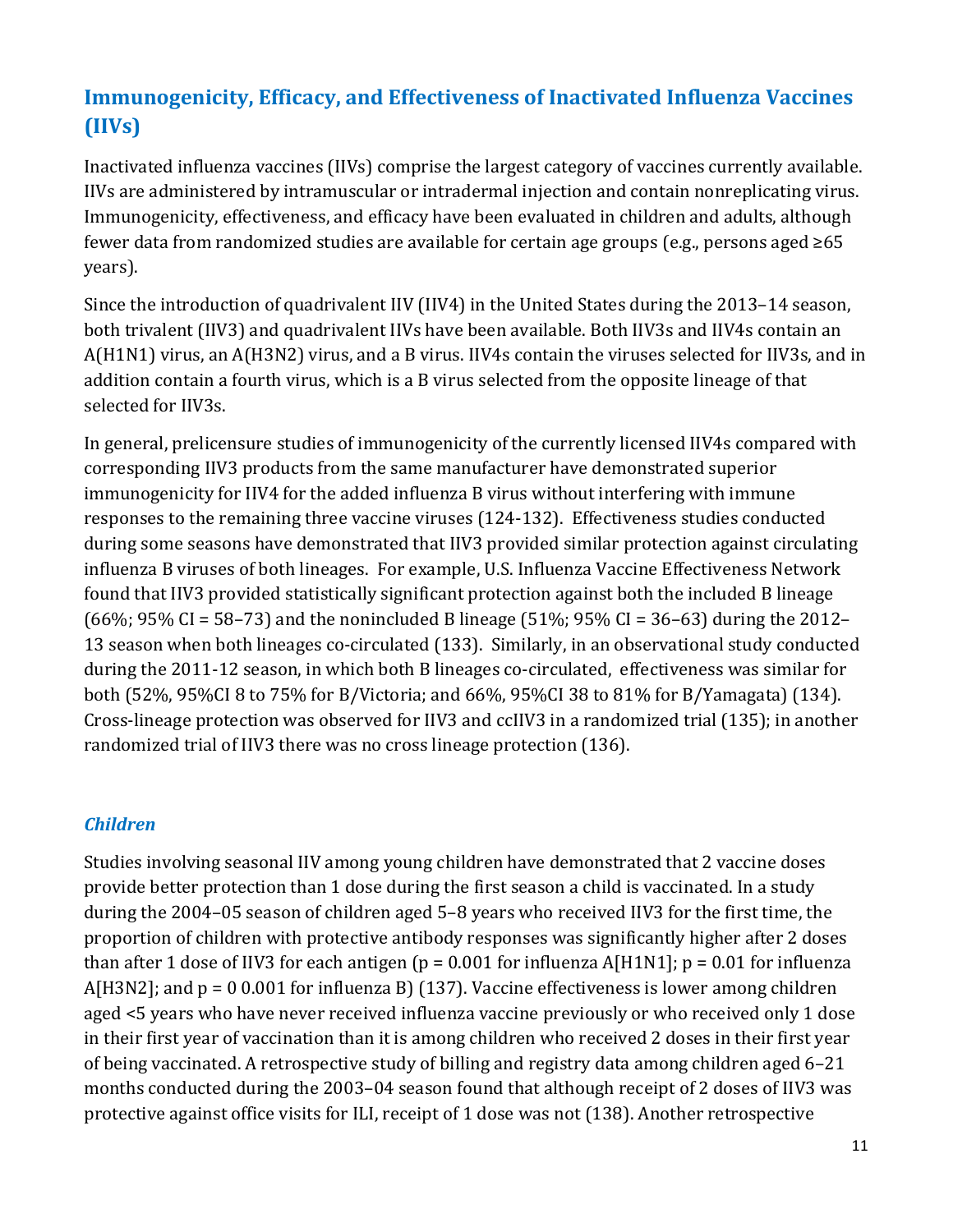fully vaccinated (having received the recommended number of doses) was associated with 57% cohort study of children aged 6 months through 8 years, the majority of whom received IIV3 (0.8% received LAIV3), also conducted during the 2003–04 season, found no effectiveness against ILI among children who had received only 1 dose (139). In a case-control study of approximately 2,500 children aged 6–59 months conducted during the 2003–04 and 2004–05 seasons, being effectiveness (95% CI = 28–74) against LCI for the 2004–05 season; a single dose was not significantly effective (too few children in the study population were fully vaccinated during the 2003–04 season to draw conclusions) (140). The results of these studies support the recommendation that all children aged 6 months–8 years who are being vaccinated for the first time should receive 2 doses separated by at least 4 weeks (see Children Aged 6 Months through 8 Years).

 Estimates of the efficacy of IIV among children aged ≥6 months vary by season and study design. who received IIV3, IIV3 with MF59 adjuvant (aIIV3; not currently licensed for children in the control vaccine was 43% (95% CI = 15–61). Efficacy of aIIV3 versus control was 86% (95% CI = 19 years found the efficacy of IIV3 was 56% (p<0.05) among those aged 3–9 years and 100% among those aged 10–18 years (142); influenza infection was defined either by viral culture or by a postseason antibody rise in HI titer among symptomatic children from whom no other virus was Limited efficacy data are available for children from studies that used culture- or RT-PCR– confirmed influenza virus infections as the primary outcome. A large randomized trial compared rates of RT-PCR–confirmed influenza virus infections among 4,707 children aged 6–71 months United States), or a control vaccine (meningococcal conjugate vaccine or tickborne encephalitis vaccine). During the two seasons of the study (2007–08 and 2008–09), efficacy of IIV3 versus 74–93) (141). In a randomized trial conducted during five influenza seasons (1985–90) in the United States among children aged 1–15 years, receipt of IIV3 reduced culture-positive influenza by 77% (95% CI = 20–93) during A(H3N2) years and 91% (95% CI = 64–98) during A(H1N1) years (113). A single-season placebo-controlled study that enrolled 192 healthy children aged 3– isolated. In a randomized, double-blind, placebo-controlled trial conducted during two influenza seasons among 786 children aged 6–24 months, estimated efficacy was 66% (95% CI = 34–82) against culture-confirmed influenza illness during 1999–2000. However, vaccination did not reduce culture-confirmed influenza illness significantly during 2000–2001, when influenza attack rates were lower (3% versus 16% during 1999–2000 season) (143).

Receipt of IIV was associated with a reduction in acute otitis media in some studies but not in others. Two studies reported that IIV3 decreases the risk for otitis media among children (144, 145). However, a randomized, placebo-controlled trial conducted among 786 children aged 6 through 24 months (mean age: 14 months) indicated that IIV3 did not reduce the proportion of children who developed acute otitis media during the study (143). Influenza vaccine effectiveness against a nonspecific clinical outcome such as acute otitis media, which is caused by a variety of pathogens and typically is not diagnosed by use of influenza virus detection methods, would be expected to be lower than effectiveness against LCI.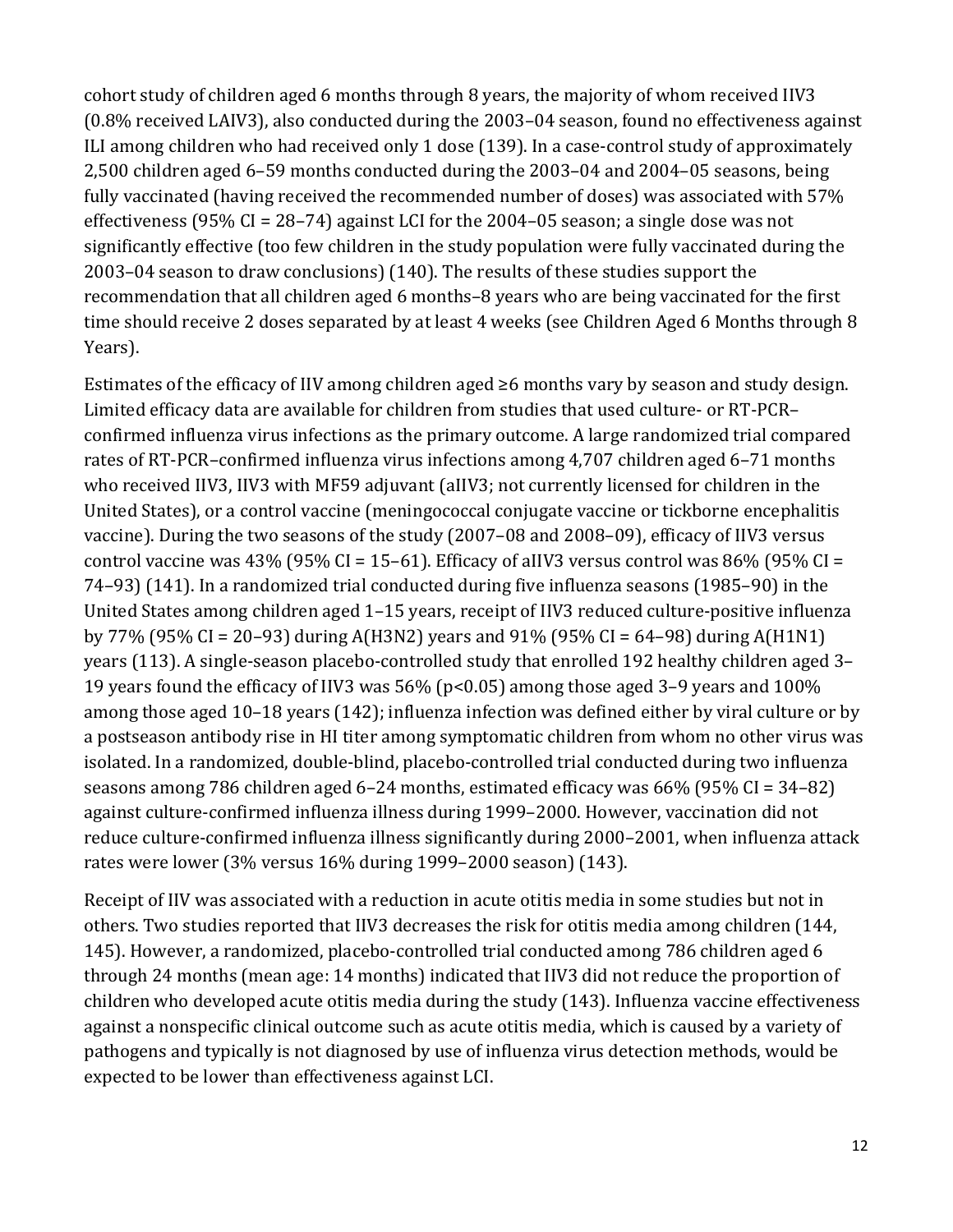### *Younger Adults*

A 2012 meta-analysis found a pooled IIV3 efficacy against RT-PCR or culture-confirmed influenza of 59% (95% CI = 51–67) among adults aged 18–65 years for eight of twelve seasons analyzed in 10 randomized controlled trials (146). Vaccination of healthy adults was associated with decreased work absenteeism and use of health care resources in some studies, when the vaccine and circulating viruses are well-matched (47, 49). In another study of healthy working adults conducted during the 2012–13 season, no significant difference in missed work hours between vaccinated and unvaccinated subjects was noted (147).

## *Older Adults*

Older adults have long been recognized as a high-risk group for severe influenza illness, and have been recommended to receive annual influenza vaccination since the 1960s (80). Historically, most effectiveness data in this population pertain to standard-dose IIVs, which contain 15 µg of HA of each vaccine virus per dose. Discussion of the more recently licensed high-dose IIV3 (HD-IIV3), adjuvanted IIV3 (aIIV3), and quadrivalent recombinant influenza vaccine (RIV4) in this age group occurs below.

Studies suggest that antibody responses to influenza vaccination are decreased in older adults. It is likely that increasing dysregulation of the immune system with aging contributes to the increased likelihood of serious complications of influenza infection (148). A review of HAI antibody responses to IIV3 in 31 studies found that 42%, 51%, and 35% of older adults (aged  $\geq 58$ ) years) seroconverted to A(H1N1), A(H3N2), and B vaccine antigens, respectively, compared with 60%, 62%, and 58% of younger persons (aged <58 years). When seroprotection (defined as an HAI titer ≥40) was the outcome, 69%, 74%, and 67% of older adults versus 83%, 84%, and 78% of younger adults achieved protective titers to A(H1N1), A(H3N2), and B antigens, respectively (149). Although an HAI titer ≥40 is considered to be associated with approximately 50% clinical protection from infection, this standard was established in young healthy adults (3), and few data suggest that such antibody titers represent a correlate of protection among elderly adults. An analysis of serologic data from a randomized controlled efficacy trial of high-dose IIV among the elderly found that an HAI titer of ≥40 corresponded to 50% protection (similar to the recognized threshold for younger adults) when the assay virus was well-matched to the circulating virus but higher titers were required with poor match (150). Limited or no increase in antibody response is reported among elderly adults when a second dose is administered during the same season (151- 153).

 persons aged ≥60 years found IIV3 to be 58% effective (95% CI = 26–77) against serologically-Most data concerning vaccine effectiveness among community-dwelling older adults comes from observational studies. One randomized controlled trial conducted among community-dwelling confirmed influenza illness during the 1991–92 season, during which vaccine viruses were considered to be well-matched to circulating strains (154). The outcome used for measuring the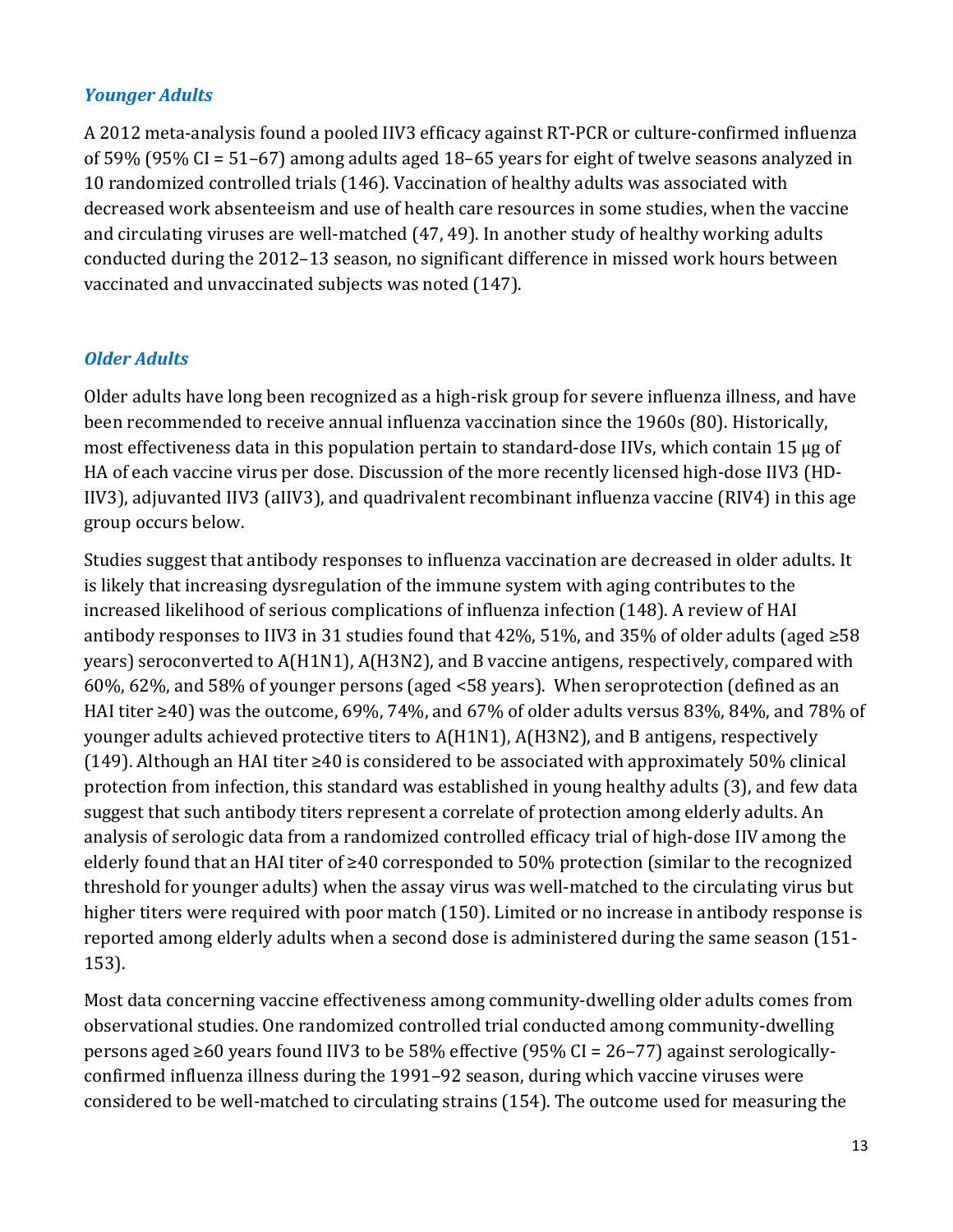through 49 years (118). efficacy estimate was seroconversion to a circulating influenza virus and symptomatic illness compatible with clinical influenza infection, rather than viral culture or PCR-confirmed influenza infection. Use of such outcomes raises concern that seroconversion after symptomatic illness will be less likely among vaccinated persons who have higher levels of pre-existing anti-HA antibody than among those not vaccinated, leading to an overestimate of the true vaccine efficacy. This phenomenon was demonstrated in a clinical trial conducted among healthy adults aged 18

Other evidence of effectiveness of influenza vaccines among older adults is derived from observational studies and from analyses of health care system data. A 2010 Cochrane review of influenza vaccine effectiveness studies among community-dwelling persons aged ≥65 years pooled data from 75 studies (randomized, quasi-randomized, cohort, and case-control studies) to assess efficacy against laboratory-confirmed influenza (LCI) or influenza like illness (ILI) (155). IIV3 was not significantly effective against LCI, ILI, or pneumonia. The quality of the pooled evidence was rated as generally low because of the paucity of randomized clinical trials. A different team of investigators subsequently performed a meta-analysis of these data, but using a different stratification method and examining a smaller number of clinically relevant outcomes. Using these methods, the authors estimated vaccine effectiveness for LCI of approximately 49% (95% CI = 33–62), and for ILI of 39% (95% CI = 35–43) (156). A more recent systematic review, published in 2014, included pooled data from 35 test-negative design case-control studies involving community-dwelling elderly. This review concluded that although influenza vaccine was not significantly effective during periods of localized influenza activity (defined as cases limited to one administrative unit of a country or reported from a single site), influenza vaccine was effective against LCI irrespective of vaccine match or mismatch to the circulating viruses during regional (OR: 0.42; 95% CI = 0.30–0.60 when matched; OR 0.57; 95% CI = 0.41–0.79 when not matched) and widespread outbreaks (OR: 0.54;  $95\%$  CI = 0.46–0.62 when matched; OR 0.72;  $95\%$  CI = 0.60– 0.85 when not matched), although the effect was stronger when the vaccine viruses matched circulating viruses. Vaccine was effective during sporadic activity, but only when vaccine matched  $(OR: 0.69; 95\% CI = 0.48-0.99)$  (157).

Influenza vaccination might reduce the frequency of secondary complications and risk for influenza-related hospitalization and death among community-dwelling adults aged ≥65 years with and without high-risk medical conditions (158-163). However, these studies have been conducted using medical record databases and did not use reductions in LCI illness as an outcome of interest. Such methods have been challenged because results might not be adjusted adequately to control for the possibility that healthier persons might be more likely to be vaccinated than less healthy persons (106, 107, 164-167). Several studies that have used methods to account for unmeasured confounding have reported effectiveness estimates for nonspecific serious outcomes such as P&I hospitalizations or all-cause mortality among community-dwelling older persons of  $\sim$ 10% or less, which is more plausible than higher estimates from earlier studies (168-170). A test-negative case-control study of community-dwelling adults aged ≥65 years noted that receipt of 2010–11 seasonal influenza vaccine was associated with a 42% reduction (95% CI = 29–53) in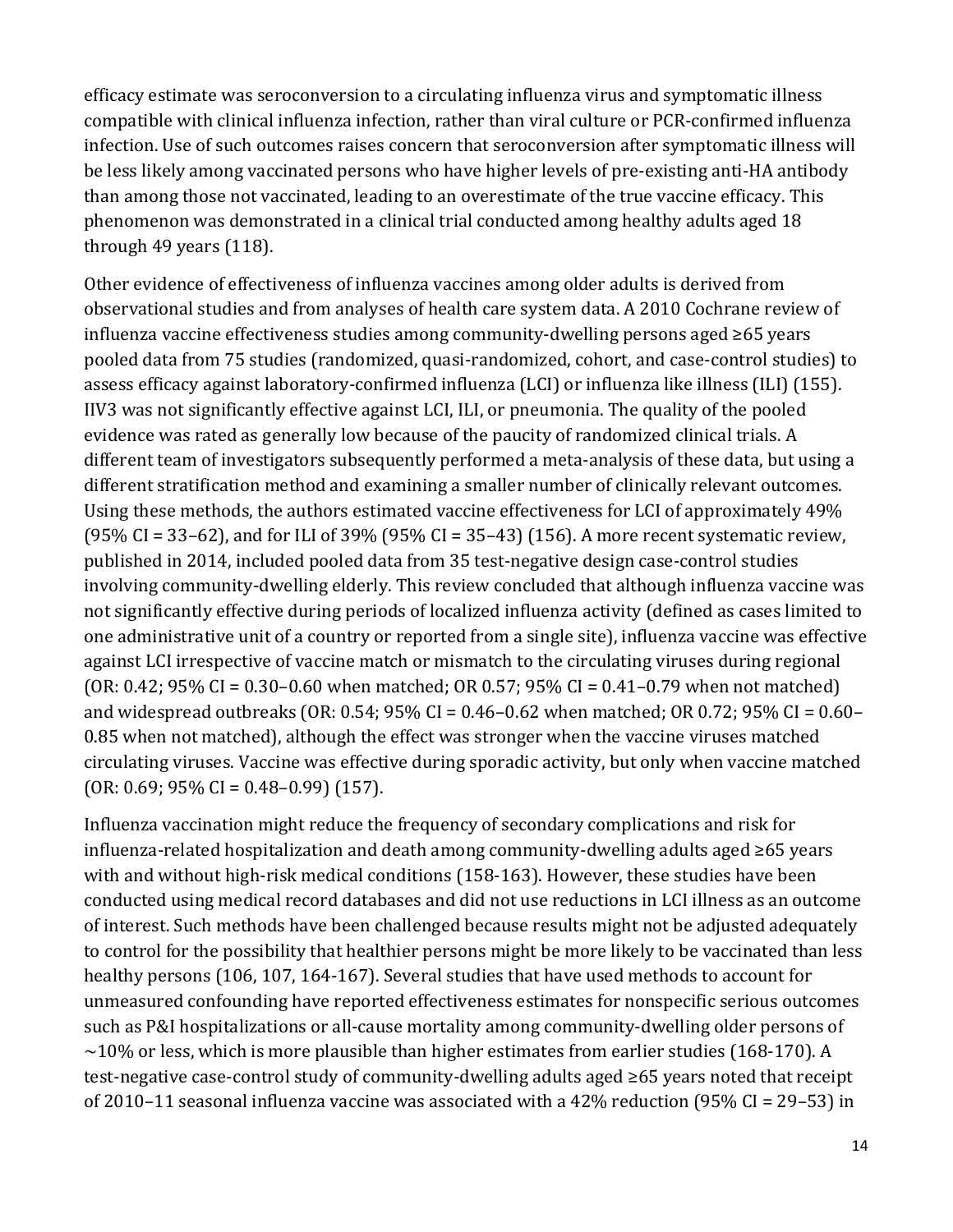hospitalizations for LCI. When analyzed by type/subtype, the reduction was 40% (95% CI = 26– 52) for influenza A(H3N2) and 90% (95% CI = 51–98) for influenza A(H1N1); no benefit was seen against influenza B (13%;  $95\%$  CI = -77-58) (171). In a study covering the 2007-08 through 2010-11 seasons, among outpatients aged ≥65 years presenting with ARI with RT-PCR-confirmed influenza, self-rated symptom severity was less for those who had been vaccinated than for those who had not (172). An analysis of data from the Influenza Hospitalization Surveillance Network (FluSurv-NET) for the 2012-13 season found no difference in symptom severity in vaccinated vs unvaccinated adults, but length of ICU stay was shorter for those aged 50 through 64 years who had been vaccinated (173). A subsequent study from the same network for 2013-14 found vaccination to be associated with reduced length of hospital and ICU stay among persons aged 50- 64 years ≥65 years, as well as lower odds of in-hospital death in these age groups (174).

Influenza infection is a common cause of morbidity and death among institutionalized older adults. Influenza vaccine effectiveness in preventing respiratory illness among elderly persons residing in nursing homes has been estimated at 20%–40% (175, 176). A Cochrane review of 64 studies demonstrated that vaccination was more effective for persons living in institutional settings than for community-dwellers (177). However, documented outbreaks among wellvaccinated nursing-home populations suggest that vaccination might not have discernable effectiveness, particularly when circulating strains are drifted from vaccine strains (178, 179).

The desire to improve immune response and vaccine effectiveness among adults aged ≥65 years has led to the development and licensure of vaccines intended to promote a better immune response in this population. Currently, both a high-dose IIV3 and an aIIV3 are licensed specifically for this age group, in addition to standard-dose unadjuvanted IIVs and RIVs. Specific discussion of HD-IIV3, aIIV3, and RIV4 for older adults is discussed below (see *HD-IIV3, aIIV3, and RIV4 for Older Adults).* 

## *Pregnant Women and Neonates*

 several studies. In a randomized controlled trial conducted in Bangladesh, vaccination of pregnant Passive transfer of anti-influenza antibodies from vaccinated women to neonates has been documented (180-182). Protection of infants though maternal vaccination has been observed in women during the third trimester resulted in a 36% reduction in respiratory illness with fever among these women, as compared with women who received pneumococcal polysaccharide vaccine. In addition, influenza vaccination of mothers was 63% effective (95% CI = 5 to 85) in preventing LCI in their breastfed infants during the first 6 months of life (183). A randomized placebo-controlled trial of IIV3 among HIV-infected and uninfected women in South Africa reported efficacy against RT-PCR–confirmed influenza of 50.4% (95% CI = 14.5 to 71.2) among the HIV-uninfected mothers and  $48.8\%$  (95% CI = 11.6 to 70.4) among their infants (184). In a study conducted in Mali in which pregnant women were randomized to receive either IIV3 or quadrivalent meningococcal vaccine during the third trimester and infants were followed to detect LCI through 6 months of age, vaccine effectiveness against LCI among the infants was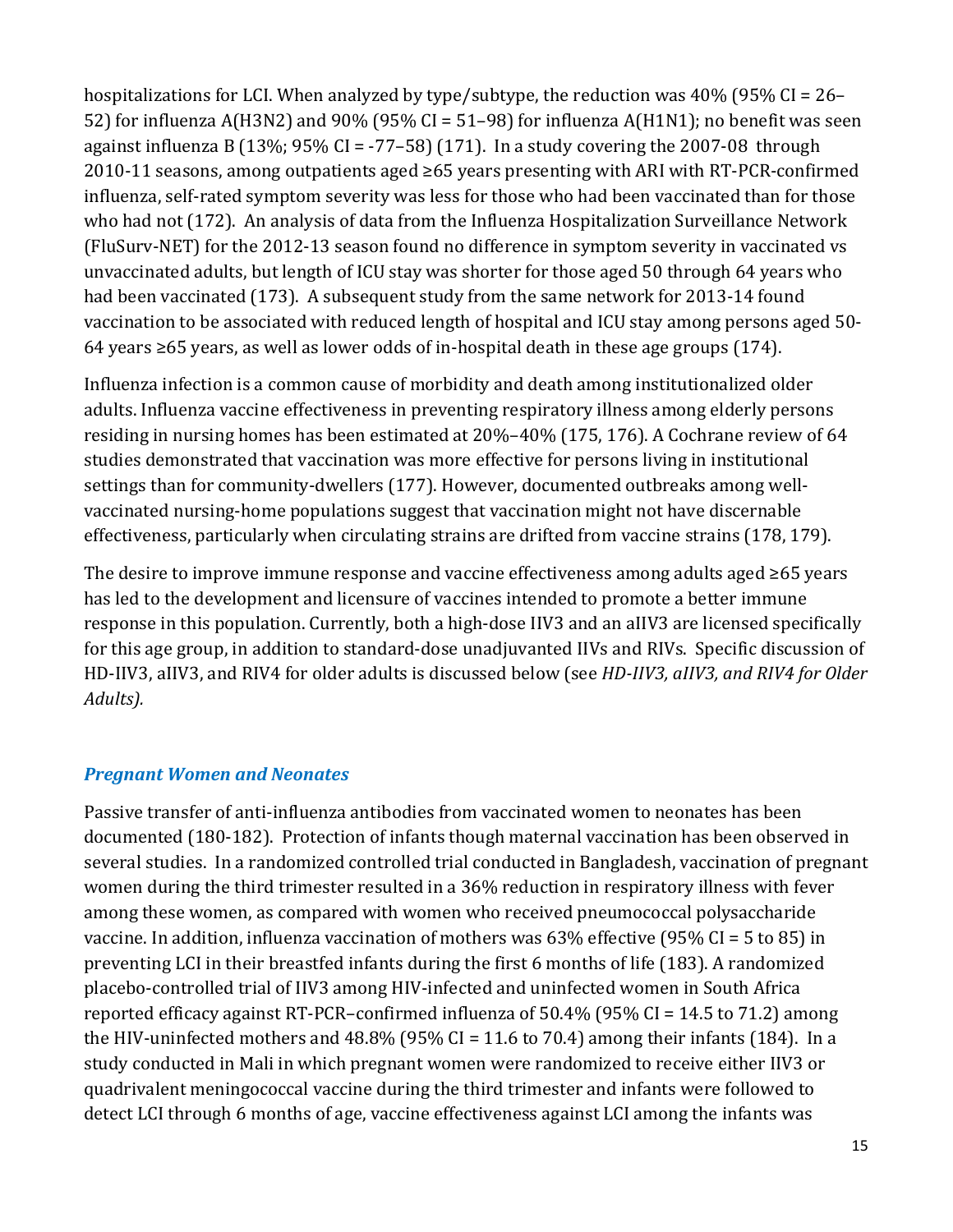by six months of follow up effectiveness was 33.1% (95%CI 3.7 to 53.9) (185). A randomized months of age was 30% (95%CI = 5 to 48) for the full study period. Vaccines with two different 67.9% (95%CI 35.2 to 85.3) through 4 months and 57.3% (95%CI 30.6 to 74.4) through 5 months; placebo-controlled trial of year-round influenza vaccination in Nepal (where influenza circulates throughout the year, rather than seasonally), vaccine effectiveness against LCI among infants 0--6 compositions were used during this period; vaccine effectiveness for the vaccine used during the first period was  $16\%$  (95%CI -19 to 41) while that for the latter was  $60\%$  (95%CI = 26 to 88) (186).

Among observational studies, in a matched case-control study of infants admitted to a large urban hospital in the United States during 2000–2009, investigators found that maternal vaccination was associated with significantly lower likelihood of hospitalization for LCI among infants aged <6 months (91.5%; 95% CI = 61.7 to 98.1) (187). A prospective cohort study among Native Americans reported that infants aged <6 months of vaccinated mothers had a 41% reduction of the risk for LCI in the inpatient and outpatient settings (RR: 0.59; 95% CI = 0.37 to 0.93) and a 39% reduction in risk for ILI-associated hospitalization (RR: 0.61; 95% CI = 0.45 to 0.84) (188). In a study of 1,510 infants aged <6 months, those of vaccinated mothers were less likely to be hospitalized with LCI than those of nonvaccinated mothers (aOR: 0.55; 95% CI = 0.32 to 0.95) (189). In a case control study covering the 2010-11 and 2011-12 influenza seasons, vaccination of pregnant women reduced their risk of laboratory-confirmed influenza by approximately half (190).

## *Persons with Chronic Medical Conditions*

In a nonrandomized controlled trial during the 1992–93 season involving 137 children who had moderate to severe asthma, vaccine efficacy against laboratory-confirmed influenza A(H3N2) infection was 54% among children aged 2 through 6 years and 78% among children aged  $\geq 7$ through 14 years; vaccine efficacy against laboratory-confirmed influenza B infection was 60% among children aged ≥7 through 14 years, but nonsignificant for the younger age group (191). In a two-season study of 349 asthmatic children, IIV3 vaccine was associated with a 55% reduction in the occurrence of ARI in children aged <6 years (95% CI = 20 to 75;  $p = 0.01$ ), but no association was noted among children aged 6 through 12 years (192).

 three seasons (193). In a study of 80 asthmatic children aged 3–18 years, current influenza vaccination status was associated with a significant reduction (OR: 0.29, 95% CI = 0.10 to 0.84) in benefit against asthma exacerbation (195, 196). The association between vaccination and prevention of asthma exacerbations is unclear. A retrospective uncontrolled cohort study based on medical and vaccination records during three seasons (1993–94 through 1995–96) found that asthmatic children aged 1 through 6 years showed an association between receipt of IIV3 and reduced rates of exacerbations in two out of oral steroid use in the 12 months before the survey (194). Other studies have failed to show any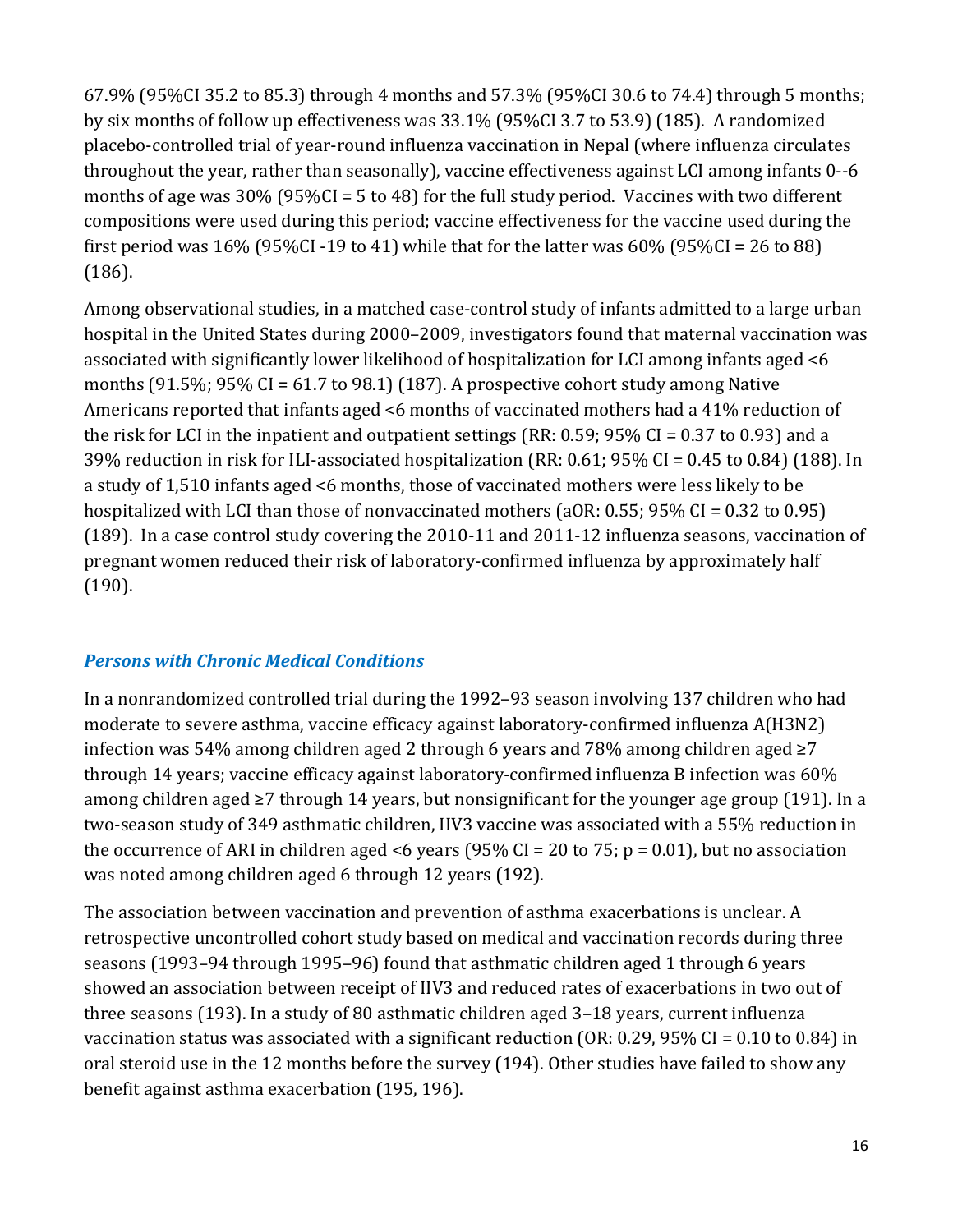years, 59 of whom had no asthma symptoms and 50 of whom were symptomatic and required A small study evaluated immune response to IIV3 among asthmatic children who were receiving prednisone for asthma exacerbation symptoms. Among 109 children aged 6 months through 18 prednisone, no difference was noted in antibody response to A(H1N1) and A(H3N2) following receipt of IIV3. Response to the B component of the vaccine was significantly better in the prednisone group (197).

 There is some evidence to suggest that vaccine effectiveness among adults aged <65 years with chronic medical conditions might be lower than that reported for healthy adults. In a case-control study conducted during the 2003–04 influenza season, when the vaccine was a suboptimal antigenic match to many circulating virus strains, effectiveness for prevention of LCI (tests used were not specified) illness among adults aged 50–64 years with high-risk conditions was 48% (95% CI = 21 to 66) compared with  $60\%$  (95% CI = 43 to 72) for healthy adults. For influenzarelated hospitalizations, effectiveness varied more substantially by risk status: among those with high-risk conditions, vaccine effectiveness was 36% (95% CI = 0 to 63) whereas it was 90% (95%  $CI = 68$  to 97) among healthy adults (198).

Some observational studies have found large reductions in hospitalizations or deaths for adults with chronic medical conditions. For example, in a case-control study conducted during 1999– 2000 in the Netherlands among 24,928 persons aged 18 through 64 years with underlying medical conditions, vaccination was reported to reduce deaths attributable to any cause by 78% and reduce hospitalizations attributable to acute respiratory or cardiovascular diseases by 87%. (199). Among patients with diabetes mellitus, vaccination was associated with a 56% reduction in any complication, a 54% reduction in hospitalizations, and a 58% reduction in deaths (200). Effects of this magnitude on nonspecific outcomes are likely to have been caused by confounding from unmeasured factors (e.g., dementia and difficulties with self-care) that are associated strongly with the measured outcomes (106, 107).

 pulmonary disease (COPD) observed that vaccine efficacy was 76% (95% CI = 32 to 93) in A randomized controlled trial conducted among 125 adults in Thailand with chronic obstructive preventing influenza-associated acute respiratory infection (defined as respiratory illness associated with HAI titer increase and/or positive influenza antigen on indirect immunofluorescence testing) during a season when circulating influenza viruses were wellmatched to vaccine viruses (201). A systematic review of studies of influenza vaccine among COPD patients identified evidence of reduced risk for exacerbation from vaccination (202). Eleven trials were included but only six of these were specifically performed in COPD patients. The others were conducted on elderly and high-risk persons, some of whom had chronic lung disease. However, a systematic review that focused on studies of adults and children with asthma concluded that evidence was insufficient to demonstrate benefit of vaccination in this population (203).

Evidence suggests that acute respiratory infections might trigger atherosclerosis-related acute vascular events (204). Some studies have attempted to evaluate the impact of vaccination on such events. Several randomized controlled trials have suggested protective efficacy of influenza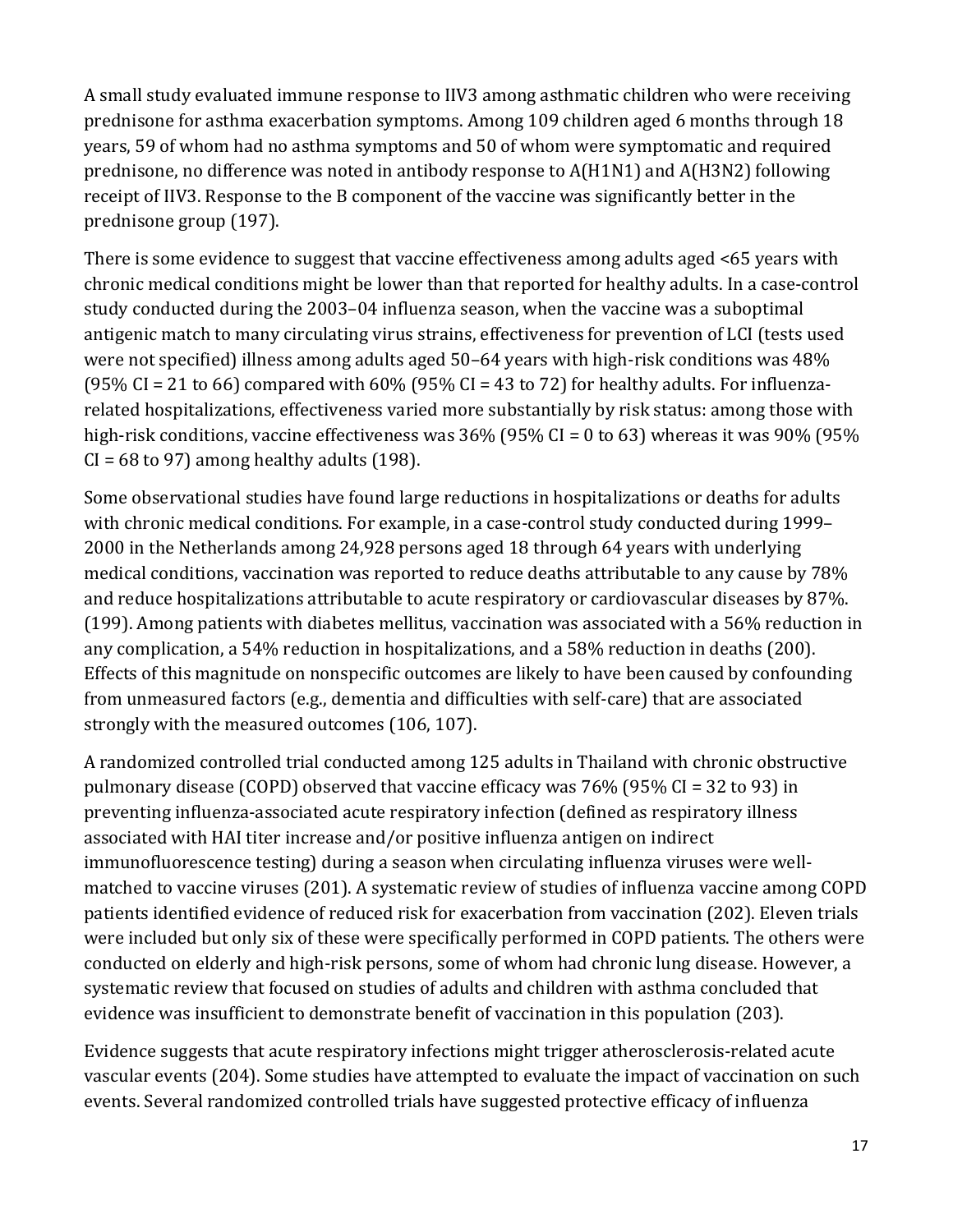vaccination against vascular events. The FLUVACS study randomized participants with known coronary artery disease to IIV3 or placebo and followed up at 6 months, 1 year and 2 years. Vaccination was associated with lower cardiovascular mortality (RR: 0.25; 95% CI = 0.07-0.86 at 6 months and RR: 0.34; 95% CI = 0.17–0.71 at 1 year) and lower risk for a composite endpoint including cardiovascular death, nonfatal myocardial infarction, or severe ischemia (RR: 0.50; 95%  $CI = 0.29 - 0.85$  at 6 months and 0.59; 95%  $CI = 0.40 - 0.86$  at 1 year) compared with controls (205, 206). In the FLUCAD study, a randomized trial of 658 participants with coronary artery disease, rates of coronary ischemic events at 12 months were significantly lower in the vaccinated group (hazard ratio [HR]: 0.54; 95% CI = 0.29–0.99) (207). Another composite endpoint, major CV events (including cardiovascular death, myocardial infarction, or coronary revascularization) was not significantly different between vaccinated and placebo groups. In a trial of 439 participants with acute coronary syndrome, influenza vaccination resulted in a significant reduction of major coronary adverse events (adjusted HR [aHR]: 0.67; 95% CI = 0.51–0.86), but not cardiovascular death (0.62;  $95\%$  CI = 0.34–1.12) (208). A pooled analysis of these data with those of the FLUVACS study showed a significant reduction of major cardiovascular events (pooled effectiveness 44%; 95% CI = 25 to 58), cardiovascular deaths (pooled effectiveness: 60%; 95% CI = 29 to 78); and hospitalization (pooled effectiveness 51%; 95% CI = 16 to 72) in vaccinated participants at oneyear follow up (209). A self-controlled case series study conducted through medical record review of over 17,000 persons aged ≥18 years who had experienced a stroke found a reduction of 55% in the risk for stroke in the first 1–3 days after vaccination; subsequent reductions were 36% at 4–7 days, 30% at 8–14 days, 24% at 15–28 days, and 17% at 29–59 days (210).

Statin medications, a class of drugs commonly used among persons with vascular disease, are known to have immunomodulatory effects. A posthoc analysis of data from a randomized clinical trial comparing MF59-adjuvanted IIV3 and unadjuvanted IIV3 among persons aged ≥65 years demonstrated lower geometric mean titers following vaccination among persons receiving chronic statin therapy (by 38% [95% CI = 27 to 50] for A(H1N1), by 67% [95% CI = 54 to 80] for A(H3N2), and by 38% [95% CI = 28 to 49] for B). The effect was more pronounced among those receiving synthetic statin drugs (fluvastatin, atorvastatin, and rosuvastatin) relative to those receiving fermentation-derived statins (pravastatin, simvastatin, lovastatin, and Advicor) (211). A retrospective cohort study covering nine influenza seasons found reduced effectiveness of influenza vaccine against MAARI among statin users (212); however, this study did not evaluate confirmed influenza illness. In a population-based study of 3,285 adults aged 45 years and over covering the 2004-5 through 2014-15 influenza seasons, statin use was associated with lower vaccine effectiveness against LCI due to H3N2 viruses (vaccine effectiveness 45% [95%CI 27 to 59] for statin nonusers vs. -21% [95%CI -84 to 20] for statin users); statin use was not associated with lower vaccine effectiveness against H1N1pdm09 or B viruses (213).

Vaccination might be beneficial for persons with chronic liver disease. A prospective study of 311 persons with cirrhosis, 198 of whom received IIV3 and the remainder of whom were unvaccinated, noted reduction in the rates of ILI (14% versus 23%;  $p = 0.064$ ) and of culturepositive influenza (2.3% versus 8.8%; p = 0.009) in the vaccinated group (214). Review of data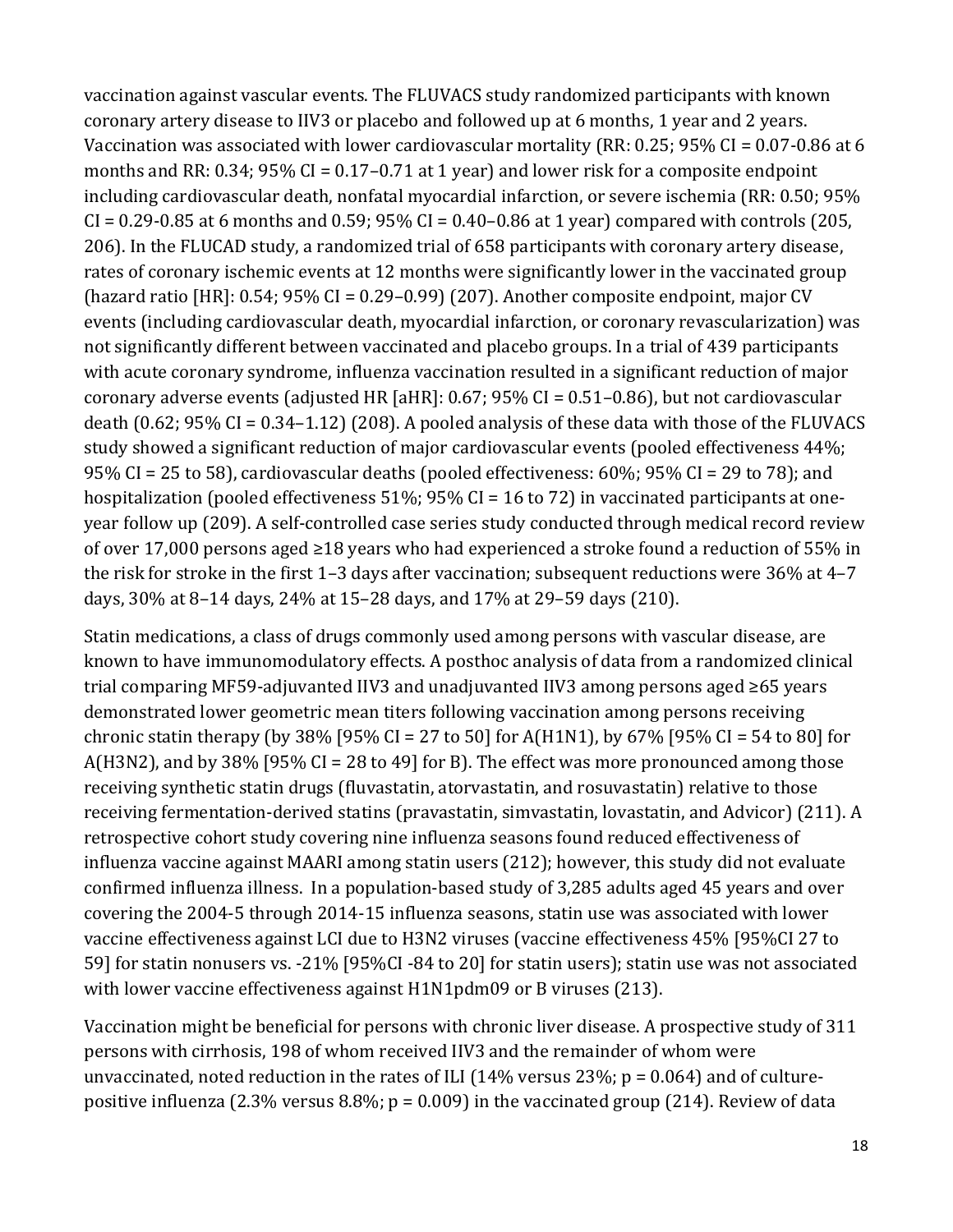from Taiwan's National Health Insurance program from 2000 through 2009 noted a lower hospitalization rate among persons with chronic hepatitis B infection who had been vaccinated compared with those who had not (16.29 versus 24.02 per 1,000 person-years) (215).

 increase in seroconversion for the A/H3N2 virus among those who were obese, but not for the against influenza A(H1N1)pdm09 strain in the overweight/obese group (p<0.05) when compared Studies of the immunogenicity and effectiveness of seasonal influenza vaccine among persons with obesity have shown conflicting results. An evaluation of immunogenicity of influenza vaccine conducted among pregnant and postpartum women reported that seroconversion rates among obese women were lower than those among normal-weight participants, but the difference was not statistically significant (216). Two other observational studies focused on the impact of obesity on postvaccination immune response. One study comparing 1-month and 12-month postvaccination immune response showed that obese persons mounted a vigorous initial antibody response to IIV3 (217). However, higher BMI was associated with a decline in influenza antibody titers after 12 months postvaccination. A second study of older adults reported that immunogenicity of IIV3 was similar in obese and normal-weight older adults, with a slight other viruses (218). In a small study involving 51 children aged 3–14 years with varying BMI measurements (219), seroprotection rates at 4 weeks postvaccination were significantly higher with the normal-weight group. This difference diminished over time, with the antibody response similar or slightly higher in overweight/obese children when measured 4 months postvaccination. A test-negative case-control study of hospitalized adult patients reported an unadjusted vaccine effectiveness against LCI hospitalizations of 79% (95% CI = -6– 96); after adjusting for obesity, the vaccine effectiveness estimate increased to 86% (95% CI = 19–97); the presence of obesity increased the odds of laboratory-confirmed influenza by 2.8 times (220).

#### *Immunocompromised Persons*

 Among persons who have advanced HIV disease and low CD4+ T-lymphocyte cell counts, IIV might CD4+ cells and among those with <30,000 viral copies of HIV type-1/mL (226). In a randomized (227). In a randomized study of a two-dose regimen of IIV3 vs. placebo conducted among 410 children aged 6-59 months (92% of whom were receiving antiretroviral therapy) in South Africa In general, HIV-infected persons with minimal AIDS-related symptoms and normal or near-normal CD4+ T lymphocyte cell counts who receive IIV develop adequate antibody responses (221-223). not induce protective antibody titers (223, 224); a second dose of vaccine does not improve immune response (224, 225). In an investigation of an influenza A outbreak at a residential facility for HIV-infected persons, vaccine was most effective at preventing ILI among persons with >100 placebo-controlled trial conducted in South Africa among 506 HIV-infected adults, including 349 persons on antiretroviral treatment and 157 who were antiretroviral treatment-naïve, efficacy of IIV3 for prevention of culture- or RT-PCR–confirmed influenza illness was 75% (95% CI = 9–96) during 2009, vaccine efficacy was  $17.7\%$  (95%CI = 0 to 62.4). It was suggested that poor immunogenicity and drift of the circulating H3N2 virus contributed to the poor efficacy (228).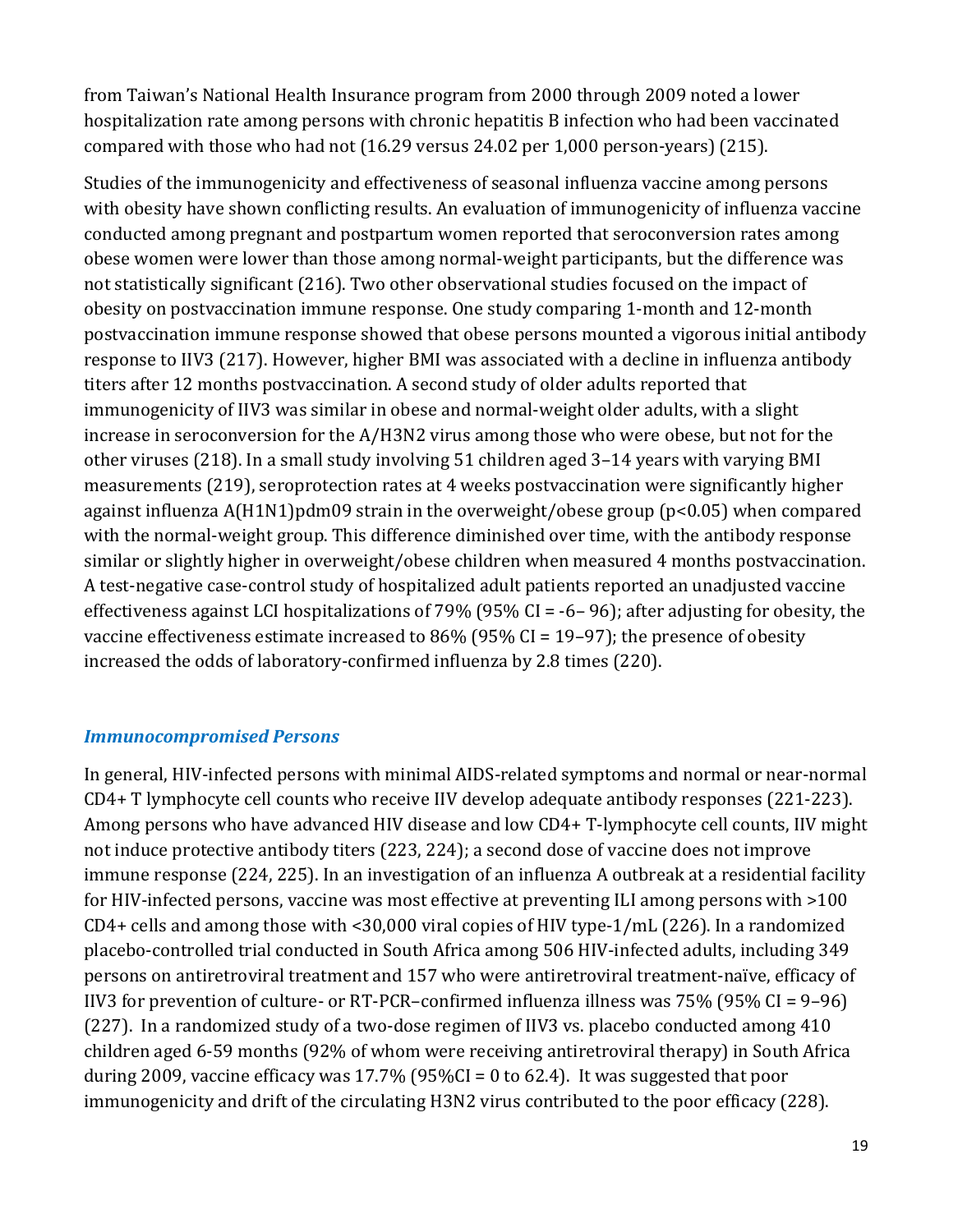In a randomized study comparing the immunogenicity of high-dose versus standard-dose IIV3 among 195 HIV-infected adults aged ≥18 years (10% of whom had CD4 counts under 200 cells/ $\mu$ L), seroprotection rates were higher in the high-dose group for A(H1N1) (96% versus 87%;  $p = 0.029$ ) and influenza B (91% versus 80%;  $p = 0.030$ ). Both vaccines were well-tolerated (229). However, in a comparative study of 41 children and young adults aged 3–21 years with cancer or HIV infection, high-dose IIV3 was no more immunogenic than standard-dose IIV3 among the HIVinfected recipients (230). It should be noted that high-dose IIV3 is currently licensed only for adults aged ≥65 years.

Observational studies suggest that immunogenicity among persons with solid organ transplants varies according to factors such as transplant type, time from transplant, and immunosuppressive regimen. In one review, overall seroprotective and seroconversion responses ranged from 15% to 93%, with lower responses seen in lung transplant and greater responses several years after kidney transplant (231). Among persons who have undergone kidney transplantation, seroresponse rates have been observed that were similar or slightly reduced compared with healthy persons (232-236). Response may be dependent upon time post-transplant. Antibody response among persons who were 6 months post kidney transplant were lower than observed for healthy controls in one prospective study (232). In another study, among kidney transplant recipients who were 3–10 years posttransplant, a 93% seroprotection rate to A(H1N1) antigen after vaccination was noted (233). In a study of persons with a history of kidney transplant found that influenza vaccination in the first year after transplant was associated with a lower rate of transplant rejection (aHR: 0.77; 95% CI = 0.69–0.85; p<0.001) and death (0.82; 95% CI = 0.76– 0.89; p<0.001) (237). A small study involving participants with liver transplants indicated a reduced immunologic response to influenza vaccinations (238); another study noted rates were lowest if vaccination occurred within the four months after the transplant procedure (239). In a randomized controlled trial among persons who had received various solid organ transplants (kidney, liver, heart, and lung) comparing one dose of IIV3 with two doses spaced 5 weeks apart, seroprotection rates were higher at 10 weeks postvaccination among those who received two doses; there was no significant difference at one year postvaccination. Prevalence of microbiologically diagnosed influenza was similar in the two groups (2/252, or 0.8%, in the onedose group compared with 3/247, or 1.2%, in the two-dose group) (240).

# **Immunogenicity, Efficacy, and Effectiveness of Recombinant Influenza Vaccine (RIV)**

RIV4 will be available. RIV was initially licensed as the trivalent vaccine, Flublok (RIV3, Protein Sciences, Meriden, Connecticut), A quadrivalent formulation, Flublok Quadrivalent (RIV4; Protein Sciences, Meriden, Connecticut) was licensed in 2016. For the 2017-18 season, it is anticipated that both RIV3 and

RIVs contain 45 µg of purified HA protein per virus (135 µg total for RIV3; 180 µg total for RIV4). The HA proteins are produced via the introduction of the genetic sequence for the HA into an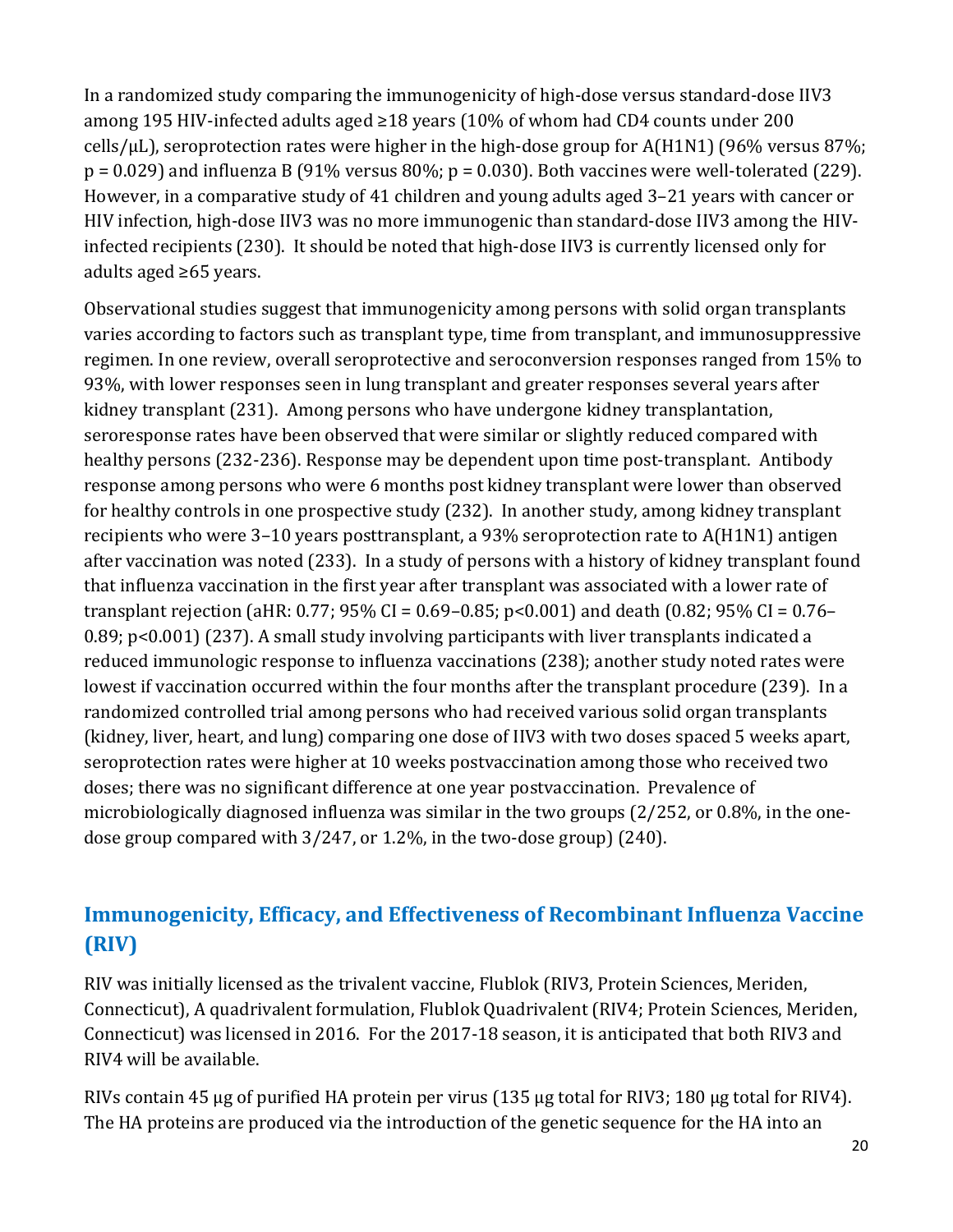insect cell line (*Spodoptera frugiperda*) via a *Baculovirus* viral vector. This process uses neither live influenza viruses nor eggs (241, 242).

 placebo-controlled study conducted among healthy persons aged 18 through 49 years during the positive culture for influenza virus was 75.4% (95% CI = -148.0–99.5) against matched strains. Of As a relatively new type of influenza vaccine, fewer postmarketing effectiveness data are available for RIVs than IIVs. Initial licensure of RIV3 was for persons aged 18 through 49 years. In prelicensure studies comparing RIV3 versus placebo among persons aged 18 through 49 years, serum antibody responses were induced to all three vaccine components (243). In a randomized 2007–08 influenza season (242, 244), estimated vaccine effectiveness for CDC-defined ILI with a note, more precise estimation of vaccine effectiveness against matched strains was not possible because 96% of isolates in this study did not antigenically match the strains represented in the vaccine (242). Estimated vaccine effectiveness without regard to match was 44.6% (95% CI = 18.8–62.6) (244).

 In October 2014, the approved age indication for Flublok was expanded to ≥18 years on the basis of data from randomized trials demonstrating adequate immunogenicity among persons aged ≥50 years (245, 246). More recently, a pre-licensure randomized controlled trial of Flublok Quadrivalent vs. a licensed comparator IIV4 was performed among persons aged ≥50 years during months of age (249). Flublok is not licensed for children <18 years of age. the 2014-15 season (247, 248). This study is discussed in a later section (see *HD-IIV3, aIIV3, and RIV4 for Older Adults)*. When evaluated in children 6 through 59 months of age, Flublok was found be safe but less immunogenic than comparable volumes of IIV3, particularly amongst children <36

# **HD-IIV3, aIIV3, and RIV4 for Older Adults**

Given the high risk of severe influenza illness for older adults, and the lesser benefit of vaccination in this age group noted in many studies, substantial efforts have gone toward the development and study of new influenza vaccines intended to provide better immunity in this age group. Vaccines recently licensed specifically for persons aged ≥65 years include high-dose IIV3 (HD-IIV3) and adjuvanted IIV3 (aIIV3). In recent years, studies have been conducted comparing the benefits for older adults of these vaccines, as well as for RIV4, with those conferred by standarddose, unadjuvanted IIVs (SD-IIVs); a few have been studies of LCI-related outcomes (Table 3 in Recommendations document). For each of these vaccines, there is at least some evidence of benefit as compared with SD-IIVs. However, no studies directly comparing these three vaccines to one another have been reported.

## *HD-IIV3 (Fluzone High-Dose)*

 for persons aged ≥65 years and has been available since the 2010–11 influenza season. It is a The only high-dose IIV, Fluzone High-Dose (Sanofi Pasteur, Swiftwater, Pennsylvania), is licensed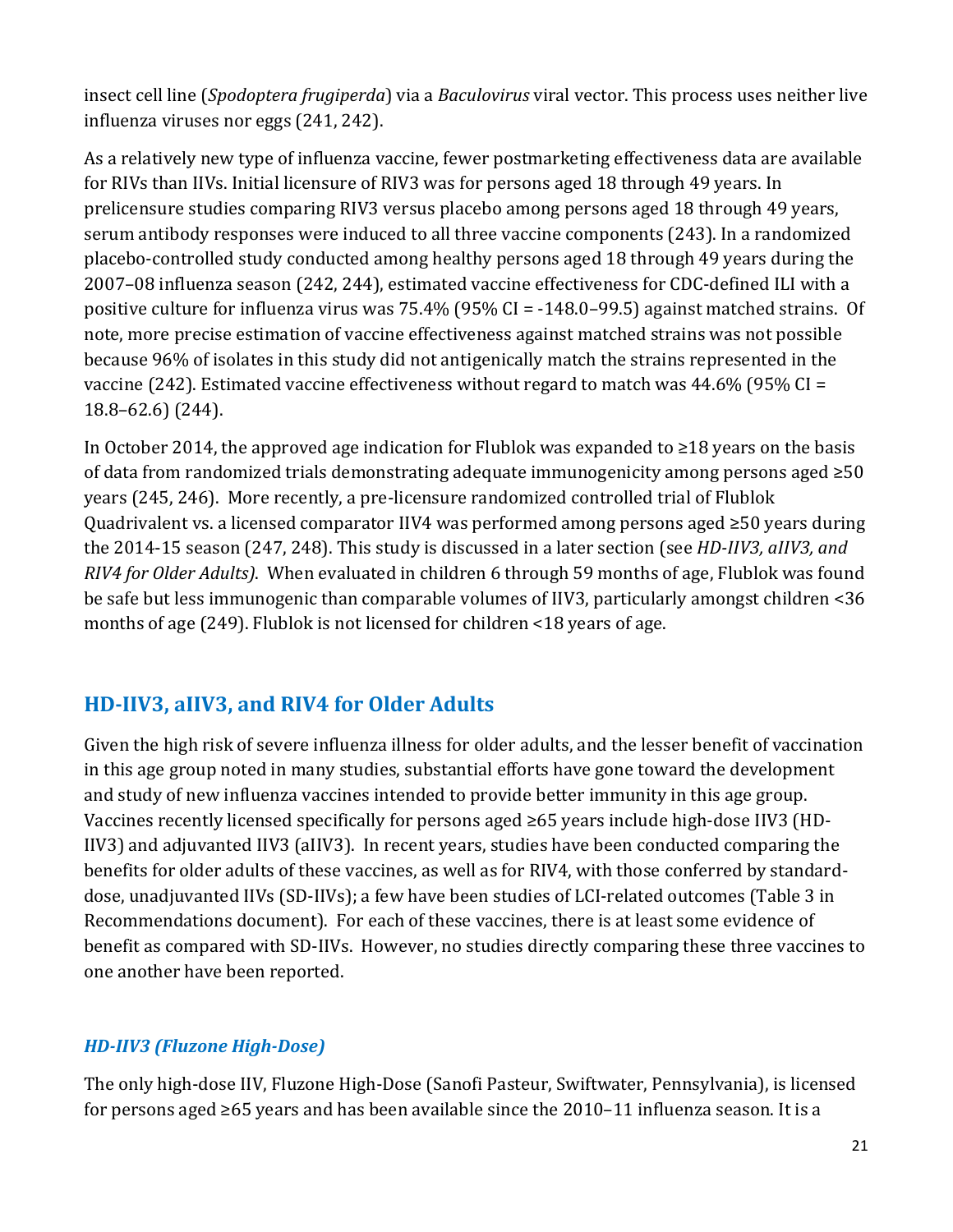trivalent formulation containing 60 µg of HA of each vaccine virus per dose (180 µg total), compared with 15 µg of each vaccine virus per dose in standard-dose IIVs (250). Licensure was based on superior immunogenicity compared with standard-dose IIV in this age group. Immunogenicity data from three studies of high-dose IIV3 among persons aged ≥65 years indicated that vaccine with four times the HA antigen content of standard-dose vaccine elicited substantially higher HAI titers (251-253). Prespecified criteria for superiority in one clinical trial study were defined by a lower bound of the 95% CI for the ratio of geometric mean HI titers of >1.5, and a lower bound of the 95% CI for the difference in seroconversion rates (fourfold rise of HI titers) of >10%. These criteria were met for influenza A(H1N1) and influenza A(H3N2) virus antigens, but not for the influenza B virus antigen (for which criteria for noninferiority were met)(252, 254).

The largest study to date documenting benefit of high-dose vaccine for older adults is a randomized comparative efficacy trial of high-dose versus standard-dose IIV3 conducted among nearly 32,000 persons aged ≥65 years over the 2011–12 and 2012–13 influenza seasons. The primary endpoint of this study was efficacy of HD-IIV3 relative to SD-IIV3 in preventing culture- or RT-PCR-confirmed influenza caused by any influenza viral types or subtypes, and associated with protocol-defined ILI. Protocol-defined ILI was specified as occurrence of at least one respiratory symptom (sore throat, cough, sputum production, wheezing, or difficulty breathing) concurrent with at least one systemic symptom (temperature >99.0°F, chills, tiredness, headaches or myalgia). For this outcome, the study reported 24.2% (95%CI 9.7 to 36.5) greater relative efficacy of the high-dose IIV3 compared to standard-dose IIV3 for protection against LCI caused by any viral type or subtype (255). In this study, superior efficacy of Fluzone High-Dose compared to SD-IIV3 was demonstrated. The pre-specified statistical superiority criterion for the primary endpoint (lower limit of the 2-sided 95% CI of vaccine efficacy of Fluzone High-Dose relative to Fluzone >9.1%) was met (250). For a secondary outcome, prevention of culture-confirmed influenza caused by viral types/subtypes similar to those contained in the vaccine and associated with modified CDC-defined ILI (temperature >99°F with cough or sore throat), the relative efficacy of HD-IIV3 vs. SD-IIV3 was 51.1% (95%CI 16.8 to 72.0). While this study did not examine health care utilization, pneumonia, and deaths confirmed to be due to influenza, all-cause hospitalizations, deaths, and pneumonia cases were examined. A subsequent analysis of data from this trial, in which SAEs were evaluated for possible relatedness to influenza by blinded physician reviewers, reported that compared to SD-IIV3, HD-IIV3 was associated with a relative vaccine efficacy of 39.8% (95%CI 19.3 to 55.1) for serious pneumonia and 17.7% (95%CI 6.6 to 27.4) for serious cardiopulmonary events possibly related to influenza; relative efficacy against all-cause hospitalizations was lower (6.9%; 95%CI 0.5 to 12.8) (256).

In addition to the clinical outcomes evaluated in the study described above, healthcareconsumption data derived from this trial were used to perform a cost-effectiveness analysis (257). Mean participant medical costs in the study were lower among those who received HD-IIV3 (\$1376.52) than those who received SD-IIV3 (\$1492.64; difference=-115.62, 95%CI -264.18 to 35.48). Mean societal costs were also lower among the HD-IIV3 participants (\$1506.48 vs.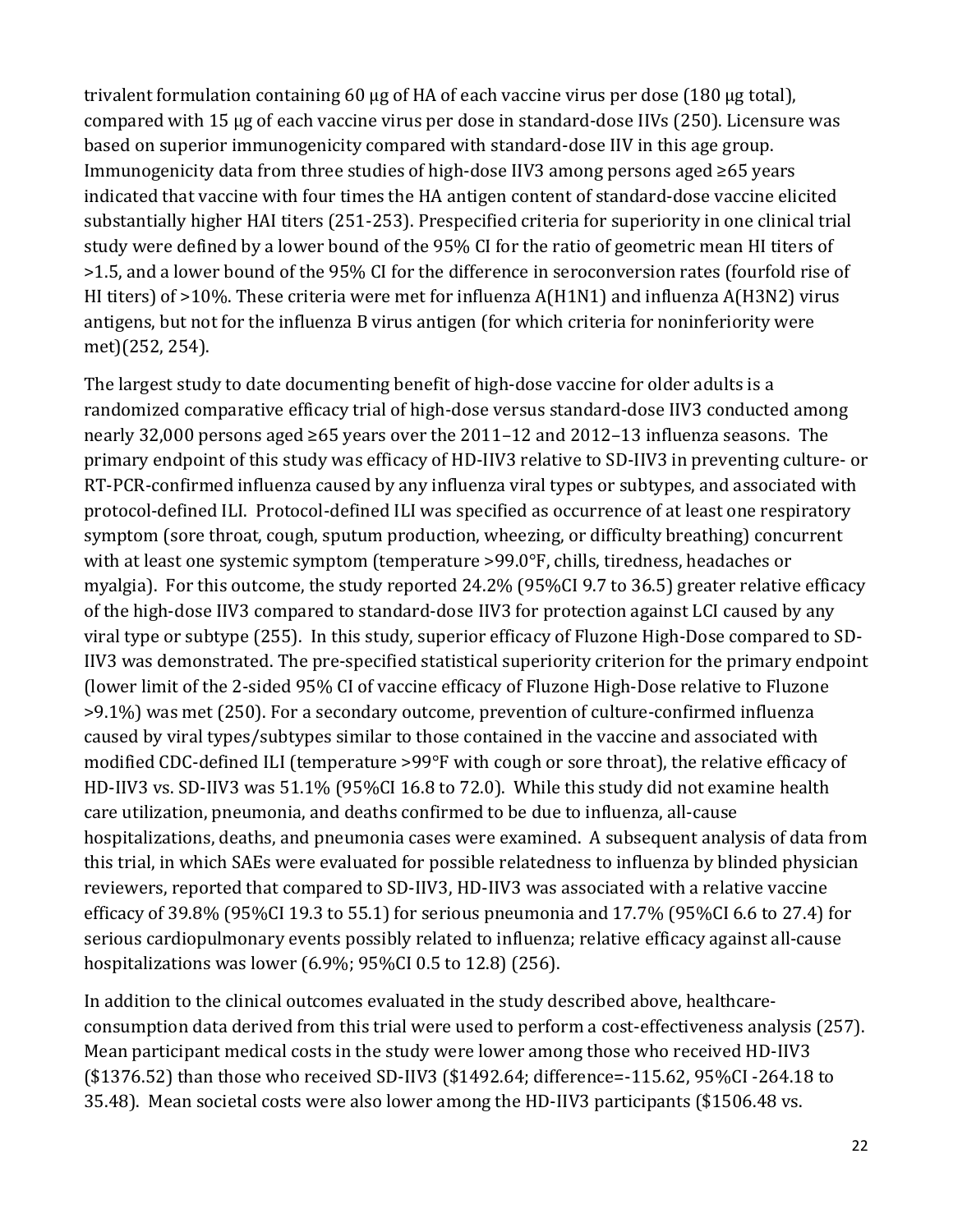\$1634.50; difference=-128.02, 95%CI -286.89 to 33.30). A probabilistic sensitivity analysis indicated that the HD-IIV3 is 93% likely to be cost saving.

 95%CI 0.776 to 0.982). Also significantly lower were rates for pneumonia admissions (aRR 0.791, A cluster-randomized trial conducted during the 2013-14 season among residents of 823 U.S. nursing homes (409 facilities in which residents received HD-IIV3 and 414 in which they received SD-IIV3) evaluated risk of hospital admissions related to pulmonary or influenza-like illnesses (258). The included facilities included 75,917 residents aged 65 years and older, 53,008 of whom were considered long-stay residents. Outcomes were identified via Medicare hospital claims data, which were matched to 38,256 residents. The incidence of respiratory-related admissions was significantly lower among the facilities randomized to HD-IIV3 (adjusted relative risk [aRR] 0.873, 95%CI 0.267 to 0.953), and all-cause hospital admissions (aRR 0.915, 95%CI 0.863 to 0.970).

 An observational study conducted during the 2010-11 season among patients aged ≥65 years for influenza or pneumonia. Receipt of HD-IIV3 was also not associated with lower rates of all- cause hospitalization. However, for the subset of participants aged ≥85 years, receipt of HD-IIV3 receiving primary care at Veterans Health Administration medical centers noted no significant differences in effectiveness of HD-IIV3 vs. SD-IIV3 for hospitalizations with a discharge diagnosis was associated with lower risk of hospitalization for pneumonia and influenza (risk ratio 0.52; 95%CI 0.29 to 0.9) (259).

 HD-IIV3 has also been evaluated through analysis of Medicare data. Among 929,730 recipients aged ≥65 years of HD-IIV3 and 1,615, 545 recipients of SD-IIV3 during the 2012-13 season, receipt (relative VE 22%, 95%CI 16 to 27) (260). In an analysis of Medicare data from the 2012-13 and of HD-IIV3 was associated with reduced risk of death relative to SD-IIV3 during the 2012-13 season (36.4%; 95% CI, 9.0% to 56%), when A(H3N2) viruses predominated; but not during the 2013-14 season (2.5%; 95% CI, –47% to 35%], in which A(H1N1) viruses predominated (261). of HD-IIVs was associated with fewer non-laboratory confirmed but probable influenza infections (defined as receipt of a rapid influenza diagnostic test followed by a prescription for oseltamivir, relative VE 22%, 95%CI 15 to 29) and hospital admissions with a billing code for influenza 2013-14 seasons (including 1,039,645 recipients of HD-IIV and 1,683,264 recipients of SD-IIV during 2012–13, and 1,508,176 HD-IIV and 1,877,327 SD-IIV recipients during 2013–14), receipt

### *aIIV3 (Fluad)*

 was initially licensed in the U.S. in November 2015. It contains the oil-in-water adjuvant, MF59. Similarly to HD-IIV3, it is licensed specifically for persons aged ≥65 years. Several studies have The only adjuvanted influenza vaccine in the U.S., Fluad (Seqirus, Holly Springs, North Carolina), compared aIIV3 with SD-IIV3; however, fewer data are available than for HD-IIV3, and there have been no randomized trials of relative efficacy against LCI among older adults. In a comparison of immunogenicity of the two vaccines, Fluad met criteria for noninferiority for all three vaccine viruses based on predefined thresholds for seroconversion rate differences and GMT ratios;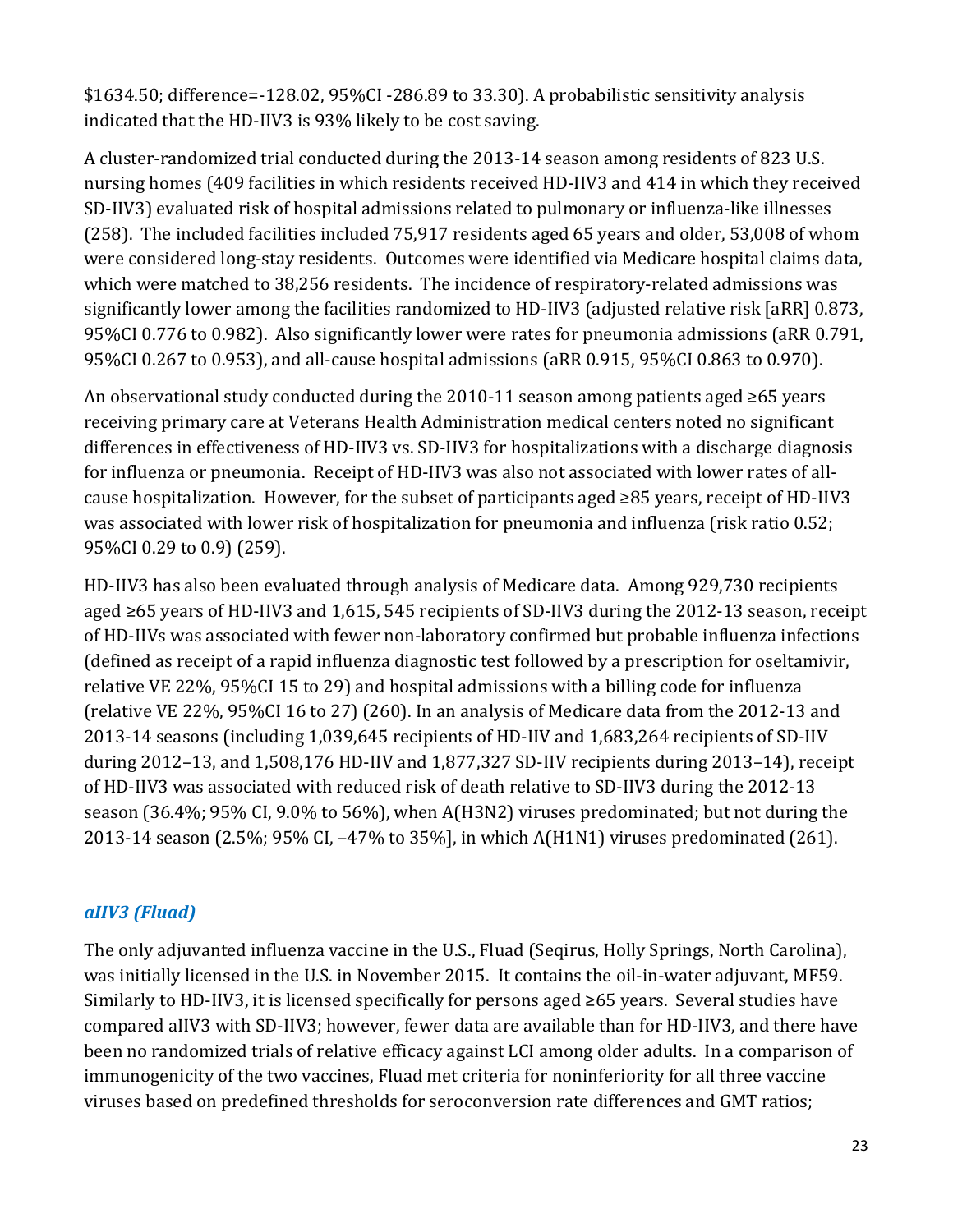criteria for superiority were not met (262, 263). In a Canadian observational study of 282 persons aged ≥65 years (165 of whom received aIIV3, 62 of whom received SD-IIV3, and 55 of whom were unvaccinated) conducted during the 2011–12 season that compared Fluad with unadjuvanted IIV3, the relative effectiveness of Fluad against LCI among the 227 vaccinated participants was reported to be  $63\%$  (95% CI = 4 to 86) (264). Some differences in the populations receiving each vaccine were described (in two of three health authorities participating, persons aged 75 years and older and those in long-term care facilities were preferentially given aIIV3; in the third, those in long term care facilities received aIIV3 and all others received SD-IIV3). A prospective study of 107,661 medical records covering 170,988 person-seasons during the 2006-07 through 2008-09 influenza seasons reported lower relative risk of hospitalizations coded for influenza and pneumonia among persons aged 65 years and older who received aIIV3 as compared with IIV3 (relative risk 0.75, 95%CI=0.57 to 0.98) (265). An observational study conducted in Italy during the 2010-11 and 2011-12 seasons, in which unadjuvanted SD-IIV3 was used during the first season and aIIV3 during the second season, reported that aIIV3 was more effective in preventing hospitalizations coded for pneumonia and influenza (not LCI) among recipients aged ≥75 years (adjusted VE 53%, 95%CI=33 to 68 for aIIV3 vs. adjusted VE 46%, 95%CI=24 to 62 for IIV3), while unadjuvanted SD-IIV3 was more protective than aIIV3 for recipients aged 65 through 74 years (adjusted VE 53%; 95%CI 3 to 78 for IIV3 vs. adjusted VE 34%, 95%CI=24 to 65) (266). That the two vaccines were not compared during the same season may be a limitation of this study.

### *RIV4 (Flublok Quadrivalent)*

Two RIVs are currently licensed in the U.S.: Flublok (RIV3) and Flublok Quadrivalent (RIV4; Protein Sciences, Meriden, Connecticut). Both are licensed for persons aged 18 years and older. Fewer data are available concerning the relative effectiveness of RIV4 compared with other licensed vaccines for this age group than is currently the case for HD-IIV3. In prelicensure studies comparing RIV3 versus placebo among persons aged 18 through 49 years, serum antibody responses were induced to all three vaccine components (243). In a study comparing RIV3 with IIV3 among persons aged ≥65 years, seroconversion rates against influenza A(H1N1) and A(H3N2) were higher in the RIV3 group. Response was inferior for influenza B; however, this result is difficult to interpret as the B antigens were different in the two vaccines (245). In a prelicensure randomized controlled trial of Flublok Quadrivalent vs. IIV4 among 8,604 persons aged ≥50 years during the 2014-15 season, RIV4 was more effective in prevention of LCI than IIV4, with a relative efficacy of 30% (95%CI 10 to 47). This season was characterized by a predominance of drifted A(H3N2) viruses, and consequent poor match between vaccine and circulating viruses (247, 248). While the study was not powered for statistical significance for relative efficacy by influenza virus type or subtype, results showed a trend towards non-inferior relative efficacy for Flublok Quadrivalent against influenza A, but not against influenza B (for which there were fewer cases). Relative efficacy for all A(H3N2) was 36% (95% CI: 14 to 53) and for influenza B was 4% (95% CI: -72 to 46). The RIV4 Influenza B antigens were well matched to circulating strains. In a subanalysis of data from those aged ≥65 years against all influenza A and B, RIV4 was not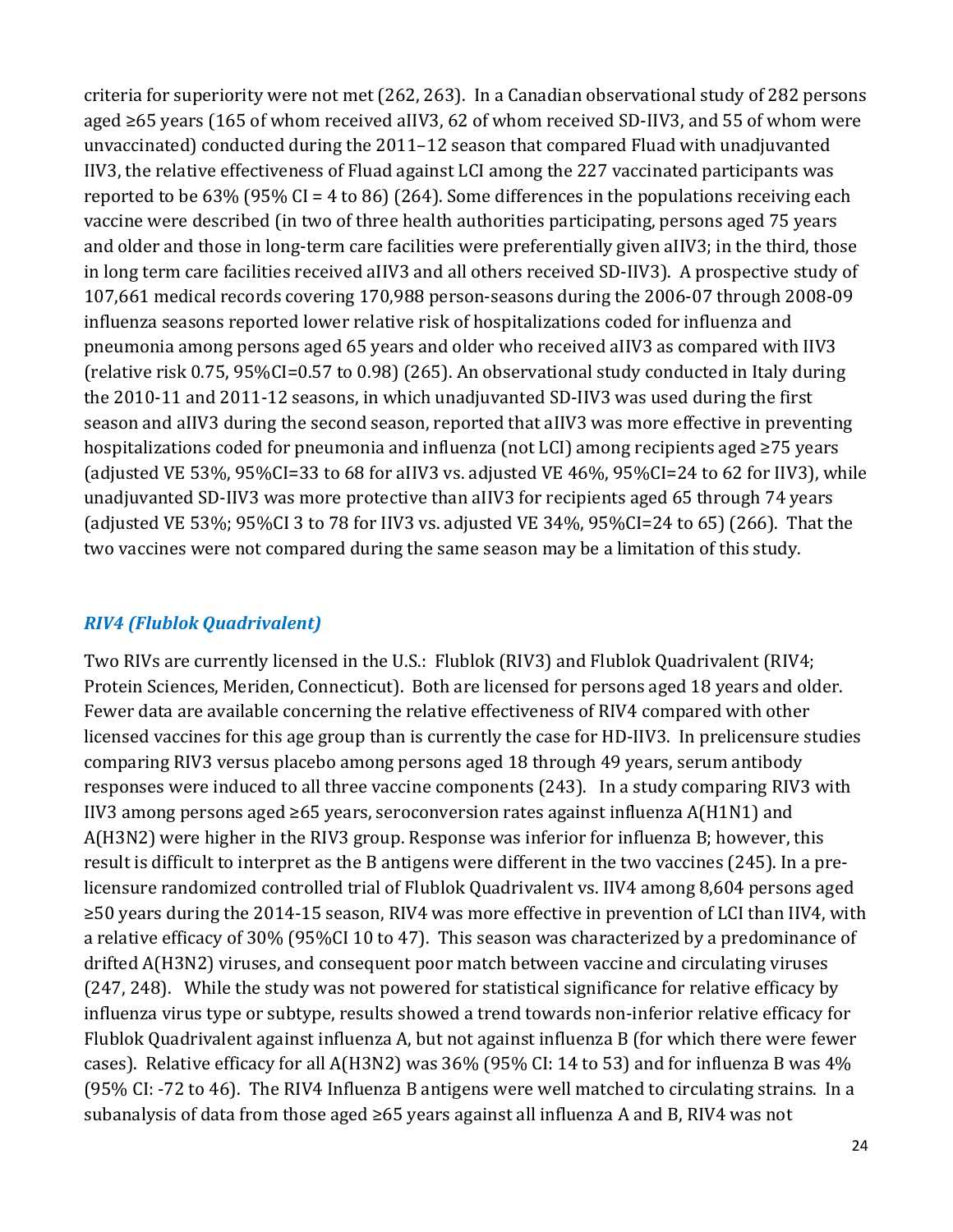significantly more effective than IIV4 against RT-PCR-confirmed protocol-defined ILI (relative efficacy 17%, 95%CI=-20 to 43), but was more effective than IIV4 against culture-confirmed protocol-defined ILI (relative efficacy 42%, 95%CI=9 to 65).

# **Immunogenicity, Efficacy, and Effectiveness of Live Attenuated Influenza Vaccine (LAIV)**

LAIV virus strains replicate in nasopharyngeal epithelial cells. The protective mechanisms induced by vaccination with LAIV are not understood completely but appear to involve both serum and nasal secretory antibodies, as well as cell-mediated immune responses. The immunogenicity of LAIV3 has been assessed in multiple studies (267-269).

 to responses to LAIV3 among healthy children and adults ≤49 years (270, 271). The single LAIV licensed in the United States was originally a trivalent vaccine (FluMist; MedImmune, Gaithersburg, Maryland). FluMist Quadrivalent was licensed by FDA in 2012, and replaced the trivalent formulation beginning with the 2013–14 season. Prelicensure studies comparing LAIV4 to LAIV3 demonstrated that HAI antibody responses to LAIV4 were noninferior

## *LAIV3 in Children*

A large randomized, double-blind, placebo-controlled trial among 1,602 healthy children aged 15– 71 months assessed the efficacy of LAIV3 against culture-confirmed influenza during two seasons (1996-97 and 1997-98) (272, 273). During the first season, when vaccine and circulating virus strains were well-matched, efficacy against culture-confirmed influenza was 94% (95% CI = 88– 97) for participants who received 2 doses of LAIV3 separated by >6 weeks, and 89% (95% CI = 65–96) for those who received 1 dose (272). During the second season, when the A(H3N2) component in the vaccine was not well-matched with circulating virus strains, efficacy for 1 dose was 86% (95% CI = 75–92) for this virus. The overall efficacy for any influenza during the two seasons was 92% (95% CI = 88–94) (273). In a randomized placebo-controlled trial comparing 1 dose versus 2 doses of LAIV3 in 3,200 vaccine-naïve children aged 6–35 months in South Africa, Brazil, and Argentina during the 2001 and 2002 seasons, efficacy was 57.7% (95% CI = 44.7–67.9) after 1 dose of LAIV3 and 73.5% (95% CI =  $63.6-81$ ) after 2 doses (274) during the first year of the study. Other two-season, randomized, placebo-controlled trials have demonstrated similar efficacy rates of LAIV3 among young children, ranging from 85% to 89% among children in childcare (275) to 64% to 70% for children in eight regions in Asia (276).

 with reduced risk of outcomes other than LCI. In one community-based, nonrandomized open-Effectiveness studies have demonstrated that LAIV3 use among healthy children was associated label study, reductions in MAARI were observed during the 2000–01 season among children who received 1 dose of LAIV3 during 1999–2000 or 2000–2001), even though antigenically drifted influenza A(H1N1) and B viruses were circulating during the latter season (277). Receipt of LAIV3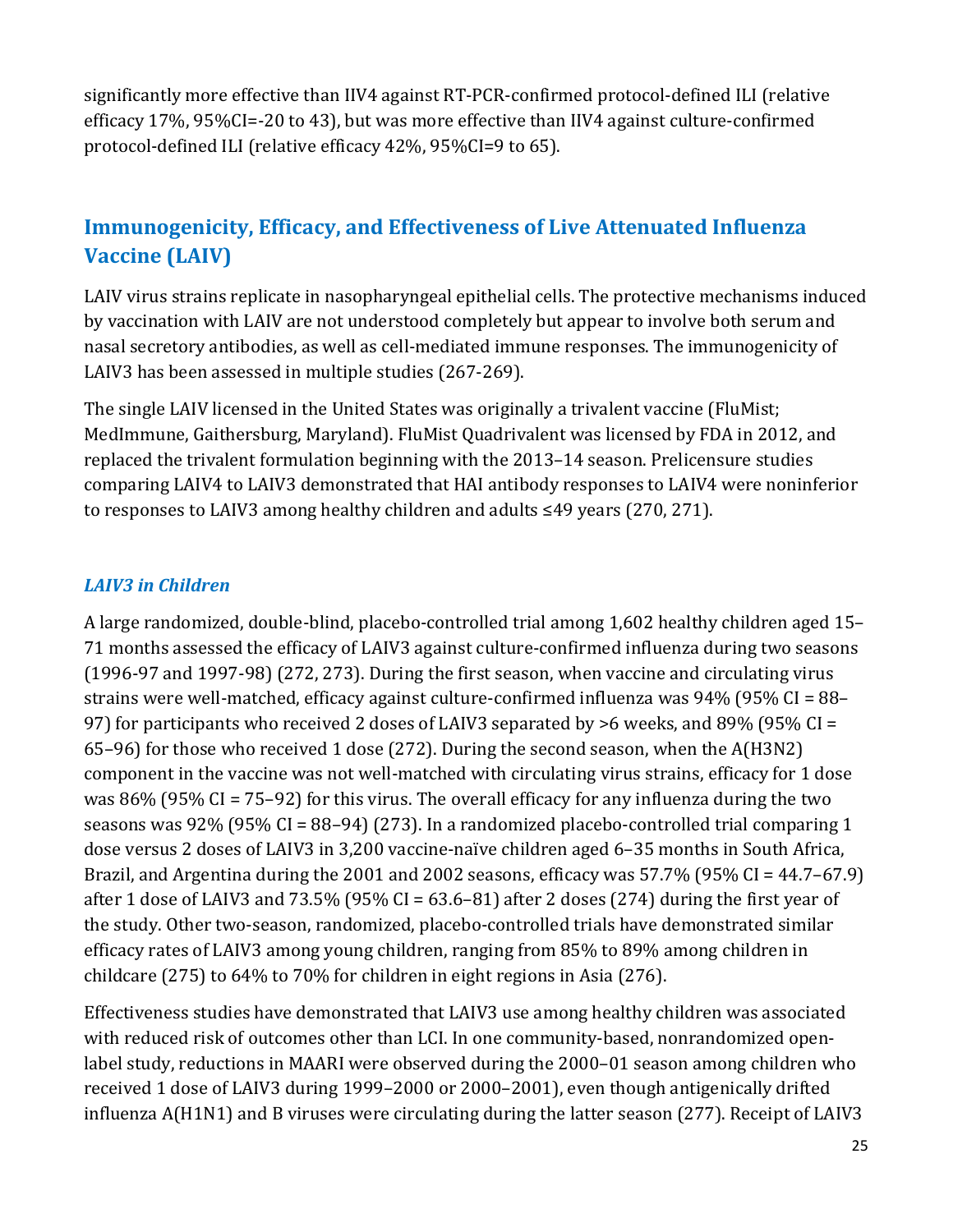resulted in 21% fewer febrile illnesses (95% CI = 11–30) and 30% fewer febrile otitis media diagnoses (95% CI = 18–45) (272). A meta-analysis of six placebo-controlled studies concluded that the effectiveness of LAIV3 against acute otitis media associated with culture-confirmed influenza among children aged 6–83 months was 85% (95% CI = 78–90) (278).

### *LAIV3 in Younger Adults*

 working adults aged 18 through 64 years assessed multiple endpoints, including reductions in illnesses (24% reduction); and significant reductions in days of illness, days of work lost, days 2005–06 influenza season, and 36% (95% CI = 0–59) in the 2007–08 influenza season; efficacy in A randomized, double-blind, placebo-controlled trial of LAIV3 effectiveness among 4,561 healthy self-reported respiratory tract illness without laboratory confirmation, work loss, health care visits, and medication use during influenza outbreak periods. The study was conducted during the 1997–98 influenza season, when the vaccine and circulating A(H3N2) viruses were not wellmatched. The frequency of febrile illnesses was not significantly decreased among LAIV3 recipients compared with those who received placebo. However, vaccine recipients had significantly fewer severe febrile illnesses (19% reduction) and febrile upper respiratory tract with health care provider visits, and use of prescription antibiotics and over-the-counter medications (279). Estimated efficacy of LAIV3 against influenza confirmed by either culture or RT-PCR in a randomized, placebo-controlled study among approximately 1,200-2,000 young adults was  $48\%$  (95% CI = -7–74) in the 2004–05 influenza season, 8% (95% CI = -194–67) in the the 2004–05 and 2005–06 seasons was not significant (280-282).

## *Comparisons of LAIV3/4 and IIV Efficacy or Effectiveness*

 more efficacious (280-285). In a retrospective cohort study comparing LAIV3 and IIV3 among Studies comparing the efficacy of IIV3 to that of LAIV3 among adults have been conducted in a variety of settings and populations using several different outcomes. Among adults, most comparative studies demonstrated that LAIV3 and IIV3 have similar efficacy, or that IIV3 was 701,753 nonrecruit military personnel and 70,325 new recruits, among new recruits, incidence of ILI was lower among those who received LAIV3 than IIV3. The previous vaccination status of the recruits was not stated; it is possible that this population was relatively naïve to vaccination compared with previous service members who were more likely to have been vaccinated routinely each year (286).

 compared with those who received IIV3 (288). In this study, LAIV3 efficacy was higher compared Several studies comparing LAIV3 with IIV3 prior to the 2009 pandemic demonstrated superior efficacy of LAIV3 among young children (283, 287-290). A randomized controlled trial conducted among 7,852 children aged 6–59 months during the 2004–05 influenza season demonstrated a 55% reduction in cases of culture-confirmed influenza among children who received LAIV3 with IIV3 against antigenically drifted viruses and well-matched viruses. An open-label,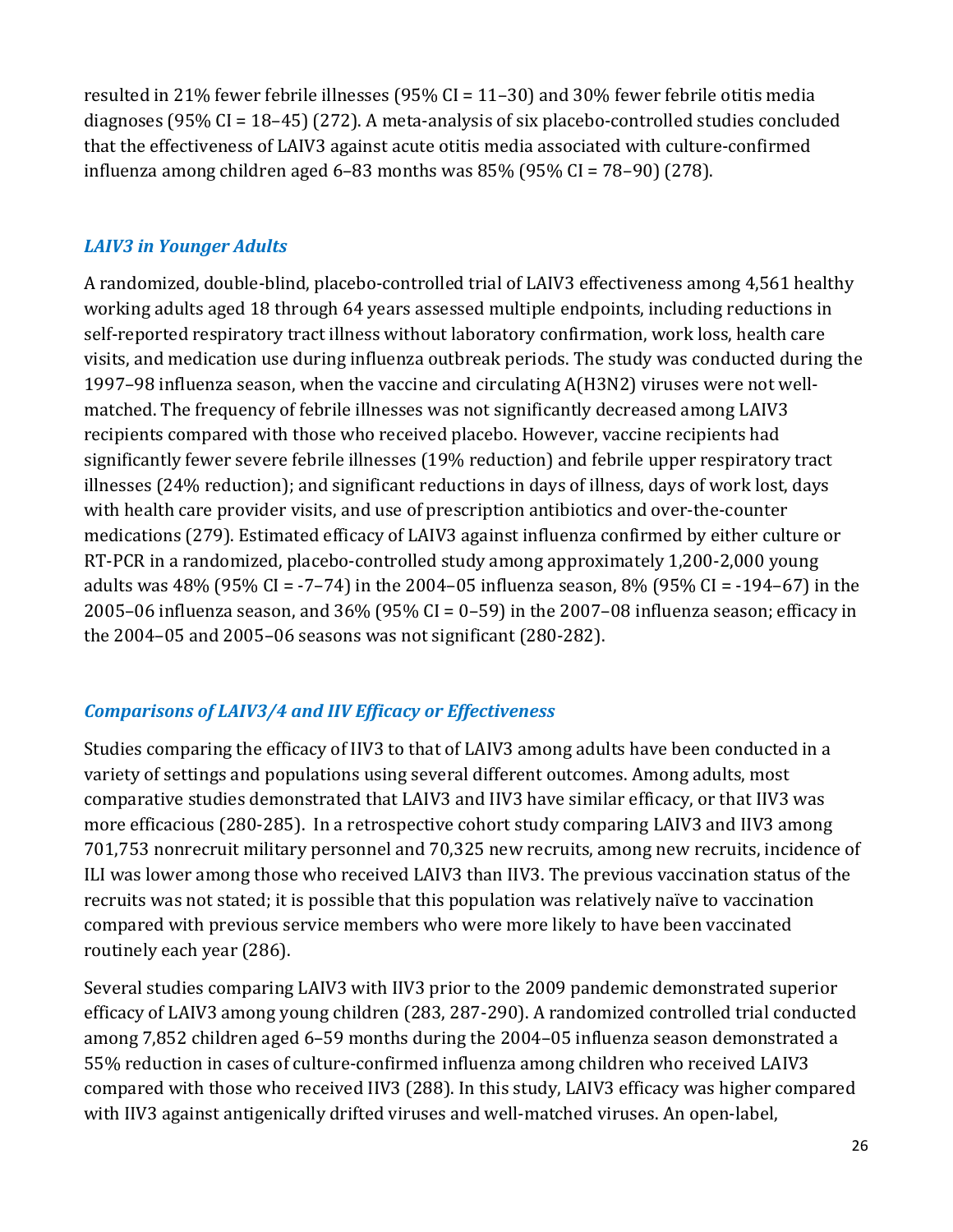protection in preventing culture-confirmed influenza compared with IIV3 in one study conducted among children aged ≥6 years and adolescents with asthma (289) and 52% increased protection nonrandomized, community-based influenza vaccine trial conducted among 7,609 children aged 5–18 years during an influenza season when circulating A(H3N2) strains were poorly matched with strains contained in the vaccine also indicated that LAIV3, but not IIV3, was effective against antigenically drifted A(H3N2) viruses. In this study, children who received LAIV3 had significant protection against LCI (37%) and P&I events (50%) (290). LAIV3 provided 32% increased compared with IIV3 among children aged 6–71 months with recurrent respiratory tract infections (287).

On the basis of these data, in June 2014, ACIP recommended that when immediately available, LAIV should be used for healthy children aged 2 through 8 years who have no contraindications or precautions (291). However, subsequent analysis of data from three observational studies of LAIV4 vaccine effectiveness for the 2013–14 season (the first season in which LAIV4 was available) revealed no statistically significant effectiveness of LAIV4 against influenza A(H1N1)pdm09 among children aged 2 through 17 years (292-294). Analysis of data from the U.S. Influenza Vaccine Effectiveness Network for the 2010–11 through 2013–14 seasons noted that children aged 2 through 17 years who received LAIV had similar odds of influenza regardless of receipt of LAIV3 or IIV3 during 2010–11 through 2012–13; however, during the 2013–14 season odds of influenza were significantly higher for those who received LAIV4 (OR: 5.36; 95% CI = 2.37–12.13 for children aged 2 through 8 years; OR: 2.88; 95% CI = 1.62–5.12 for children aged 2 through 17 years) (295). During this season, the H1N1pdm09 virus predominated for the first time since the 2009 pandemic. During the 2014-15 season, when antigenically drifted H3N2 viruses predominated, neither LAIV4 nor IIV provided significant protection among U.S. children aged 2 through 17 years; LAIV4 did not offer greater protection than IIV for these viruses (296- 298), in contrast to earlier studies in which LAIV3 provided better protection than LAIV against drifted H3N2 viruses (288, 290). LAIV4 exhibited significant effectiveness against circulating influenza B viruses in these U.S. studies. Based on these influenza vaccine effectiveness data for the 2013–14 and 2014–15 seasons, ACIP concluded that a preference of LAIV4 over IIV was no longer warranted (299).

 surrounding the A/California/7/2009(H1N1) HA, a different influenza A(H1N1) virus was included in LAIV4 (A/Bolivia/559/2013[H1N1]) (302). During the 2015-16 season, in which The diminished effectiveness against H1N1pdm09 during the 2013-14 season was hypothesized to be attributable to reduced stability and infectivity of the A/California/2009/(H1N1) vaccine virus, conferred by a single amino acid mutation in the stalk region of the HA protein (300), and possibly associated with exposure of some LAIV lots to temperatures above those recommended for storage during U.S. distribution (301). For the 2015–16 season, to address stability concerns A(H1N1)pdm09 viruses were again predominant, data from the U.S. Influenza Vaccine Effectiveness Network, U.S. Department of Defense, and MedImmune demonstrated no statistically significant effectiveness of LAIV4 among children aged 2 through 17 years against H1N1pdm09, although point estimates varied (303). Conversely, estimated effectiveness of IIV against these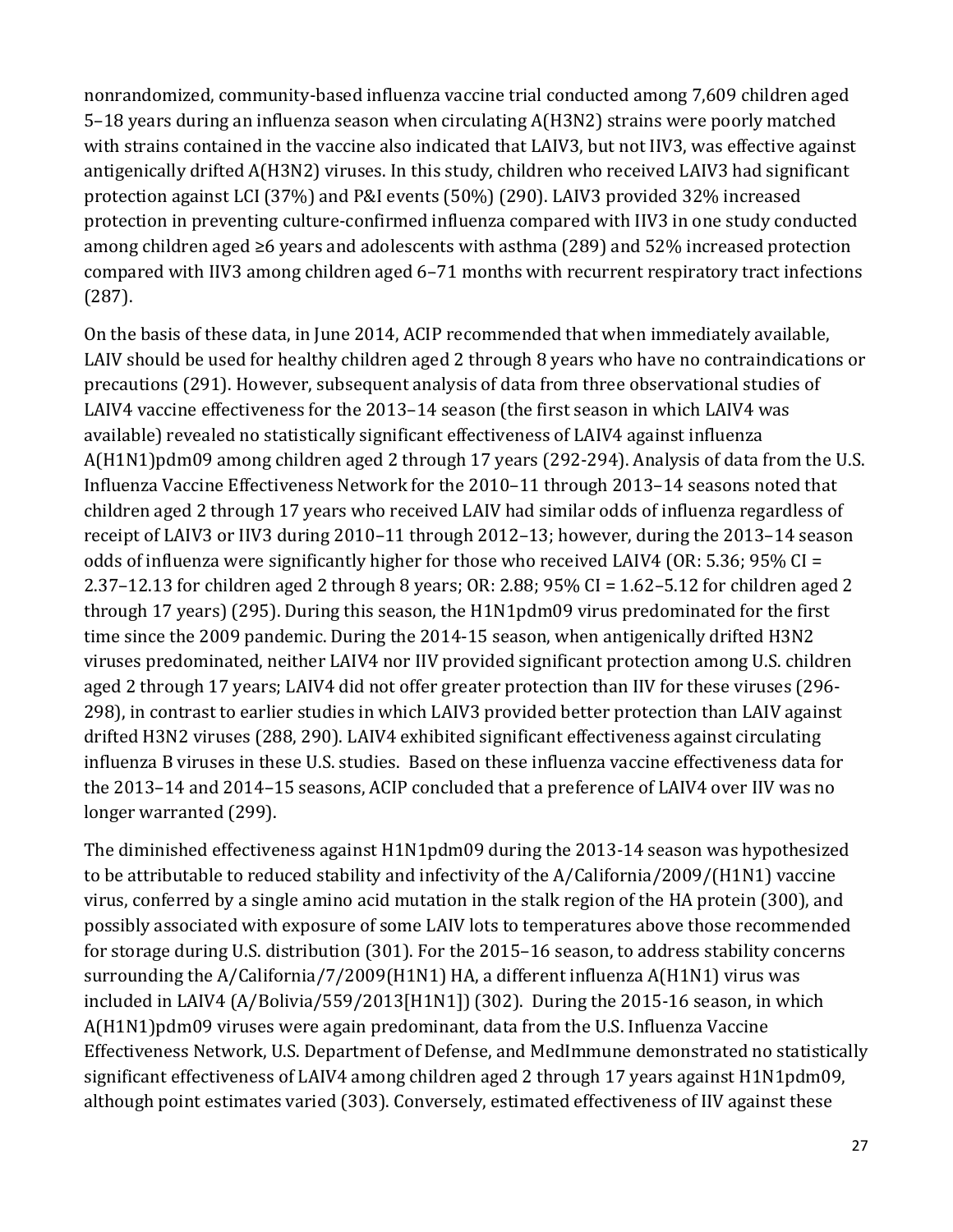viruses among children aged 2 through 17 years was significant across all three studies. Following should not be used for the 2016–17 influenza season (304). review of this information in June 2016, ACIP made the interim recommendation that LAIV4

Estimates of effectiveness of LAIV against H1N1pdm09 have not been consistent in all studies and all countries. Point estimates of vaccine effectiveness have varied. In the United Kingdom, where a phased rollout of routine use of LAIV for healthy children begin during the 2013-14 season, effectiveness of LAIV4 among 2 through 17 year olds during the 2015-16 season was estimated to be 57.6% (95%CI 25.1—76.0) for all influenza, 41.5% (95%CI -8.5—68.5) for H1N1pdm09, and 81.4% (95%CI 39.6—94.3) against influenza B (305). In Finland during the 2015-16 season, effectiveness of LAIV4 against H1N1pdm09 among 2-year-olds was 50.7% (95%CI 28.4—66.1) against all influenza, 47.9% (95%CI 21.6—65.4) for influenza A (presumably predominantly H1N1pdm09), and 57.2% (95%CI 0.0—81.7) for influenza B (306). In addition to the different age group under study (2 year olds vs. 2 through 17 year olds), these results contrast with those of the U.S. and the United Kingdom, in that the estimate for H1N1 is statistically significant, whereas that for influenza B is not (and has a lower point estimate). In both the United Kingdom and Finland, as in the U.S., the point estimates for effectives of LAIV against H1N1pdm09 were lower for LAIV than for IIV. In Canada, data collected with the Sentinel Provider Site Surveillance Network (SPSN) for both 2013-14 and 2015-16 showed similar point estimates for effectiveness against H1N1pdm09 for LAIV (LAIV3 in 2013-14 and LAIV4 in 2015-16) and IIV; however, the estimate for LAIV in each case was not statistically significant (likely due to the small sample size in these analyses) (307). The Canadian National Advisory Committee on Immunization (NACI) concluded that for the 2016-17 season, the Canadian preference of the use of LAIV for 2 through 17 year olds was no longer supported by the available data.

 completely understood. Multiple factors may be involved. In addition to the reduced replicative associated with the introduction of the second influenza B strain in LAIV4 (which was introduced in the U.S. in 2013-14). However, reduced effectiveness of LAIV against influenza A(H1N1)pdm09 differences in replicative fitness in different populations, leading to differences in effectiveness. The cause(s) of the low effectiveness of LAIV observed against H1N1pdm09, and for the differences in reported effectiveness among the various populations and countries studied, are not fitness of the A/California/7/2009 and A/Bolivia/559/2013 H1N1 viral constructs (currently believed to be the root cause (308)), a potential contributory factor might be interference was also observed with LAIV3 in the U.S. during the 2010-11 season (295). It has also been hypothesized that differences in prior vaccine coverage among children may contribute to However, analyses of U.S. data from the US Flu VE Network revealed no significant effect of prior vaccination (303). ACIP will continue to review data relevant to LAIV as it becomes available.

# **Duration of Immunity**

 strains replaced annually to provide protection against viruses that are anticipated to circulate. The composition of influenza vaccines is changed in most seasons, with one or more vaccine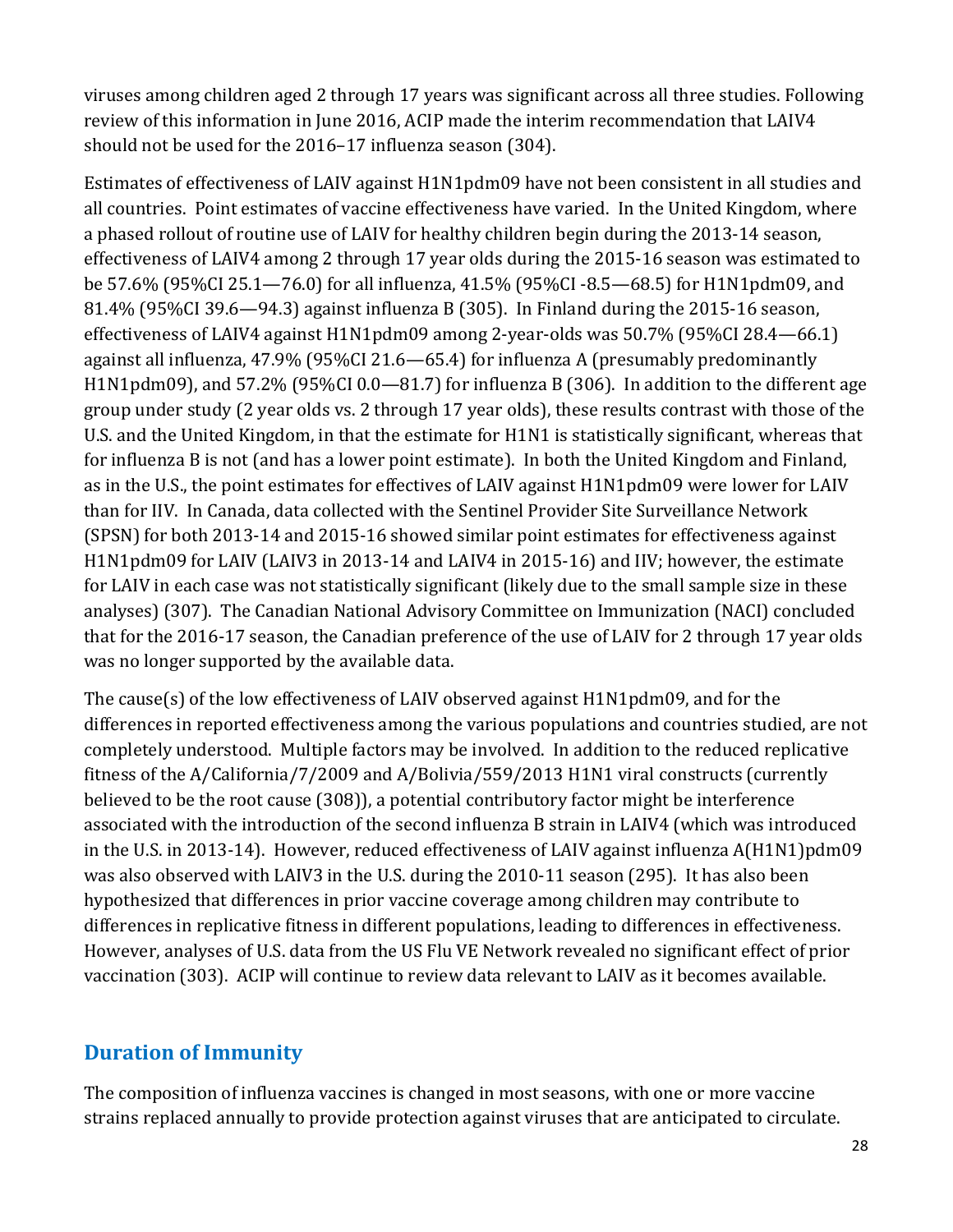Even in seasons in which vaccine composition does not change, annual vaccination has been recommended because of decline in protective antibodies over time postvaccination (309-311); however, the rate and degree of decline observed has varied. One study of HA and neuraminidase antibody levels following vaccination of adults noted a slow decline, with a 2-fold decrease in titer estimated to take >600 days (312). A review of studies reporting postvaccination seroprotection rates among adults aged ≥60 years noted that seroprotection levels meeting Committee of Proprietary Medicinal Products standards were maintained for ≥4 months for the H3N2 component in all 8 studies and for the H1N1 and B components in 5 of 7 studies (313).

Nonetheless, concerns have arisen regarding waning of protection within the course of a single influenza season, particularly among adults. Several more recent observational studies have attempted to evaluate changes in influenza vaccine effectiveness over the course of a single influenza season. Some of these studies have noted a decrease in vaccine effectiveness, particularly against influenza A(H3N2) viruses, most markedly among older adults (314-317). A test negative case-control study of children and adults conducted in Navarre, Spain during the 2011–12 season noted a decline in vaccine effectiveness, from 61% (95% CI = 5–84) in the first 100 days after vaccination to 42% (95% CI = -39–75) between days 100–119 and then to -35% (95% CI =  $-211-41$ ) after  $\geq$ 120 days. Persons vaccinated  $>$ 120 days before diagnosis were at an increased risk for contracting influenza, when compared with those vaccinated <100 days (OR: 3.45; 95% CI = 1.10–10.85; p = 0.034) (315). This decline primarily affected persons aged  $\geq 65$ years, among whom the OR for influenza was 20.81 (95% CI = 2.14–202.71;  $p = 0.009$ ) for persons vaccinated >120 days before diagnosis versus those vaccinated <100 days before diagnosis. A similar study conducted in the United Kingdom, also during the 2011–12 season, estimated an overall vaccine effectiveness against A(H3N2) of 53% (95% CI = 0–78) among those vaccinated <3 months prior, and 12% (95% CI = -31–41) for those vaccinated  $\geq$ 3 months prior. The proportion of older participants was too small to detect a substantial difference in vaccine effectiveness in this age group (317). An additional case-control analysis from the 2007–08 season revealed a modest but significant increase in the OR for A(H3N2) influenza every 14 days after vaccination among young children (OR for influenza increasing 1.2 for each 14-day interval for children aged 2 years) and older adults (1.3 for each 14-day interval for adults aged 75 years); the same pattern was not observed among older children and younger adults (314). A recent multiseason analysis from the U.S. Influenza Vaccine Effectiveness (U.S. Flu VE) Network found that VE declined by about 7% per month for H3N2 and influenza B, and 6—11% per month for H1N1pdm09 (318). VE remained greater than zero for at least five to six months after vaccination. Similar waning effects have not been observed consistently across age groups and virus subtypes in different populations, and the observed decline in protection could be attributable to bias, unmeasured confounding, or the late season emergence of antigenic drift variants that are less well-matched to the vaccine strain.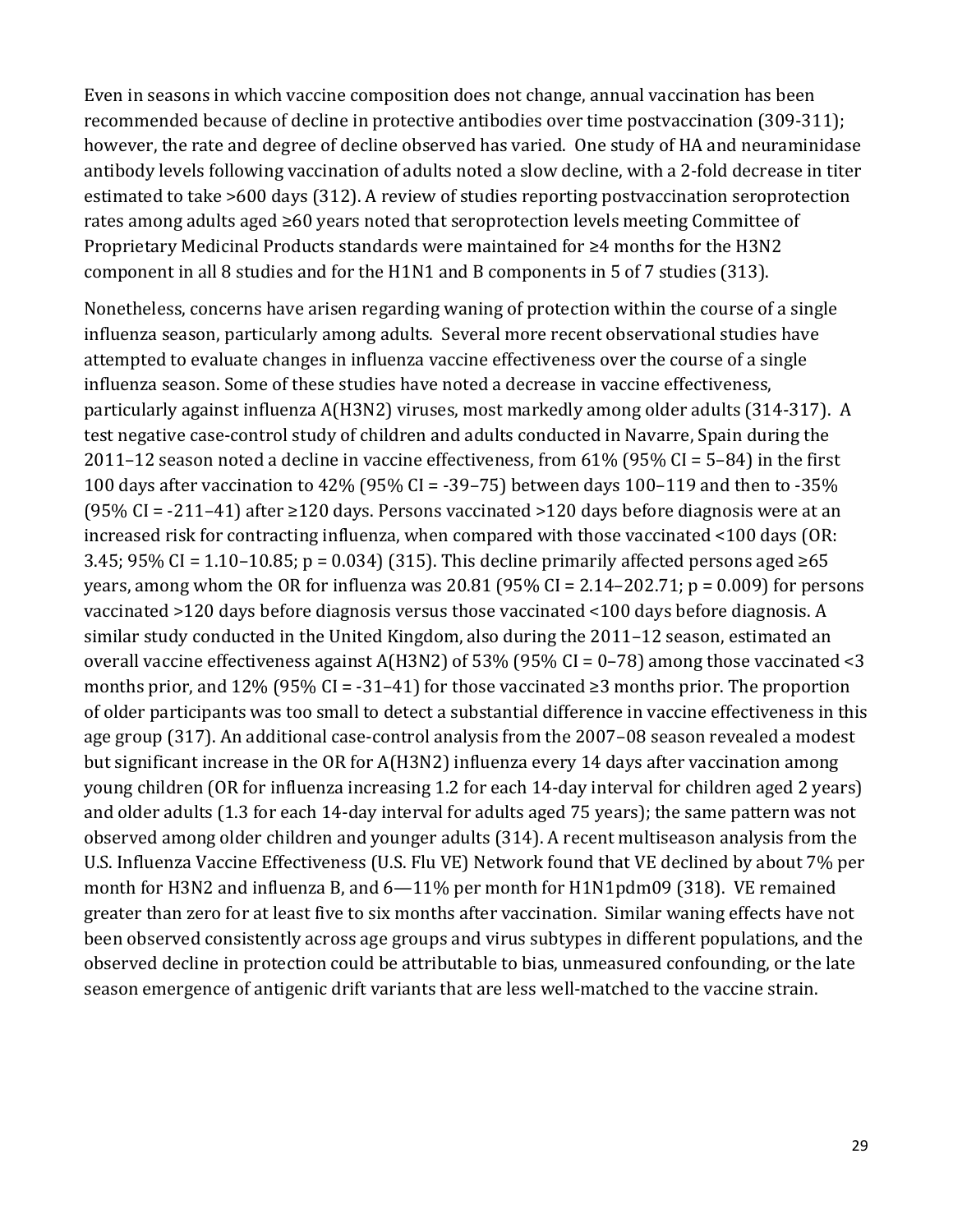# **Repeated Vaccination**

Observations of a potential negative effect of repeat vaccination on vaccine effectiveness were initially made during the 1970s (319-322). A number of recent studies have indicated that response to, and effectiveness of, influenza vaccine during any given season may be modified by receipt of vaccine in prior seasons. In a study conducted among healthy 30- through 60-year olds during the 1983-84 through 1987-88 seasons during which whole-virus seasonal trivalent inactivated vaccines were used (the one exception being the addition of a monovalent split-virus A(H1N1) recommended to supplement the trivalent vaccine in 1986), moderate reductions in serum antibody response were associated with increased prior exposure to influenza vaccine during the last seasons of the study, but no decrease in protection against infection was noted (323).

 2009-10 (-45%, 95% CI -226 to 35), as compared with those who received vaccine during only the latter season (62%, 95%CI 17 to 82%) (324). In a similarly designed study in the same Some more recent studies have noted decreased effectiveness associated with vaccination in the prior season. In a community-based study in Michigan conducted in 2010-11 (during which H3N2 viruses predominated), overall vaccine effectiveness was low and not significant (31%, 95% CI -7 to 55%). When stratified by whether vaccine had been received the previous season, substantially lower effectiveness was noted among those who had been vaccinated during both 2010-11 and community conducted during the 2013-14 season, when H1N1pdm09 predominated, no negative effect of prior season vaccination was observed (325). A study in Australia conducted over the 2010-11 through 2014-15 seasons noted no significant difference in effectiveness of hospitalization for influenza illness between those vaccinated in the current season only (35%, 95%CI 21 to 46) vs the prior season only (33%, 95%CI 17 to 47); effectiveness was highest among those who had received vaccine during both seasons (51%, 95%CI 45 to 57) (326).

 Other studies have evaluated vaccination history over more than one prior season. In a case- 2004-05 and 2012-13, which examined effectiveness against (H3N2) and B viruses, and in which effective regardless of previous vaccination history. Considering vaccination history for only current season but had previously received >2 doses of H1N1pdm09-containing vaccine. control study conducted in a healthcare system in Wisconsin, covering eight seasons between participants were classified as frequent vaccinees (had received IIV during 4 or 5 of the previous 5 seasons), infrequent vaccinees (received IIV during 1 to 3 of the previous 5 seasons) or nonvaccinees (received no IIV during the previous 5 seasons), current season vaccination was current and prior seasons, effectiveness was similar for those who were vaccinated during the current season only, the previous season only, or both seasons. However, in an analysis using 5 seasons of vaccination history, there were significant differences in vaccine effectiveness among frequent vaccinees as compared with nonvaccinees (327). In a Spanish study which evaluated the effectiveness of vaccination against H1N1pdm09 from the 2010-11 through 2015-16 seasons, compared with those who had never been vaccinated, effectiveness was not reduced among those who were vaccinated in the current season only, or among those who were unvaccinated in the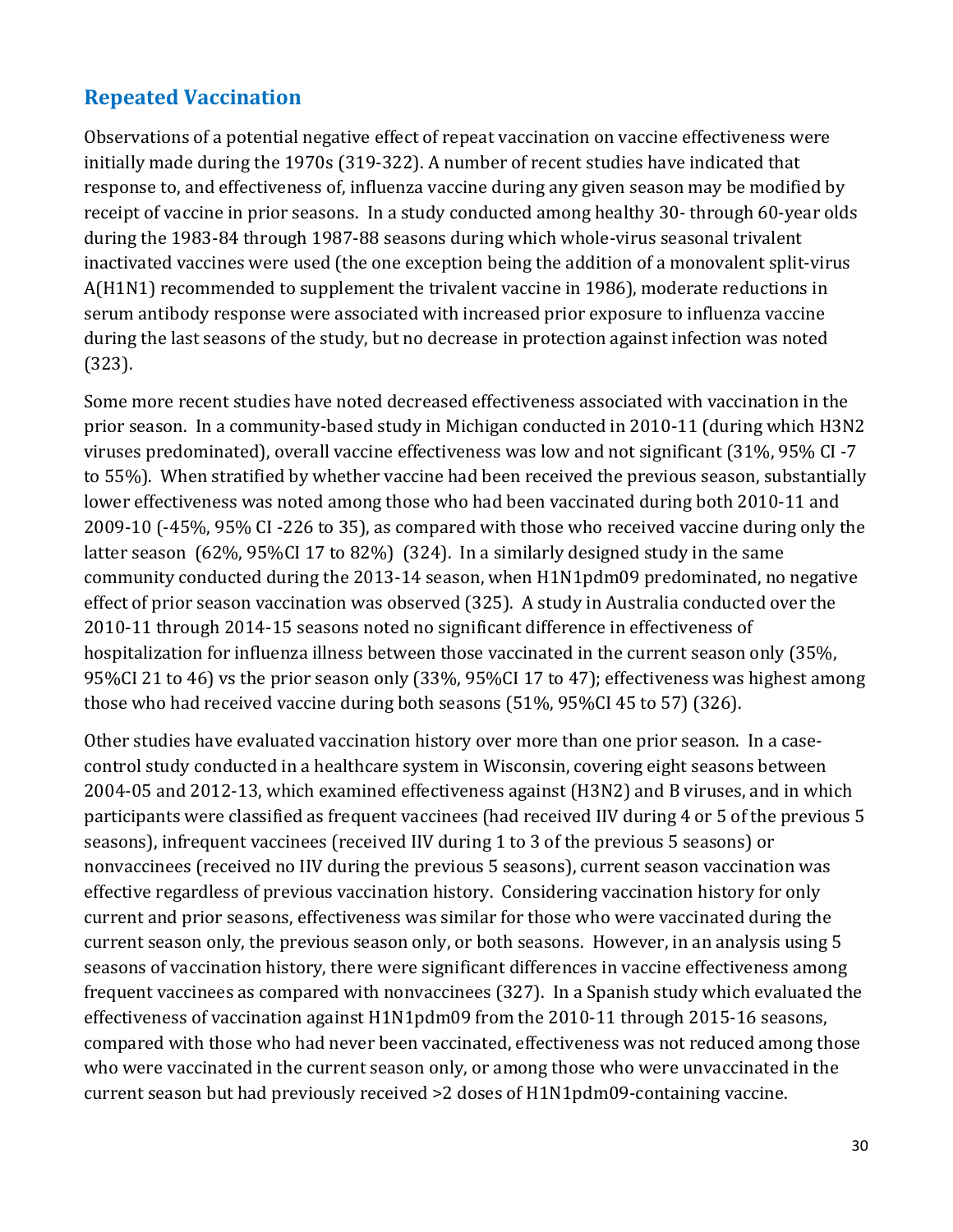However, effectiveness was lower among those vaccinated in the current season after >2 prior doses, and among those currently unvaccinated who had 1-2 prior doses (328).

The effects of prior vaccination have not been observed consistently across all studies and seasons, and may differ by influenza virus type or subtype. A better understanding of these effects is needed in order to guide recommendations. Importantly, most studies in which a negative effect of prior vaccination was observed, vaccination during the current season (with or without prior season vaccination) was more protective than being unvaccinated in the current season.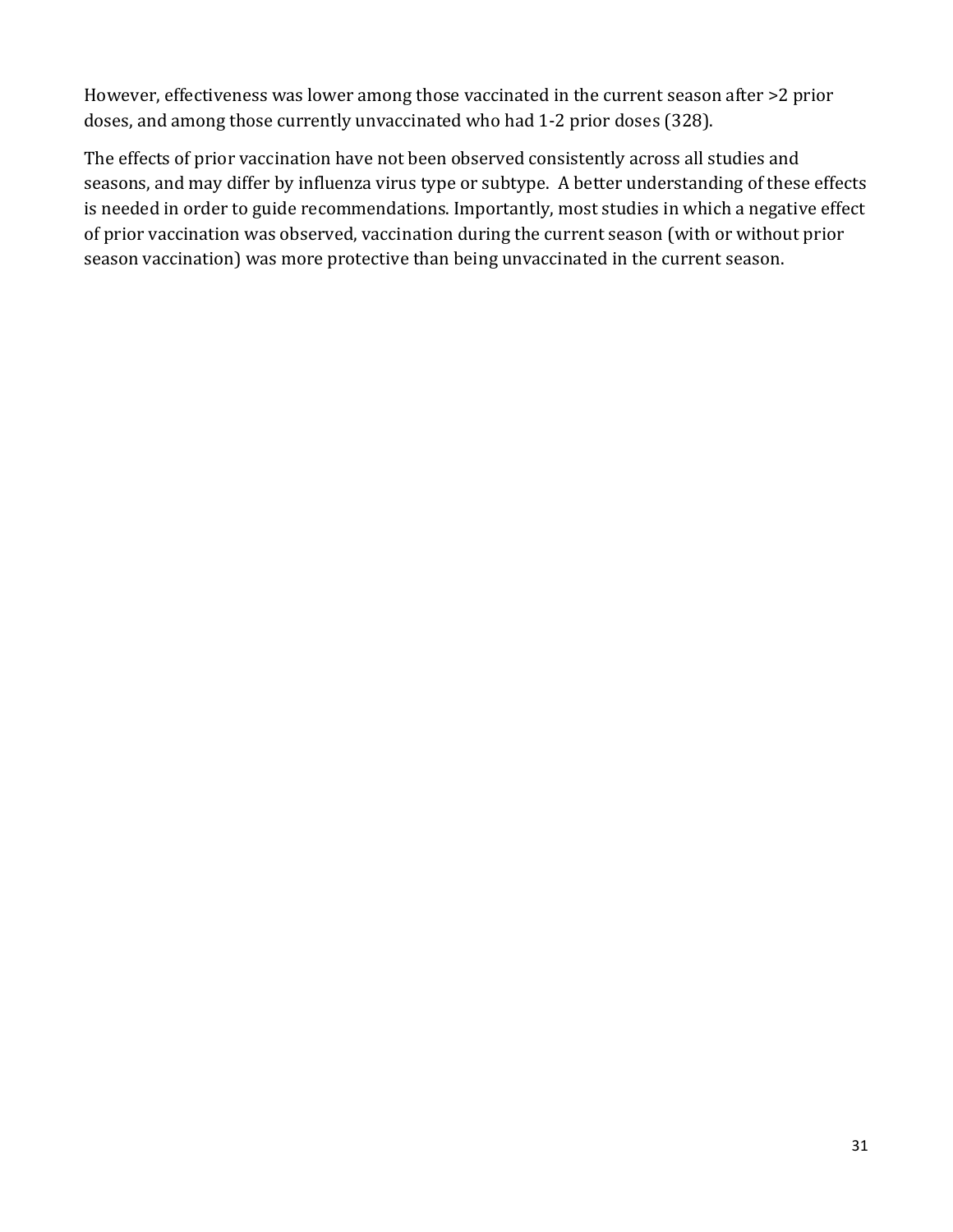# **Safety of Influenza Vaccines**

## **Safety of Inactivated Influenza Vaccines (IIVs)**

#### *Children*

 Currently available IIVs are generally well-tolerated by children. A large postlicensure population-based study assessed IIV3 safety in 251,600 children aged <18 years (including 8,476 during the 2 weeks after IIV administration compared with control periods 2–4 weeks before and vaccinations in children aged 6–23 months) enrolled in one of five health care organizations within the Vaccine Safety Datalink (VSD; www.cdc.gov/vaccinesafety/activities/vsd.html) during 1993–1999. This study indicated no increase in clinically important medically attended events after vaccination (329). In a retrospective cohort study using VSD data from 45,356 children aged 6–23 months during 1991–2003, IIV3 was not associated with statistically significant increases in any clinically important medically attended events other than gastritis/duodenitis during the 2 weeks after vaccination compared with control time periods before and after vaccination. Most vaccinated children with a diagnosis of gastritis/duodenitis had self-limited vomiting or diarrhea. Several diagnoses, including acute upper respiratory illness, otitis media and asthma, were significantly less common during the 2 weeks after influenza vaccination. Although there was a temporal relationship with vaccination, the vaccine did not necessarily cause or prevent these conditions (330). A subsequent VSD study of 66,283 children aged 24–59 months noted diagnoses of fever, gastrointestinal tract symptoms, and gastrointestinal disorders to be significantly associated with IIV3. Upon medical record review, none of the events appeared to be serious, and none was associated with complications (331).

 and 5% among those aged 11 through 15 years (113). An observational study assessed post- and 6.0% of children had fever after IIV4 and IIV3, respectively (333). Fever, malaise, myalgia, and other systemic symptoms that can occur after vaccination with IIV3 most often affect persons who have had no previous exposure to the influenza virus antigens in the vaccine (e.g., young children) (332). These reactions are generally self-limited and subside after 1–2 days. In a study of 791 healthy children aged 1 through 15 years, postvaccination fever was noted among 12% of those aged 1 through 5 years, 5% among those aged 6 through10 years, vaccination fever frequency in 314 children aged 24-59 months receiving IIV during the 2013-14 influenza season. On the vaccination day to 2 days after vaccination (risk window 0-2 days), 7.1%

 context of febrile illnesses, including influenza. In an observational study of 143 children aged 6 **Febrile Seizures:** Febrile seizures are not uncommon in young children. At least one febrile seizure is experienced by 2%–5% of children aged 6–60 months; nearly all children who have a febrile seizure recover quickly and are healthy afterward (334). Febrile seizures may occur in the months through 5 years who presented with febrile seizures to an emergency department, at least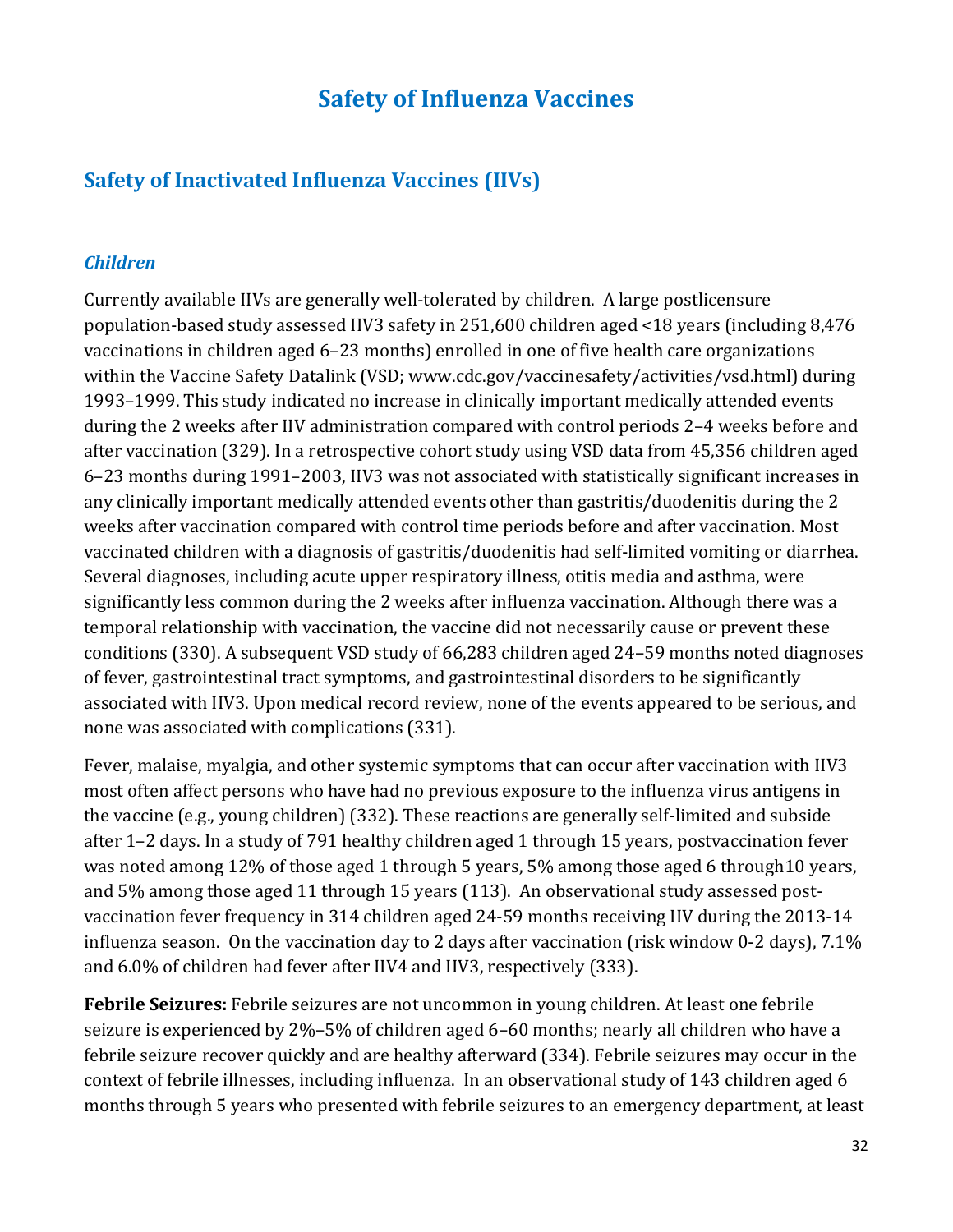one virus was isolated from nasal or rectal specimens obtained from 102 children ( 71%); influenza was isolated from 19 (13%) (335). Seizures occurred within 14 days of administration period. of a vaccine in 16 (11%) children, none of whom had received an influenza vaccine within this

 by CSL Biotherapies (now Seqirus) (337). Prior to the 2010–11 influenza season, an increased risk for febrile seizures following receipt of IIV3 had not been observed in the United States (330, 336). During the 2010–11 influenza season, CDC and FDA conducted enhanced monitoring for febrile seizures (primarily among children under 9 years of age) and febrile reactions following receipt of influenza vaccines after reports of an increased risk for fever and febrile seizures (up to nine febrile seizures per 1,000 vaccine doses) in young children in Australia associated with a 2010 Southern Hemisphere IIV3 produced

Following these events in Australia, from July 2010 through the 2016-17 season, ACIP did not recommend use of the U.S.-licensed CSL IIV3, Afluria, for children aged <9 years (304, 338). Subsequent laboratory investigation by CSL into the potential etiology of these reactions concluded that the 2010 Southern Hemisphere formulation induced a stronger inflammatory cytokine response than that associated with previous formulations of the vaccine, or with other IIVs. This was hypothesized to be related to the introduction of the viruses B/Brisbane/60/2006 and A/California/7/2009 to the vaccine, and believed to be mediated by higher concentrations of residual lipid and RNA remaining in the vaccine following splitting of the B, and to a lesser extent, the H1N1 components (339). At the time, lower concentrations of the detergent splitting agent taurodeoxycholate (TDOC) were used for the H1N1 and B viruses (0.9% and 0.5%, respectively) than for the H3N2 component (1.5%). Increasing the concentration of TDOC to 1.5% for all three viruses resulted in attenuation of the cytokine response in an *in vitro* model (340). In a study comparing fever rates among 402 children aged 5 through 9 years, 302 of whom received a trivalent Afluria produced using 1.5% TDOC for the B viruses and 100 of whom who received a licensed comparator (non-CSL) IIV4, prevalence of fever was similar in both groups (8.2% for Afluria IIV3 vs. 9.2% for the comparator IIV4) (341). In a randomized trial of 5- through 17-yearolds comparing Afluria IIV4 (manufactured using 1.5% TDOC for all four viruses) with a licensed comparator IIV4, higher prevalence of fever was observed with Afluria IIV4 (4.5% vs. 3.6% for 5 through 8-year-olds and 2.1% vs. 0.8% for 9- through17-year-olds); this difference was not statistically significant (342)

Subsequent to the events in Australia during 2010, surveillance among children receiving U.S. licensed influenza vaccines in two different surveillance systems (VAERS and VSD) during the 2010–11 influenza season detected safety concerns for febrile seizures in young children following receipt of IIV3 (343, 344). Further assessment of this signal through the VSD determined that risk for febrile seizures was increased in children aged 6 months–4 years from the day of vaccination until the day after (risk window: day 0–1). The risk was higher when children received concomitant PCV13 (i.e., when the two vaccines were administered at the same health care visit) and peaked at approximately age 16 months (344), but the effect of other concomitant vaccines was not evaluated. The magnitude of the increased risk for febrile seizures in children aged 6–23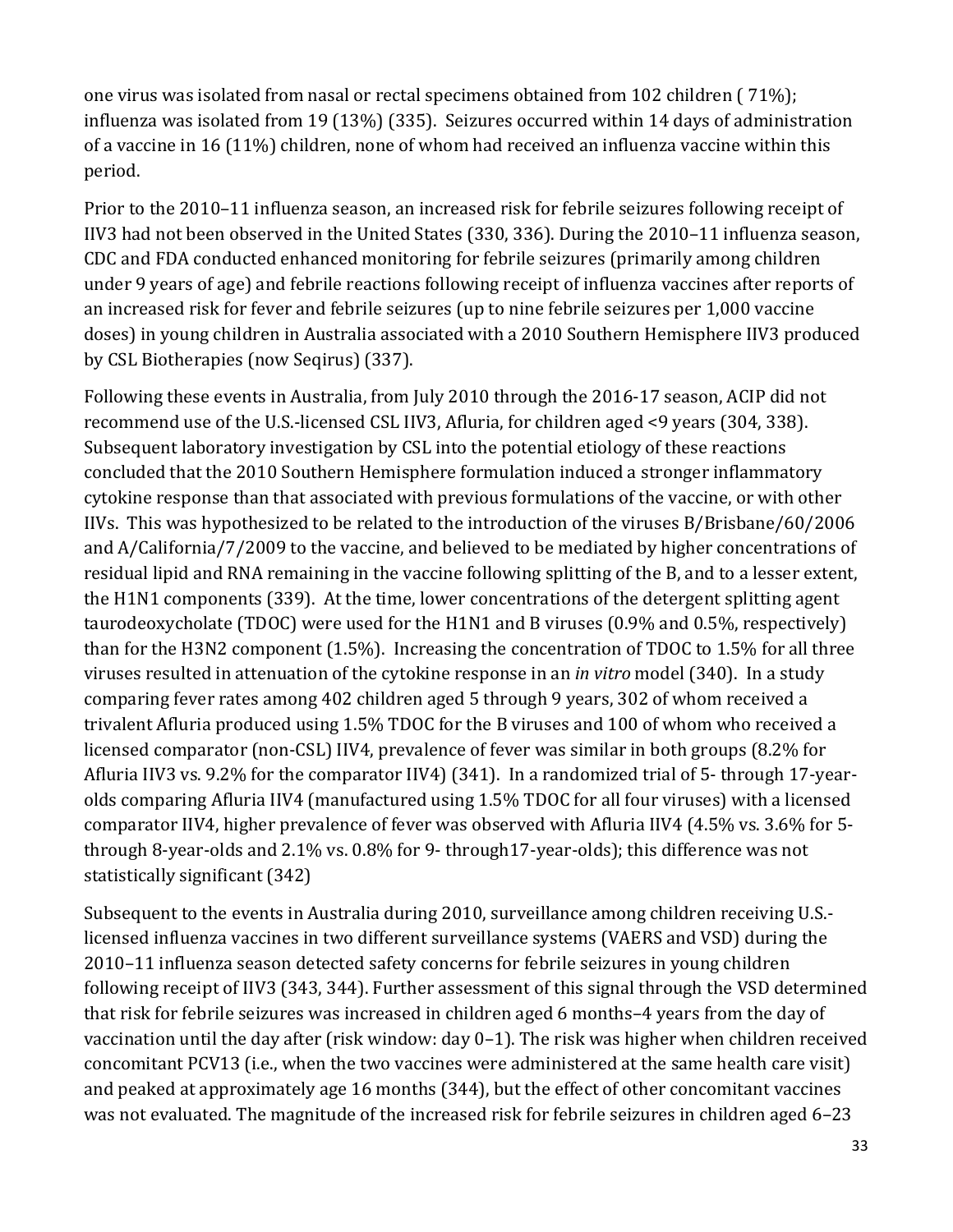months in the United States observed in this study (<1 per 1,000 children vaccinated) was substantially lower than the risk observed in Australia in 2010 (337). After evaluating the data on febrile seizures from the 2010–11 season and taking into consideration benefits and risks of vaccination, ACIP recommended no policy change for use of IIV (345, 346).

A follow-up VSD study assessed the risk for febrile seizure on days 0-1 with the concomitant administration of IIV3 and all other routine childhood vaccines in children aged 6-23 months during 5 influenza seasons (2006-2007 through 2010-11) (347). This study found that there was an increased risk for febrile seizure when IIV3 was administered simultaneously with either PCV or DTaP-containing vaccines, but no increased risk when IIV3 was administered alone. The increased risk with these vaccine combinations was observed to have been present in seasons prior to 2010-11. Another study done in the US to follow-up the 2010–11 season findings, using the separate FDA-sponsored PRISM (Post-licensure Rapid Immunization Safety Monitoring) system population, found no association between receipt of IIV3 (adjusted for concomitant PCV13 or DTaP) and febrile seizures among children 6-59 months of age during 2010-11 (IRR adjusted for age and seasonality: 1.36;  $95\%$  CI = 0.78–2.39) (348). Same-day IIV3 and PCV13 vaccination was not associated with more febrile seizures compared with separate-day vaccination (1.08 fewer febrile seizures per 100,000 with same day administration; 95% CI = -5.68–6.09).

However, surveillance findings in subsequent seasons for febrile seizures in young children following influenza vaccine have been consistent with the original findings of an increased risk in 2010-11. During the 2011–12 season (for which had the influenza vaccine composition was the same as that of the 2010–11 season), an observational clinical study showed that risk for fever in the 0–1 days after vaccination was higher when children 6 to 23 months old received IIV3 and PCV13 concomitantly versus receipt of IIV3 or PCV13 without the other product (349). The viral composition of U.S. influenza vaccines was changed for the 2013-14 season, and this same composition was used for the 2014-15 season. VSD surveillance for the 2013–14 and 2014–15 seasons found an elevated risk for febrile seizures among 6- through 23 month-olds 0–1 days after concomitant receipt of IIV3 and PCV13 (RR: 5.30; 95% CI = 1.87–14.75). There was no significant increased risk following administration of IIV3 without PCV13 (350). Similarly, analysis of 2013- 14 data from the PRISM system revealed no increased risk for seizure following either IIV3 or LAIV when an individual-level, self-controlled risk interval comparison method was used, but did reveal increased risk for IIV3 and PCV13 administered concomitantly (but not alone) when using a method comparing current and historical rates (351). Surveillance for febrile seizures following receipt of IIVs is ongoing through the Vaccine Adverse Event Reporting System (VAERS; https://vaers.hhs.gov/index), and VSD conducts near real-time sequential monitoring for seizures following receipt of IIV during the influenza season.

**Quadrivalent IIVs (IIV4s):** Since the 2013–14 season, in addition to previously available IIV3s, several IIV4 formulations have been licensed. IIV4s include products licensed for children as young as age 6 months. In prelicensure studies of IIV4s, overall frequencies of most solicited adverse events were similar to the corresponding comparator IIV3s (352-355). Most local and general adverse events are temporary and mild to moderate in severity. Among children, the most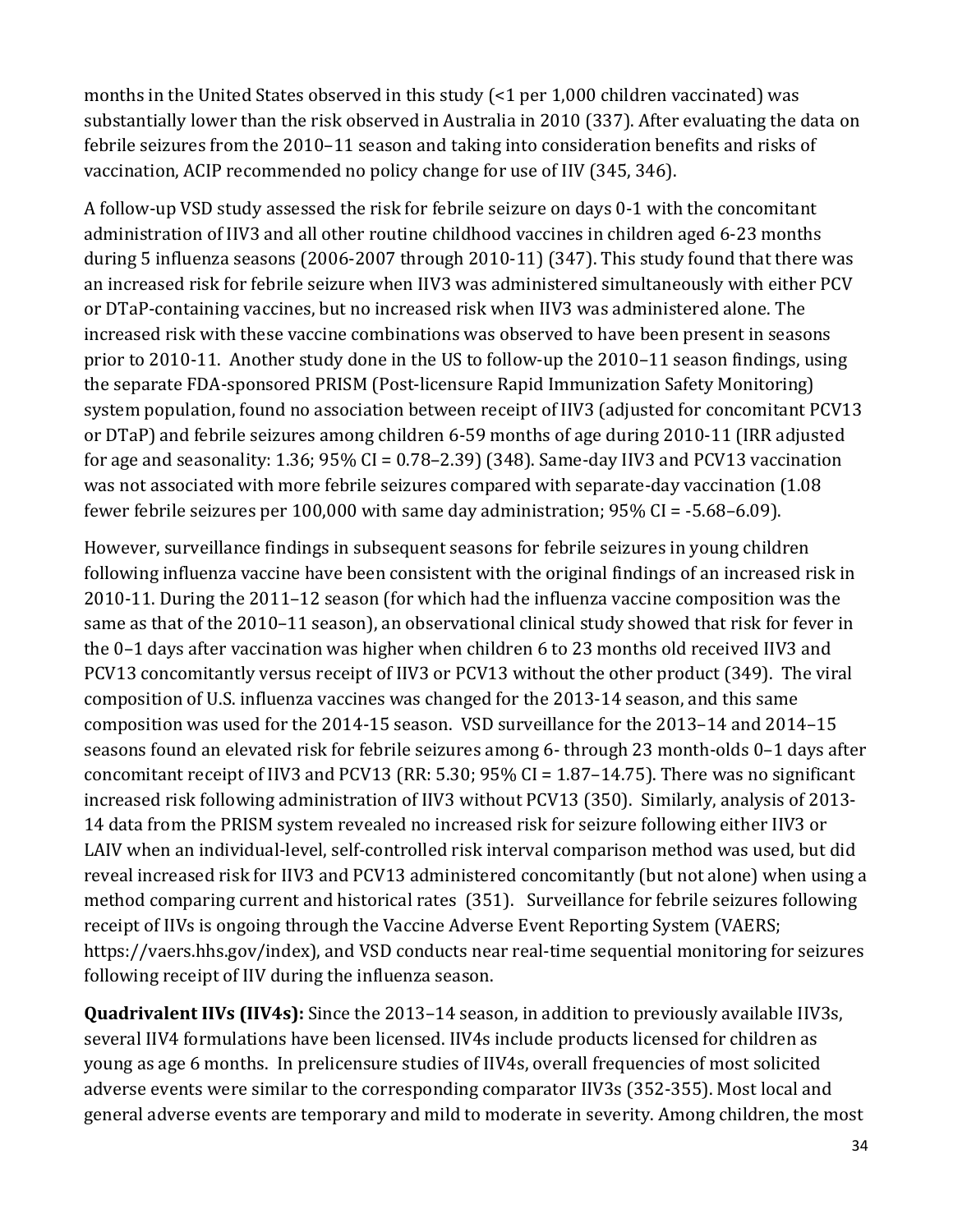months through 17 years were injection site reactions and fever. No specific safety concerns were identified; the safety profile was similar to that of IIV3 (357). common safety complaint was a modest increase in injection site pain (125, 127, 129, 356). The first postlicensure review of VAERS reports covering the 2013–14 and 2014–15 seasons noted that the most common adverse events reported following receipt of IIV4 among children aged 6

 persons aged ≥3 years is 0.5 mL. During the last several seasons prior to November 2016, the only (half the dose given to persons aged ≥3 years). The rationale for this reduced dose was greater 2,424 children aged 6 through 35 months; safety and reactogenicity (including prevalence of systemic adverse reactions. **Safety of Full-Dose IIV4 for children aged 6 through 35 months:** The dose of IIV given to influenza vaccines licensed for children 6 through 35 months of age were Fluzone (IIV3) and Fluzone Quadrivalent (IIV4, Sanofi Pasteur, Swiftwater, Pennsylvania), given in a 0.25mL dose frequency of fever and other reactogenicity events noted in studies conducted during the 1970s among children in this age group, primarily with older, whole-virus vaccines (358-362). Whole virus IIVs are no longer available in the United States, having been replaced with split-virus and subunit IIVs. As a group, the newer IIVs are generally less reactogenic than the previous wholevirus products (363). More recently, evaluations of some currently available split-virion IIVs have revealed comparable safety of the 0.5mL dose for children in this age group (364, 365). The safety of 0.5mL FluLaval Quadrivalent (IIV4, ID Biomedlcal Corporation of Quebec, Quebec, Canada) was compared with 0.25mL of Fluzone Quadrivalent in a randomized controlled trial conducted among fever) were comparable between the two groups, with no significant differences in local or

### *Adults*

 compared with placebo injections (366-368). Adverse events in adults aged ≥18 years reported to In placebo-controlled studies of IIV3 among older adults, the most frequent side effect of vaccination was soreness at the vaccination site (affecting 10%–64% of patients) that lasted <2 days (366, 367). These injection site reactions typically were mild and rarely interfered with the recipients' ability to conduct usual daily activities. Placebo-controlled trials demonstrate that among older persons and healthy young adults, administration of IIV3 is not associated with higher proportions of systemic symptoms (e.g., fever, malaise, myalgia, and headache) when VAERS during 1990–2005 were analyzed (369). The most common adverse events for adults described in 18,245 VAERS reports included injection site reactions, pain, fever, myalgia, and headache. The VAERS review identified no new safety concerns. Fourteen percent of the IIV3 VAERS reports in adults were classified as serious adverse events (defined as those involving death, life-threatening illness, hospitalization or prolongation of hospitalization, or permanent disability) (370), similar to proportions seen in VAERS for other adult vaccines. The most common serious adverse event reported after IIV3 in VAERS in adults was Guillain-Barré syndrome (GBS) (see Guillain-Barré Syndrome and IIV). However, VAERS cannot assess whether a vaccine caused an event to occur.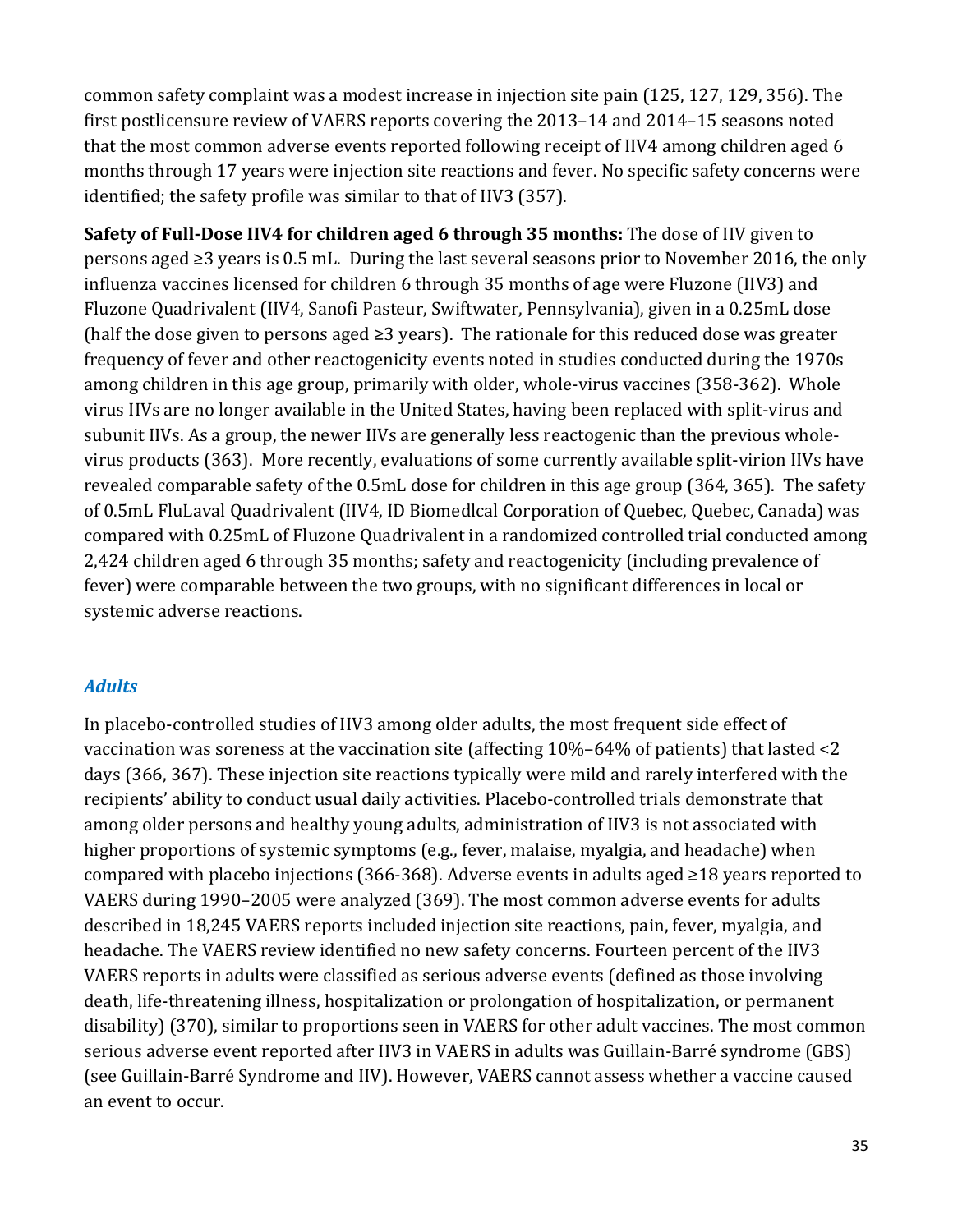(24%) of 1,262 who received Fluzone, reported injection-site pain. Only 1.1% of Fluzone High aged ≥65 years in the Minneapolis Veteran Affairs Health Care System who received influenza Injection site reactions and systemic adverse events were more frequent after vaccination with high-dose IIV3 (Fluzone High-Dose; Sanofi Pasteur, Swiftwater, Pennsylvania), which contains 180 µg of HA antigen (60 per vaccine virus) than after vaccination with standard dose IIV3 (15 µg per virus; Fluzone; Sanofi Pasteur, Swiftwater, Pennsylvania), but were typically mild and transient. In one study, 915 (36%) of 2,572 persons who received Fluzone High-Dose, compared with 306 Dose recipients reported moderate to severe fever, but this was significantly higher than the 0.3% of Fluzone recipients who reported this systemic adverse event (RR: 3.6; 95% CI = 1.3–10.1) (252). A randomized study of high-dose versus standard-dose vaccine including 9,172 participants found no difference in occurrence of serious adverse events or several specific adverse events of interest (including GBS, Bell's Palsy, encephalitis/myelitis, optic neuritis, Stevens-Johnson syndrome, and toxic epidermal necrolysis) (371). Safety monitoring of high-dose vaccine in VAERS during the first year after licensure indicated a higher-than-expected number of gastrointestinal events compared with standard-dose vaccine, but otherwise no new safety concerns were identified. Most of the reported gastrointestinal events were nonserious (372). A survey of adults vaccines (547 high-dose and 541 standard dose) during October 2015 showed that local and systemic side effects were more common after high-dose influenza vaccine than after standard dose vaccine during the week after vaccination; there was no significant difference in prevalence of severe side effects or healthcare visits between groups (373). CDC and FDA will continue to monitor the safety of high-dose vaccine through VAERS.

 common adverse event reported following receipt of IIV4 among adults aged 18 through 64 years Fewer postmarketing safety data have thus far accumulated for IIV4, which first became available during the 2013–14 season, compared with IIV3. Among adults the most common safety complaints were injection site pain and systemic reactions, such as myalgia, headaches, and fatigue (124, 126, 128, 130, 131, 374). The first postlicensure safety assessment of VAERS reports covering the 2013–14 and 2014–15 seasons noted a safety profile similar to that of IIV3. The most was injection-site pain. No specific safety concerns were identified (375).

 Intradermal IIV, which was available as an IIV3 for the 2011–12 through 2014–15 seasons and as an IIV4 since 2015–16, has been observed to be associated with increased frequency of some injection site reactions as compared with intramuscularly administered IIV. In a randomized study of intradermal IIV3 versus intramuscular IIV3 among approximately 4,200 adults aged 18–64 years, erythema, induration, swelling, and pruritus occurred with greater frequency following receipt of intradermal vaccine compared with intramuscular vaccine (376); frequency of injection site pain was not significantly different. A review of studies comparing intradermal and intramuscular IIV3 similarly noted higher rates of erythema, induration, swelling, and pruritus among adults aged 18–60 years within the first 7 days after receiving intradermal vaccine; injection site pain and ecchymosis and systemic reactions occurred with similar frequency (377). A review of VAERS reports covering the 2011–12 and 2012–13 seasons, the first two seasons that the intradermal IIV3 was available, revealed no new safety concerns (378). A randomized study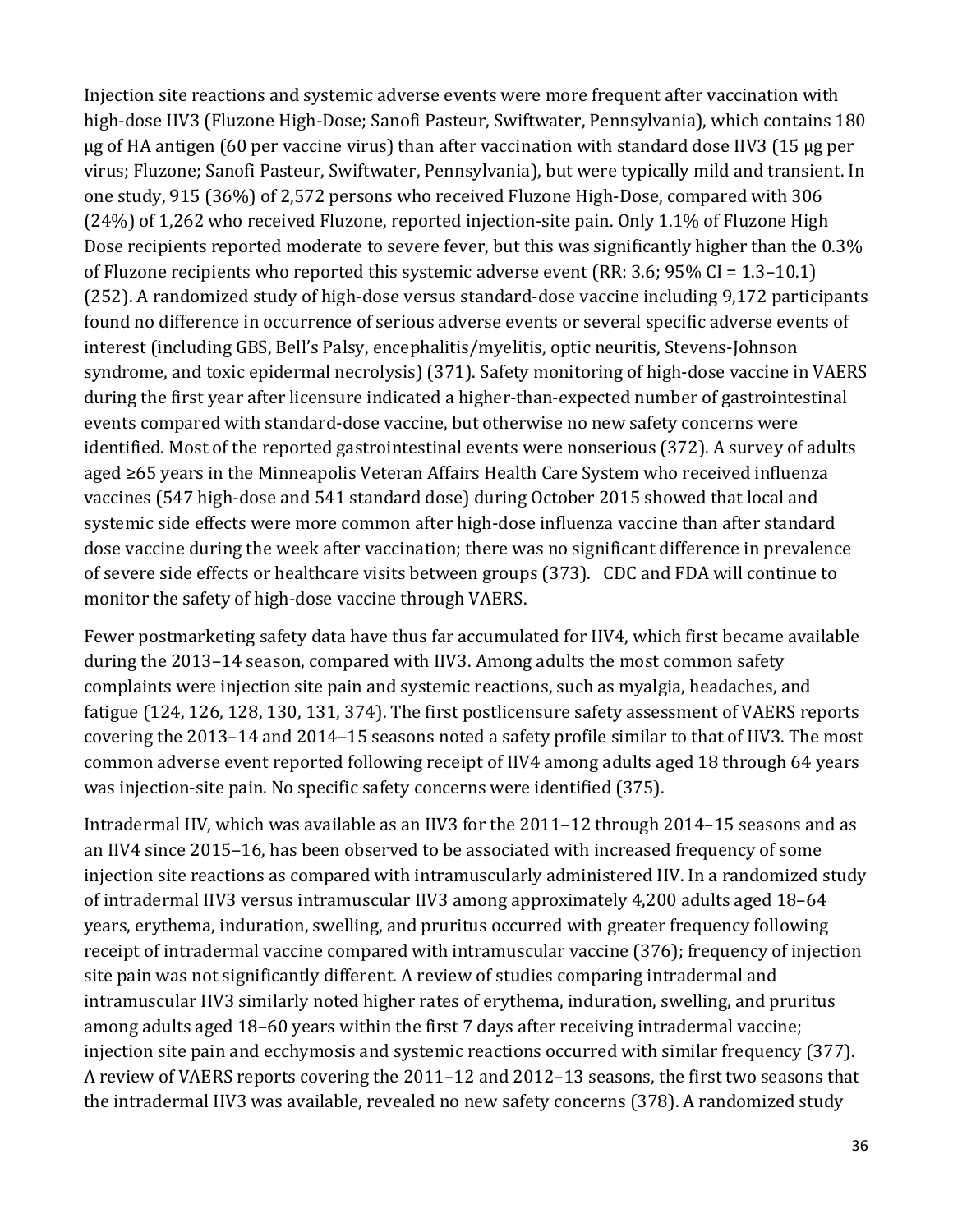adverse event profile (131). comparing safety of the newer intradermal IIV4 with that of intradermal IIV3 revealed a similar

 Cell culture-based IIV3 (ccIIV3), licensed by FDA in 2013, appears to have a similar safety profile to other, previously licensed IIVs. A review of 629 VAERS reports related to ccIIV3 during the 2013–14 and 2014–15 seasons noted that injection site and systemic symptoms were the most commonly reported adverse effects; no concerning pattern of adverse effects was identified (379). ACIP will continue to review safety data pertaining to cell culture based vaccines.

An MF59-adjuvanted IIV3 (aIIV3), Fluad (Seqirus, Holly Springs, North Carolina) was approved in November 2015 for use in persons aged ≥65 years. In clinical trials among persons in this age group, some injection site and systemic adverse events were observed to occur more frequently following aIIV3 compared with unadjuvanted SD-IIV3; most were mild in severity. The prevalence of SAEs was similar between the two groups (263).

### *Persons at Higher Risk of Influenza-Related Complications*

Overall, safety data pertaining to persons with specific underlying conditions are more limited relative to data from healthy populations, and studies directly comparing persons with high risk conditions with healthy populations are few. A study of 52 children aged 6 months through 4 years with chronic lung disease or congenital heart disease reported fever among 27% and irritability and insomnia among 25% (380); and a study among 33 children aged 6–18 months with bronchopulmonary dysplasia or congenital heart disease reported that one child had irritability and one had a fever and seizure after vaccination (363). No placebo comparison group was used in these studies. One prospective cohort study found that the rate of adverse events was similar among hospitalized persons who were aged either ≥65 years or 18–64 years and who had one or more chronic medical conditions compared with outpatients; injection-site soreness was the most common complaint (381).

Several randomized clinical trials comparing IIV to placebo among persons with chronic obstructive pulmonary disease (COPD) and asthma have reported safety outcomes. A study of 125 COPD patients at a Thai hospital clinic reported that significantly more patients in the vaccine group had injection site reactions (27% versus 6% placebo;  $p = 0.002$ ) (382). The most common injection site reactions among vaccinated patients were swelling, itching and pain when touched. The duration was usually <48 hours and did not require specific treatment. There were no significant differences between the two groups in systemic reactions, such as headache, myalgia, fever, skin rash, nor in lung function, dyspneic symptoms, and exercise capacity at one week and at 4 weeks. IIV is well tolerated in asthmatic children (383) and adults (384). A multicenter, randomized, double-blind, placebo-controlled crossover trial involving 2,032 asthmatic subjects aged 3–64 years found a similarly high frequency of asthma exacerbations during the 2 weeks following either vaccination or placebo injection (28.8% versus 27.7%). Only myalgia was reported more frequently following IIV3 (25% versus 21% placebo; p<0.001) (385). A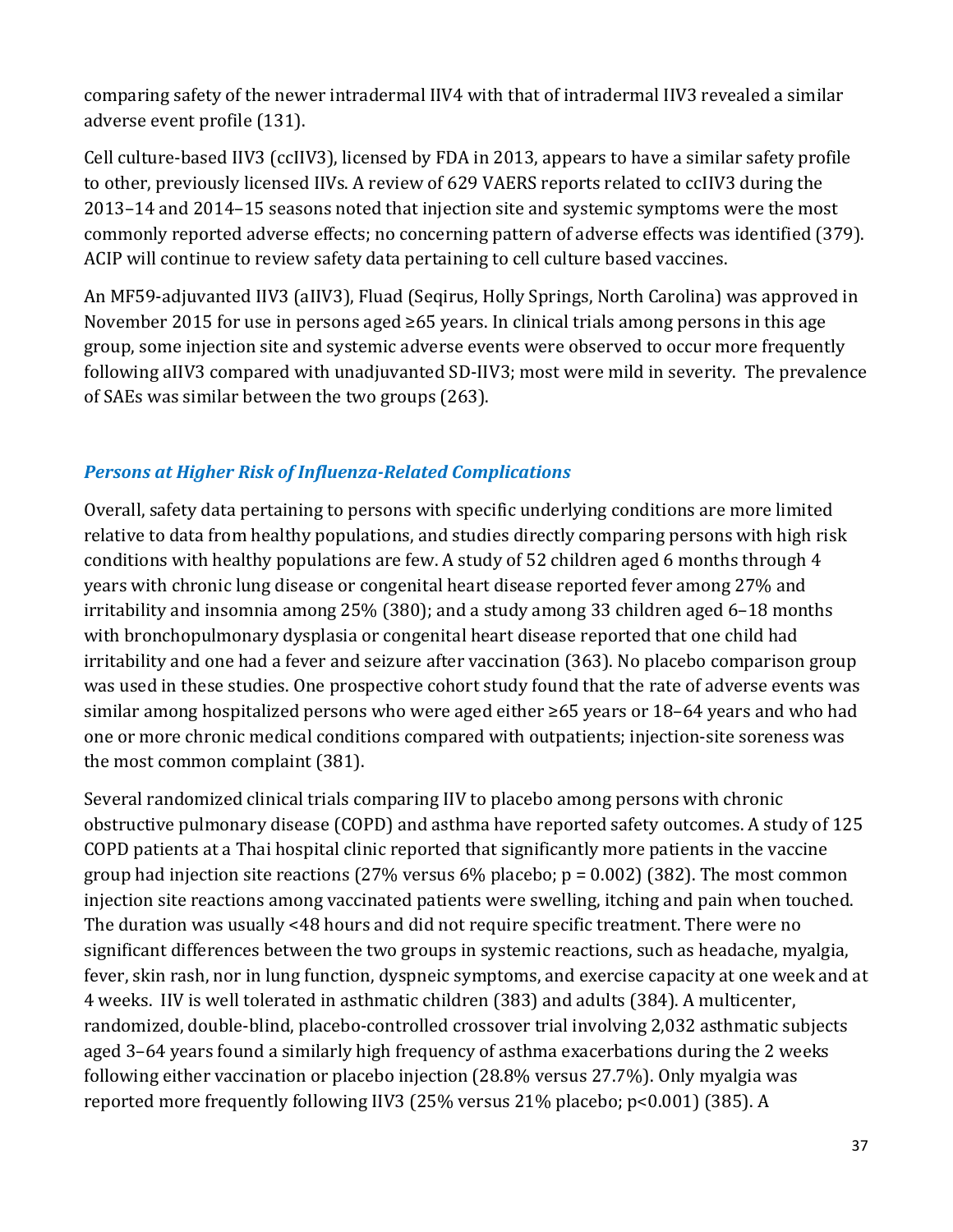randomized study of IIV3 versus placebo among 262 asthmatic adults noted that vaccination was associated with a decline in peak expiratory flow; however, this effect was no longer significant when adjusted for the presence of concomitant symptomatic cold symptoms (386). A randomized crossover design study of IIV3 versus saline placebo showed no significant difference in the occurrence of asthma exacerbations during the 14 days postvaccination (387).

#### *Immunocompromised Persons*

 infection or immunocompetence in HIV-infected persons. CD4+ T lymphocyte cell counts or Transient increases in replication of HIV-1 in the plasma or peripheral blood mononuclear cells of HIV-infected persons after vaccine administration have been observed in some, but not all studies (20, 388-392). However, IIV does not appear to have a clinically important impact on HIV progression of HIV disease have not been demonstrated to change substantially after influenza vaccination among HIV-infected persons compared with unvaccinated HIV-infected persons (393). Limited information is available about the effect of antiretroviral therapy on increases in HIV RNA levels after either influenza virus infection or influenza vaccination (394, 395).

 cause acute rejection episodes in recipients of kidney (233, 234, 396), heart (397), lung (396) or IIV generally has been shown to be well-tolerated in both adult and pediatric solid organ transplant recipients (231). In small studies, IIV vaccination did not affect allograft function or liver transplants (238, 239, 398). A literature review concluded that there is no convincing epidemiologic link between vaccination and allograft dysfunction (231). Guillain-Barré syndrome in a liver transplant recipient and another case of rhabdomyolysis leading to acute renal allograft dysfunction after IIV vaccination have been reported (399, 400). Several case reports of corneal graft rejection have been reported following receipt of IIV (401-404), but no studies demonstrating an association have been conducted.

#### *Guillain-Barré Syndrome and IIVs*

Guillain-Barré Syndrome (GBS) is an autoimmune disease associated with rapid-onset muscle weakness. Evidence exists that multiple infectious illnesses, most notably *Campylobacter jejuni*  gastrointestinal infections and upper respiratory tract infections, are associated with GBS (405- 407). The annual incidence of GBS is 10–20 cases per 1 million adults (408). An analysis of 405 patients admitted to a single facility identified an association between serologically confirmed influenza virus infection and GBS, with time from onset of influenza illness to GBS of 3–30 days (409).

The 1976 swine influenza vaccine was associated with an increased frequency of GBS, estimated at one additional case of GBS per 100,000 vaccinated persons. The risk for influenza vaccine– associated GBS was higher among persons aged ≥25 years than among persons aged <25 years (410). Data on the risk of GBS following IIV since the 1976 swine influenza vaccination program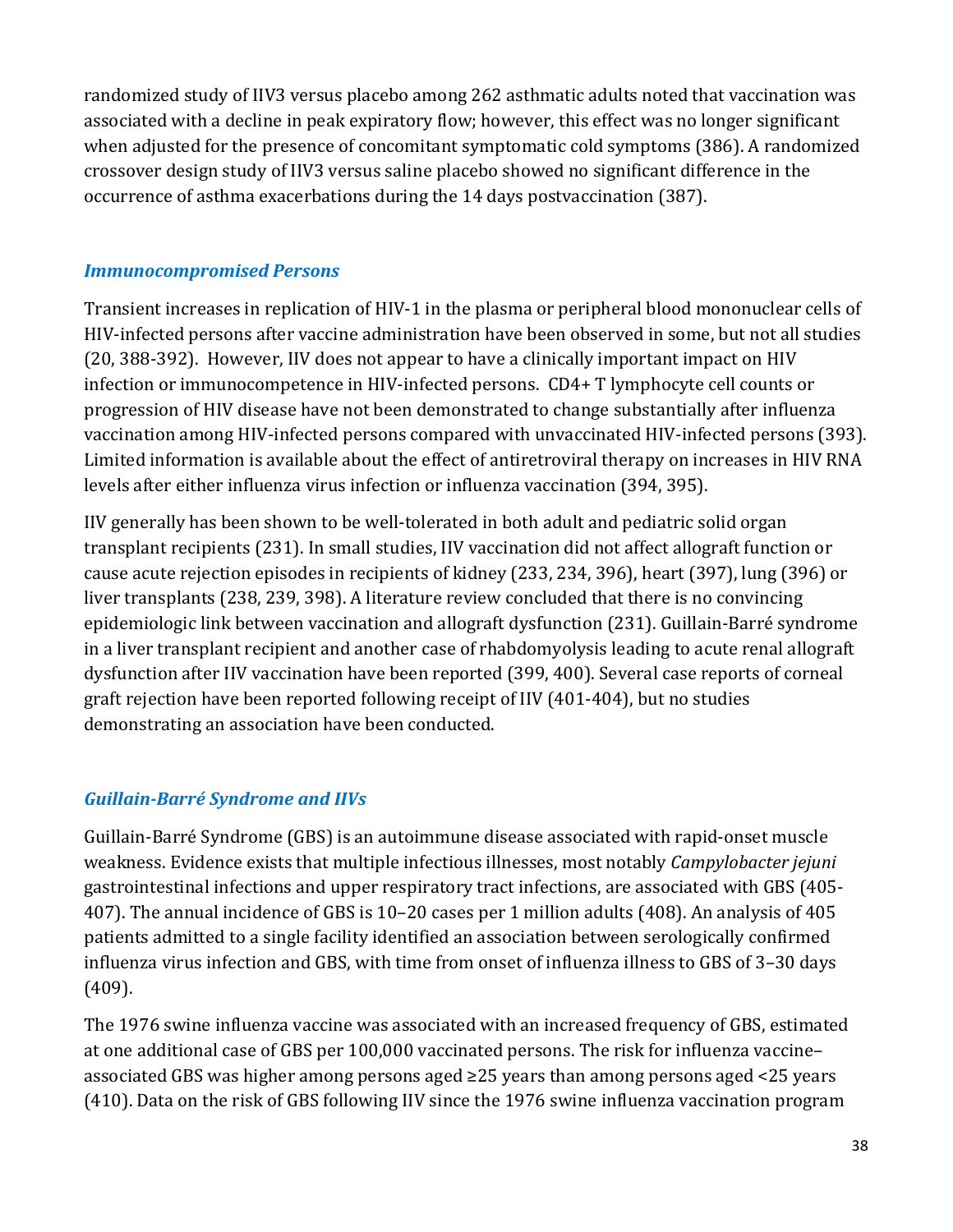have been variable and inconsistent across influenza seasons, but have not demonstrated an increase in GBS associated with influenza vaccines on the order of magnitude seen in the 1976–77 season (411, 412).

During three of four influenza seasons studied during 1977–1991, the overall relative risk estimates for GBS after influenza vaccination were not statistically significant (413-415). However, in a study of the 1992–93 and 1993–94 seasons, the overall relative risk for GBS was 1.7 (95% CI = 1.0–2.8;  $p = 0.04$ ) during the 6 weeks after vaccination, representing approximately one additional case of GBS per 1 million persons vaccinated. GBS cases peaked 2 weeks after vaccination (412). Results of a study that examined health care data from Ontario, Canada, during 1992–2004 demonstrated a small but statistically significant temporal association between receiving influenza vaccination and subsequent hospital admission for GBS (relative incidence: 1.45; 95% CI = 1.05–1.99). However, no increase in cases of GBS at the population level was reported after introduction of a mass public influenza vaccination program in Ontario beginning in 2000 (416). Published data from the United Kingdom's General Practice Research Database (GPRD) found influenza vaccination to be associated with a non-statistically significant decreased risk for GBS (OR: 0.16; 95% CI = 0.02–1.25), although whether this was associated with protection against influenza or confounding because of a "healthy vaccinee" effect (i.e., healthier persons might be more likely to be vaccinated and also be at lower risk for GBS) is unclear (417). A separate GPRD analysis found no association between vaccination and GBS for a 9-year period; only three cases of GBS occurred within 6 weeks after administration of influenza vaccine (418). A third GPRD analysis found that GBS was associated with recent ILI, but not influenza vaccination (419). A meta-analysis of 39 observational studies of seasonal and 2009 pandemic influenza vaccines published between 1981 and 2014 found an overall relative risk for GBS of 1.41 (95% CI  $= 1.20 - 1.66$ ; the risk was higher for pandemic vaccines (RR: 1.84; 95% CI = 1.36–2.50) than for seasonal vaccines (RR: 1.22; 95% CI = 1.01–1.48) (420).

The estimated risk for GBS (on the basis of the few studies that have demonstrated an association between seasonal IIV and GBS) is low: approximately one additional case per 1 million persons vaccinated (412). In addition, data from the systems monitoring influenza A(H1N1) 2009 monovalent vaccines suggest that the increased risk for GBS is approximately one or two additional cases per 1 million persons vaccinated, which is similar to that observed in some years for seasonal IIV (421-427). Studies have also shown an increased risk for GBS following influenza infection; that is, of higher magnitude than the risk observed following influenza vaccination (409, 428).

Persons with a history of GBS have a substantially greater likelihood of subsequently experiencing GBS than persons without such a history (408). Thus, the likelihood of coincidentally experiencing GBS after influenza vaccination is expected to be greater among persons with a history of GBS than among persons with no history of this syndrome. Whether influenza vaccination specifically might increase the risk for recurrence of GBS is unknown. Among 311 patients with GBS who responded to a survey, 11 (4%) reported some worsening of symptoms after influenza vaccination; however, some of these patients had received other vaccines at the same time, and recurring symptoms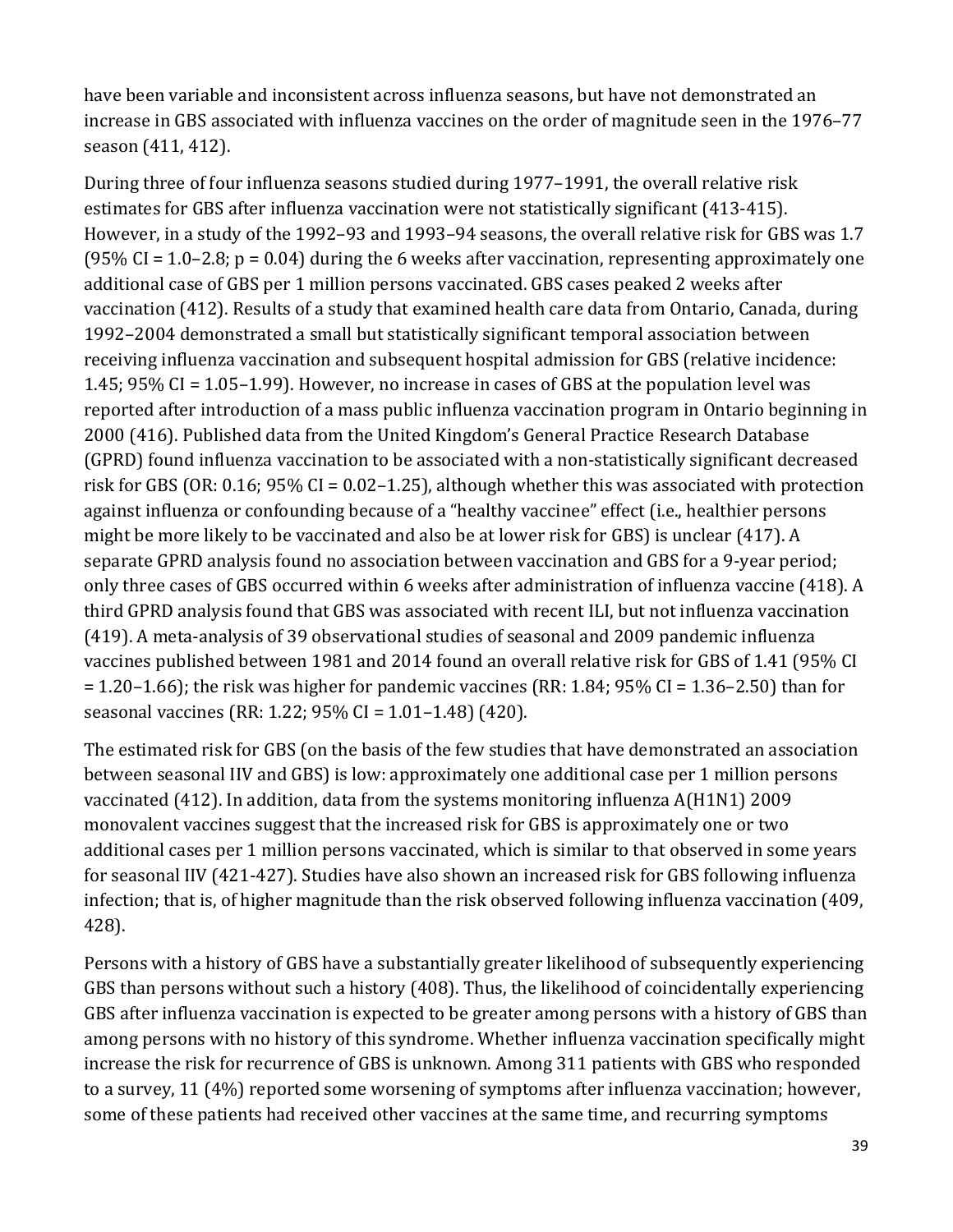were generally mild (429). In a Kaiser Permanente Northern California database study among >3 million members conducted over an 11-year period, no cases of recurrent GBS were identified after influenza vaccination in 107 persons with a documented prior diagnosis of GBS, two of whom had initially developed GBS within 6 weeks of influenza vaccination (430).

#### *Ocular and Respiratory Symptoms after Receipt of IIV*

 Oculorespiratory syndrome (ORS), an acute, self-limited reaction to IIV, was first described during facial swelling (431, 433). ORS was initially noted to be associated with one vaccine preparation the 2000–01 influenza season in Canada (431, 432). The initial case-definition for ORS was the onset of one or more of the following within 2–24 hours after receiving IIV3, and resolving within 48 hours of onset: red eyes, cough, wheeze, chest tightness, difficulty breathing, sore throat, or (Fluviral S/F; Shire Biologics, Quebec, Canada) not available in the United States during the 2000– 01 influenza season (431). After changes in the manufacturing process of the vaccine preparation associated with ORS during the 2000–01 season, the incidence of ORS in Canada was reduced greatly (434).

 immune response should seek advice from an allergist/immunologist. Persons who have had red The cause of ORS has not been established; however, studies suggest that the reaction is not IgEmediated (435). When assessing whether a patient who experienced ocular and respiratory symptoms should be revaccinated, providers should determine if concerning signs and symptoms of IgE-mediated immediate hypersensitivity are present (see Immediate Hypersensitivity Reactions After Receipt of Influenza Vaccines). Health care providers who are unsure whether symptoms reported or observed after receipt of IIV represent an IgE-mediated hypersensitivity eyes, mild upper facial swelling, or mild respiratory symptoms (e.g., sore throat, cough, or hoarseness) after receipt of IIV without other concerning signs or symptoms of hypersensitivity can receive IIV in subsequent seasons without further evaluation. Two studies indicated that persons who had symptoms of ORS after receipt of IIV were at a higher risk for ORS after subsequent IIV administration; however, these events usually were milder than the first episode (436, 437).

#### *Thimerosal*

 mercury content from thimerosal is ≤25 µg of mercury per 0.5 mL dose. For one single-dose IIV content of ≤1  $\mu$ g per 0.5 mL dose) (Table 1). Thimerosal, an ethyl mercury-containing antimicrobial compound, is primarily used in multidose vial preparations of IIV as a preservative to inhibit microbial growth. For these preparations, the preparation (Fluvirin, Seqirus, Holly Springs, North Carolina), thimerosal is used in the manufacturing process, and trace amounts remain in the finished vaccine (yielding a mercury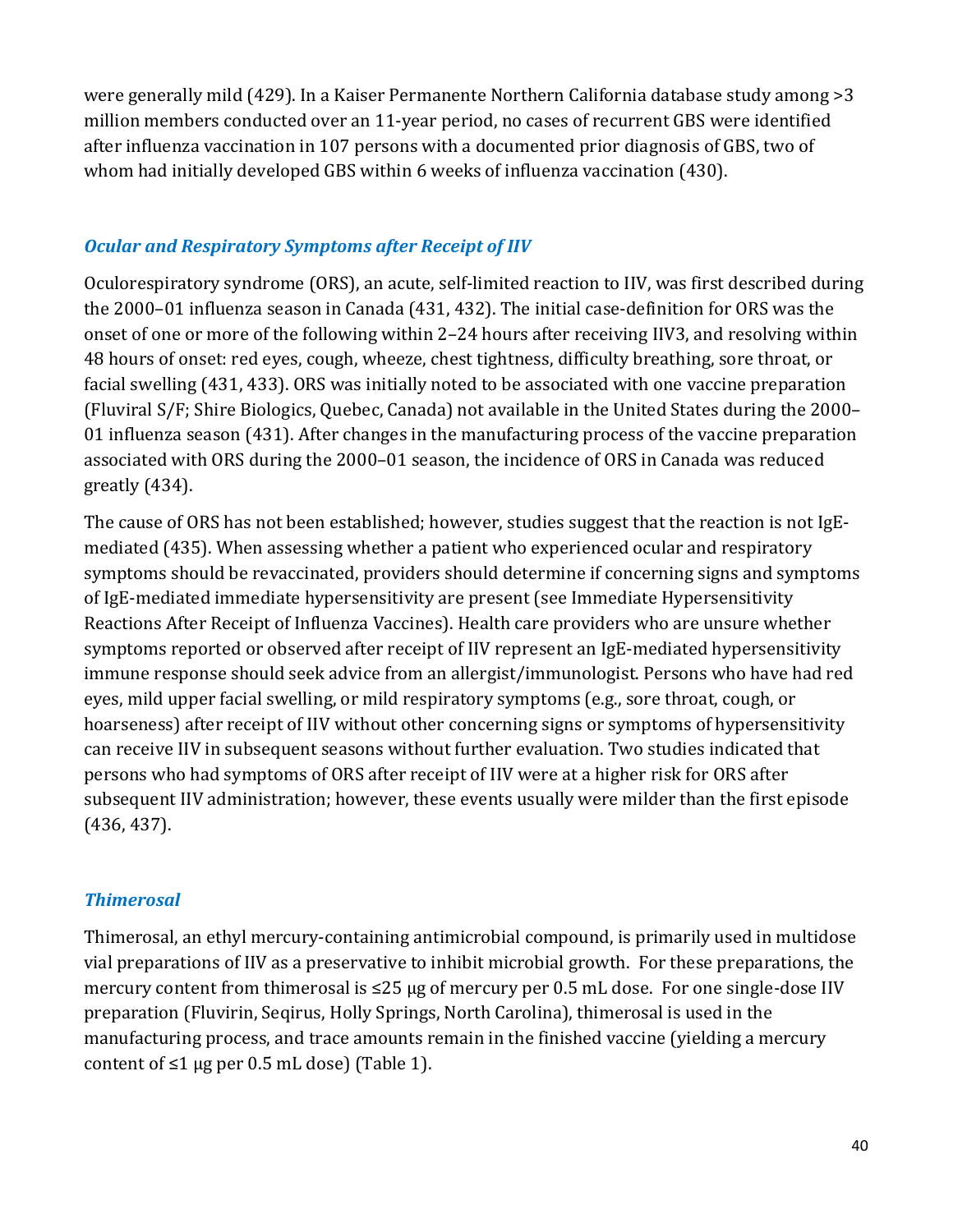as part of a strategy to reduce mercury exposures from all sources (438, 442). LAIV, RIV, and most Although accumulating evidence is reassuring regarding health risks associated with exposure to vaccines containing thimerosal (438-450), the U.S. Public Health Service and other organizations have recommended that efforts be made to eliminate or reduce the thimerosal content in vaccines single-dose vial or syringe preparations of IIV do not contain thimerosal.

### **Safety of Recombinant Influenza Vaccines (RIVs)**

RIV was initially available in the U.S. during the 2013-14 season as RIV3. RIV4 was licensed in late 2016, and is anticipated to be available for the 2017-18 season. In prelicensure studies of RIV3, the most frequently reported injection site reaction (reported in ≥10% of recipients) was pain (37% among those aged 18 through 49 years; 32% among those aged 50 through 64 years, and 19% among those aged ≥65 years); the most common solicited systemic reactions were headache (15%, 17%, and 10%, respectively), fatigue (15%, 13%, and 13%, respectively), and myalgia (11%) among persons aged 18 through 49 years and 11% among those aged 50 through 64 years) (354). Injection site pain and tenderness were reported significantly more frequently with RIV3 than placebo; however, most reports of pain following RIV3 were rated as mild. In studies comparing RIV3 to licensed comparator IIV3s among persons aged 50 years and older (246, 451, 452), safety profiles were generally similar to the comparator inactivated vaccines. In pre-licensure studies comparing safety of RIV4 with licensed comparator IIV4s among persons aged 18 through 49 years and ≥50 years, the frequency of injection site and systemic solicited adverse events was generally similar between the two treatment groups (247).

As a relatively new category of vaccine, fewer postmarketing safety data have accumulated for RIVs. Although RIV does not contain egg protein, it has been associated with anaphylactic and other, less severe reactions reported in VAERS. A review of VAERS reports from January 2013 through June 2014 noted 12 reports that included signs and symptoms consistent with acute hypersensitivity reactions following administration of RIV3 (453). All were considered to be consistent with possible anaphylaxis; 3 cases appeared to meet Brighton Collaboration criteria (454) for level 2 anaphylaxis. Although it is not possible to infer causality from these data, they illustrate that allergic reactions following influenza vaccination are not necessarily related to egg proteins. In a randomized study conducted among adults 50 years of age and older in which incidence of rash, urticaria, swelling, non-pitting edema, or other potential hypersensitivity reactions were actively solicited for 30 days following vaccination, 2.4% of Flublok recipients and 1.6% of IIV3 recipients reported such events within the 30 day follow-up period. A total of 1.9% and 0.9% of Flublok and IIV3 recipients, respectively, reported these events within 7 days following vaccination. Of these solicited events, rash was most frequently reported (Flublok 1.3%; IIV3 0.8%) over the 30 day follow-up period (451).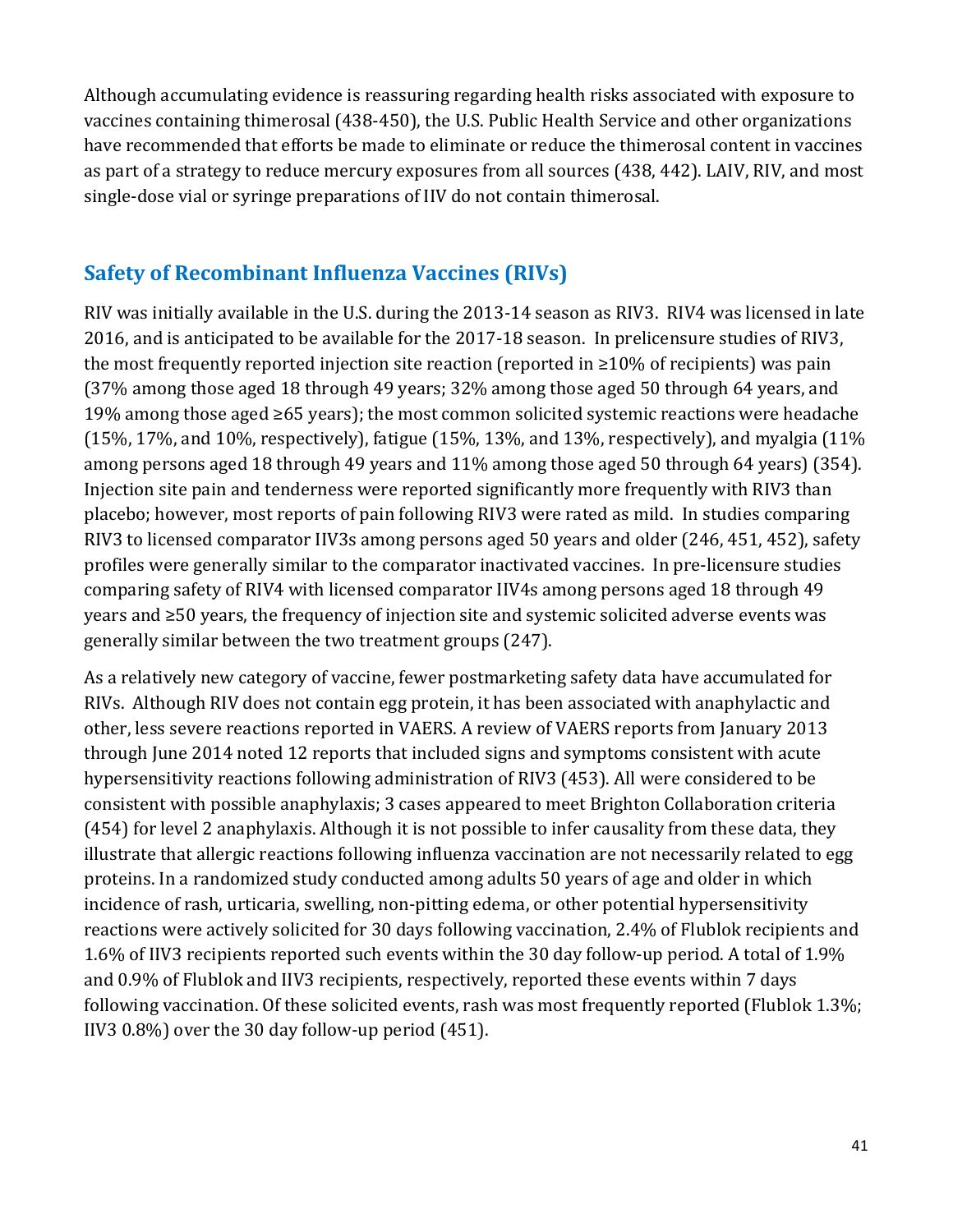# **Safety of Live Attenuated Influenza Vaccine (LAIV)**

#### *Shedding, Transmission, and Phenotypic Stability of LAIV Viruses*

 headache, and sore throat, did not correlate with virus shedding (455). Other smaller studies have who received a single dose of LAIV3, shedding of low titers of at least one vaccine virus was (89% of children aged 6–23 months compared with 69% of children aged 24–59 months). The children aged 6–23 months (an age group for which LAIV is not licensed) (458). Vaccine virus was Children and adults can shed vaccine viruses after receipt of LAIV; this shedding is less than that typical of shedding of wild-type influenza viruses during influenza infection. Measurements of shedding of vaccine virus have been based on viral cultures or RT-PCR detection of vaccine viruses in nasal aspirates from LAIV recipients. A study of 345 participants aged 5–49 years who received LAIV3 and for whom shedding was assessed by viral culture of nasal swabs (daily for days 1–7 postvaccination, every other day for days 9 through 25, and on day 28) indicated that 30% had detectable virus in nasal secretions obtained by nasal swabbing. The duration of virus shedding and the amount of virus shed was inversely correlated with age, and maximal shedding occurred within 2 days of vaccination. Symptoms reported after vaccination, including runny nose, reported similar findings (456, 457). In an open-label study of 200 children aged 6–59 months detected on culture in 79% of children, and was more common among the younger recipients incidence of shedding was highest on the second day postvaccination. Mean duration of shedding was 2.8 days (3.0 and 2.7 days for the younger and older age groups, respectively); shedding detected after 11 days postvaccination was uncommon and nearly all instances occurred among detected from nasal secretions in one (2%) of 57 HIV-infected adults who received LAIV3 compared with none of 54 HIV-negative participants (459), and in three (13%) of 24 HIV-infected children compared with seven (28%) of 25 children who were not HIV-infected (460).

 group with a single LAIV recipient in this population was 0.58% (95% CI = 0–1.7) (461). Transmission of shed LAIV vaccine viruses from vaccine recipients to unvaccinated persons has been documented. However, serious illnesses have not been reported among unvaccinated persons infected inadvertently with vaccine viruses. One study of 197 children aged 9–36 months in a child care center assessed the potential for transmission of LAIV3 vaccine viruses from 98 vaccinated children to 99 unvaccinated children; 80% of vaccine recipients shed one or more virus strains (mean duration: 7.6 days). One influenza B vaccine virus strain isolate was recovered from a placebo recipient and was confirmed to be vaccine-type virus. The influenza B virus isolate retained the cold-adapted, temperature-sensitive, attenuated phenotype. The placebo recipient from whom the influenza B vaccine virus strain was isolated had symptoms of a mild upper respiratory illness. The estimated probability of transmission of vaccine virus within a contact

 In a study of genotypic and phenotypic stability of LAIV vaccine viruses, nasal and throat swab phenotypes (462). In a more recent study, serial passage of the LAIV H1N1pdm09 monovalent specimens were collected from 17 study participants for 2 weeks after vaccine receipt. Virus isolates were analyzed by multiple genetic techniques. All isolates retained the LAIV3 genotype after replication in the human host, and all retained the cold-adapted and temperature-sensitive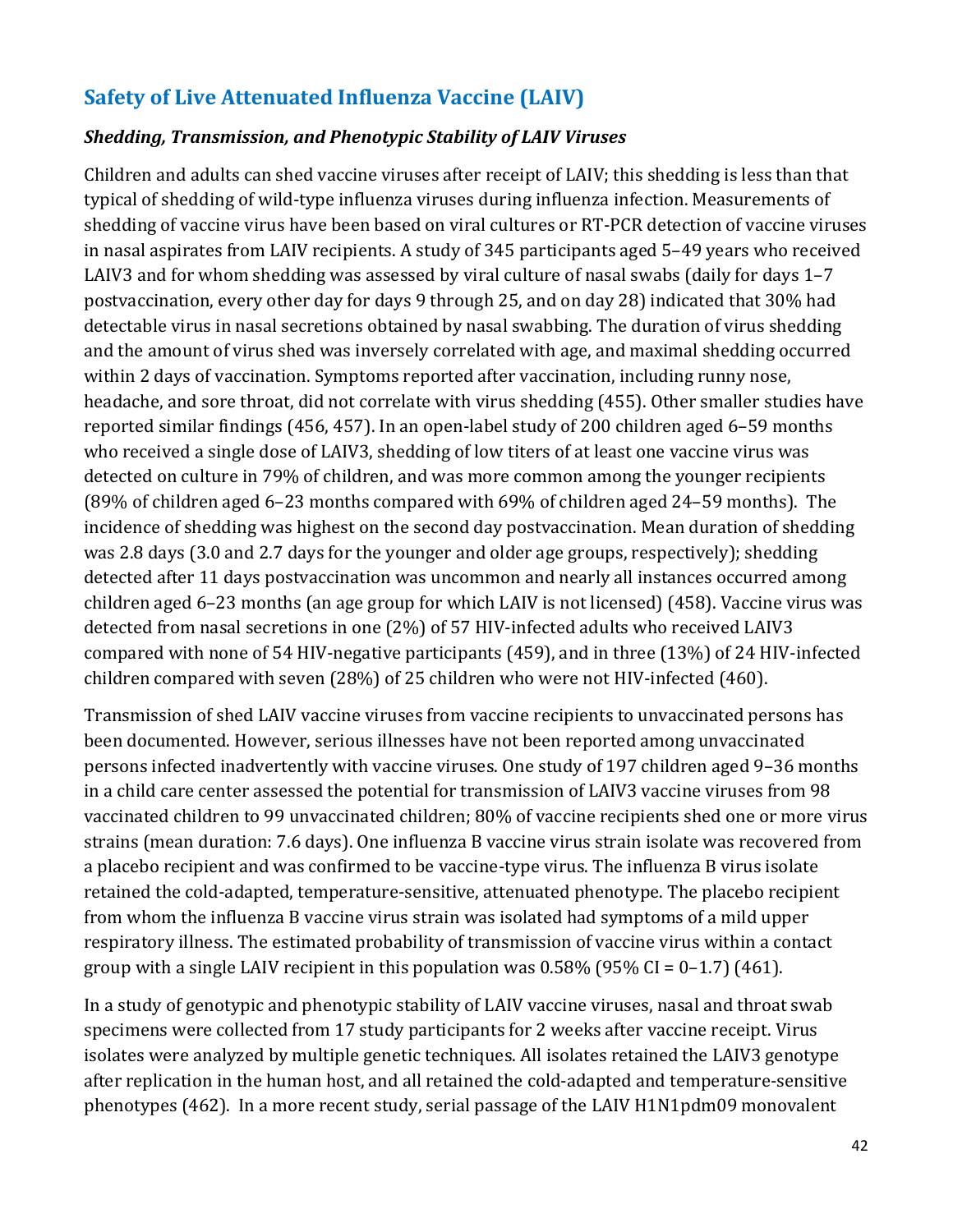vaccine virus in Madin-Darby canine kidney (MDCK) cells at increasing temperatures resulted in a variant that reproduced at higher temperatures and produced severe disease in mice (463).

#### *Children*

Among healthy children aged 60–71 months enrolled in one clinical trial, some signs and symptoms were reported more often after the first dose among LAIV3 recipients ( $n = 214$ ) than among placebo recipients ( $n = 95$ ), including runny nose (48% and 44%, respectively), headache (18% and 12%, respectively), vomiting (5% and 3%, respectively), and myalgia (6% and 4%, respectively). However, these differences were not statistically significant (464). In other trials, signs and symptoms reported after LAIV3 administration have included runny nose or nasal congestion (18%–82%), headache (3%–46%), fever (0–32%), vomiting (3%–17%), abdominal pain (2%), and myalgia (0–21%) (268, 269, 275, 465-469). These symptoms were associated more often with the first dose and were self-limited. In a placebo-controlled trial in 9,689 children aged 1–17 years which assessed prespecified medically attended outcomes during the 42 days after vaccination, LAIV3 was associated with increased risk for asthma, upper respiratory infection, musculoskeletal pain, otitis media with effusion, and adenitis/adenopathy. In this study, the proportion of serious adverse events was 0.2% in LAIV3 and placebo recipients; none of the serious adverse events was judged to be related to the vaccine by the study investigators (465)

In a randomized trial published in 2007, LAIV3 and IIV3 were compared among children aged 6– 59 months (288). Children with medically diagnosed or treated wheezing in the 42 days before enrollment or with a history of severe asthma were excluded from participation. Among children aged 24–59 months who received LAIV3, the proportion of children who experienced medically significant wheezing was not greater than among those who received IIV3. Wheezing was observed more frequently following the first dose among previously unvaccinated younger LAIV3 recipients, primarily those aged <12 months; LAIV3 is not licensed for this age group. In a previous randomized placebo-controlled safety trial among children without a history of asthma, an increased risk for asthma events (RR: 4.1; 95% CI = 1.3–17.9) was documented among the 728 children aged 18–35 months who received LAIV3. Of the 16 children with asthma-related events in this study, seven had a history of asthma on the basis of subsequent medical record review. None required hospitalization, and increased risk for asthma events was not observed in other age groups (465).

 wheezing who were otherwise healthy. Among these children, no increased risk was reported for An open-label field trial was conducted between 1990 and 2002 among approximately 11,000 children aged 18 months–18 years in which 18,780 doses of LAIV3 were administered. For children aged 18 months–4 years, no increase was reported in asthma visits 0–15 days after vaccination compared with the prevaccination period. A significant increase in asthma events was reported 15–42 days after vaccination, but only in vaccine year 1 (470). This trial later assessed LAIV3 safety among 2,196 children aged 18 months–18 years with a history of intermittent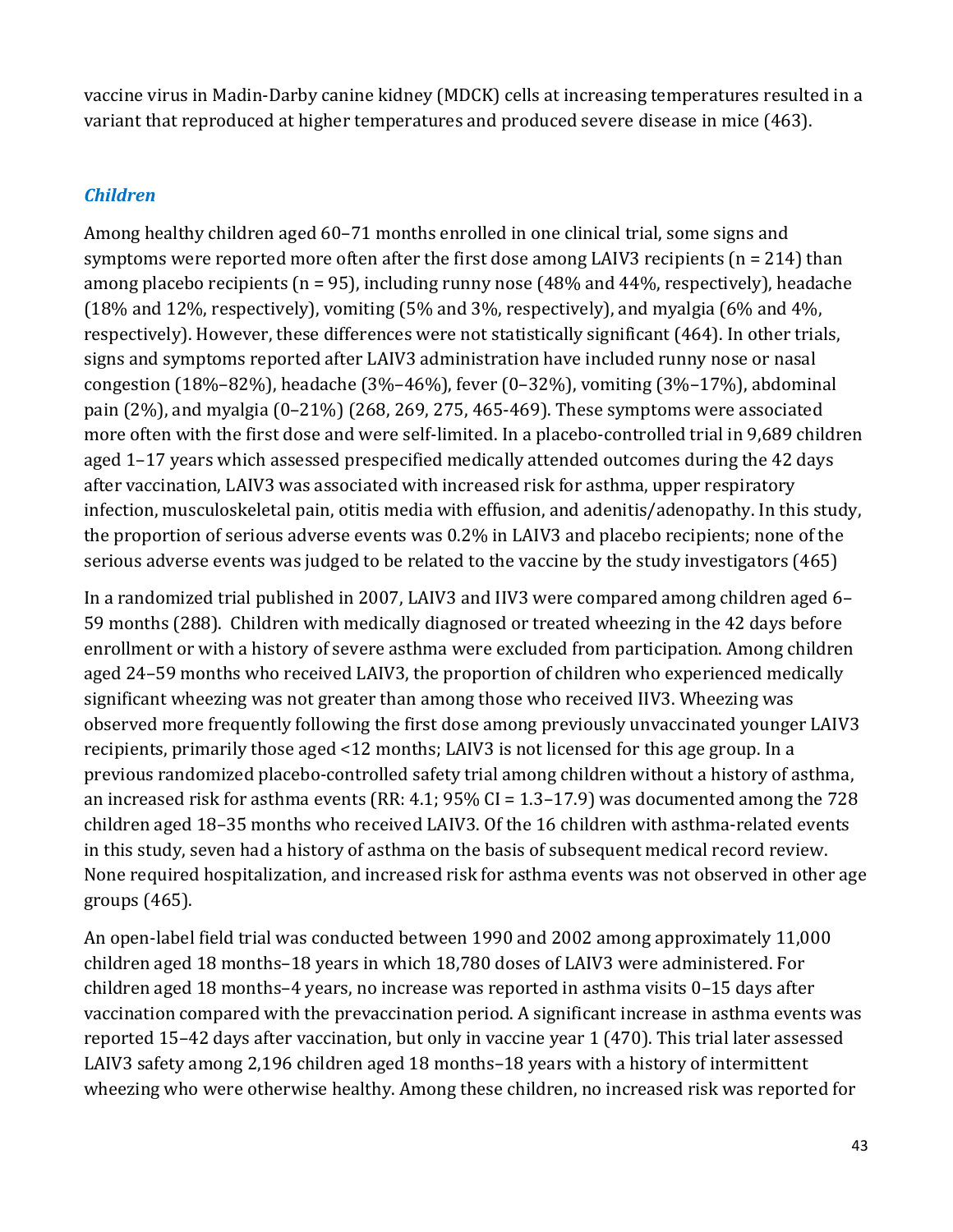MAARI, including acute asthma exacerbation, during the 0–14 or 0–42 days after receipt of LAIV3 compared with the pre- and postvaccination reference periods (471).

A review of 460 reports (including persons aged 2 through 70 years) to VAERS following distribution of approximately 2.5 million doses of LAIV3 during the 2003–04 and 2004–05 influenza seasons did not indicate any new safety concerns (472). Few (9%) of the LAIV3 VAERS reports concerned serious adverse events; respiratory events were the most common conditions reported. During 2005–2012, VAERS received 2,619 reports in children aged 2–18 years after receipt of LAIV3 (473). Consistent with the earlier VAERS study, few (7.5%) of these reports were serious and no new adverse event patterns were identified. During 2013–2014, after approximately 12.7 million doses of LAIV4 were distributed, VAERS received 770 reports (599 in children aged 2–17 years); the safety profile of LAIV4 was consistent with prelicensure clinical trials and data from postlicensure assessment of LAIV3 (357). An analysis of health maintenance organization data for the 2013-14 season including persons aged 2 through 49 years noted a slightly higher risk of wheezing events among children aged 2 through 4 years who received LAIV4 relative to unvaccinated controls (hazard ratio 1.50, 95%CI 1.03—2.20). Of the 66 LAIV4 recipients who experienced these events, 5 were evaluated in an emergency department, but none were hospitalized (474).

#### *Adults*

 runny nose (44% versus 27%), sore throat (27% versus 16%), chills (89% versus 6%), and through 70 years) to VAERS after distribution of approximately 2.5 million doses of LAIV3 during conditions reported (472). Among healthy adults aged 18–49 years in one clinical trial, signs and symptoms reported significantly more often ( $p<0.05$ ; Fisher exact test) among LAIV3 recipients ( $n = 2.548$ ) than placebo recipients (n = 1,290) within 7 days after each dose included cough (14% versus 10%), tiredness/weakness (25% versus 21%) (464). A review of 460 reports (involving persons aged 2 the 2003–04 and 2004–05 influenza seasons did not indicate any new safety concerns. Few (9%) of the VAERS reports described serious adverse events; respiratory events were the most common

#### *Persons at Higher Risk of Influenza-Related Complications*

 complications are available. LAIV3 was well-tolerated among adults aged ≥65 years with chronic Limited data assessing the safety of LAIV use for certain groups at higher risk for influenza-related medical conditions (475). In a study of 57 HIV-infected persons aged 18–58 years with CD4+ counts >200 cells/µL who received LAIV3, no serious adverse events attributable to vaccines were reported during a 1-month follow-up period (459). Similarly, another study demonstrated no significant difference in the frequency of adverse events or viral shedding among 24 HIV-infected children aged 1–8 years on effective antiretroviral therapy who were administered LAIV3 compared with 25 HIV-uninfected children receiving LAIV3 (460). In a study comparing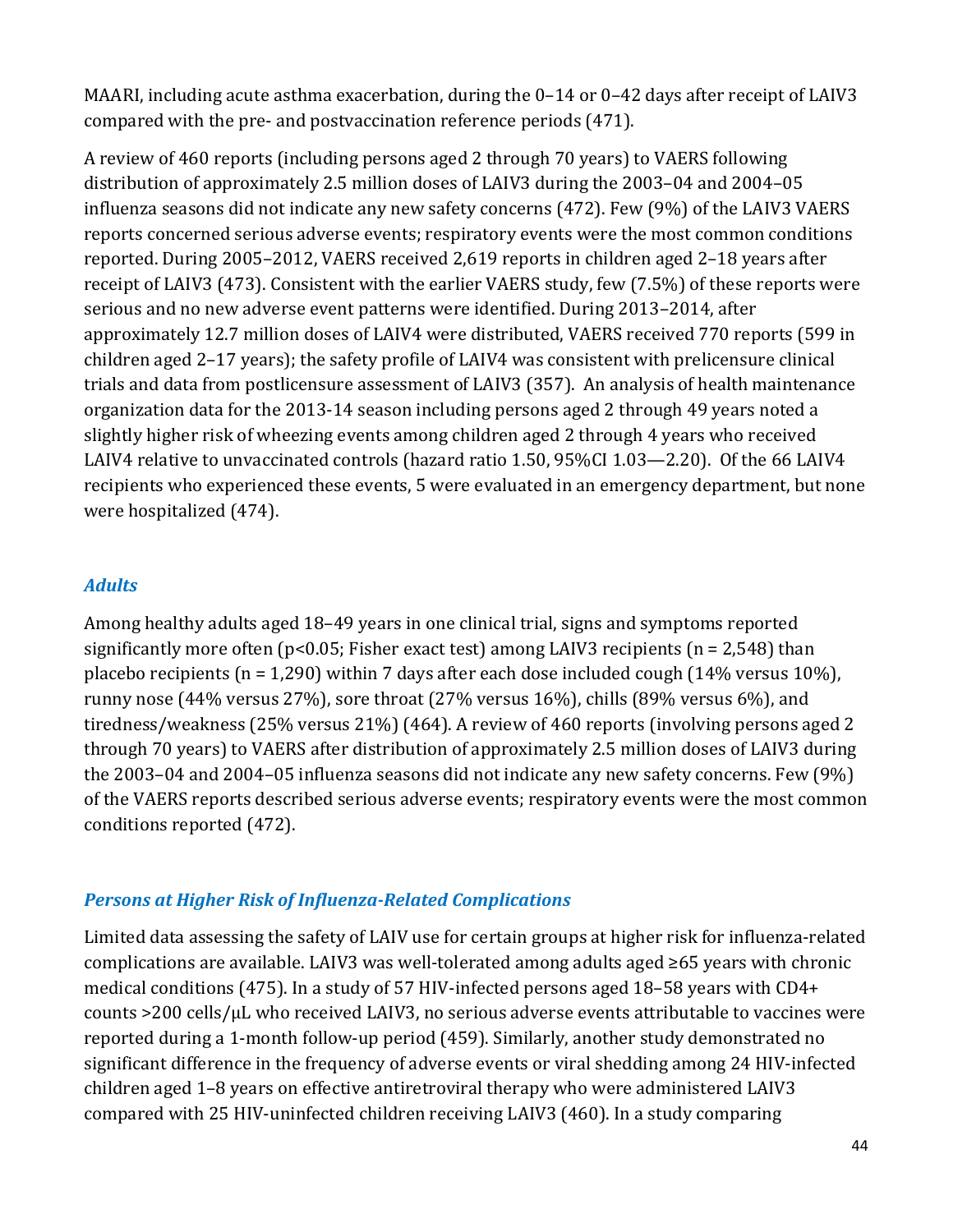56 uninfected persons aged 2 through 25 years, adverse events were similar between the two immunogenicity and shedding of LAIV4 among 46 HIV-infected (CD4+ counts >200 cells/µL) and groups. Shedding of vaccine virus was somewhat more prevalent among the HIV-infected participants, 67% of whom shed any vaccine virus up to 14–21 days postvaccination, compared with 50% of uninfected participants ( $p = 0.14$ ) (476).

 wheezing events after receipt of LAIV3 (289). A VSD study, conducted among children aged ≥2 increased risk of medically attended respiratory adverse events (479). Available data are Data on the relative safety of LAIV and IIV are limited for children and adults with chronic medical conditions conferring a higher risk for influenza complications. Safety data were collected from 1,940 children aged 2–5 years with asthma or prior wheezing from two randomized, multinational trials of LAIV3 and IIV3. The results showed that wheezing, lower respiratory illness, and hospitalization were not significantly increased among children receiving LAIV3 relative to IIV3; however, increased prevalence of rhinorrhea (8.1% LAIV versus 3.1% IIV3; p = 0.002) and irritability (2.0% versus 0.3%, p = 0.04) were observed among LAIV3 recipients (477). A study of LAIV and IIV3 among children aged 6–17 years with asthma noted no significant difference in years with a history of asthma between 2007 and 2014, found no increased risk of exacerbation during 2 weeks following LAIV or IIV, and a decreased risk following LAIV, compared with IIV (478). Another VSD study assessed the safety of LAIV in persons with asthma during 3 influenza seasons (2008-2009 through 2010-2011). This study found that LAIV was not associated with an insufficient to determine the level of severity of asthma for which administration of LAIV would be inadvisable.

# **Pregnant Women and Neonates**

 inactivated influenza vaccines administered during pregnancy. However, data specifically **IIVs:** Substantial data have accumulated which do not indicate fetal harm associated with concerning administration of these vaccines during the first trimester are limited (480). This can contribute to imprecision in estimates for risk of outcomes such as fetal death, spontaneous abortion and congenital malformations (481).

A matched case-control study of 225 pregnant women who received IIV3 within the 6 months before delivery determined that no serious adverse events occurred after vaccination and that no difference in pregnancy outcomes was identified among these pregnant women compared with 826 pregnant women who were not vaccinated (482). A review of health registry data in Norway noted an increased risk for fetal death associated with clinically diagnosed (not laboratoryconfirmed) influenza A(H1N1) pdm09 infection, but no increased risk for fetal mortality associated with vaccination (69). Reviews of VAERS reports during 1990–2009 (483) and 2010- 2016 (484), concerning pregnant women after receipt of IIV3 did not find any new or unexpected pattern of adverse pregnancy events or fetal outcomes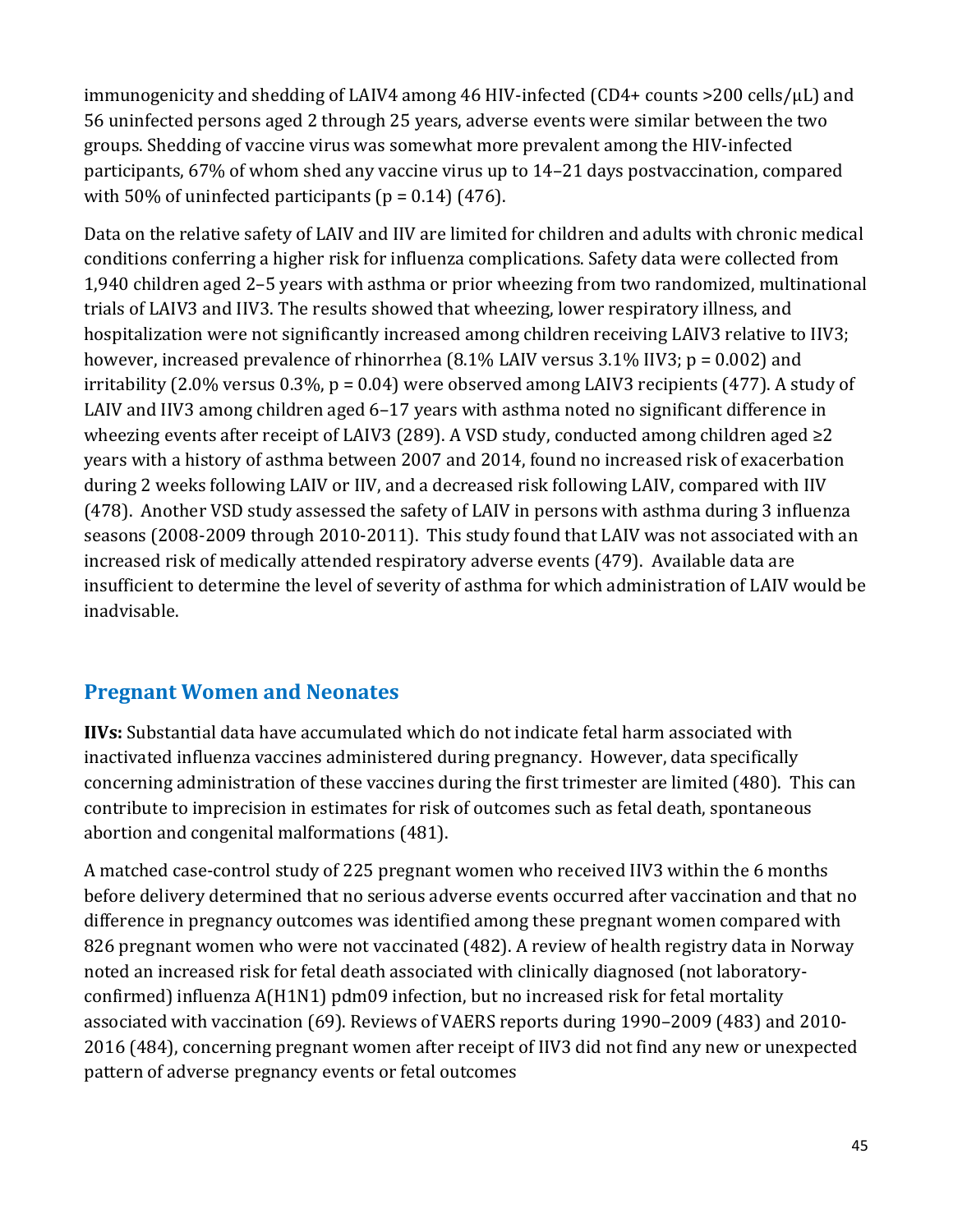Background rates of spontaneous abortion vary from 10.4% in women aged <25 years to 22.4% in unexpected event. However, data on the use of influenza vaccines are more limited during the spontaneous abortion associated with influenza vaccination (481). A cohort study from the women aged >34 years (485). Considering the number of pregnant women vaccinated, miscarriage following (but not attributable to) influenza vaccination would therefore not be an early first trimester, when spontaneous abortions are more likely to occur. Among 7 observational studies summarized in a 2015 systematic review, none reported an increased risk of Vaccines and Medications in Pregnancy Surveillance System (VAMPSS) of vaccine exposure during the 2010-11 through 2013-14 seasons found no significant association of spontaneous abortion with influenza vaccine exposure in the first trimester or within the first 20 weeks of gestation (486). A case-control analysis of data from six health care organizations participating in VSD found no significant increase in the risk for pregnancy loss in the 4 weeks following seasonal influenza vaccination during the 2005–06 and 2006–07 seasons (487). However, results of a later VSD study using similar methods suggested an increased risk for spontaneous abortion in some pregnant women in the 1 to 28 days after receiving IIV3 during either the 2010–11 or the 2011– 12 seasons; the increased risk was seen primarily in women who had also received a H1N1pdm09-containing vaccine in the previous season (488).

A systematic review and meta-analysis of seven published observational studies (four involving unadjuvanted A[H1N1]pdm09 monovalent vaccine, two involving adjuvanted A[H1N1]pdm09 monovalent vaccine, and one involving A/New Jersey/8/76 monovalent vaccine) found decreased risk for stillbirth among women who were vaccinated (for all studies, RR: 0.73; 95% CI = 0.55– 0.96; for studies of influenza A(H1N1)pdm09 vaccines RR: 0.69; 95% CI = 0.52–0.90); there was no significant difference in risk for spontaneous abortion between vaccinated and unvaccinated women (RR: 0.91; 95% CI = 0.68–1.22) (489). Several reviews of studies involving seasonal and 2009(H1N1) IIV in pregnancy concluded that no evidence exists to suggest harm to the fetus from maternal vaccination (490-492).

A systematic review and meta-analysis of studies of congenital anomalies after vaccination including data from 15 studies (14 cohort studies and one case-control study), eight of which reported data on first-trimester immunization showed that risk for congenital malformations was similar for vaccinated and unvaccinated mothers: in the cohort studies, events per vaccinated versus unvaccinated were 2.6% versus 3.1% (5.4% versus 3.3% for the subanalysis involving first-trimester vaccination); in the case-control study, the percentage vaccinated among cases versus controls was 37.3% versus 41.7% (493). There was no association between congenital defects and influenza vaccination in any trimester (OR: 0.96; 95% CI = 0.86–1.07) or specifically in the first trimester (OR: 1.03;  $95\%$  CI = 0.91–1.18). With respect to major malformations, there was no increased risk after immunization in any trimester (OR: 0.99; 95% CI = 0.88–1.11) or in the first trimester (OR: 0.98; 95% CI = 0.83–1.16). A case-control analysis from VAMPSS of data from the 2011-12 through 2013-14 seasons noted an elevated OR for omphalocele (5.16, 95%CI 1.44— 18.7) during the 2011-12 season; no other significant associations were found (494).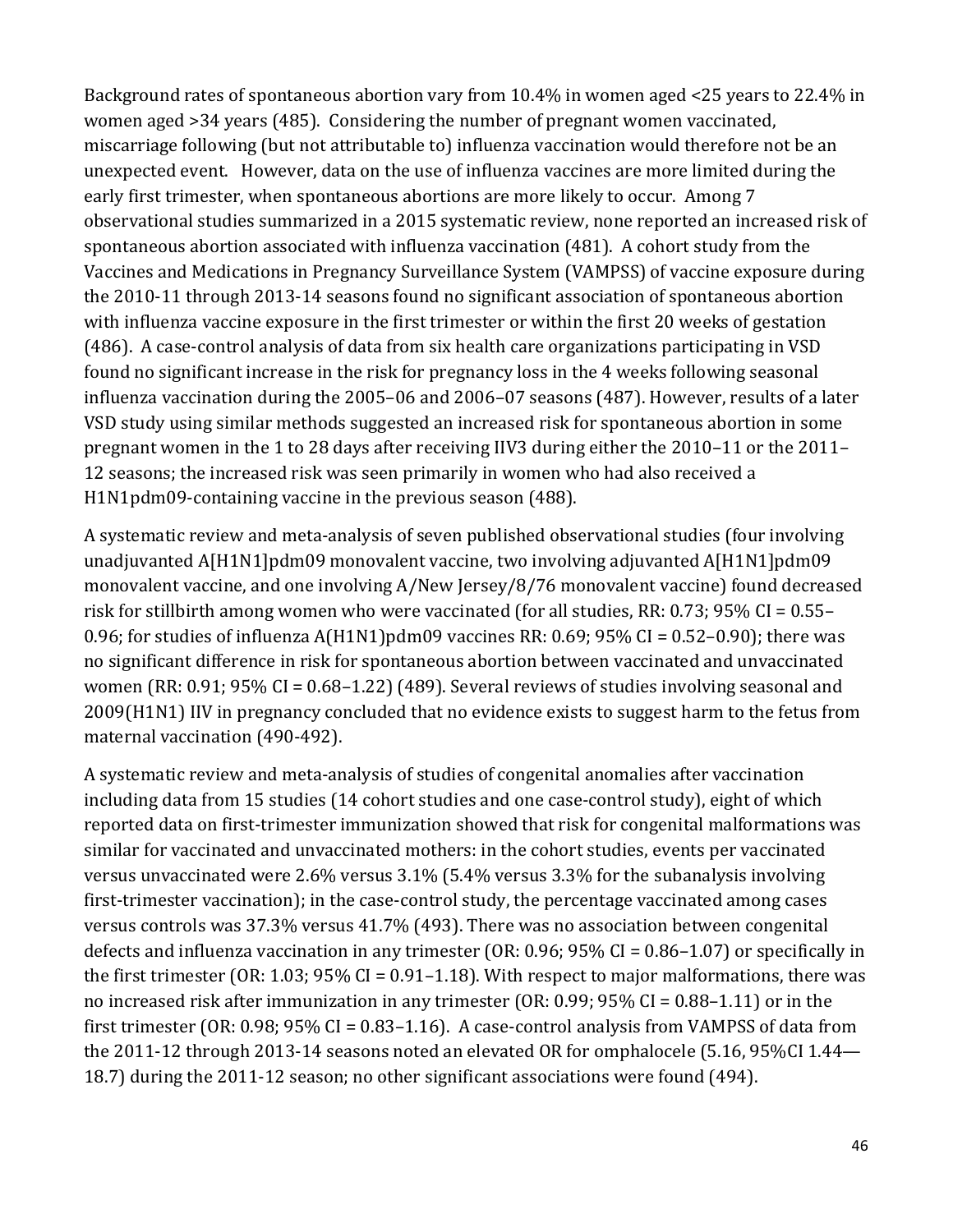at baseline (501). A VSD study of 46,549 pregnancies during the 2009-2010 season found a strong Assessments of any association with influenza vaccination and preterm birth and small for gestational age infants have yielded inconsistent results, with most studies reporting no association or a protective effect against these outcomes (495-500). Protective effects observed in some studies may be due to biases arising from temporal variability in access to vaccine, timing of exposure to vaccination in pregnancy, and confounding due to differences in the study populations protective effect against preterm birth of monovalent H1N1pdm09 vaccination when these potential effects were ignored, but no effect with adjustment for them (502). In a retrospective cohort study of 57,554 women, influenza vaccination was not associated with increased or decreased risk for preterm birth or small for gestational age birth (497).

Few studies have assessed infant health outcomes outside the neonatal period, among infants born to mothers receiving IIV during pregnancy. A retrospective cohort study of electronic medical record data including nearly 197,000 women noted no association between receipt of IIV in any trimester and diagnosis of an autism spectrum disorder (ASD) in the child. When data were analyzed by trimester, an increased risk was noted following vaccination during the first trimester (adjusted hazard ratio 1.20, 95%CI 1.04—1.39) (503). This association was no longer statistically significant after adjusting for multiple comparisons.

 available only since the 2013-14 influenza season. In two pre-licensure studies of RIV3, 23 infants; four elective terminations, and one spontaneous abortion (452). VAERS has received 3 RIV3 reports involving pregnant women. A pregnancy registry has been established for RIV3 and **RIVs:** Experience with the use of RIVs in pregnancy is limited, as these vaccines have been pregnancies occurred among participants who received RIV3. Complete follow-up was available for 18 pregnancies. Outcomes included 11 pregnancies which ended in uneventful, normal, term births; two in which the recipients experienced pregnancy-related AEs but delivered healthy RIV4 (241, 354).

 **LAIV:** As a live virus vaccine, LAIV has not been recommended for use during pregnancy. 2009, no unusual patterns of maternal or fetal outcomes were observed (483). Of 127 reports of However, occasional reports of its use for pregnant women are reported to VAERS. Among 27 reports to VAERS involving inadvertent administration of LAIV3 to pregnant women during 1990– administration of LAIV3/4 to pregnant women submitted to VAERS from July2010 through May 2016, no adverse event was reported in 112 instances; the remaining 15 included two reports each of spontaneous abortion, elective termination, and nasal congestion and one report each of transverse myelitis, abdominal pain, preterm delivery, chest pain with dyspnea secondary to trauma, pure cell aplasia, headache, common cold, pulmonary hypertension in a newborn infant, and one unspecified pregnancy complication. Only the instance of pulmonary hypertension in the infant was reported as a serious event (484). Among 138 reports noted in a health insurance claims database, all outcomes occurred at similar rates to those observed in unvaccinated women (504).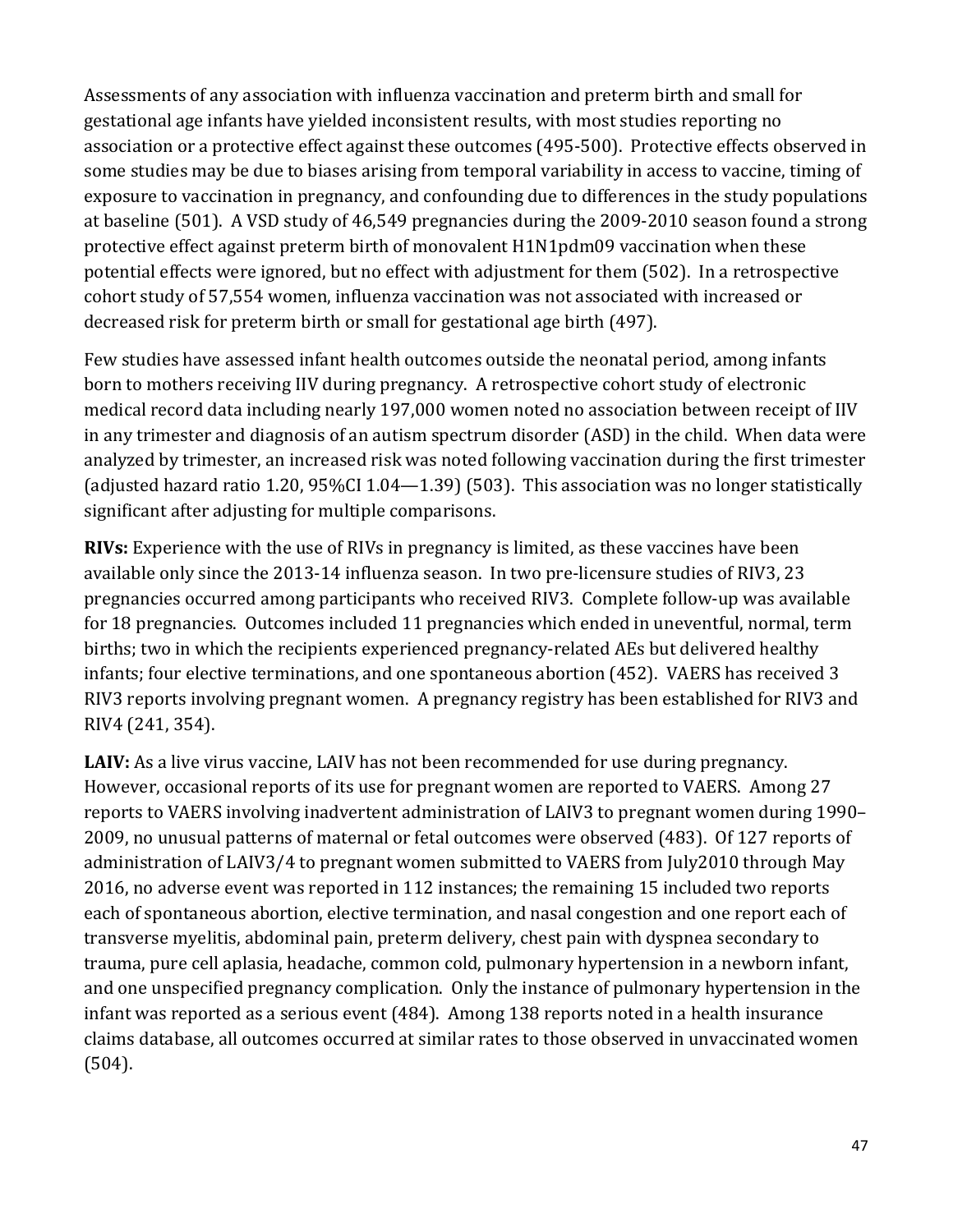Pregnancy Category B or Category C on the basis of risk of reproductive and developmental animal data for the specific product. In accordance with a defined implementation plan, many Under the previous FDA labeling regulations, influenza vaccines were classified as either adverse effects and on the basis of such risk weighed against potential benefit. In 2014, new regulations updated the format and content requirements of labeling for human prescription drugs and biological products, including vaccines. Under the new regulations, the previous pregnancy risk categories are replaced with a narrative summary of risk based on human and influenza vaccines are now labeled using the new format.

# **Immediate Hypersensitivity Reactions after Receipt of Influenza Vaccines**

Vaccine components can occasionally cause allergic reactions, also called immediate hypersensitivity reactions. Immediate hypersensitivity reactions are mediated by preformed immunoglobulin E (IgE) antibodies against a vaccine component and usually occur within minutes to hours of exposure (505). Symptoms of immediate hypersensitivity range from urticaria (hives) to angioedema and anaphylaxis. Anaphylaxis is a severe life-threatening reaction that involves multiple organ systems and can progress rapidly. Symptoms and signs of anaphylaxis can include (but are not limited to) generalized urticaria; wheezing; swelling of the mouth, tongue, and throat; difficulty breathing; vomiting; hypotension; decreased level of consciousness; and shock. Minor symptoms such as red eyes or hoarse voice also might be present (454, 505).

 compounds to inactivate influenza viruses and may add antibiotics to prevent bacterial growth. Allergic reactions might be caused by the vaccine antigen, residual animal proteins, antimicrobial agents, preservatives, stabilizers, or other vaccine components. Manufacturers use a variety of Package inserts for specific vaccines of interest should be consulted for additional information. ACIP has recommended that all vaccine providers should be familiar with the office emergency plan and be certified in cardiopulmonary resuscitation (506). The Clinical Immunization Safety Assessment (CISA) Project (www.cdc.gov/vaccinesafety/ensuringsafety/monitoring/cisa), a collaboration between CDC and medical research centers with expertise in vaccinology and vaccine safety, has developed an algorithm to guide evaluation and revaccination decisions for persons with suspected immediate hypersensitivity after vaccination (505).

Anaphylaxis after receipt of influenza vaccines is rare. A VSD study conducted during 2009–2011 observed that the incidence of anaphylaxis in the  $0-2$  days after any vaccine was 1.31 (95% CI = 0.90–1.84) cases per million vaccine doses in all ages. The incidence of anaphylaxis in the 0–2 days after IIV3 (without other vaccines) was 1.35 (95% CI = 0.65–2.47) per million IIV3 doses administered in all ages (507). Anaphylaxis occurring after receipt of IIV and LAIV rarely has been reported to VAERS (369, 472, 508, 509). A VSD study of children aged <18 years in four health maintenance organizations during 1991–1997 estimated the overall risk for postvaccination anaphylaxis after any type of childhood vaccine to be approximately 1.5 cases per 1 million doses administered. In this study, no cases were identified in IIV3 recipients (510). Some studies have noted higher rates of anaphylaxis following AS03-adjuvanted monovalent H1N1pdm09 vaccines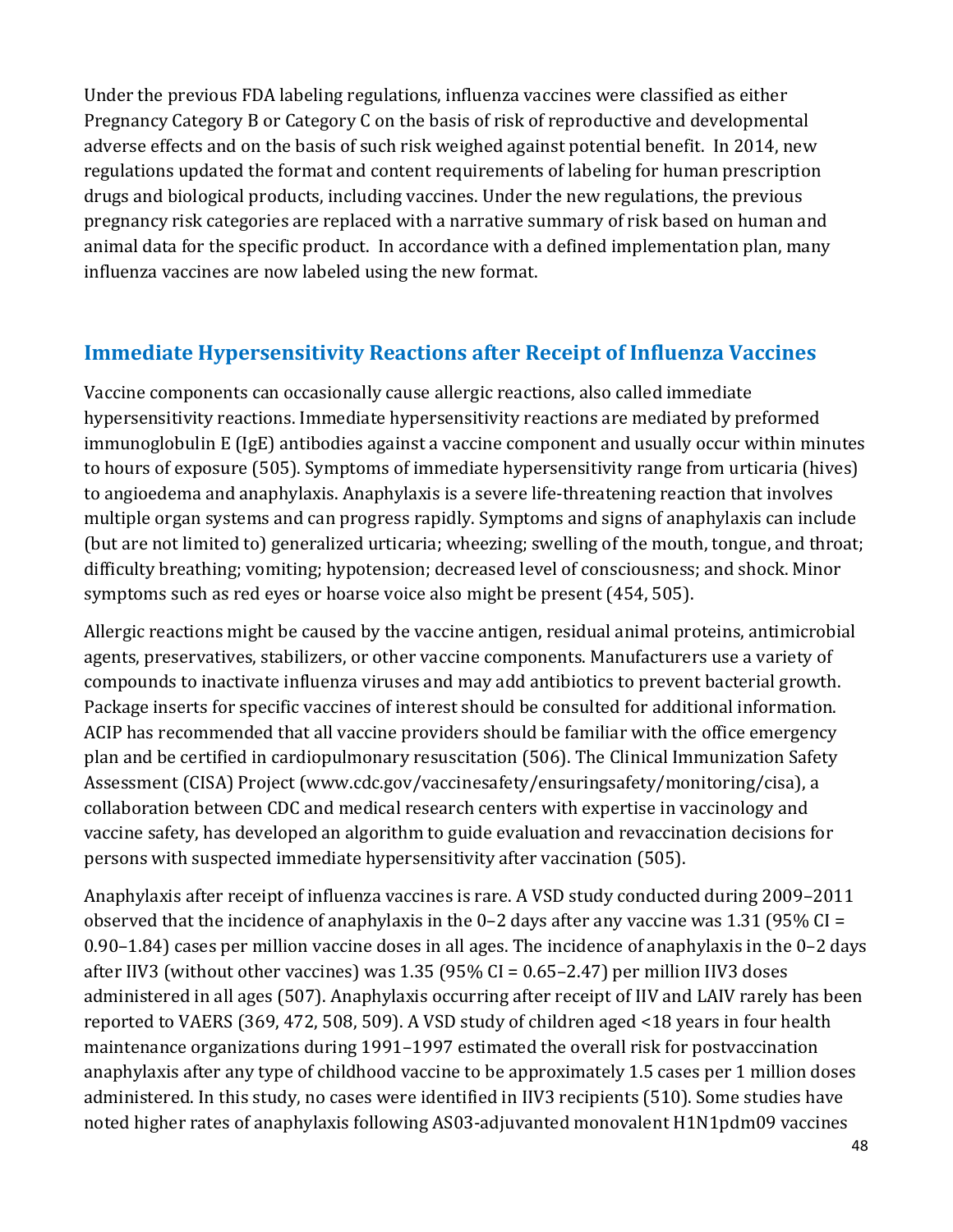as compared with other vaccines (511, 512); no influenza vaccines containing this adjuvant are marketed in the United States.

### **Influenza Vaccination and Egg Allergy**

Most currently available influenza vaccines (with the exceptions of RIVs and ccIIV4) are prepared by propagation of influenza viruses in embryonated eggs, and therefore may contain egg proteins such as ovalbumin. Among influenza vaccines for which ovalbumin content was disclosed during the 2011–12 through 2016–17 seasons, reported maximum amounts were ≤1 µg/0.5 mL dose for IIVs and <0.24 µg/0.2 mL dose for LAIV4. Of the three vaccines produced using nonegg based technologies, currently only RIV3 and RIV4 (Flublok and Flublok Quadrivalent; Protein Sciences, Meriden, Connecticut) are considered egg-free. For ccIIV4 (Flucelvax Quadrivalent; Seqirus, Holly Springs, North Carolina), ovalbumin is not directly measured. Influenza viruses for ccIIV4 are propagated in mammalian cells rather than in eggs; however, egg proteins are potentially introduced at the start of manufacture, because some of the original viruses received from the WHO are egg-derived. From that point forward, no eggs are used, and dilutions at various steps during the manufacturing process result in a theoretical maximum of  $5x10^{-8}$  µg/0.5 mL dose of total egg protein (Seqirus, data on file, 2016).

 through 18 years (270 of whom had previous anaphylactic reactions to egg), no systemic allergic concentration of ovalbumin reported on the LAIV package insert (<0.24 µg per 0.2 mL dose). All Reviews of studies of experience with use of IIV, and more recently LAIV, indicate that severe allergic reactions to the currently available egg-based influenza vaccines in persons with egg allergy are unlikely. In a 2012 review of published data, including 4,172 egg-allergic patients (513 reporting a history of severe allergic reaction) there were no noted occurrences of anaphylaxis following administration of IIV3, though some milder reactions did occur (513). Subsequently, several evaluations of LAIV use in persons with egg allergy have been published. In a prospective cohort study of children aged 2 through 16 years (68 with egg allergy and 55 without), all of whom received LAIV, none of the egg-allergic subjects developed signs or symptoms of an allergic reaction during the one hour of postvaccination observation, and none reported adverse reactions that were suggestive of allergic reaction or that required medical attention after 24 hours (514). In a larger study of 282 egg-allergic children aged 2 through 17 years (115 of whom had experienced anaphylactic reactions to egg previously), no systemic allergic reactions were observed after LAIV administration (515). Eight children experienced milder, self-limited symptoms that might have been caused by an IgE-mediated reaction. In another study of 779 egg-allergic children aged 2 reactions occurred. Nine children (1.2%) experienced milder symptoms, possibly allergic in nature within 30 minutes of vaccination (four rhinitis, four localized/contact urticaria, and one oropharyngeal itching) (516). A study that compared adverse reactions in eight egg-allergic and five nonegg-allergic children when given increasing doses of egg protein (517) showed only mild symptoms of rhinitis after exposure to 10–100 µg. This is substantially more than the eight egg-allergic children tolerated LAIV doses without any allergic symptoms. These data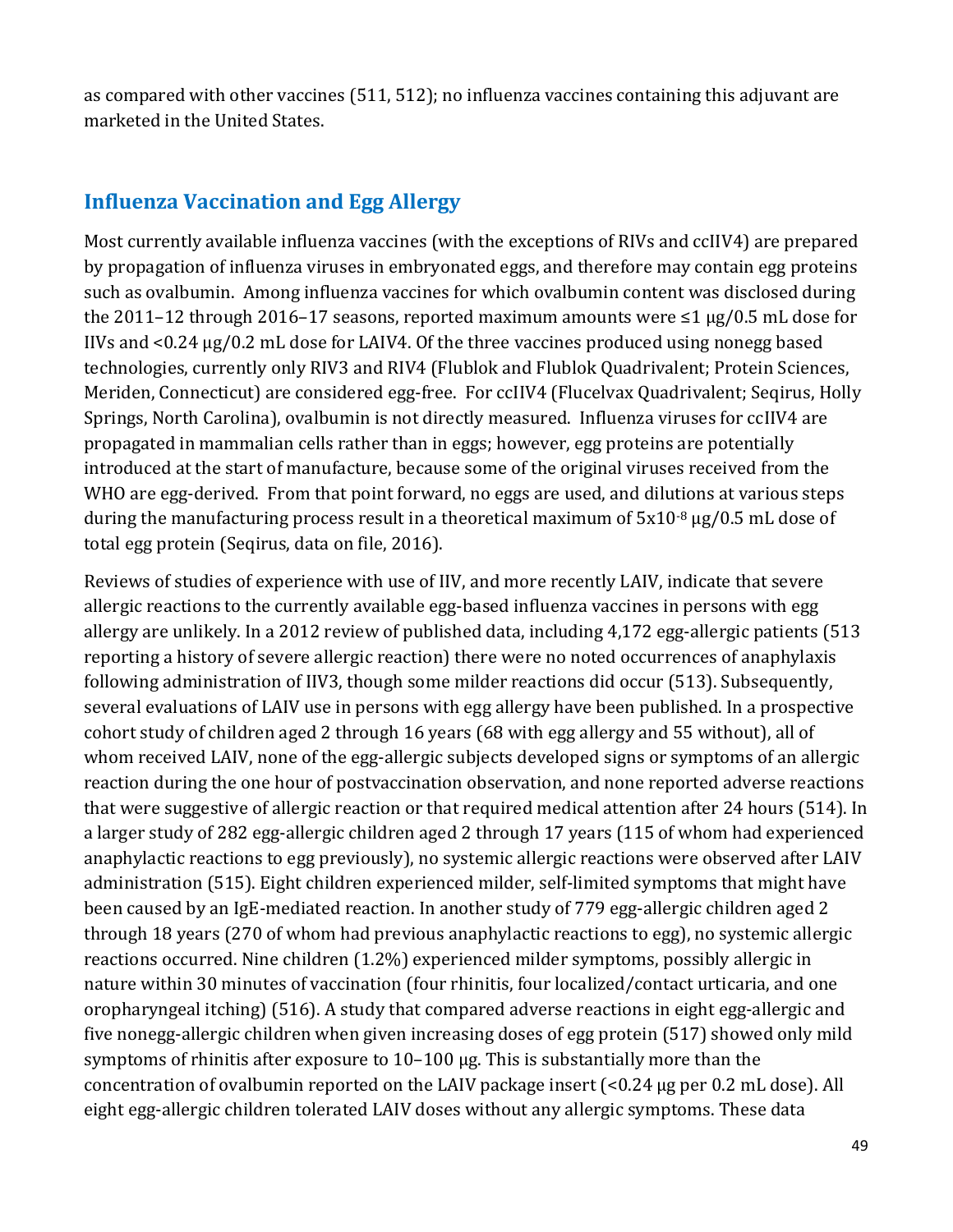indicate that LAIV4 may be administered safely to persons with a history of egg allergy. However, ACIP recommends that LAIV4 not be used in any population during the 2017–18 season because of concerns regarding effectiveness against influenza A(H1N1)pdm09.

 Event Reporting System (VAERS) after administration of influenza vaccines (508, 509). ACIP will Occasional cases of anaphylaxis in egg-allergic persons have been reported to the Vaccine Adverse continue to review available data regarding anaphylaxis cases following influenza vaccines.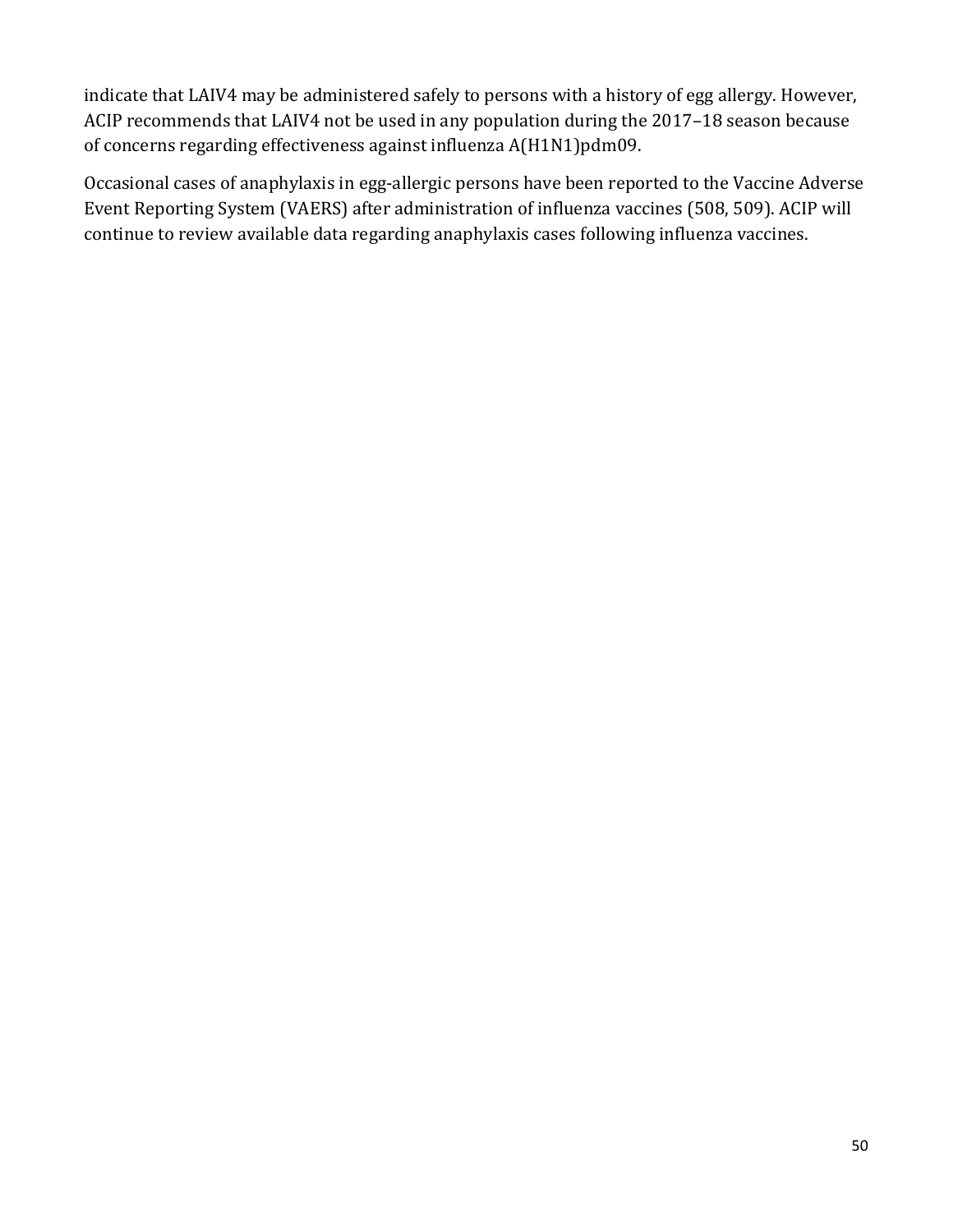# **References**

1. Cox NJ, Subbarao K. Influenza. Lancet. 1999 Oct 09;354(9186):1277-82.<br>2. Clements ML. Betts RF. Tiernev EL. Murphy BR. Serum and nasal wash a

2. Clements ML, Betts RF, Tierney EL, Murphy BR. Serum and nasal wash antibodies associated with resistance to experimental challenge with influenza A wild-type virus. J Clin Microbiol. 1986 Jul;24(1):157- $60.3$ .

3. Potter CW, Oxford JS. Determinants of immunity to influenza infection in man. Br Med Bull. 1979 Jan;35(1):69-75.

4. Couch RB, Kasel JA. Immunity to influenza in man. Annu Rev Microbiol. 1983;37:529-49.<br>5. Dawood FS, Jain S, Finelli L, Shaw MW, Lindstrom S, Garten RJ, et al. Emergence of a nove

Dawood FS, Jain S, Finelli L, Shaw MW, Lindstrom S, Garten RJ, et al. Emergence of a novel swineorigin influenza A (H1N1) virus in humans. N Engl J Med. 2009 Jun 18;360(25):2605-15.

6. Garten RJ, Davis CT, Russell CA, Shu B, Lindstrom S, Balish A, et al. Antigenic and genetic characteristics of swine-origin 2009 A(H1N1) influenza viruses circulating in humans. Science. 2009 Jul

10;325(5937):197-201. 7. Chen R, Holmes EC. The evolutionary dynamics of human influenza B virus. J Mol Evol. 2008 Jun;66(6):655-63.

8. Rota PA, Wallis TR, Harmon MW, Rota JS, Kendal AP, Nerome K. Cocirculation of two distinct evolutionary lineages of influenza type B virus since 1983. Virology. 1990 Mar;175(1):59-68.

9. McCullers JA, Saito T, Iverson AR. Multiple genotypes of influenza B virus circulated between 1979 and 2003. J Virol. 2004 Dec; 78(23): 12817-28.<br>10. Ambrose CS, Levin MJ. The rationale fo

Ambrose CS, Levin MJ. The rationale for quadrivalent influenza vaccines. Hum Vaccin Immunother. 2012 Jan; 8(1): 81-8.<br>11. Cooney MK.

11. Cooney MK, Fox JP, Hall CE. The Seattle Virus Watch. VI. Observations of infections with and illness due to parainfluenza, mumps and respiratory syncytial viruses and Mycoplasma pneumoniae. Am J Epidemiol. 1975 Jun;101(6):532-51.

12. Poehling KA, Edwards KM, Weinberg GA, Szilagyi P, Staat MA, Iwane MK, et al. The underrecognized burden of influenza in young children. N Engl J Med. 2006 Jul 06;355(1):31-40.

 13. CDC FluView--Outpatient Illness Surveillance. Atlanta, GA: U.S. Department of Health and Human Services, CDC; 2017; Available from: www.cdc.gov/flu/weekly.<br>14. Fowlkes A. Steffens A. Temte I. Di Lonardo S. McHugh L.

14. Fowlkes A, Steffens A, Temte J, Di Lonardo S, McHugh L, Martin K, et al. Incidence of medically attended influenza during pandemic and post-pandemic seasons through the Influenza Incidence

Surveillance Project, 2009-13. Lancet Respir Med. 2015 Sep;3(9):709-18. 15. Barker WH. Excess pneumonia and influenza associated hospitalization during influenza epidemics in the United States, 1970-78. Am J Public Health. 1986 Jul; 76(7): 761-5.<br>16. Barker WH, Mullooly JP. Impact of epidemic type A influenza in a

Barker WH, Mullooly JP. Impact of epidemic type A influenza in a defined adult population. Am J Epidemiol. 1980 Dec; 112(6): 798-811.<br>17. Centers for Disease C. Prevention

17. Centers for Disease C, Prevention. Estimates of deaths associated with seasonal influenza --- United States, 1976-2007. MMWR Morb Mortal Wkly Rep. 2010 Aug 27;59(33):1057-62.

18. Glezen WP, Greenberg SB, Atmar RL, Piedra PA, Couch RB. Impact of respiratory virus infections on persons with chronic underlying conditions. JAMA. 2000 Jan 26;283(4):499-505.<br>19. Neuzil KM. Mellen BG. Wright PF. Mitchel EF. Ir., Griffin MR. The effect of i

Neuzil KM, Mellen BG, Wright PF, Mitchel EF, Jr., Griffin MR. The effect of influenza on hospitalizations, outpatient visits, and courses of antibiotics in children. N Engl J Med. 2000 Jan 27;342(4):225-31.<br>20. O'Brien MA

 outpatient visits and hospitalizations related to influenza in infants and young children. Pediatrics. 2004 20. O'Brien MA, Uyeki TM, Shay DK, Thompson WW, Kleinman K, McAdam A, et al. Incidence of

Mar; 113 (3 Pt 1): 585-93.<br>21. Keren R, Zaoutis' Keren R, Zaoutis TE, Bridges CB, Herrera G, Watson BM, Wheeler AB, et al. Neurological and neuromuscular disease as a risk factor for respiratory failure in children hospitalized with influenza infection. JAMA. 2005 Nov 02;294(17):2188-94.<br>22. Mullooly JP. Bridges CB. Thompson WW.

Mullooly JP, Bridges CB, Thompson WW, Chen J, Weintraub E, Jackson LA, et al. Influenza- and RSVassociated hospitalizations among adults. Vaccine. 2007 Jan 15;25(5):846-55.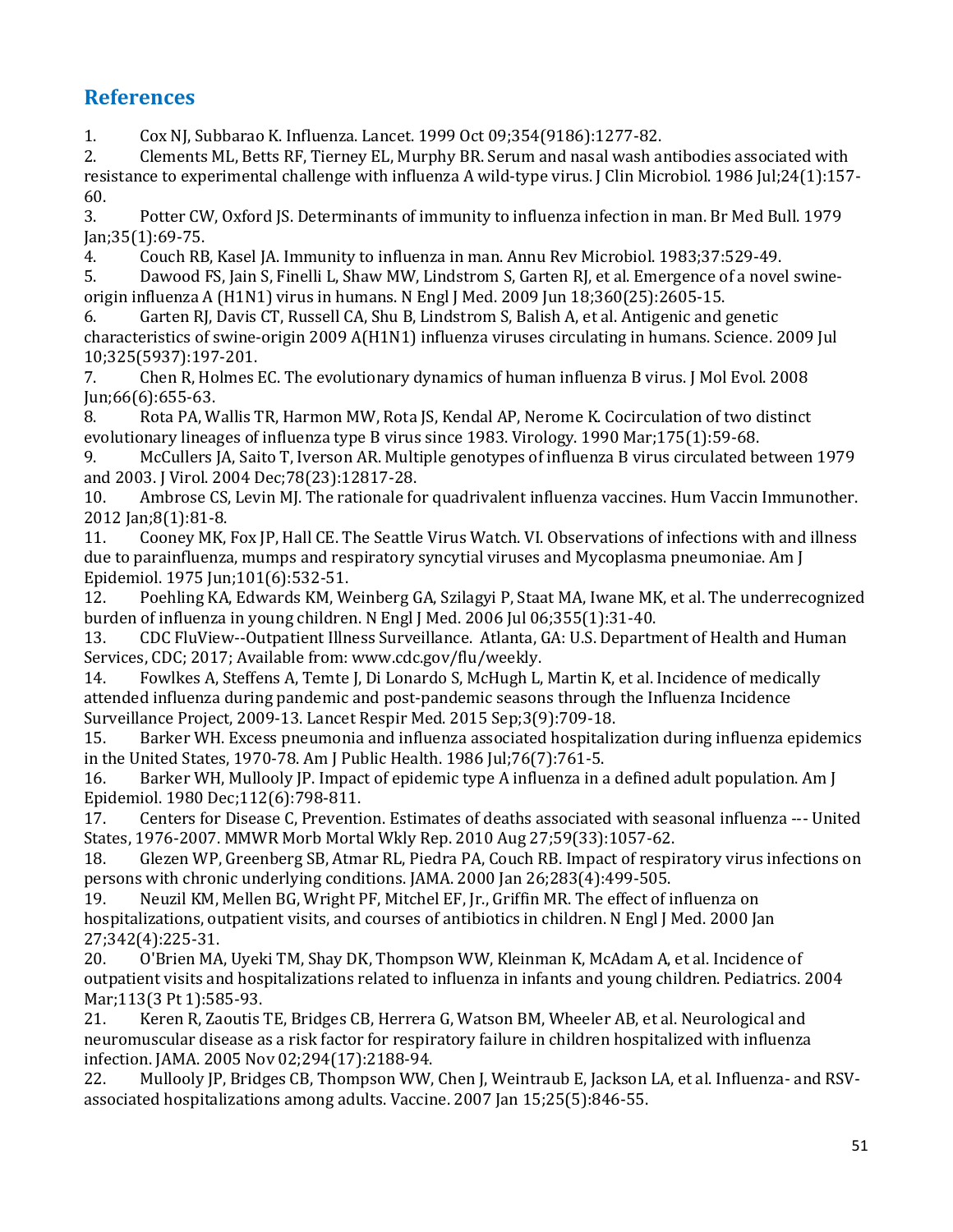23. Wong KK, Jain S, Blanton L, Dhara R, Brammer L, Fry AM, et al. Influenza-associated pediatric deaths in the United States, 2004-2012. Pediatrics. 2013 Nov; 132(5): 796-804.<br>24. Thompson WW, Shay DK, Weintraub E, Brammer L, Cox N, Ande

24. Thompson WW, Shay DK, Weintraub E, Brammer L, Cox N, Anderson LJ, et al. Mortality associated with influenza and respiratory syncytial virus in the United States. JAMA. 2003 Jan 08;289(2):179-86.<br>25. Thompson WW, Shay DK, Weintraub E, Brammer L, Bridges CB, Cox NJ, et al. Influenza-associa

 25. Thompson WW, Shay DK, Weintraub E, Brammer L, Bridges CB, Cox NJ, et al. Influenza-associated hospitalizations in the United States. JAMA. 2004 Sep 15;292(11):1333-40.<br>26. Thompson WW, Weintraub E, Dhankhar P, Cheng PY, Brammer L, M

 26. Thompson WW, Weintraub E, Dhankhar P, Cheng PY, Brammer L, Meltzer MI, et al. Estimates of US influenza-associated deaths made using four different methods. Influenza Other Respir Viruses. 2009 Jan; 3(1): 37 - 49.<br>27. Reed C.

Reed C, Chaves SS, Daily Kirley P, Emerson R, Aragon D, Hancock EB, et al. Estimating influenza disease burden from population-based surveillance data in the United States. PLoS One.

2015;10(3):e0118369. 28. CDC. Estimated Influenza Illnesses, Medical Visits, Hospitalizations, and Deaths Averted by Vaccination in the United States. Atlanta, GA: CDC; 2017 [cited 2017 June 7, 2017]; Available from: www.cdc.gov/flu/about/disease/2015-16.htm.

29. Poehling KA, Edwards KM, Griffin MR, Szilagyi PG, Staat MA, Iwane MK, et al. The burden of influenza in young children, 2004-2009. Pediatrics. 2013 Feb;131(2):207-16.

Bourgeois FT, Valim C, Wei JC, McAdam AJ, Mandl KD. Influenza and other respiratory virus-related emergency department visits among young children. Pediatrics. 2006 Jul;118(1):e1-8.

31. Jules A, Grijalva CG, Zhu Y, Talbot HK, Williams JV, Poehling KA, et al. Influenza-related hospitalization and ED visits in children less than 5 years: 2000-2011. Pediatrics. 2015 Jan;135(1):e66-74.<br>32. Lizurieta HS. Thompson WW. Kramarz P. Shav DK. Davis RL. DeStefano F. et al. Influenza and the

Izurieta HS, Thompson WW, Kramarz P, Shay DK, Davis RL, DeStefano F, et al. Influenza and the rates of hospitalization for respiratory disease among infants and young children. N Engl J Med. 2000 Jan 27;342(4):232-9.<br>33. Mullooly J

33. Mullooly JP, Barker WH. Impact of type A influenza on children: a retrospective study. Am J Public Health. 1982 Sep; 72(9): 1008-16.<br>34. Ampofo K, Gesteland PH, I

Ampofo K, Gesteland PH, Bender J, Mills M, Daly J, Samore M, et al. Epidemiology, complications, and cost of hospitalization in children with laboratory-confirmed influenza infection. Pediatrics. 2006

Dec;118(6):2409-17.<br>35. Coffin SE, Zao 35. Coffin SE, Zaoutis TE, Rosenquist AB, Heydon K, Herrera G, Bridges CB, et al. Incidence, complications, and risk factors for prolonged stay in children hospitalized with community-acquired influenza. Pediatrics. 2007 Apr;119(4):740-8.

 associated with influenza and respiratory syncytial virus in the United States, 1993-2008. Clin Infect Dis. Zhou H, Thompson WW, Viboud CG, Ringholz CM, Cheng PY, Steiner C, et al. Hospitalizations 2012 May;54(10):1427-36.

Schrag SJ, Shay DK, Gershman K, Thomas A, Craig AS, Schaffner W, et al. Multistate surveillance for laboratory-confirmed, influenza-associated hospitalizations in children: 2003-2004. Pediatr Infect Dis J.

2006 May;25(5):395-400. 38. Iwane MK, Edwards KM, Szilagyi PG, Walker FJ, Griffin MR, Weinberg GA, et al. Population-based surveillance for hospitalizations associated with respiratory syncytial virus, influenza virus, and parainfluenza viruses among young children. Pediatrics. 2004 Jun;113(6):1758-64.<br>39. Miller EK, Griffin MR, Edwards KM, Weinberg GA, Szilagyi PG, Staat MA, et al

39. Miller EK, Griffin MR, Edwards KM, Weinberg GA, Szilagyi PG, Staat MA, et al. Influenza burden for children with asthma. Pediatrics. 2008 Jan; 121(1): 1-8.<br>40. Neuzil KM, Wright PF, Mitchel EF, Ir., Griffin MF

 asthma and other chronic medical conditions. J Pediatr. 2000 Dec;137(6):856-64. Neuzil KM, Wright PF, Mitchel EF, Jr., Griffin MR. The burden of influenza illness in children with

41. Finelli L, Fiore A, Dhara R, Brammer L, Shay DK, Kamimoto L, et al. Influenza-associated pediatric mortality in the United States: increase of Staphylococcus aureus coinfection. Pediatrics. 2008 Oct;122(4):805-11.<br>42. Bhat N, Wrig

 43. CDC. FluView. Influenza-Associated Pediatric Mortality. Atlanta, GA: CDC; 2017 [cited 2017 21 42. Bhat N, Wright JG, Broder KR, Murray EL, Greenberg ME, Glover MJ, et al. Influenza-associated deaths among children in the United States, 2003-2004. N Engl J Med. 2005 Dec 15;353(24):2559-67.<br>43. CDC. FluView. Influenza-Associated Pediatric Mortality. Atlanta, GA: CDC: 2017 [cited 2017 21] April]; Available from: [gis.cdc.gov/GRASP/Fluview/PedFluDeath.html.](https://gis.cdc.gov/GRASP/Fluview/PedFluDeath.html)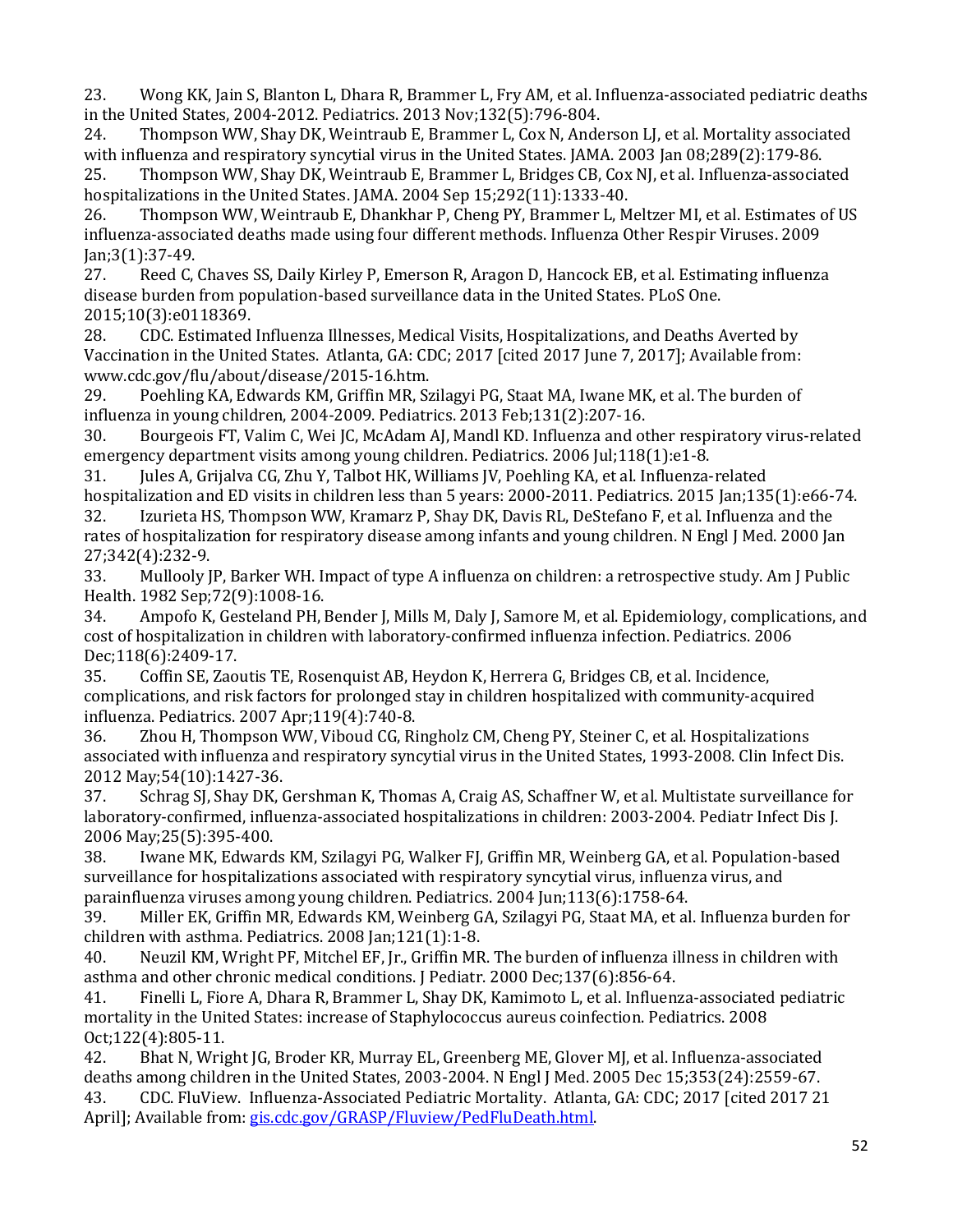United States, September 28, 2014-February 21, 2015. MMWR Morb Mortal Wkly Rep. 2015 Mar 44. D'Mello T, Brammer L, Blanton L, Kniss K, Smith S, Mustaquim D, et al. Update: Influenza activity-- 06;64(8):206-12.<br>45. Molinari N

45. Molinari NA, Ortega-Sanchez IR, Messonnier ML, Thompson WW, Wortley PM, Weintraub E, et al. The annual impact of seasonal influenza in the US: measuring disease burden and costs. Vaccine. 2007 Jun 28;25(27):5086-96.<br>46. Campbell DS

46. Campbell DS, Rumley MH. Cost-effectiveness of the influenza vaccine in a healthy, working-age population. J Occup Environ Med. 1997 May; 39(5): 408-14.<br>47. Bridges CB, Thompson WW, Meltzer MI, Reeve GR, T

Bridges CB, Thompson WW, Meltzer MI, Reeve GR, Talamonti WJ, Cox NJ, et al. Effectiveness and cost-benefit of influenza vaccination of healthy working adults: A randomized controlled trial. JAMA. 2000 Oct 04;284(13):1655-63.<br>48. Olsen GW. Burris

48. Olsen GW, Burris JM, Burlew MM, Steinberg ME, Patz NV, Stoltzfus JA, et al. Absenteeism among employees who participated in a workplace influenza immunization program. J Occup Environ Med. 1998 Apr;40(4):311-6.<br>49. Nichol KL.

Nichol KL, Mallon KP, Mendelman PM. Cost benefit of influenza vaccination in healthy, working adults: an economic analysis based on the results of a clinical trial of trivalent live attenuated influenza virus vaccine. Vaccine. 2003 May 16;21(17-18):2207-17.

Shrestha SS, Swerdlow DL, Borse RH, Prabhu VS, Finelli L, Atkins CY, et al. Estimating the burden of 2009 pandemic influenza A (H1N1) in the United States (April 2009-April 2010). Clin Infect Dis. 2011 Jan 01;52 Suppl 1:S75-82.

51. Centers for Disease C, Prevention. Update: influenza activity - United States, 2009-10 season. MMWR Morb Mortal Wkly Rep. 2010 Jul 30;59(29):901-8.<br>52. Epperson S, Blanton L, Kniss K, Mustaquim D, Steff

Epperson S, Blanton L, Kniss K, Mustaquim D, Steffens C, Wallis T, et al. Influenza activity - United States, 2013-14 season and composition of the 2014-15 influenza vaccines. MMWR Morb Mortal Wkly Rep. 2014 Jun 06;63(22):483-90.

53. Ramos JM, Garcia-Navarro MM, Gonzalez de la Aleja MP, Sanchez-Martinez R, Gimeno-Gascon A, Reus S, et al. Seasonal influenza in octogenarians and nonagenarians admitted to a general hospital: epidemiology, clinical presentation and prognostic factors. Rev Esp Quimioter. 2016 Dec;29(6):296-301.<br>54. Goodnight WH, Soper DE. Pneumonia in pregnancy. Crit Care Med. 2005 Oct;33(10 Suppl):S390-7

54. Goodnight WH, Soper DE. Pneumonia in pregnancy. Crit Care Med. 2005 Oct;33(10 Suppl):S390-7.<br>55. Sokolow LZ, Naleway AL, Li DK, Shifflett P, Reynolds S, Henninger ML, et al. Severity of influenza 55. Sokolow LZ, Naleway AL, Li DK, Shifflett P, Reynolds S, Henninger ML, et al. Severity of influenza and noninfluenza acute respiratory illness among pregnant women, 2010-2012. Am J Obstet Gynecol. 2015

Feb;212(2):202 e1-11. Neuzil KM, Reed GW, Mitchel EF, Simonsen L, Griffin MR. Impact of influenza on acute cardiopulmonary hospitalizations in pregnant women. Am J Epidemiol. 1998 Dec 01;148(11):1094-102.<br>57. Vort BA, Cefalo RC, Baker VV. Fatal influenza A pneumonia in pregnancy. Am J Perinatol. 1986 57. Kort BA, Cefalo RC, Baker VV. Fatal influenza A pneumonia in pregnancy. Am J Perinatol. 1986

Jul;3(3):179-82.<br>58. Dodds L. 58. Dodds L, McNeil SA, Fell DB, Allen VM, Coombs A, Scott J, et al. Impact of influenza exposure on rates of hospital admissions and physician visits because of respiratory illness among pregnant women. CMAJ. 2007 Feb 13;176(4):463-8.

Harris J. Influenza occurring in pregnant women: a statistical study of thirteen hundred and fifty cases. JAMA. 1919;72:978-80.

Louie JK, Acosta M, Jamieson DJ, Honein MA. Severe 2009 H1N1 influenza in pregnant and postpartum women in California. N Engl J Med. 2009 Jan 7;362(1):27-35.

Jamieson DJ, Honein MA, Rasmussen SA, Williams JL, Swerdlow DL, Biggerstaff MS, et al. H1N1 2009 influenza virus infection during pregnancy in the USA. Lancet. 2009 Aug 08;374(9688):451-8.

62. Freeman DW, Barno A. Deaths from Asian influenza associated with pregnancy. Am J Obstet Gynecol. 1959 Dec; 78: 1172-5.<br>63. Centers for Disease C. I

Centers for Disease C, Prevention. 2009 pandemic influenza A (H1N1) in pregnant women requiring intensive care - New York City, 2009. MMWR Morb Mortal Wkly Rep. 2010 Mar 26;59(11):321-6.

64. Creanga AA, Johnson TF, Graitcer SB, Hartman LK, Al-Samarrai T, Schwarz AG, et al. Severity of 2009 pandemic influenza A (H1N1) virus infection in pregnant women. Obstet Gynecol. 2010 Apr;115(4):717-26.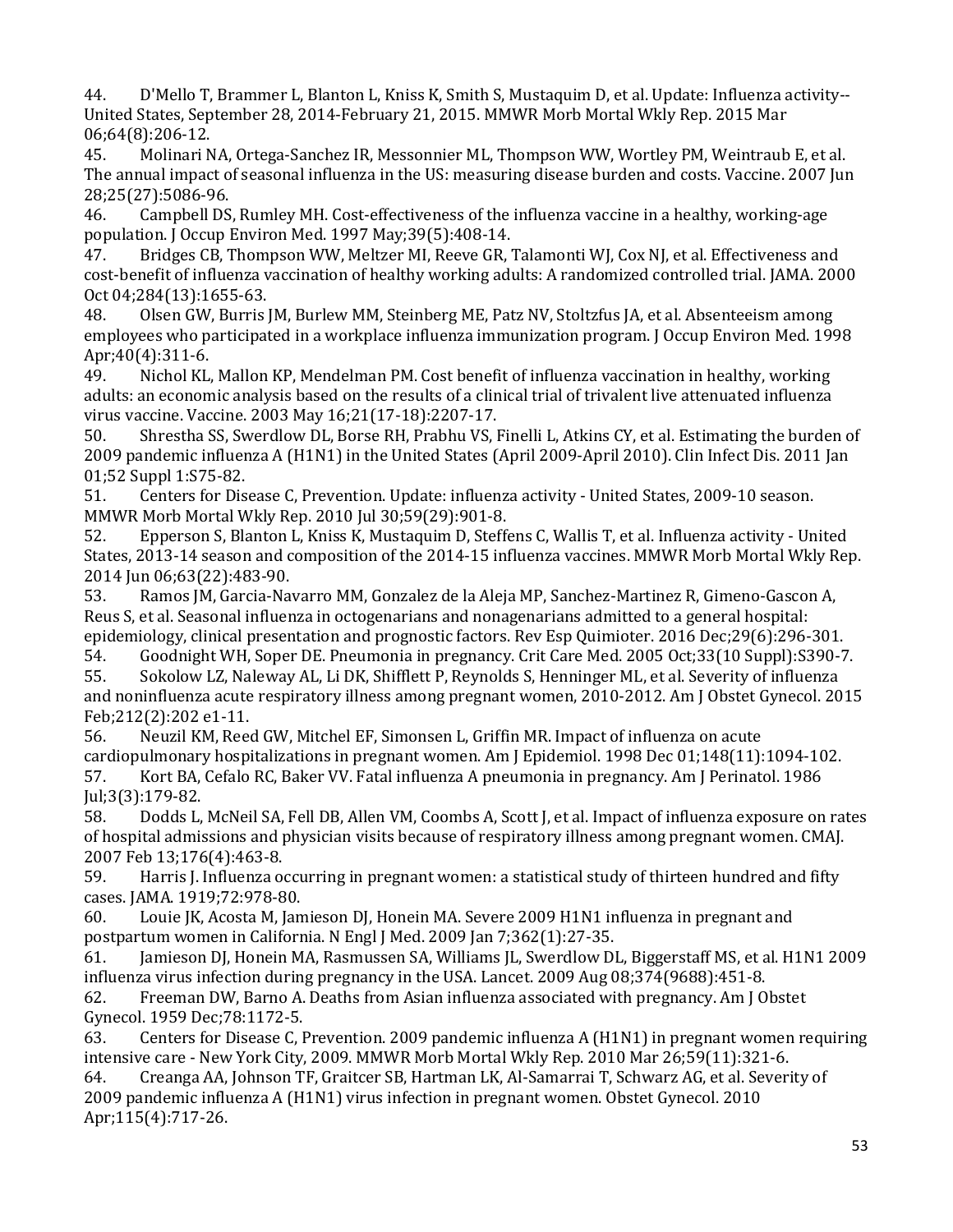65. Mosby LG, Rasmussen SA, Jamieson DJ. 2009 pandemic influenza A (H1N1) in pregnancy: a systematic review of the literature. Am J Obstet Gynecol. 2011 Jul;205(1):10-8.<br>66. Siston AM, Rasmussen SA, Honein MA, Fry AM, Seib K, Callaghan WM, et

66. Siston AM, Rasmussen SA, Honein MA, Fry AM, Seib K, Callaghan WM, et al. Pandemic 2009 influenza A(H1N1) virus illness among pregnant women in the United States. JAMA. 2010 Apr 21;303(15):1517-25.

Kourtis AP, Read JS, Jamieson DJ. Pregnancy and infection. N Engl J Med. 2014 Jun 05;370(23):2211-8.<br>68.

68. Cox S, Posner SF, McPheeters M, Jamieson DJ, Kourtis AP, Meikle S. Hospitalizations with respiratory illness among pregnant women during influenza season. Obstet Gynecol. 2006 Jun;107(6):1315-22.<br>69. Haberg SE. Tr

Haberg SE, Trogstad L, Gunnes N, Wilcox AJ, Gjessing HK, Samuelsen SO, et al. Risk of fetal death after pandemic influenza virus infection or vaccination. N Engl J Med. 2013 Jan 24;368(4):333-40.<br>70. Pierce M. Kurinczuk II. Spark P. Brocklehurst P. Knight M. Ukoss. Perinatal outcomes after i

Pierce M, Kurinczuk II, Spark P, Brocklehurst P, Knight M, Ukoss. Perinatal outcomes after maternal 2009/H1N1 infection: national cohort study. BMJ. 2011 Jun 14;342:d3214.

Irving WL, James DK, Stephenson T, Laing P, Jameson C, Oxford JS, et al. Influenza virus infection in the second and third trimesters of pregnancy: a clinical and seroepidemiological study. BJOG. 2000 Oct;107(10):1282-9.<br>72. Griffiths PD, F

Griffiths PD, Ronalds CJ, Heath RB. A prospective study of influenza infections during pregnancy. J Epidemiol Community Health. 1980 Jun;34(2):124-8.

 and perinatal outcomes among pregnant women with respiratory hospitalizations during influenza season. Hartert TV, Neuzil KM, Shintani AK, Mitchel EF, Jr., Snowden MS, Wood LB, et al. Maternal morbidity Am J Obstet Gynecol. 2003 Dec; 189(6): 1705-12.<br>74. Edwards MJ. Review: Hyperthermia and f

Edwards MJ. Review: Hyperthermia and fever during pregnancy. Birth Defects Res A Clin Mol Teratol. 2006 Jul; 76(7): 507-16.<br>75. Luteiin JM, Brown MJ, Do

Luteijn JM, Brown MJ, Dolk H. Influenza and congenital anomalies: a systematic review and metaanalysis. Hum Reprod. 2014 Apr;29(4):809-23.

Moretti ME, Bar-Oz B, Fried S, Koren G. Maternal hyperthermia and the risk for neural tube defects in offspring: systematic review and meta-analysis. Epidemiology. 2005 Mar;16(2):216-9.

77. Oster ME, Riehle-Colarusso T, Alverson CJ, Correa A. Associations between maternal fever and influenza and congenital heart defects. J Pediatr. 2011 Jun;158(6):990-5.<br>78. Shahrukh Hashmi S. Gallaway MS. Waller DK. Langlois PH. Hecht J

78. Shahrukh Hashmi S, Gallaway MS, Waller DK, Langlois PH, Hecht JT, National Birth Defects Prevention S. Maternal fever during early pregnancy and the risk of oral clefts. Birth Defects Res A Clin Mol Teratol. 2010 Mar;88(3):186-94.

Botto LD, Erickson JD, Mulinare J, Lynberg MC, Liu Y. Maternal fever, multivitamin use, and selected

birth defects: evidence of interaction? Epidemiology. 2002 Jul;13(4):485-8.<br>80. Burney LE. Influenza immunization: Statement. Public Health Rep. 1 80. Burney LE. Influenza immunization: Statement. Public Health Rep. 1960 Oct;75(10):944.<br>81. Garg S. Jain S. Dawood FS. Ihung M. Perez A. D'Mello T. et al. Pneumonia among adults hos

81. Garg S, Jain S, Dawood FS, Jhung M, Perez A, D'Mello T, et al. Pneumonia among adults hospitalized with laboratory-confirmed seasonal influenza virus infection-United States, 2005-2008. BMC Infect Dis.

2015 Aug 26;15:369. 82. Sheth AN, Althoff KN, Brooks JT. Influenza susceptibility, severity, and shedding in HIV-infected adults: a review of the literature. Clin Infect Dis. 2011 Jan 15;52(2):219-27.<br>83. Perez CM, Dominguez MI, Ceballos ME, Moreno C, Labarca JA, Rabag

83. Perez CM, Dominguez MI, Ceballos ME, Moreno C, Labarca JA, Rabagliati R, et al. Pandemic influenza A (H1N1) in HIV-1-infected patients. AIDS. 2010 Nov 27;24(18):2867-9.<br>84. Riera M, Payeras A, Marcos MA, Viasus D, Farinas MC, Segura F, e

Riera M, Payeras A, Marcos MA, Viasus D, Farinas MC, Segura F, et al. Clinical presentation and prognosis of the 2009 H1N1 influenza A infection in HIV-1-infected patients: a Spanish multicenter study. AIDS. 2010 Oct 23;24(16):2461-7.

85. Martinez E, Marcos MA, Hoyo-Ulloa I, Anton A, Sanchez M, Vilella A, et al. Influenza A H1N1 in HIVinfected adults. HIV Med. 2011 Apr; 12(4): 236-45.<br>86. Neuzil KM, Reed GW, Mitchel EF, Jr., Griffin

Neuzil KM, Reed GW, Mitchel EF, Jr., Griffin MR. Influenza-associated morbidity and mortality in young and middle-aged women. JAMA. 1999 Mar 10;281(10):901-7.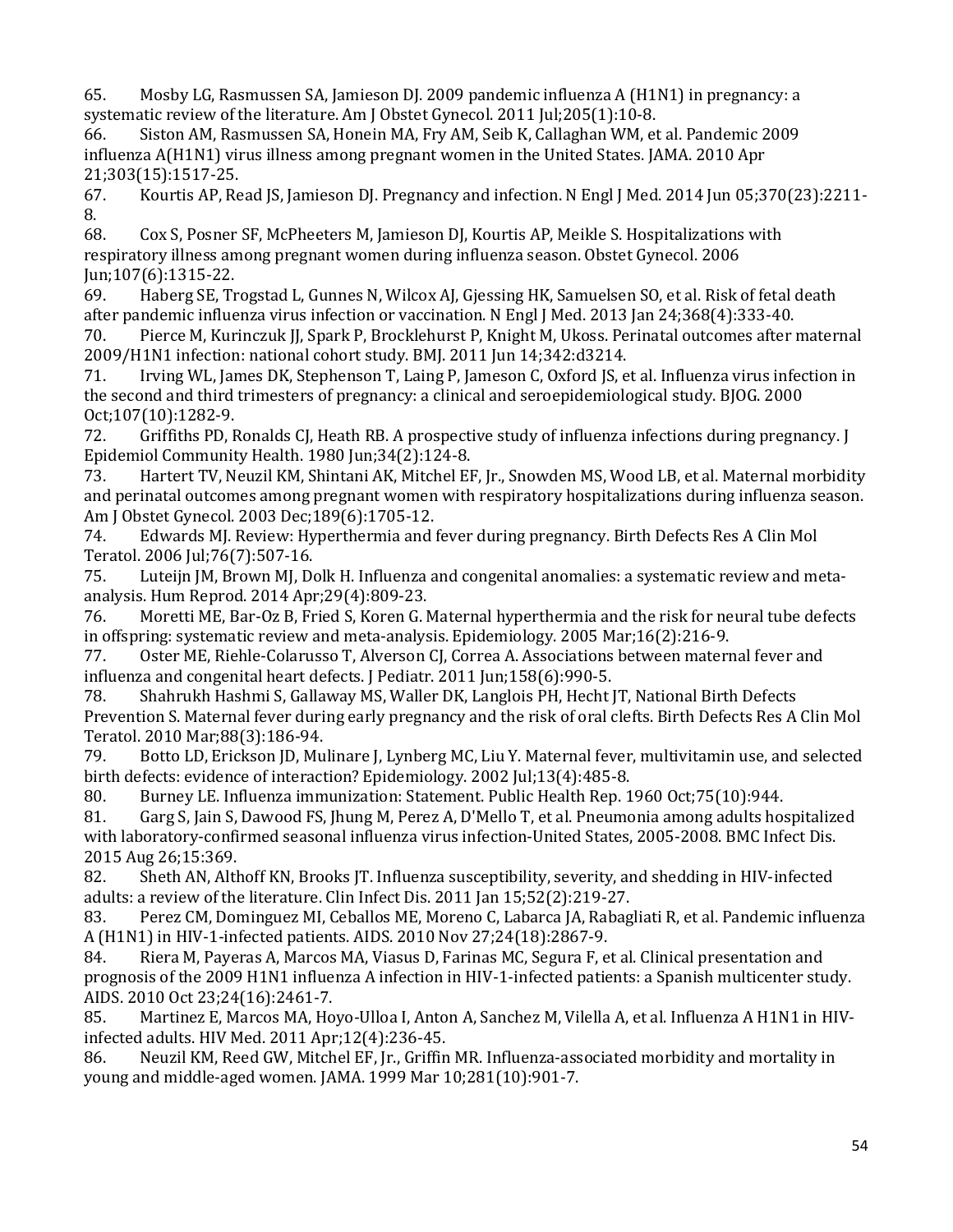season in adults and adolescents with advanced HIV infection. J Acquir Immune Defic Syndr. 2003 Nov 87. Neuzil KM, Coffey CS, Mitchel EF, Jr., Griffin MR. Cardiopulmonary hospitalizations during influenza

01;34(3):304-7.<br>88. Cohen C. Cohen C, Moyes J, Tempia S, Groom M, Walaza S, Pretorius M, et al. Severe influenza-associated respiratory infection in high HIV prevalence setting, South Africa, 2009-2011. Emerg Infect Dis. 2013

Nov;19(11):1766-74.<br>89. Cohen C, Wala 89. Cohen C, Walaza S, Moyes J, Groome M, Tempia S, Pretorius M, et al. Epidemiology of severe acute respiratory illness (SARI) among adults and children aged >/=5 years in a high HIV-prevalence setting, 2009-2012. PLoS One. 2015;10(2):e0117716.

Lin JC, Nichol KL. Excess mortality due to pneumonia or influenza during influenza seasons among persons with acquired immunodeficiency syndrome. Arch Intern Med. 2001 Feb 12;161(3):441-6.<br>91. Jain S, Kamimoto L, Bramley AM, Schmitz AM, Benoit SR, Louie J, et al. Hospitalized patients

Jain S, Kamimoto L, Bramley AM, Schmitz AM, Benoit SR, Louie J, et al. Hospitalized patients with 2009 H1N1 influenza in the United States, April-June 2009. N Engl J Med. 2009 Nov 12;361(20):1935-44.

92. Kumar A, Zarychanski R, Pinto R, Cook DJ, Marshall J, Lacroix J, et al. Critically ill patients with 2009 influenza A(H1N1) infection in Canada. JAMA. 2009 Nov 04;302(17):1872-9.

 hospitalization due to pandemic 2009 influenza A(H1N1) infection in California. JAMA. 2009 Nov Louie JK, Acosta M, Winter K, Jean C, Gavali S, Schechter R, et al. Factors associated with death or 04;302(17):1896-902.<br>94. Morgan OW, Br

94. Morgan OW, Bramley A, Fowlkes A, Freedman DS, Taylor TH, Gargiullo P, et al. Morbid obesity as a risk factor for hospitalization and death due to 2009 pandemic influenza A(H1N1) disease. PLoS One. 2010 Mar 15;5(3):e9694.<br>95. Kwong IC. Ca

95. Kwong JC, Campitelli MA, Rosella LC. Obesity and respiratory hospitalizations during influenza seasons in Ontario, Canada: a cohort study. Clin Infect Dis. 2011 Sep;53(5):413-21.<br>96. Coleman LA, Waring SC, Irving SA, Vandermause M, Shay DK, Belongia EA. E

96. Coleman LA, Waring SC, Irving SA, Vandermause M, Shay DK, Belongia EA. Evaluation of obesity as an independent risk factor for medically attended laboratory-confirmed influenza. Influenza Other Respir Viruses. 2013 Mar;7(2):160-7.

97. Webb SA, Pettila V, Seppelt I, Bellomo R, Bailey M, Cooper DJ, et al. Critical care services and 2009 H1N1 influenza in Australia and New Zealand. N Engl J Med. 2009 Nov 12;361(20):1925-34.

Baker MG, Wilson N, Huang QS, Paine S, Lopez L, Bandaranayake D, et al. Pandemic influenza A(H1N1)v in New Zealand: the experience from April to August 2009. Euro Surveill. 2009 Aug 27;14(34).

99. La Ruche G, Tarantola A, Barboza P, Vaillant L, Gueguen J, Gastellu-Etchegorry M, et al. The 2009 pandemic H1N1 influenza and indigenous populations of the Americas and the Pacific. Euro Surveill. 2009 Oct 22;14(42).<br>100. Centers

Centers for Disease C, Prevention. Deaths related to 2009 pandemic influenza A (H1N1) among American Indian/Alaska Natives - 12 states, 2009. MMWR Morb Mortal Wkly Rep. 2009 Dec 11;58(48):1341-4.<br>101. Hutchins SS

 101. Hutchins SS, Fiscella K, Levine RS, Ompad DC, McDonald M. Protection of racial/ethnic minority populations during an influenza pandemic. Am J Public Health. 2009 Oct;99 Suppl 2:S261-70.

Zarychanski R, Stuart TL, Kumar A, Doucette S, Elliott L, Kettner J, et al. Correlates of severe disease in patients with 2009 pandemic influenza (H1N1) virus infection. CMAJ. 2010 Feb 23;182(3):257-64.<br>103. Groom AV, Jim C, Laroque M, Mason C, McLaughlin J, Neel L, et al. Pandemic influenza prepare

Groom AV, Jim C, Laroque M, Mason C, McLaughlin J, Neel L, et al. Pandemic influenza preparedness and vulnerable populations in tribal communities. Am J Public Health. 2009 Oct;99 Suppl 2:S271-8.<br>104. Hennessy TW. Bruden D. Castrodale L. Komatsu K. Erhart LM. Thompson D. et al. A case-con

104. Hennessy TW, Bruden D, Castrodale L, Komatsu K, Erhart LM, Thompson D, et al. A case-control study of risk factors for death from 2009 pandemic influenza A(H1N1): is American Indian racial status an independent risk factor? Epidemiol Infect. 2016 Jan; 144(2): 315-24.<br>105. Nichol KL. Heterogeneity of influenza case definitions and in

Nichol KL. Heterogeneity of influenza case definitions and implications for interpreting and comparing study results. Vaccine. 2006 Nov 10;24(44-46):6726-8.<br>106. Iackson LA. Jackson ML. Nelson JC. Neuzil KM. Weiss NS. Ev

Jackson LA, Jackson ML, Nelson JC, Neuzil KM, Weiss NS. Evidence of bias in estimates of influenza vaccine effectiveness in seniors. Int J Epidemiol. 2006 Apr;35(2):337-44.<br>107. Simonsen L. Taylor RJ. Viboud C. Miller MA. Jackson LA. Mortality

Simonsen L, Taylor RJ, Viboud C, Miller MA, Jackson LA. Mortality benefits of influenza vaccination in elderly people: an ongoing controversy. Lancet Infect Dis. 2007 Oct;7(10):658-66.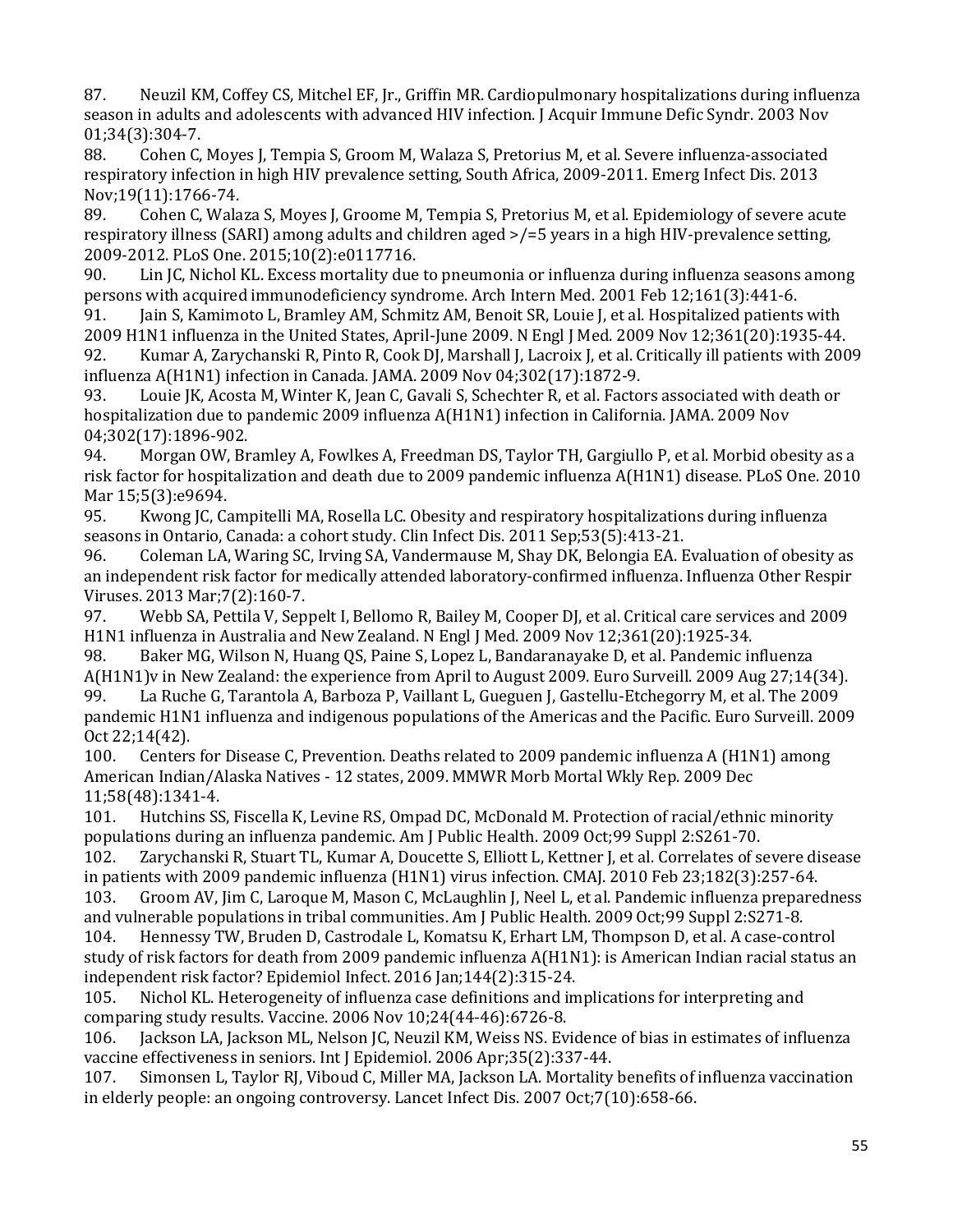108. Talbot HK, Nian H, Chen Q, Zhu Y, Edwards KM, Griffin MR. Evaluating the case-positive, control test-negative study design for influenza vaccine effectiveness for the frailty bias. Vaccine. 2016 Apr 04;34(15):1806-9.<br>109. Ferdinands

Ferdinands JM, Shay DK. Magnitude of potential biases in a simulated case-control study of the effectiveness of influenza vaccination. Clin Infect Dis. 2012 Jan 01;54(1):25-32.<br>110. Iackson ML. Rothman KI. Effects of imperfect test sensitivity and specifi

Jackson ML, Rothman KJ. Effects of imperfect test sensitivity and specificity on observational studies of influenza vaccine effectiveness. Vaccine. 2015 Mar 10;33(11):1313-6.

111. Chang DH, Bednarczyk RA, Becker ER, Hockenberry JM, Weiss PS, Orenstein WA, et al. Trends in U.S. hospitalizations and inpatient deaths from pneumonia and influenza, 1996-2011. Vaccine. 2016 Jan 20;34(4):486-94.<br>112. Oxford IS.

112. Oxford JS, Schild GC, Potter CW, Jennings R. The specificity of the anti-haemagglutinin antibody response induced in man by inactivated influenza vaccines and by natural infection. J Hyg (Lond). 1979 Feb;82(1):51-61.<br>113. Neuzil KM

Neuzil KM, Dupont WD, Wright PF, Edwards KM. Efficacy of inactivated and cold-adapted vaccines against influenza A infection, 1985 to 1990: the pediatric experience. Pediatr Infect Dis J. 2001

Aug;20(8):733-40.<br>114. Hirota Y, Ka 114. Hirota Y, Kaji M, Ide S, Kajiwara J, Kataoka K, Goto S, et al. Antibody efficacy as a keen index to evaluate influenza vaccine effectiveness. Vaccine. 1997 Jun;15(9):962-7.

La Montagne JR, Noble GR, Quinnan GV, Curlin GT, Blackwelder WC, Smith JI, et al. Summary of clinical trials of inactivated influenza vaccine - 1978. Rev Infect Dis. 1983 Jul-Aug;5(4):723-36.

 116. He XS, Holmes TH, Zhang C, Mahmood K, Kemble GW, Lewis DB, et al. Cellular immune responses in children and adults receiving inactivated or live attenuated influenza vaccines. J Virol. 2006

Dec;80(23):11756-66.<br>117. Fonville JM, Wi 117. Fonville JM, Wilks SH, James SL, Fox A, Ventresca M, Aban M, et al. Antibody landscapes after influenza virus infection or vaccination. Science. 2014 Nov 21;346(6212):996-1000.<br>118. Petrie JG, Ohmit SE, Johnson E, Cross RT, Monto AS. Efficacy studies of influer

118. Petrie JG, Ohmit SE, Johnson E, Cross RT, Monto AS. Efficacy studies of influenza vaccines: effect of end points used and characteristics of vaccine failures. J Infect Dis. 2011 May 01;203(9):1309-15.<br>119. King IC. Ir., Lichenstein R. Magder LS. Relationship of influenza vaccine match and use rate

King JC, Jr., Lichenstein R, Magder LS. Relationship of influenza vaccine match and use rate to medically attended acute respiratory illnesses in older residents of Maryland. November 13, 2012. Vaccine. 2013 Jan 21;31(5):839-44.

Belongia EA, Kieke BA, Donahue JG, Greenlee RT, Balish A, Foust A, et al. Effectiveness of inactivated influenza vaccines varied substantially with antigenic match from the 2004-2005 season to the 2006-2007 season. J Infect Dis. 2009 Jan 15;199(2):159-67.

Dean AS, Moffatt CR, Rosewell A, Dwyer DE, Lindley RI, Booy R, et al. Incompletely matched

influenza vaccine still provides protection in frail elderly. Vaccine. 2010 Jan 08;28(3):864-7. Kelly HA, Sullivan SG, Grant KA, Fielding JE. Moderate influenza vaccine effectiveness with variable effectiveness by match between circulating and vaccine strains in Australian adults aged 20-64 years,

2007-2011. Influenza Other Respir Viruses. 2013 Sep;7(5):729-37. 123. Skowronski DM, Janjua NZ, De Serres G, Sabaiduc S, Eshaghi A, Dickinson JA, et al. Low 2012-13 influenza vaccine effectiveness associated with mutation in the egg-adapted H3N2 vaccine strain not antigenic drift in circulating viruses. PLoS One. 2014;9(3):e92153.<br>124. Beran J, Peeters M, Dewe W, Raupachova J, Hobzova L, Deva

Beran J, Peeters M, Dewe W, Raupachova J, Hobzova L, Devaster JM. Immunogenicity and safety of quadrivalent versus trivalent inactivated influenza vaccine: a randomized, controlled trial in adults. BMC Infect Dis. 2013;13:224.<br>125. Domachowske JE

 of candidate inactivated quadrivalent influenza vaccine versus trivalent influenza vaccines in children aged Domachowske JB, Pankow-Culot H, Bautista M, Feng Y, Claeys C, Peeters M, et al. A randomized trial 3-17 years. J Infect Dis. 2013 Jun 15;207(12):1878-87.

Kieninger D, Sheldon E, Lin WY, Yu CJ, Bayas JM, Gabor JJ, et al. Immunogenicity, reactogenicity and safety of an inactivated quadrivalent influenza vaccine candidate versus inactivated trivalent influenza vaccine: a phase III, randomized trial in adults aged >/=18 years. BMC Infect Dis. 2013;13:343.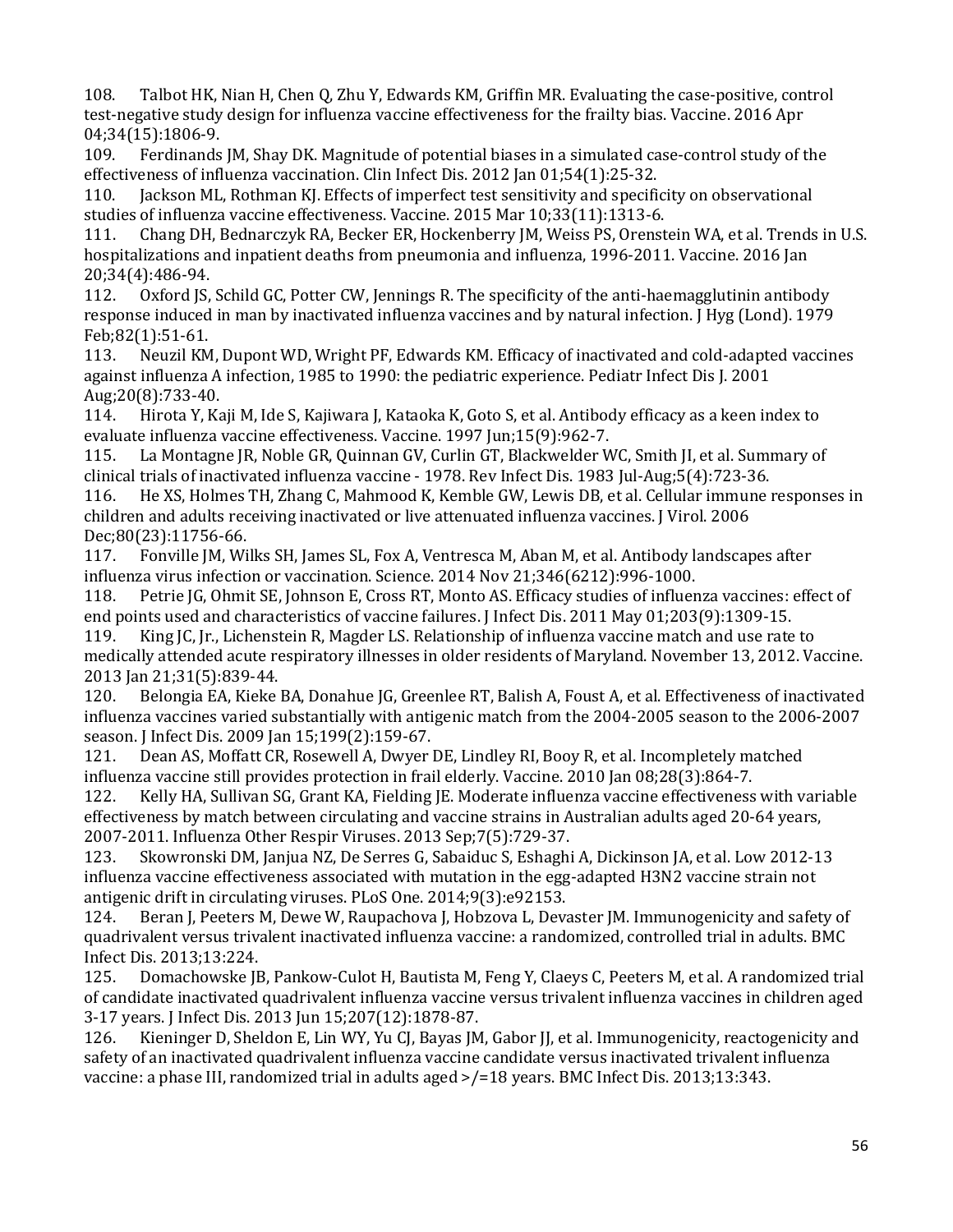127. Langley JM, Carmona Martinez A, Chatterjee A, Halperin SA, McNeil S, Reisinger KS, et al. Immunogenicity and safety of an inactivated quadrivalent influenza vaccine candidate: a phase III randomized controlled trial in children. J Infect Dis. 2013 Aug 15;208(4):544-53.<br>128. Pepin S. Donazzolo Y. Jambrecina A. Salamand C. Saville M. Safety and imn

Pepin S, Donazzolo Y, Jambrecina A, Salamand C, Saville M. Safety and immunogenicity of a quadrivalent inactivated influenza vaccine in adults. Vaccine. 2013 Nov 12;31(47):5572-8.<br>129. Greenberg DP. Robertson CA. Landolfi VA. Bhaumik A. Senders SD. Decker MD. Safe

 age. Pediatr Infect Dis J. 2014 Jun;33(6):630-6. Greenberg DP, Robertson CA, Landolfi VA, Bhaumik A, Senders SD, Decker MD. Safety and immunogenicity of an inactivated quadrivalent influenza vaccine in children 6 months through 8 years of

130. Tinoco JC, Pavia-Ruz N, Cruz-Valdez A, Aranza Doniz C, Chandrasekaran V, Dewe W, et al. Immunogenicity, reactogenicity, and safety of inactivated quadrivalent influenza vaccine candidate versus inactivated trivalent influenza vaccine in healthy adults aged >/=18 years: a phase III, randomized trial. Vaccine. 2014 Mar 14;32(13):1480-7.

131. Gorse GJ, Falsey AR, Ozol-Godfrey A, Landolfi V, Tsang PH. Safety and immunogenicity of a quadrivalent intradermal influenza vaccine in adults. Vaccine. 2015 Feb 25;33(9):1151-9.<br>132. Treanor JT, Albano FR, Sawlwin DC, Graves Jones A, Airey J, Formica N, et al. Immu:

Treanor JT, Albano FR, Sawlwin DC, Graves Jones A, Airey J, Formica N, et al. Immunogenicity and safety of a quadrivalent inactivated influenza vaccine compared with two trivalent inactivated influenza vaccines containing alternate B strains in adults: A phase 3, randomized noninferiority study. Vaccine. 2017 Apr 04;35(15):1856-64.<br>133. McLean HO, Thor

133. McLean HQ, Thompson MG, Sundaram ME, Kieke BA, Gaglani M, Murthy K, et al. Influenza vaccine effectiveness in the United States during 2012-2013: variable protection by age and virus type. J Infect Dis. 2015 May 15;211(10):1529-40.

134. Ohmit SE, Thompson MG, Petrie JG, Thaker SN, Jackson ML, Belongia EA, et al. Influenza vaccine effectiveness in the 2011-2012 season: protection against each circulating virus and the effect of prior vaccination on estimates. Clin Infect Dis. 2014 Feb; 58(3): 319-27.<br>135. Frey S. Vesikari T. Szymczakiewicz-Multanowska A. Lattar

 of cell culture-derived and egg-derived inactivated subunit influenza vaccines in healthy adults. Clin Infect 135. Frey S, Vesikari T, Szymczakiewicz-Multanowska A, Lattanzi M, Izu A, Groth N, et al. Clinical efficacy Dis. 2010 Nov 01;51(9):997-1004.

Beran J, Vesikari T, Wertzova V, Karvonen A, Honegr K, Lindblad N, et al. Efficacy of inactivated split-virus influenza vaccine against culture-confirmed influenza in healthy adults: a prospective, randomized, placebo-controlled trial. J Infect Dis. 2009 Dec 15;200(12):1861-9.<br>137. Neuzil KM. Jackson LA. Nelson J. Klimov A. Cox N. Bridges CB. et al. Immu

Neuzil KM, Jackson LA, Nelson J, Klimov A, Cox N, Bridges CB, et al. Immunogenicity and reactogenicity of 1 versus 2 doses of trivalent inactivated influenza vaccine in vaccine-naive 5-8-year-old children. J Infect Dis. 2006 Oct 15;194(8):1032-9.

Allison MA, Daley MF, Crane LA, Barrow J, Beaty BL, Allred N, et al. Influenza vaccine effectiveness in healthy 6- to 21-month-old children during the 2003-2004 season. J Pediatr. 2006 Dec;149(6):755-62. Ritzwoller DP, Bridges CB, Shetterly S, Yamasaki K, Kolczak M, France EK. Effectiveness of the 2003-2004 influenza vaccine among children 6 months to 8 years of age, with 1 vs 2 doses. Pediatrics. 2005

Jul;116(1):153-9.<br>140. Eisenberg 140. Eisenberg KW, Szilagyi PG, Fairbrother G, Griffin MR, Staat M, Shone LP, et al. Vaccine effectiveness against laboratory-confirmed influenza in children 6 to 59 months of age during the 2003-2004 and 2004-

2005 influenza seasons. Pediatrics. 2008 Nov;122(5):911-9. 141. Vesikari T, Knuf M, Wutzler P, Karvonen A, Kieninger-Baum D, Schmitt HJ, et al. Oil-in-water emulsion adjuvant with influenza vaccine in young children. N Engl J Med. 2011 Oct 13;365(15):1406-16.<br>142. Clover RD, Crawford S, Glezen WP, Taber LH, Matson CC, Couch RB. Comparison of heterotypic 142. Clover RD, Crawford S, Glezen WP, Taber LH, Matson CC, Couch RB. Comparison of heterotypic

protection against influenza A/Taiwan/86 (H1N1) by attenuated and inactivated vaccines to A/Chile/83 like viruses. J Infect Dis. 1991 Feb;163(2):300-4.<br>143. Hoberman A, Greenberg DP, Paradise JL,

 inactivated influenza vaccine in preventing acute otitis media in young children: a randomized controlled 143. Hoberman A, Greenberg DP, Paradise JL, Rockette HE, Lave JR, Kearney DH, et al. Effectiveness of trial. JAMA. 2003 Sep 24;290(12):1608-16.

Clements DA, Langdon L, Bland C, Walter E. Influenza A vaccine decreases the incidence of otitis media in 6- to 30-month-old children in day care. Arch Pediatr Adolesc Med. 1995 Oct;149(10):1113-7.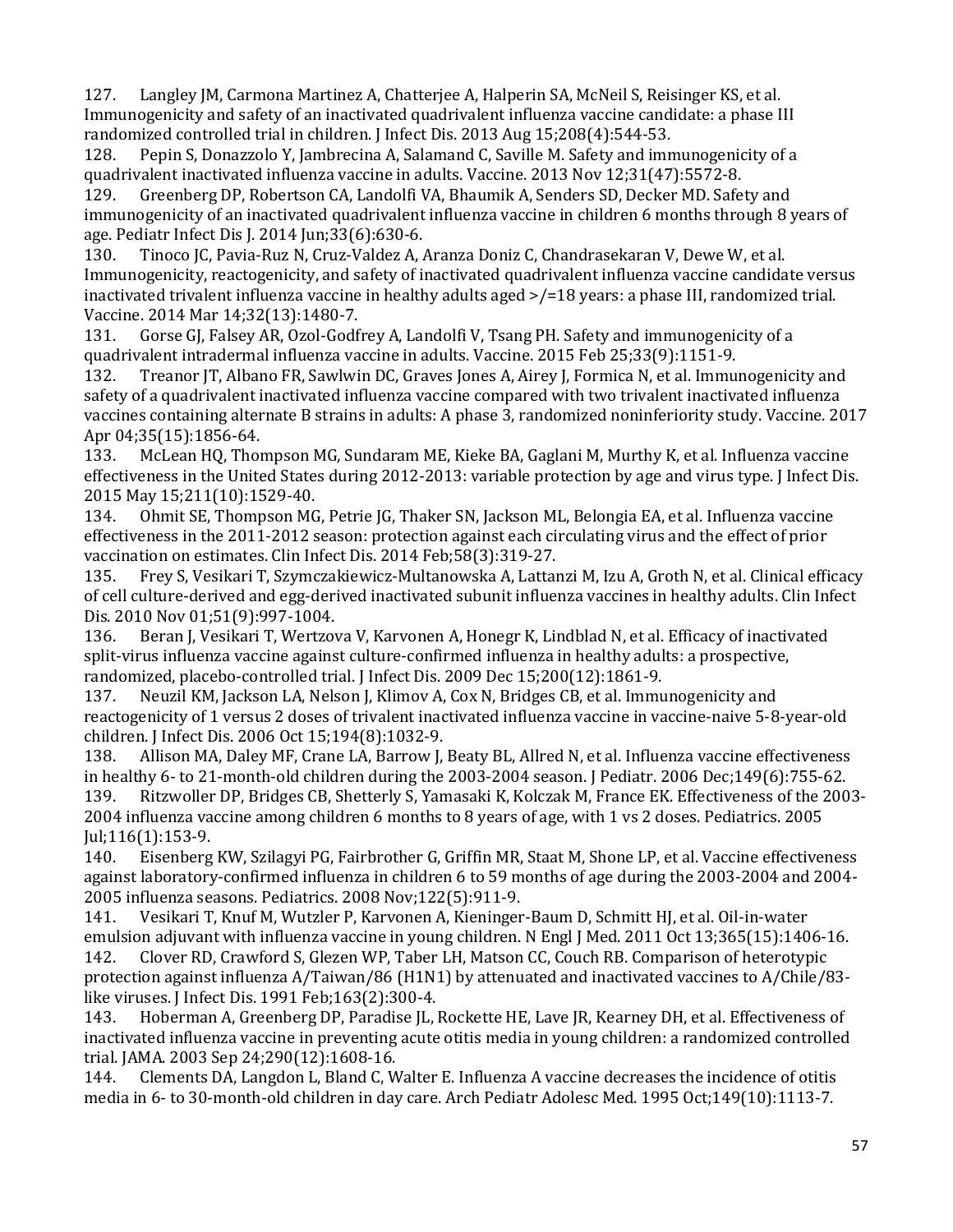145. Heikkinen T, Ruuskanen O, Waris M, Ziegler T, Arola M, Halonen P. Influenza vaccination in the

prevention of acute otitis media in children. Am J Dis Child. 1991 Apr;145(4):445-8.<br>146. Osterholm MT, Kelley NS, Sommer A, Belongia EA. Efficacy and effectiveness 146. Osterholm MT, Kelley NS, Sommer A, Belongia EA. Efficacy and effectiveness of influenza vaccines: a systematic review and meta-analysis. Lancet Infect Dis. 2012 Jan;12(1):36-44.<br>147. Petrie JG, Cheng C, Malosh RE, VanWormer JJ, Flannery B, Zimmerman

 147. Petrie JG, Cheng C, Malosh RE, VanWormer JJ, Flannery B, Zimmerman RK, et al. Illness Severity and Work Productivity Loss Among Working Adults With Medically Attended Acute Respiratory Illnesses: US Influenza Vaccine Effectiveness Network 2012-2013. Clin Infect Dis. 2016 Feb 15;62(4):448-55.<br>148. Reber AJ, Chirkova T, Kim JH, Cao W, Biber R, Shay DK, et al. Immunosenescence and Cha

Reber AJ, Chirkova T, Kim JH, Cao W, Biber R, Shay DK, et al. Immunosenescence and Challenges of Vaccination against Influenza in the Aging Population. Aging Dis. 2012 Feb;3(1):68-90.

Goodwin K, Viboud C, Simonsen L. Antibody response to influenza vaccination in the elderly: a quantitative review. Vaccine. 2006 Feb 20;24(8):1159-69.<br>150. Dunning AJ, DiazGranados CA, Voloshen T, Hu B, La

150. Dunning AJ, DiazGranados CA, Voloshen T, Hu B, Landolfi VA, Talbot HK. Correlates of Protection against Influenza in the Elderly: Results from an Influenza Vaccine Efficacy Trial. Clin Vaccine Immunol.

2016 Jan 13;23(3):228-35.<br>151. Gross PA, Weksler N 151. Gross PA, Weksler ME, Quinnan GV, Jr., Douglas RG, Jr., Gaerlan PF, Denning CR. Immunization of elderly people with two doses of influenza vaccine. J Clin Microbiol. 1987 Sep;25(9):1763-5.<br>152. Feery BJ, Cheyne IM, Hampson AW, Atkinson MI. Antibody response to one and two c

152. Feery BJ, Cheyne IM, Hampson AW, Atkinson MI. Antibody response to one and two doses of influenza virus subunit vaccine. Med J Aust. 1976 Feb 14;1(7):186, 8-9.<br>153. Levine M. Beattie BL. McLean DM. Comparison of one- and two-

Levine M, Beattie BL, McLean DM. Comparison of one- and two-dose regimens of influenza vaccine for elderly men. CMAJ. 1987 Oct 15;137(8):722-6.

154. Govaert TM, Thijs CT, Masurel N, Sprenger MJ, Dinant GJ, Knottnerus JA. The efficacy of influenza vaccination in elderly individuals. A randomized double-blind placebo-controlled trial. JAMA. 1994 Dec 07;272(21):1661-5.<br>155. Jefferson T.I

155. Jefferson T, Di Pietrantonj C, Al-Ansary LA, Ferroni E, Thorning S, Thomas RE. Vaccines for

preventing influenza in the elderly. Cochrane Database Syst Rev. 2010 Feb 17(2):CD004876.<br>156. Beyer WE, McElhaney J, Smith DJ, Monto AS, Nguyen-Van-Tam JS, Osterhaus AD. Coch 156. Beyer WE, McElhaney J, Smith DJ, Monto AS, Nguyen-Van-Tam JS, Osterhaus AD. Cochrane rearranged: support for policies to vaccinate elderly people against influenza. Vaccine. 2013 Dec 05;31(50):6030-3.<br>157. Darvishian

Darvishian M, Bijlsma MJ, Hak E, van den Heuvel ER. Effectiveness of seasonal influenza vaccine in community-dwelling elderly people: a meta-analysis of test-negative design case-control studies. Lancet Infect Dis. 2014 Dec; 14(12): 1228-39.<br>158. Gross PA, Hermogenes AW, Sa

Gross PA, Hermogenes AW, Sacks HS, Lau J, Levandowski RA. The efficacy of influenza vaccine in elderly persons. A meta-analysis and review of the literature. Ann Intern Med. 1995 Oct 01;123(7):518-27.<br>159. Hak E. Nordin I. Wei F. Mulloolv I. Poblete S. Strikas R. et al. Influence of high-risk medical

Hak E, Nordin J, Wei F, Mullooly J, Poblete S, Strikas R, et al. Influence of high-risk medical conditions on the effectiveness of influenza vaccination among elderly members of 3 large managed-care organizations. Clin Infect Dis. 2002 Aug 15;35(4):370-7.

160. Mullooly JP, Bennett MD, Hornbrook MC, Barker WH, Williams WW, Patriarca PA, et al. Influenza vaccination programs for elderly persons: cost-effectiveness in a health maintenance organization. Ann

Intern Med. 1994 Dec 15;121(12):947-52.<br>161. Nichol KL, Nordin JD, Nelson DB, M Nichol KL, Nordin JD, Nelson DB, Mullooly JP, Hak E. Effectiveness of influenza vaccine in the community-dwelling elderly. N Engl J Med. 2007 Oct 04;357(14):1373-81.<br>162. Nordin J, Mullooly J, Poblete S, Strikas R, Petrucci R, Wei F, et al. Inf

Nordin J, Mullooly J, Poblete S, Strikas R, Petrucci R, Wei F, et al. Influenza vaccine effectiveness in preventing hospitalizations and deaths in persons 65 years or older in Minnesota, New York, and Oregon: data from 3 health plans. J Infect Dis. 2001 Sep 15;184(6):665-70.<br>163. Chiu PJ, Chen CH, Chih YC. Effectiveness of the influenza va

163. Chiu PJ, Chen CH, Chih YC. Effectiveness of the influenza vaccination program for the elderly in Taiwan. Vaccine. 2013 Jan 11;31(4):632-8.

164. Simonsen L, Viboud C, Taylor RJ. Effectiveness of influenza vaccination. N Engl J Med. 2007 Dec 27;357(26):2729-30; author reply 30-1.<br>165. Jackson LA, Nelson JC, Benson P,

Jackson LA, Nelson JC, Benson P, Neuzil KM, Reid RJ, Psaty BM, et al. Functional status is a confounder of the association of influenza vaccine and risk of all cause mortality in seniors. Int J Epidemiol. 2006 Apr;35(2):345-52.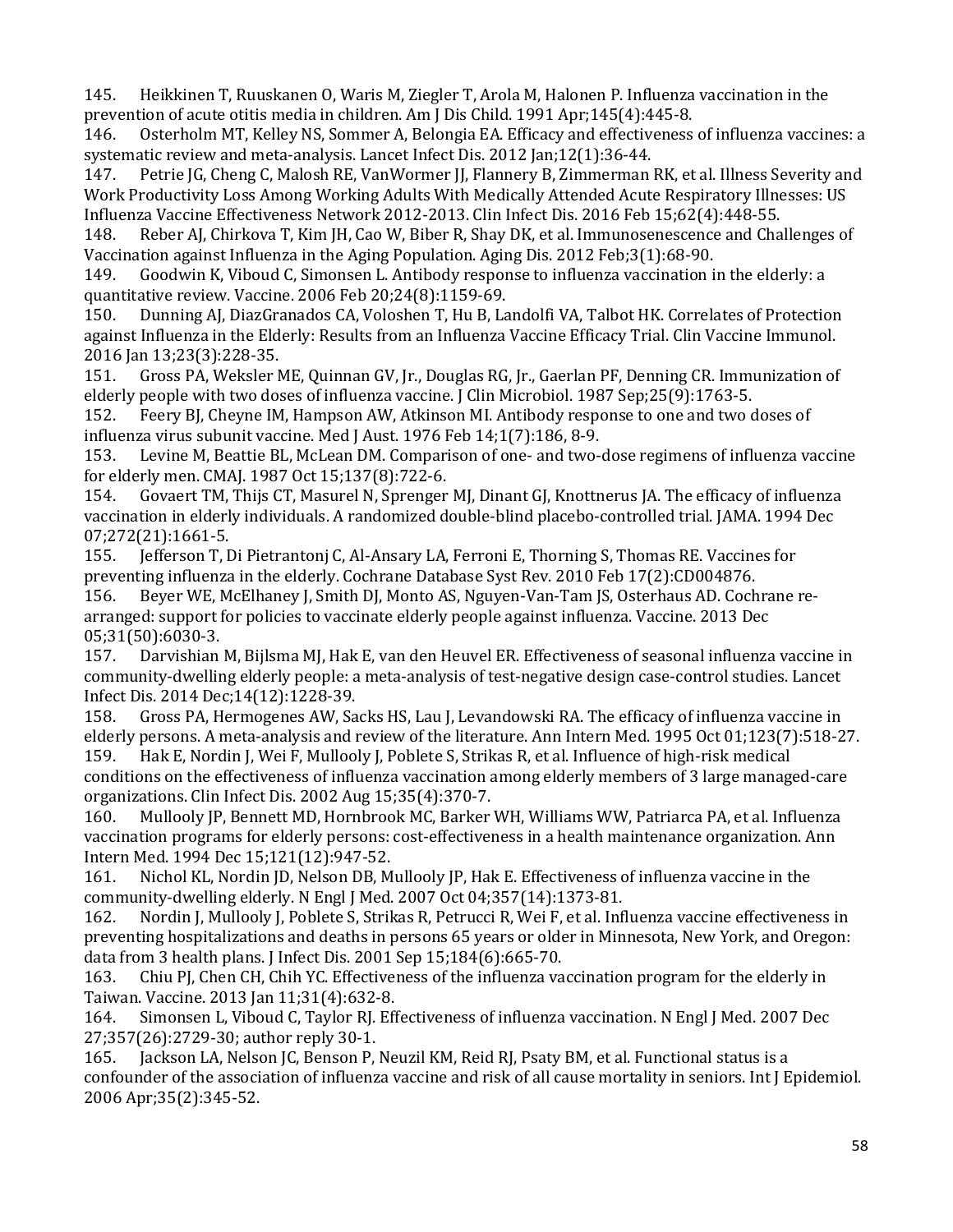166. Jefferson T, Rivetti D, Rivetti A, Rudin M, Di Pietrantonj C, Demicheli V. Efficacy and effectiveness of influenza vaccines in elderly people: a systematic review. Lancet. 2005 Oct 01;366(9492):1165-74.

167. Nelson JC, Jackson ML, Jackson LA. Effectiveness of influenza vaccination. N Engl J Med. 2007 Dec 27;357(26):2728-9; author reply 30-1.<br>168. Wong K, Campitelli MA, Stukel 7

Wong K, Campitelli MA, Stukel TA, Kwong JC. Estimating influenza vaccine effectiveness in community-dwelling elderly patients using the instrumental variable analysis method. Arch Intern Med.

2012 Mar 26;172(6):484-91.<br>169. Baxter R, Ray GT, Fire 169. Baxter R, Ray GT, Fireman BH. Effect of influenza vaccination on hospitalizations in persons aged 50 years and older. Vaccine. 2010 Oct 21;28(45):7267-72.<br>170. Fireman B, Lee J, Lewis N, Bembom O, van der L

Fireman B, Lee J, Lewis N, Bembom O, van der Laan M, Baxter R. Influenza vaccination and mortality: differentiating vaccine effects from bias. Am J Epidemiol. 2009 Sep 01;170(5):650-6.<br>171. Kwong JC, Campitelli MA, Gubbay JB, Peci A, Winter AL, Olsha R, et al. Vaccine effectiven

Kwong JC, Campitelli MA, Gubbay JB, Peci A, Winter AL, Olsha R, et al. Vaccine effectiveness against laboratory-confirmed influenza hospitalizations among elderly adults during the 2010-2011 season. Clin Infect Dis. 2013 Sep;57(6):820-7.<br>172. VanWormer JJ, Sundaram

VanWormer JJ, Sundaram ME, Meece JK, Belongia EA. A cross-sectional analysis of symptom severity in adults with influenza and other acute respiratory illness in the outpatient setting. BMC Infect Dis. 2014 May 01;14:231.

Arriola CS, Anderson EJ, Baumbach J, Bennett N, Bohm S, Hill M, et al. Does Influenza Vaccination Modify Influenza Severity? Data on Older Adults Hospitalized With Influenza During the 2012-2013 Season in the United States. J Infect Dis. 2015 Oct 15;212(8):1200-8.

 disease severity among community-dwelling adults hospitalized with influenza. Clin Infect Dis. 2017 May Arriola CS, Garg S, Anderson EJ, Ryan PA, George A, Zansky SM, et al. Influenza vaccination modifies 19.<br>175.

Monto AS, Hornbuckle K, Ohmit SE. Influenza vaccine effectiveness among elderly nursing home residents: a cohort study. Am J Epidemiol. 2001 Jul 15;154(2):155-60.<br>176. Ohmit SE, Arden NH, Monto AS. Effectiveness of inactivated inf

176. Ohmit SE, Arden NH, Monto AS. Effectiveness of inactivated influenza vaccine among nursing home residents during an influenza type A (H3N2) epidemic. J Am Geriatr Soc. 1999 Feb;47(2):165-71.<br>177. Rivetti D. Jefferson T. Thomas R. Rudin M. Rivetti A. Di Pietrantoni C. et al. Vaccines for pre

Rivetti D, Jefferson T, Thomas R, Rudin M, Rivetti A, Di Pietrantonj C, et al. Vaccines for preventing influenza in the elderly. Cochrane Database Syst Rev. 2006 Jul 19(3):CD004876.

178. Coles FB, Balzano GJ, Morse DL. An outbreak of influenza A (H3N2) in a well immunized nursing home population. J Am Geriatr Soc. 1992 Jun;40(6):589-92.<br>179. Libow LS. Neufeld RR. Olson E. Breuer B. Starer P. Se

Libow LS, Neufeld RR, Olson E, Breuer B, Starer P. Sequential outbreak of influenza A and B in a nursing home: efficacy of vaccine and amantadine. J Am Geriatr Soc. 1996 Oct;44(10):1153-7.<br>180. Englund JA, Mbawuike IN, Hammill H, Holleman MC, Baxter BD, Glezen WP. Maternal in

180. Englund JA, Mbawuike IN, Hammill H, Holleman MC, Baxter BD, Glezen WP. Maternal immunization with influenza or tetanus toxoid vaccine for passive antibody protection in young infants. J Infect Dis. 1993 Sep;168(3):647-56.<br>181. Reuman PD.

Reuman PD, Ayoub EM, Small PA. Effect of passive maternal antibody on influenza illness in children: a prospective study of influenza A in mother-infant pairs. Pediatr Infect Dis J. 1987 Apr;6(4):398- 403.<br>182.

182. Helmig RB, Maimburg RD, Erikstrup C, Nielsen HS, Petersen OB, Nielsen LP, et al. Antibody response to influenza A(H1N1)pdm09 in vaccinated, serologically infected and unaffected pregnant women and their newborns. Acta Obstet Gynecol Scand. 2015 Aug; 94(8): 833-9.<br>183. Zaman K, Roy E, Arifeen SE, Rahman M, Raqib R, Wilso

 immunization in mothers and infants. N Engl J Med. 2008 Oct 09;359(15):1555-64. Zaman K, Roy E, Arifeen SE, Rahman M, Raqib R, Wilson E, et al. Effectiveness of maternal influenza

184. Madhi SA, Nunes MC, Cutland CL. Influenza vaccination of pregnant women and protection of their infants. N Engl J Med. 2014 Dec 11;371(24):2340.

 trivalent inactivated influenza vaccine for prevention of influenza in infants in Mali: a prospective, active-185. Tapia MD, Sow SO, Tamboura B, Teguete I, Pasetti MF, Kodio M, et al. Maternal immunisation with controlled, observer-blind, randomised phase 4 trial. Lancet Infect Dis. 2016 Sep;16(9):1026-35.

Steinhoff MC, Katz J, Englund JA, Khatry SK, Shrestha L, Kuypers J, et al. Year-round influenza immunisation during pregnancy in Nepal: a phase 4, randomised, placebo-controlled trial. Lancet Infect Dis. 2017 May 15.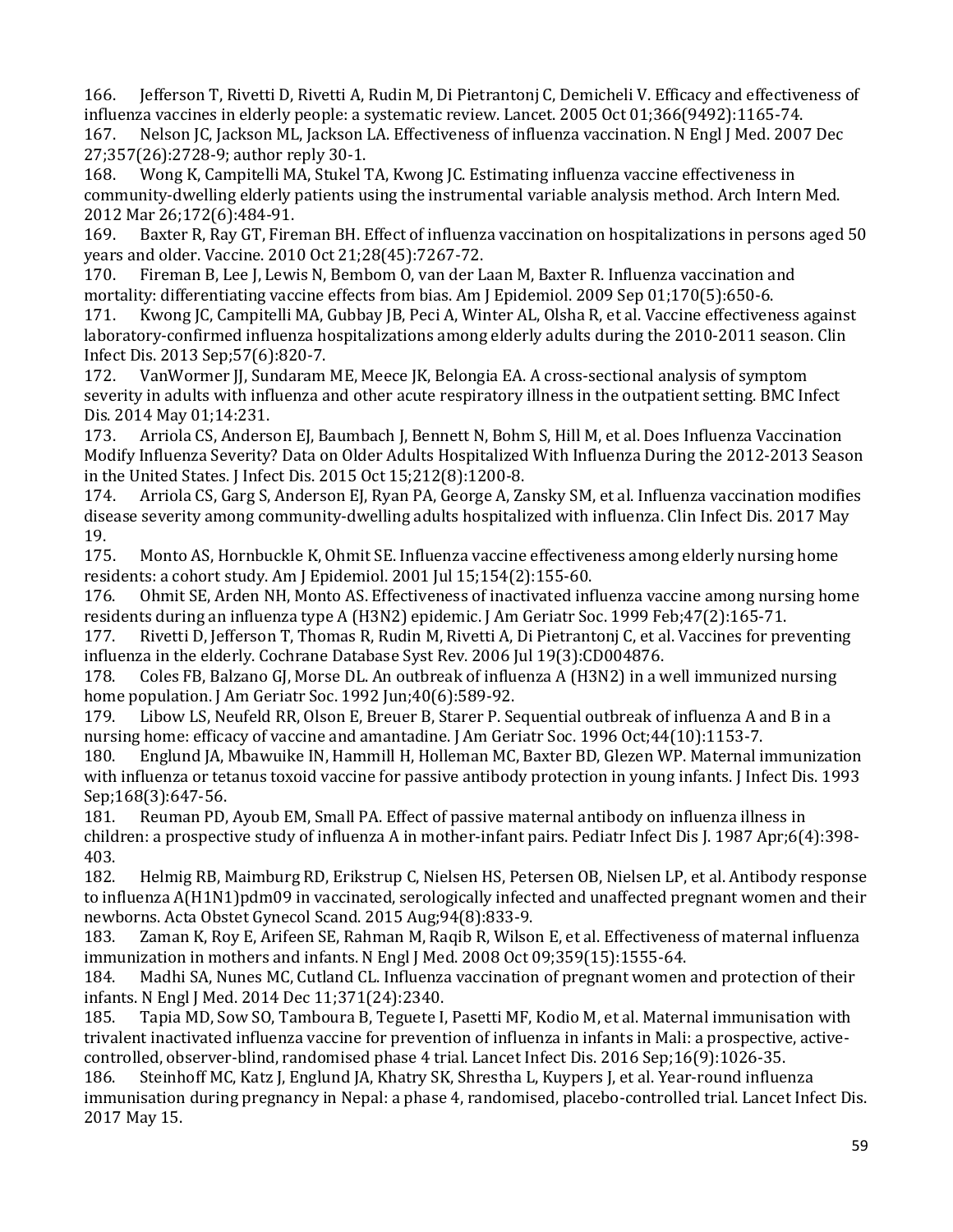women reduces hospitalization due to influenza in their infants. Clin Infect Dis. 2010 Dec 15;51(12):1355- 187. Benowitz I, Esposito DB, Gracey KD, Shapiro ED, Vazquez M. Influenza vaccine given to pregnant

 $61.$ <br>188. Eick AA, Uyeki TM, Klimov A, Hall H, Reid R, Santosham M, et al. Maternal influenza vaccination and effect on influenza virus infection in young infants. Arch Pediatr Adolesc Med. 2011 Feb;165(2):104-11.<br>189. Poehling KA. Szilagvi PG. Staat MA. Snively BM. Payne DC. Bridges CB. et al. Impact of maternal 189. Poehling KA, Szilagyi PG, Staat MA, Snively BM, Payne DC, Bridges CB, et al. Impact of maternal immunization on influenza hospitalizations in infants. Am J Obstet Gynecol. 2011 Jun;204(6 Suppl 1):S141-

 190. Thompson MG, Li DK, Shifflett P, Sokolow LZ, Ferber JR, Kurosky S, et al. Effectiveness of seasonal based case-control study during the 2010-2011 and 2011-2012 influenza seasons. Clin Infect Dis. 2014 8.<br>190. trivalent influenza vaccine for preventing influenza virus illness among pregnant women: a population-Feb; 58(4): 449-57.<br>191. Sugaya N, N

191. Sugaya N, Nerome K, Ishida M, Matsumoto M, Mitamura K, Nirasawa M. Efficacy of inactivated vaccine in preventing antigenically drifted influenza type A and well-matched type B. JAMA. 1994 Oct 12;272(14):1122-6.<br>192. Smits AI. Hal

Smits AJ, Hak E, Stalman WA, van Essen GA, Hoes AW, Verheij TJ. Clinical effectiveness of conventional influenza vaccination in asthmatic children. Epidemiol Infect. 2002 Apr;128(2):205-11. 193. Kramarz P, Destefano F, Gargiullo PM, Chen RT, Lieu TA, Davis RL, et al. Does influenza vaccination

 194. Ong BA, Forester J, Fallot A. Does influenza vaccination improve pediatric asthma outcomes? The prevent asthma exacerbations in children? J Pediatr. 2001 Mar; 138(3): 306-10.<br>194. Ong BA, Forester J, Fallot A. Does influenza vaccination improve pediatr Journal of asthma : official journal of the Association for the Care of Asthma. 2009 Jun;46(5):477-80.

195. Bueving HJ, Bernsen RM, de Jongste JC, van Suijlekom-Smit LW, Rimmelzwaan GF, Osterhaus AD, et al. Influenza vaccination in children with asthma: randomized double-blind placebo-controlled trial. Am J Respir Crit Care Med. 2004 Feb 15;169(4):488-93.<br>196. Christy C. Aligne CA. Auinger P. Pulcino T. V

196. Christy C, Aligne CA, Auinger P, Pulcino T, Weitzman M. Effectiveness of influenza vaccine for the prevention of asthma exacerbations. Arch Dis Child. 2004 Aug;89(8):734-5.<br>197. Park CL, Frank AL, Sullivan M, Jindal P, Baxter BD. Influenza vaccinat

 effectiveness among 50-64-year-old persons during a season of poor antigenic match between vaccine and Park CL, Frank AL, Sullivan M, Jindal P, Baxter BD. Influenza vaccination of children during acute asthma exacerbation and concurrent prednisone therapy. Pediatrics. 1996 Aug;98(2 Pt 1):196-200. 198. Herrera GA, Iwane MK, Cortese M, Brown C, Gershman K, Shupe A, et al. Influenza vaccine circulating influenza virus strains: Colorado, United States, 2003-2004. Vaccine. 2007 Jan 02;25(1):154-60. Hak E, Buskens E, van Essen GA, de Bakker DH, Grobbee DE, Tacken MA, et al. Clinical effectiveness of influenza vaccination in persons younger than 65 years with high-risk medical conditions: the PRISMA

study. Arch Intern Med. 2005 Feb 14;165(3):274-80. 200. Looijmans-Van den Akker I, Verheij TJ, Buskens E, Nichol KL, Rutten GE, Hak E. Clinical effectiveness of first and repeat influenza vaccination in adult and elderly diabetic patients. Diabetes Care.

 201. Wongsurakiat P, Maranetra KN, Wasi C, Kositanont U, Dejsomritrutai W, Charoenratanakul S. Acute 2006 Aug; 29(8): 1771-6.<br>201. Wongsurakiat P, 1 respiratory illness in patients with COPD and the effectiveness of influenza vaccination: a randomized controlled study. Chest. 2004 Jun;125(6):2011-20.

Poole PJ, Chacko E, Wood-Baker RW, Cates CJ. Influenza vaccine for patients with chronic

obstructive pulmonary disease. Cochrane Database Syst Rev. 2006 Jan 25(1):CD002733. Cates CJ, Rowe BH. Vaccines for preventing influenza in people with asthma. Cochrane Database Syst Rev. 2013 Feb 28(2): CD000364.<br>204. Smeeth L. Thomas SL. Hall AI.

204. Smeeth L, Thomas SL, Hall AJ, Hubbard R, Farrington P, Vallance P. Risk of myocardial infarction

and stroke after acute infection or vaccination. N Engl J Med. 2004 Dec 16;351(25):2611-8. Gurfinkel EP, de la Fuente RL, Mendiz O, Mautner B. Influenza vaccine pilot study in acute coronary syndromes and planned percutaneous coronary interventions: the FLU Vaccination Acute Coronary Syndromes (FLUVACS) Study. Circulation. 2002 May 07;105(18):2143-7.

Gurfinkel EP, Leon de la Fuente R, Mendiz O, Mautner B. Flu vaccination in acute coronary syndromes and planned percutaneous coronary interventions (FLUVACS) Study. Eur Heart J. 2004 Jan;25(1):25-31.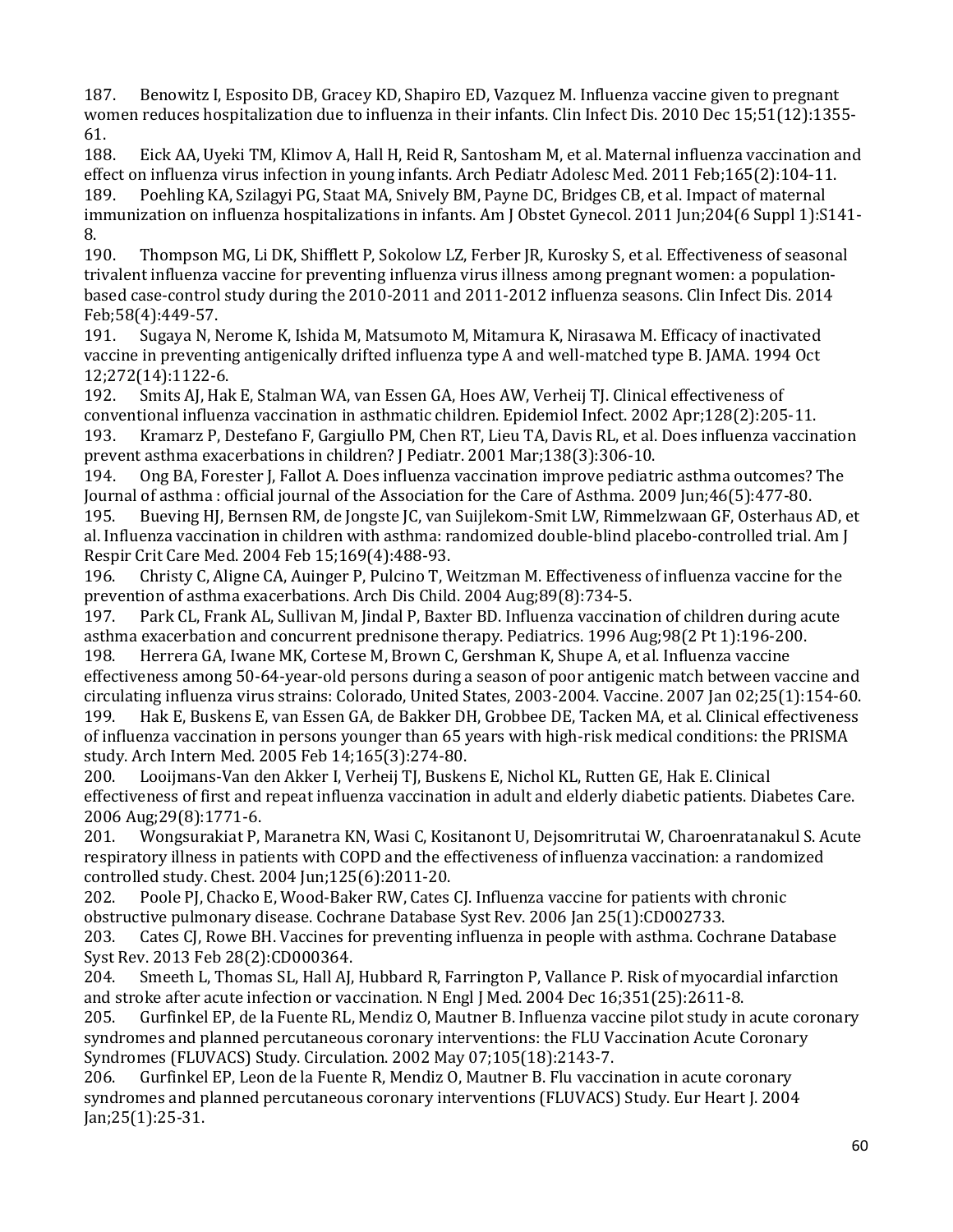207. Ciszewski A, Bilinska ZT, Brydak LB, Kepka C, Kruk M, Romanowska M, et al. Influenza vaccination in secondary prevention from coronary ischaemic events in coronary artery disease: FLUCAD study. Eur Heart J. 2008 Jun;29(11):1350-8.

208. Phrommintikul A, Kuanprasert S, Wongcharoen W, Kanjanavanit R, Chaiwarith R, Sukonthasarn A. Influenza vaccination reduces cardiovascular events in patients with acute coronary syndrome. Eur Heart J.

2011 Jul;32(14):1730-5. Breteler JK, Tam JS, Jit M, Ket JC, De Boer MR. Efficacy and effectiveness of seasonal and pandemic A (H1N1) 2009 influenza vaccines in low and middle income countries: a systematic review and metaanalysis. Vaccine. 2013 Oct 25;31(45):5168-77.<br>210. Asghar Z, Coupland C, Siriwardena N. Inf

Asghar Z, Coupland C, Siriwardena N. Influenza vaccination and risk of stroke: Self-controlled caseseries study. Vaccine. 2015 Oct 05;33(41):5458-63.<br>211. Black S, Nicolay U, Del Giudice G, Rappuoli R

211. Black S, Nicolay U, Del Giudice G, Rappuoli R. Influence of Statins on Influenza Vaccine Response in Elderly Individuals. J Infect Dis. 2016 Apr 15;213(8):1224-8.<br>212. Omer SB, Phadke VK, Bednarczyk RA, Chamberlain A'

Omer SB, Phadke VK, Bednarczyk RA, Chamberlain AT, Brosseau JL, Orenstein WA. Impact of Statins on Influenza Vaccine Effectiveness Against Medically Attended Acute Respiratory Illness. J Infect Dis. 2016 Apr 15;213(8):1216-23.<br>213. McLean HQ, Chov

213. McLean HQ, Chow BD, VanWormer JJ, King JP, Belongia EA. Effect of Statin Use on Influenza Vaccine Effectiveness. J Infect Dis. 2016 Oct 15;214(8):1150-8.<br>214. Song JY, Cheong HJ, Ha SH, Hwang IS, Kee SY, Je

214. Song JY, Cheong HJ, Ha SH, Hwang IS, Kee SY, Jeong HW, et al. Clinical impact of influenza immunization in patients with liver cirrhosis. J Clin Virol. 2007 Jul;39(3):159-63.

215. Su FH, Huang YL, Sung FC, Su CT, Hsu WH, Chang SN, et al. Annual influenza vaccination reduces total hospitalization in patients with chronic hepatitis B virus infection: A population-based analysis. Vaccine. 2016 Jan 02;34(1):120-7.<br>216. Sperling RS, Engel SM, Wall

216. Sperling RS, Engel SM, Wallenstein S, Kraus TA, Garrido J, Singh T, et al. Immunogenicity of trivalent inactivated influenza vaccination received during pregnancy or postpartum. Obstet Gynecol. 2012 Mar;119(3):631-9.<br>217. Sheridan PA

217. Sheridan PA, Paich HA, Handy J, Karlsson EA, Hudgens MG, Sammon AB, et al. Obesity is associated with impaired immune response to influenza vaccination in humans. Int J Obes (Lond). 2012

Aug;36(8):1072-7.<br>218. Talbot HK, 0 Talbot HK, Coleman LA, Crimin K, Zhu Y, Rock MT, Meece J, et al. Association between obesity and vulnerability and serologic response to influenza vaccination in older adults. Vaccine. 2012 Jun 06;30(26):3937-43.<br>219. Esposito S, G

Esposito S, Giavoli C, Trombetta C, Bianchini S, Montinaro V, Spada A, et al. Immunogenicity, safety and tolerability of inactivated trivalent influenza vaccine in overweight and obese children. Vaccine. 2016

Jan 02;34(1):56-60.<br>220. Gefenaite G, 220. Gefenaite G, Rahamat-Langendoen J, Ambrozaitis A, Mickiene A, Jancoriene L, Kuliese M, et al. Seasonal influenza vaccine effectiveness against influenza in 2012-2013: a hospital-based case-control study in Lithuania. Vaccine. 2014 Feb 07;32(7):857-63.

 standard inactivated influenza vaccine in human immunodeficiency virus-infected children. Pediatr Infect 221. Chadwick EG, Chang G, Decker MD, Yogev R, Dimichele D, Edwards KM. Serologic response to

Dis J. 1994 Mar;13(3):206-11. 222. Huang KL, Ruben FL, Rinaldo CR, Jr., Kingsley L, Lyter DW, Ho M. Antibody responses after influenza and pneumococcal immunization in HIV-infected homosexual men. JAMA. 1987 Apr 17;257(15):2047-50. Staprans SI, Hamilton BL, Follansbee SE, Elbeik T, Barbosa P, Grant RM, et al. Activation of virus

replication after vaccination of HIV-1-infected individuals. J Exp Med. 1995 Dec 1;182(6):1727-37.<br>224. Kroon FP, van Dissel JT, de Jong JC, Zwinderman K, van Furth R. Antibody response after inf 224. Kroon FP, van Dissel JT, de Jong JC, Zwinderman K, van Furth R. Antibody response after influenza vaccination in HIV-infected individuals: a consecutive 3-year study. Vaccine. 2000 Jul 01;18(26):3040-9. 225. Miotti PG, Nelson KE, Dallabetta GA, Farzadegan H, Margolick J, Clements ML. The influence of HIV infection on antibody responses to a two-dose regimen of influenza vaccine. JAMA. 1989 Aug 11;262(6):779-83.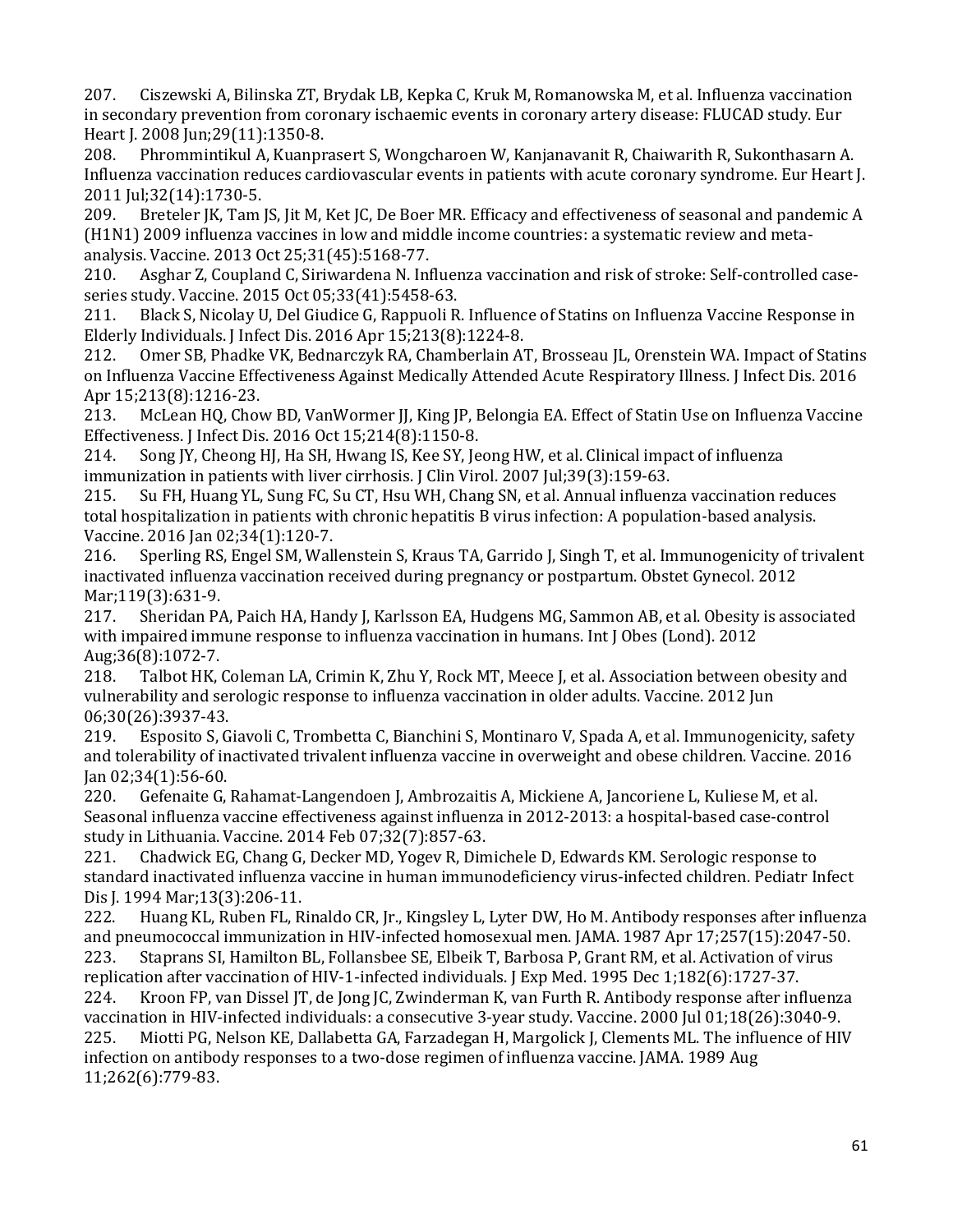with human immunodeficiency virus: an outbreak of infection at a residential facility in New York City. Clin 226. Fine AD, Bridges CB, De Guzman AM, Glover L, Zeller B, Wong SJ, et al. Influenza A among patients

Infect Dis. 2001 Jun 15;32(12):1784-91. Madhi SA, Maskew M, Koen A, Kuwanda L, Besselaar TG, Naidoo D, et al. Trivalent inactivated influenza vaccine in African adults infected with human immunodeficient virus: double blind, randomized clinical trial of efficacy, immunogenicity, and safety. Clin Infect Dis. 2011 Jan 01;52(1):128-37.

228. Madhi SA, Dittmer S, Kuwanda L, Venter M, Cassim H, Lazarus E, et al. Efficacy and immunogenicity of influenza vaccine in HIV-infected children: a randomized, double-blind, placebo controlled trial. AIDS. 2013 Jan 28;27(3):369-79.

McKittrick N, Frank I, Jacobson JM, White CJ, Kim D, Kappes R, et al. Improved immunogenicity with high-dose seasonal influenza vaccine in HIV-infected persons: a single-center, parallel, randomized trial.

Ann Intern Med. 2013 Jan 01;158(1):19-26. 230. Hakim H, Allison KJ, Van de Velde LA, Tang L, Sun Y, Flynn PM, et al. Immunogenicity and safety of high-dose trivalent inactivated influenza vaccine compared to standard-dose vaccine in children and young adults with cancer or HIV infection. Vaccine. 2016 Jun 08;34(27):3141-8.<br>231. Kumar D. Blumberg EA. Danziger-Isakov L. Kotton CN. Halasa NB.

231. Kumar D, Blumberg EA, Danziger-Isakov L, Kotton CN, Halasa NB, Ison MG, et al. Influenza vaccination in the organ transplant recipient: review and summary recommendations. American journal of transplantation : official journal of the American Society of Transplantation and the American Society of Transplant Surgeons. 2011 Oct;11(10):2020-30.

232. Birdwell KA, Ikizler MR, Sannella EC, Wang L, Byrne DW, Ikizler TA, et al. Decreased antibody response to influenza vaccination in kidney transplant recipients: a prospective cohort study. Am J Kidney Dis. 2009 Jul; 54(1): 112-21.<br>233. Scharpe J, Evenepoe

Scharpe J, Evenepoel P, Maes B, Bammens B, Claes K, Osterhaus AD, et al. Influenza vaccination is efficacious and safe in renal transplant recipients. American journal of transplantation : official journal of the American Society of Transplantation and the American Society of Transplant Surgeons. 2008 Feb;8(2):332-7.<br>234. Edvards:

 immunization against influenza in pediatric renal transplant recipients. Clin Transplant. 1996 Dec;10(6 Pt 234. Edvardsson VO, Flynn JT, Deforest A, Kaiser BA, Schulman SL, Bradley A, et al. Effective

1):556-60.<br>235. Nai Nailescu C, Xu X, Zhou H, Hall H, Wilson AC, Leiser JD, et al. Influenza vaccine after pediatric kidney transplant: a Midwest Pediatric Nephrology Consortium study. Pediatr Nephrol. 2011 Mar;26(3):459-67.<br>236. Krairittichai U, Chittaganpitch M. Efficacy of the trivalent influenza vaccination in Thai patients wi 236. Krairittichai U, Chittaganpitch M. Efficacy of the trivalent influenza vaccination in Thai patients with hemodialysis or kidney transplant compared with healthy volunteers. J Med Assoc Thai. 2013 Mar;96 Suppl 3:S1-7.<br>237.

237. Hurst FP, Lee JJ, Jindal RM, Agodoa LY, Abbott KC. Outcomes associated with influenza vaccination in the first year after kidney transplantation. Clin J Am Soc Nephrol. 2011 May;6(5):1192-7.<br>238. Duchini A. Hendry RM. Nyberg LM. Viernes ME. Pockros PI. Immune response to infl

238. Duchini A, Hendry RM, Nyberg LM, Viernes ME, Pockros PJ. Immune response to influenza vaccine in adult liver transplant recipients. Liver transplantation : official publication of the American Association for the Study of Liver Diseases and the International Liver Transplantation Society. 2001 Apr;7(4):311-3.<br>239. Lawal A. Basler C. Branch A. Gutierrez I. Schwartz M. Schiano TD. Influenza vaccination in

 239. Lawal A, Basler C, Branch A, Gutierrez J, Schwartz M, Schiano TD. Influenza vaccination in orthotopic liver transplant recipients: absence of post administration ALT elevation. American journal of transplantation : official journal of the American Society of Transplantation and the American Society of Transplant Surgeons. 2004 Nov;4(11):1805-9.

 240. Cordero E, Roca-Oporto C, Bulnes-Ramos A, Aydillo T, Gavalda J, Moreno A, et al. Two Doses of Inactivated Influenza Vaccine Improve Immune Response in Solid Organ Transplant Recipients: Results of TRANSGRIPE 1-2, a Randomized Controlled Clinical Trial. Clin Infect Dis. 2017 Apr 01;64(7):829-38.

241. Flublok Quadrivalent [Package Insert]. Meriden, CT: Protein Sciences; 2017.<br>242. Flublok [Pachage insert]. Meriden, CT: Protein Sciences; 2017.

242. Flublok [Pachage insert]. Meriden, CT: Protein Sciences; 2017.<br>243. Treanor JJ, Schiff GM, Hayden FG, Brady RC, Hay CM, Meyer AL,

Treanor JJ, Schiff GM, Hayden FG, Brady RC, Hay CM, Meyer AL, et al. Safety and immunogenicity of a baculovirus-expressed hemagglutinin influenza vaccine: a randomized controlled trial. JAMA. 2007 Apr 11;297(14):1577-82.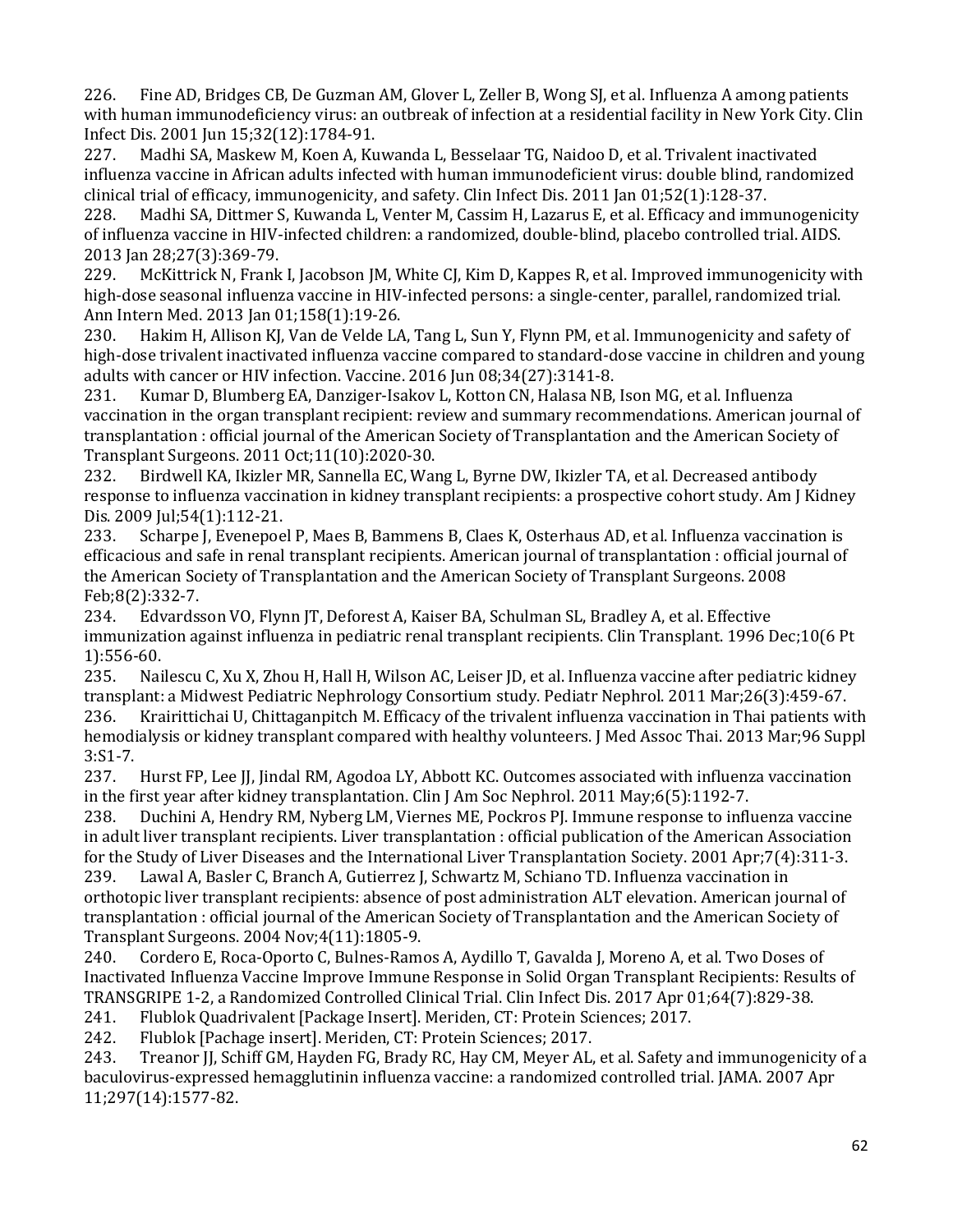244. Treanor JJ, El Sahly H, King J, Graham I, Izikson R, Kohberger R, et al. Protective efficacy of a trivalent recombinant hemagglutinin protein vaccine (FluBlok(R)) against influenza in healthy adults: a randomized, placebo-controlled trial. Vaccine. 2011 Oct 13;29(44):7733-9.<br>245. Keitel WA, Treanor II, El Sahly HM, Gilbert A, Meyer AL, Patriarca P/

Keitel WA, Treanor JJ, El Sahly HM, Gilbert A, Meyer AL, Patriarca PA, et al. Comparative immunogenicity of recombinant influenza hemagglutinin (rHA) and trivalent inactivated vaccine (TIV) among persons > or =65 years old. Vaccine. 2009 Dec 11;28(2):379-85.

Baxter R, Patriarca PA, Ensor K, Izikson R, Goldenthal KL, Cox MM. Evaluation of the safety, reactogenicity and immunogenicity of FluBlok(R) trivalent recombinant baculovirus-expressed hemagglutinin influenza vaccine administered intramuscularly to healthy adults 50-64 years of age. Vaccine. 2011 Mar 09;29(12):2272-8.

247. Summary Basis for Regulatory Action--Flublok Quadrivalent. U.S. Department of Health and Human Services, Food and Drug Administration; 2016.

248. Dunkle LM, Izikson R, Patriarca P, Goldenthal KL, Muse D, Callahan J, et al. Efficacy of Recombinant Influenza Vaccine in Adults 50 Years of Age or Older. N Engl J Med. 2017 Jun 22;376(25):2427-36.<br>249. King JC, Jr., Cox MM, Reisinger K, Hedrick J, Graham I, Patriarca P. Evaluation of the safety,

 influenza vaccine administered intramuscularly to healthy children aged 6-59 months. Vaccine. 2009 Nov King JC, Jr., Cox MM, Reisinger K, Hedrick J, Graham I, Patriarca P. Evaluation of the safety, reactogenicity and immunogenicity of FluBlok trivalent recombinant baculovirus-expressed hemagglutinin

05;27(47):6589-94.<br>250. Fluzone High 250. Fluzone High-Dose [Package Insert]. Swiftwater, PA: Sanofi Pasteur; 2017.<br>251. Couch RB, Winokur P, Brady R, Belshe R, Chen WH, Cate TR, et al. Safety an

 252. Falsey AR, Treanor JJ, Tornieporth N, Capellan J, Gorse GJ. Randomized, double-blind controlled phase 3 trial comparing the immunogenicity of high-dose and standard-dose influenza vaccine in adults 65 251. Couch RB, Winokur P, Brady R, Belshe R, Chen WH, Cate TR, et al. Safety and immunogenicity of a high dosage trivalent influenza vaccine among elderly subjects. Vaccine. 2007 Nov 01;25(44):7656-63.<br>252. Palsev AR. Treanor II. Tornieporth N. Capellan I. Gorse GI. Randomized. double-blind controlled years of age and older. J Infect Dis. 2009 Jul 15;200(2):172-80.<br>253. Keitel WA, Atmar RL, Cate TR, Petersen NJ, Greenberg S

Keitel WA, Atmar RL, Cate TR, Petersen NJ, Greenberg SB, Ruben F, et al. Safety of high doses of influenza vaccine and effect on antibody responses in elderly persons. Arch Intern Med. 2006 May 22;166(10):1121-7.<br>254. Summary Ba

254. Summary Basis for Regulatory Action, December 23, 2009--Fluzone High-Dose. U.S. Department of

Health and Human Services, Food and Drug Administration; 2009.<br>255. DiazGranados CA, Dunning AJ, Kimmel M, Kirby D, Treanor 255. DiazGranados CA, Dunning AJ, Kimmel M, Kirby D, Treanor J, Collins A, et al. Efficacy of high-dose versus standard-dose influenza vaccine in older adults. N Engl J Med. 2014 Aug 14;371(7):635-45. 256. DiazGranados CA, Robertson CA, Talbot HK, Landolfi V, Dunning AJ, Greenberg DP. Prevention of serious events in adults 65 years of age or older: A comparison between high-dose and standard-dose

inactivated influenza vaccines. Vaccine. 2015 Sep 11;33(38):4988-93.<br>257. Chit A, Becker DL, DiazGranados CA, Maschio M, Yau E, Drumm 257. Chit A, Becker DL, DiazGranados CA, Maschio M, Yau E, Drummond M. Cost-effectiveness of highdose versus standard-dose inactivated influenza vaccine in adults aged 65 years and older: an economic evaluation of data from a randomised controlled trial. Lancet Infect Dis. 2015 Dec;15(12):1459-66.<br>258. Gravenstein S. Davidson HE. Taliaard M. Ogarek I. Gozalo P. Han L. et al. Comparative effecti 258. Gravenstein S, Davidson HE, Taljaard M, Ogarek J, Gozalo P, Han L, et al. Comparative effectiveness

of high-dose versus standard-dose influenza vaccination on numbers of US nursing home residents admitted to hospital: a cluster-randomised trial. Lancet Respir Med. 2017 Jul 20.

259. Richardson DM, Medvedeva EL, Roberts CB, Linkin DR, Centers for Disease C, Prevention Epicenter P. Comparative effectiveness of high-dose versus standard-dose influenza vaccination in communitydwelling veterans. Clin Infect Dis. 2015 Jul 15;61(2):171-6.<br>260. Izurieta HS, Thadani N, Shay DK, Lu Y, Maurer A, For

 dose versus standard-dose influenza vaccines in US residents aged 65 years and older from 2012 to 2013 Izurieta HS, Thadani N, Shay DK, Lu Y, Maurer A, Foppa IM, et al. Comparative effectiveness of highusing Medicare data: a retrospective cohort analysis. Lancet Infect Dis. 2015 Mar;15(3):293-300.<br>261. Shay DK, Chillarige Y, Kelman J, Forshee RA, Foppa IM, Wernecke M, et al. Comparative

261. Shay DK, Chillarige Y, Kelman J, Forshee RA, Foppa IM, Wernecke M, et al. Comparative Effectiveness of High-Dose Versus Standard-Dose Influenza Vaccines Among US Medicare Beneficiaries in

Preventing Postinfluenza Deaths During 2012-2013 and 2013-2014. J Infect Dis. 2017 Mar 02. 262. Summary Basis for Regulatory Action--Fluad. U.S. Department of Health and Human Services, Food

and Drug Administration; 2017.<br>263. Fluad [Package Insert]. H 263. Fluad [Package Insert]. Holly Springs, NC: Seqirus; 2017.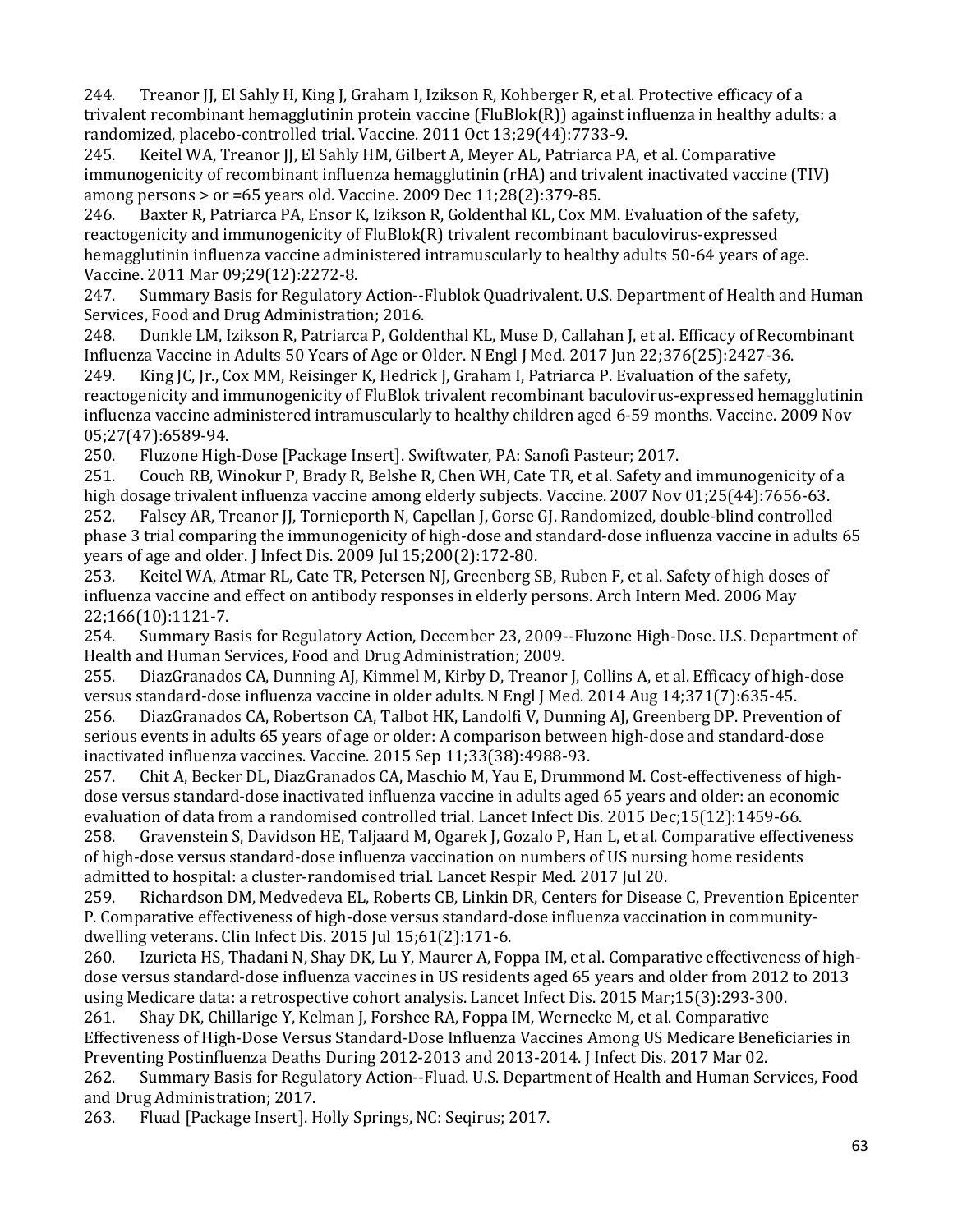264. Van Buynder PG, Konrad S, Van Buynder JL, Brodkin E, Krajden M, Ramler G, et al. The comparative effectiveness of adjuvanted and unadjuvanted trivalent inactivated influenza vaccine (TIV) in the elderly. Vaccine. 2013 Dec 09;31(51):6122-8.

265. Mannino S, Villa M, Apolone G, Weiss NS, Groth N, Aquino I, et al. Effectiveness of adjuvanted influenza vaccination in elderly subjects in northern Italy. Am J Epidemiol. 2012 Sep 15;176(6):527-33.<br>266. Spadea A, Unim B, Colamesta V, Meneghini A, D'Amici AM, Giudiceandrea B, et al. Is the adjuvant 266. Spadea A, Unim B, Colamesta V, Meneghini A, D'Amici AM, Giudiceandrea B, et al. Is the adjuvanted influenza vaccine more effective than the trivalent inactivated vaccine in the elderly population? Results of a case-control study. Vaccine. 2014 Sep 15;32(41):5290-4.

Lee MS, Mahmood K, Adhikary L, August MJ, Cordova J, Cho I, et al. Measuring antibody responses to a live attenuated influenza vaccine in children. Pediatr Infect Dis J. 2004 Sep;23(9):852-6.

Nolan T, Lee MS, Cordova JM, Cho I, Walker RE, August MJ, et al. Safety and immunogenicity of a live-attenuated influenza vaccine blended and filled at two manufacturing facilities. Vaccine. 2003 Mar 7;21(11-12):1224-31.<br>269. Zangwill KM. D

Zangwill KM, Droge J, Mendelman P, Marcy SM, Partridge S, Chiu CY, et al. Prospective, randomized, placebo-controlled evaluation of the safety and immunogenicity of three lots of intranasal trivalent influenza vaccine among young children. Pediatr Infect Dis J. 2001 Aug;20(8):740-6.

270. Block SL, Falloon J, Hirschfield JA, Krilov LR, Dubovsky F, Yi T, et al. Immunogenicity and safety of a quadrivalent live attenuated influenza vaccine in children. Pediatr Infect Dis J. 2012 Jul;31(7):745-51.<br>271. Block SL, Yi T, Sheldon E, Dubovsky F, Falloon J. A randomized, double-blind noninferiority stu

271. Block SL, Yi T, Sheldon E, Dubovsky F, Falloon J. A randomized, double-blind noninferiority study of quadrivalent live attenuated influenza vaccine in adults. Vaccine. 2011 Nov 21;29(50):9391-7.<br>272. Belshe RB. Mendelman PM. Treanor I. King I. Gruber WC. Piedra P. et al. The efficacy of

Belshe RB, Mendelman PM, Treanor J, King J, Gruber WC, Piedra P, et al. The efficacy of live attenuated, cold-adapted, trivalent, intranasal influenzavirus vaccine in children. N Engl J Med. 1998 May 14;338(20):1405-12.

Belshe RB, Gruber WC, Mendelman PM, Cho I, Reisinger K, Block SL, et al. Efficacy of vaccination with live attenuated, cold-adapted, trivalent, intranasal influenza virus vaccine against a variant

(A/Sydney) not contained in the vaccine. J Pediatr. 2000 Feb; 136(2): 168-75.<br>274. Bracco Neto H, Farhat CK, Tregnaghi MW, Madhi SA, Razmpour A, Pal Bracco Neto H, Farhat CK, Tregnaghi MW, Madhi SA, Razmpour A, Palladino G, et al. Efficacy and safety of 1 and 2 doses of live attenuated influenza vaccine in vaccine-naive children. Pediatr Infect Dis J. 2009 May;28(5):365-71.

 and effectiveness of cold-adapted influenza vaccine-trivalent against community-acquired, culture-275. Vesikari T, Fleming DM, Aristegui JF, Vertruyen A, Ashkenazi S, Rappaport R, et al. Safety, efficacy,

confirmed influenza in young children attending day care. Pediatrics. 2006 Dec; 118(6): 2298-312.<br>276. Tam JS, Capeding MR, Lum LC, Chotpitayasunondh T, Jiang Z, Huang LM, et al. Efficacy and 276. Tam JS, Capeding MR, Lum LC, Chotpitayasunondh T, Jiang Z, Huang LM, et al. Efficacy and safety of a live attenuated, cold-adapted influenza vaccine, trivalent against culture-confirmed influenza in young children in Asia. Pediatr Infect Dis J. 2007 Jul;26(7):619-28.

Gaglani MJ, Piedra PA, Herschler GB, Griffith ME, Kozinetz CA, Riggs MW, et al. Direct and total effectiveness of the intranasal, live-attenuated, trivalent cold-adapted influenza virus vaccine against the 2000-2001 influenza A(H1N1) and B epidemic in healthy children. Arch Pediatr Adolesc Med. 2004 Jan;158(1):65-73.

Block SL, Heikkinen T, Toback SL, Zheng W, Ambrose CS. The efficacy of live attenuated influenza vaccine against influenza-associated acute otitis media in children. Pediatr Infect Dis J. 2011 Mar;30(3):203-7.<br>279. Nichol KL.

Nichol KL, Mendelman PM, Mallon KP, Jackson LA, Gorse GJ, Belshe RB, et al. Effectiveness of live, attenuated intranasal influenza virus vaccine in healthy, working adults: a randomized controlled trial. JAMA. 1999 Jul 14;282(2):137-44.

 280. Monto AS, Ohmit SE, Petrie JG, Johnson E, Truscon R, Teich E, et al. Comparative efficacy of inactivated and live attenuated influenza vaccines. N Engl J Med. 2009 Sep 24;361(13):1260-7.<br>281. Ohmit SE. Victor IC. Rotthoff IR. Teich ER. Truscon RK. Baum LL. et al. Prevention of anti

 281. Ohmit SE, Victor JC, Rotthoff JR, Teich ER, Truscon RK, Baum LL, et al. Prevention of antigenically drifted influenza by inactivated and live attenuated vaccines. N Engl J Med. 2006 Dec 14;355(24):2513-22.<br>282. Ohmit SE, Victor JC, Teich ER, Truscon RK, Rotthoff JR, Newton DW, et al. Prevention of 282. Ohmit SE, Victor JC, Teich ER, Truscon RK, Rotthoff JR, Newton DW, et al. Prevention of symptomatic seasonal influenza in 2005-2006 by inactivated and live attenuated vaccines. J Infect Dis. 2008 Aug 1;198(3):312-7.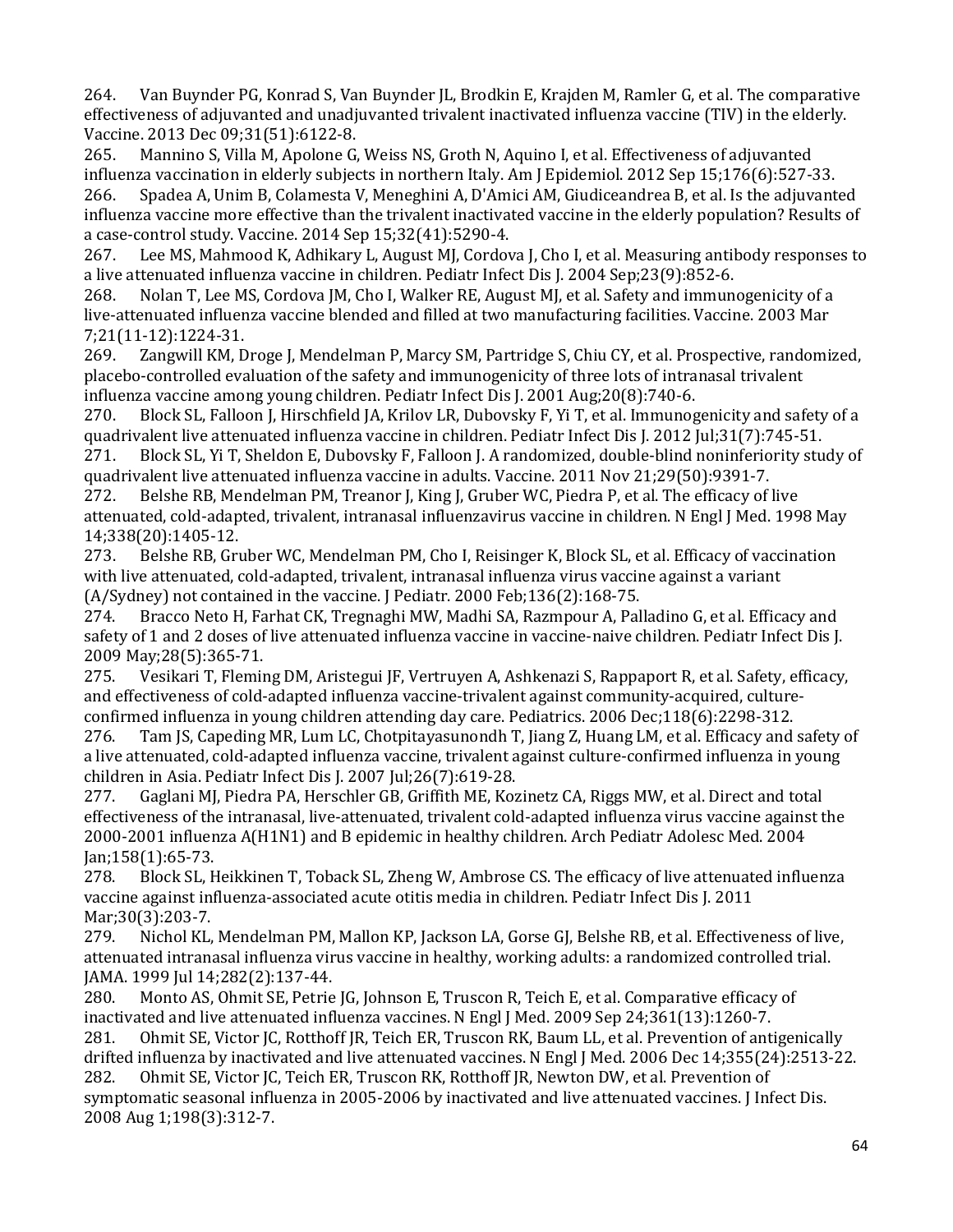283. Ambrose CS, Levin MJ, Belshe RB. The relative efficacy of trivalent live attenuated and inactivated influenza vaccines in children and adults. Influenza and other respiratory viruses. 2011 Mar;5(2):67-75. 284. Treanor JJ, Kotloff K, Betts RF, Belshe R, Newman F, Iacuzio D, et al. Evaluation of trivalent, live, cold-adapted (CAIV-T) and inactivated (TIV) influenza vaccines in prevention of virus infection and illness following challenge of adults with wild-type influenza A (H1N1), A (H3N2), and B viruses. Vaccine. 1999

Dec 10;18(9-10):899-906.<br>285. Wang Z, Tobler S, R Wang Z, Tobler S, Roayaei J, Eick A. Live attenuated or inactivated influenza vaccines and medical encounters for respiratory illnesses among US military personnel. JAMA. 2009 Mar 4;301(9):945-53.<br>286. Eick AA, Wang Z, Hughes H, Ford SM, Tobler SK. Comparison of the trivalent live attenuated vs Eick AA, Wang Z, Hughes H, Ford SM, Tobler SK. Comparison of the trivalent live attenuated vs. inactivated influenza vaccines among U.S. military service members. Vaccine. 2009 Jun 2;27(27):3568-75. 287. Ashkenazi S, Vertruyen A, Aristegui J, Esposito S, McKeith DD, Klemola T, et al. Superior relative efficacy of live attenuated influenza vaccine compared with inactivated influenza vaccine in young children with recurrent respiratory tract infections. Pediatr Infect Dis J. 2006 Oct;25(10):870-9.<br>288. Belshe RB. Edwards KM. Vesikari T. Black SV. Walker RE. Hultquist M. et al. Live

288. Belshe RB, Edwards KM, Vesikari T, Black SV, Walker RE, Hultquist M, et al. Live attenuated versus inactivated influenza vaccine in infants and young children. N Engl J Med. 2007 Feb 15;356(7):685-96. 289. Fleming DM, Crovari P, Wahn U, Klemola T, Schlesinger Y, Langussis A, et al. Comparison of the efficacy and safety of live attenuated cold-adapted influenza vaccine, trivalent, with trivalent inactivated influenza virus vaccine in children and adolescents with asthma. Pediatr Infect Dis J. 2006 Oct;25(10):860-

9.<br>290. Piedra PA, Gaglani MJ, Kozinetz CA, Herschler GB, Fewlass C, Harvey D, et al. Trivalent live attenuated intranasal influenza vaccine administered during the 2003-2004 influenza type A (H3N2) outbreak provided immediate, direct, and indirect protection in children. Pediatrics. 2007 Sep;120(3):e553-64.<br>291. Grohskopf LA

Grohskopf LA, Olsen SJ, Sokolow LZ, Bresee JS, Cox NJ, Broder KR, et al. Prevention and control of seasonal influenza with vaccines: recommendations of the Advisory Committee on Immunization Practices (ACIP) -- United States, 2014-15 influenza season. MMWR Morb Mortal Wkly Rep. 2014 Aug 15;63(32):691-7.<br>292. CDC. Advi

292. CDC. Advisory Committee on Immunization Practices (ACIP). Summary report: October 29–30, 2014 (Meeting minutes). Atlanta, GA: U.S. Department of Health and Human Services, Centers for Disease Control and Prevention; 2014.<br>293. Gaglani M. Pruszynski I

293. Gaglani M, Pruszynski J, Murthy K, Clipper L, Robertson A, Reis M, et al. Influenza Vaccine Effectiveness Against 2009 Pandemic Influenza A(H1N1) Virus Differed by Vaccine Type During 2013-2014 in the United States. J Infect Dis. 2016 May 15;213(10):1546-56.<br>294. Caspard H. Gaglani M. Clipper L. Belongia EA. McLean HO

Caspard H, Gaglani M, Clipper L, Belongia EA, McLean HQ, Griffin MR, et al. Effectiveness of live attenuated influenza vaccine and inactivated influenza vaccine in children 2-17 years of age in 2013-2014 in the United States. Vaccine. 2016 Jan 02;34(1):77-82.<br>295. Chung IR. Flannery B. Thompson MG. Gaglani M

295. Chung JR, Flannery B, Thompson MG, Gaglani M, Jackson ML, Monto AS, et al. Seasonal Effectiveness of Live Attenuated and Inactivated Influenza Vaccine. Pediatrics. 2016 Feb;137(2):1-10.

Zimmerman RK, Nowalk MP, Chung J, Jackson ML, Jackson LA, Petrie JG, et al. 2014-2015 Influenza Vaccine Effectiveness in the United States by Vaccine Type. Clin Infect Dis. 2016 Dec 15;63(12):1564-73.<br>297. McLean HQ, Caspard H, Griffin MR, Poehling KA, Gaglani M, Belongia EA, et al. Effectiveness of live

McLean HQ, Caspard H, Griffin MR, Poehling KA, Gaglani M, Belongia EA, et al. Effectiveness of live attenuated influenza vaccine and inactivated influenza vaccine in children during the 2014-2015 season. Vaccine. 2017 May 09;35(20):2685-93.

298. Advisory Committee on Immunization Practices summary report: February 26, 2015 (Meeting minutes). . Atlanta, GA: US Department of Health and Human Services, CDC; 2015.<br>299. Grohskopf LA, Sokolow LZ, Olsen SJ, Bresee JS, Broder KR, Karron RA. Prev

 Influenza with Vaccines: Recommendations of the Advisory Committee on Immunization Practices, United 299. Grohskopf LA, Sokolow LZ, Olsen SJ, Bresee JS, Broder KR, Karron RA. Prevention and Control of States, 2015-16 Influenza Season. MMWR Morb Mortal Wkly Rep. 2015 Aug 7;64(30):818-25.<br>300. Cotter CR, Jin H, Chen Z. A single amino acid in the stalk region of the H1N1pdm influer

Cotter CR, Jin H, Chen Z. A single amino acid in the stalk region of the H1N1pdm influenza virus HA protein affects viral fusion, stability and infectivity. PLoS Pathog. 2014 Jan;10(1):e1003831.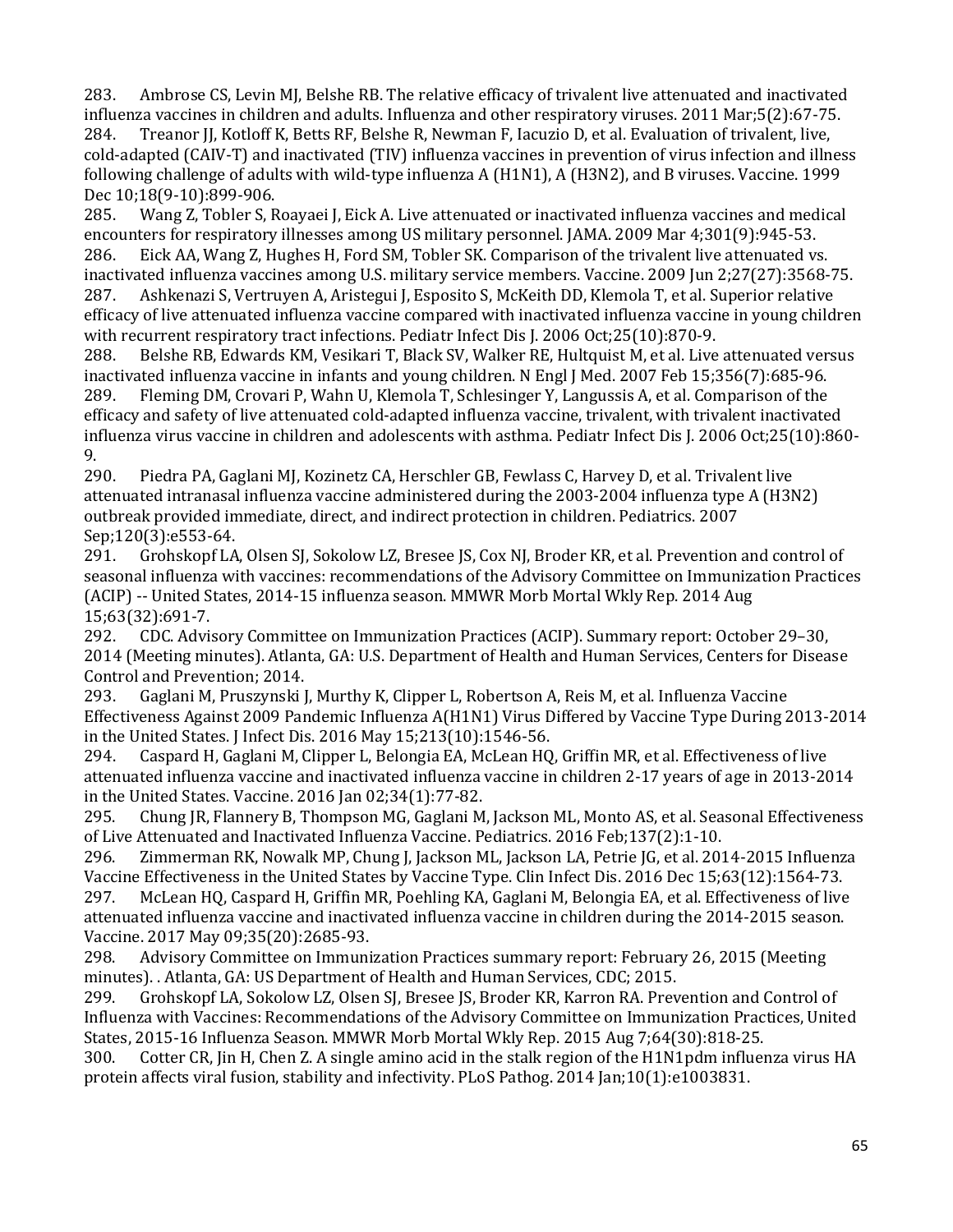301. Caspard H, Coelingh KL, Mallory RM, Ambrose CS. Association of vaccine handling conditions with effectiveness of live attenuated influenza vaccine against H1N1pdm09 viruses in the United States. Vaccine. 2016 Sep 30;34(42):5066-72.

302. FluMist Quadrivalent [Package Insert]. Gaithersburg, MD: MedImmune; 2016.

303. Advisory Committee on Immunization Practices (ACIP). Summary report: June 22–23, 2016 (Meeting Minutes). Atlanta, GA: U.S. Department of Health and Human Services, Centers for Disease Control and Prevention; 2016.<br>304. Grohskopf LA, 9

304. Grohskopf LA, Sokolow LZ, Broder KR, Olsen SJ, Karron RA, Jernigan DB, et al. Prevention and Control of Seasonal Influenza with Vaccines. MMWR Recomm Rep. 2016 Aug 26;65(5):1-54.<br>305. Pebody R, Warburton F, Ellis J, Andrews N, Potts A, Cottrell S, et al. Effectiveness of se

 influenza vaccine for adults and children in preventing laboratory-confirmed influenza in primary care in the United Kingdom: 2015/16 end-of-season results. Euro Surveill. 2016 Sep 22;21(38). Pebody R, Warburton F, Ellis J, Andrews N, Potts A, Cottrell S, et al. Effectiveness of seasonal

 and the inactivated influenza vaccine in two-year-olds - a nationwide cohort study Finland, influenza season 2015/16. Euro Surveill. 2016 Sep 22;21(38). 306. Nohynek H, Baum U, Syrjanen R, Ikonen N, Sundman J, Jokinen J. Effectiveness of the live attenuated

307. National Advisory Committee on Immunization. Advisory Commitee Statement. Canadian Immunization Guide Chapter on Influenza and Statement on Seasonal Influenza Vaccine for 2016-2017.

Addensum: LAIV Use Children and Adolescents. . Public Health Agency of Canada; 2016.<br>308. Ambrose CS, Bright H, Mallory R. Letter to the editor: Potential causes of the decr Ambrose CS, Bright H, Mallory R. Letter to the editor: Potential causes of the decreased effectiveness of the influenza A(H1N1)pdm09 strain in live attenuated influenza vaccines. Euro Surveill. 2016 Nov 10;21(45).

309. Ochiai H, Shibata M, Kamimura K, Niwayama S. Evaluation of the efficacy of split-product trivalent A(H1N1), A(H3N2), and B influenza vaccines: reactogenicity, immunogenicity and persistence of antibodies following two doses of vaccines. Microbiology and immunology. 1986;30(11):1141-9.<br>310. Kunzel W. Glathe H. Engelmann H. Van Hoecke C. Kinetics of humoral antibody

 inactivated split influenza vaccine in subjects previously vaccinated or vaccinated for the first time. Kunzel W, Glathe H, Engelmann H, Van Hoecke C. Kinetics of humoral antibody response to trivalent Vaccine. 1996 Aug;14(12):1108-10.

311. Song JY, Cheong HJ, Hwang IS, Choi WS, Jo YM, Park DW, et al. Long-term immunogenicity of influenza vaccine among the elderly: Risk factors for poor immune response and persistence. Vaccine. 2010 May 21;28(23):3929-35.

312. Petrie JG, Ohmit SE, Johnson E, Truscon R, Monto AS. Persistence of Antibodies to Influenza Hemagglutinin and Neuraminidase Following One or Two Years of Influenza Vaccination. J Infect Dis. 2015 Dec 15;212(12):1914-22.

Skowronski DM, Tweed SA, De Serres G. Rapid decline of influenza vaccine-induced antibody in the elderly: is it real, or is it relevant? J Infect Dis. 2008 Feb 15;197(4):490-502.<br>314. Belongia EA, Sundaram ME, McClure DL, Meece JK, Ferdinands J, Van

 protection against influenza A (H3N2) illness in children and older adults during a single season. Vaccine. Belongia EA, Sundaram ME, McClure DL, Meece JK, Ferdinands J, VanWormer JJ. Waning vaccine

2015 Jan 1;33(1):246-51. Castilla J, Martinez-Baz I, Martinez-Artola V, Reina G, Pozo F, Garcia Cenoz M, et al. Decline in influenza vaccine effectiveness with time after vaccination, Navarre, Spain, season 2011/12. Euro Surveill. 2013;18(5).<br>316. Kissl

 effectiveness against influenza A(H3) in 2011/12 among vaccination target groups in Europe: results from Kissling E, Valenciano M, Larrauri A, Oroszi B, Cohen JM, Nunes B, et al. Low and decreasing vaccine the I-MOVE multicentre case-control study. Euro Surveill. 2013;18(5).<br>317. Pebody R, Andrews N, McMenamin J, Durnall H, Ellis J, Thomps

 2011/12 trivalent seasonal influenza vaccine in preventing laboratory-confirmed influenza in primary care Pebody R, Andrews N, McMenamin J, Durnall H, Ellis J, Thompson CI, et al. Vaccine effectiveness of in the United Kingdom: evidence of waning intra-seasonal protection. Euro Surveill. 2013;18(5).

318. Ferdinands JM, Fry AM, Reynolds S, Petrie J, Flannery B, Jackson ML, et al. Intraseason waning of influenza vaccine protection: Evidence from the US Influenza Vaccine Effectiveness Network, 2011-12 through 2014-15. Clin Infect Dis. 2016 Dec 29.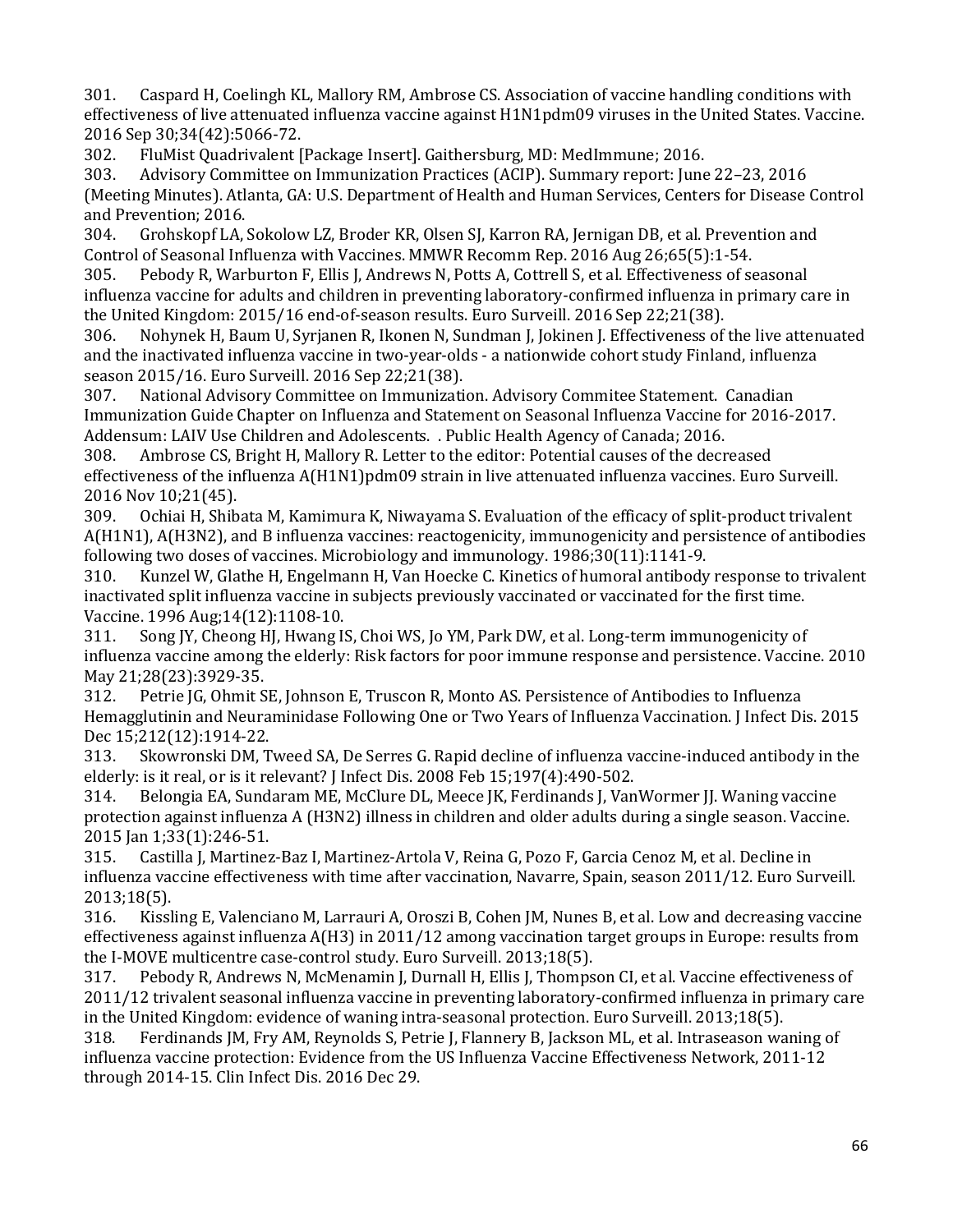319. Hoskins TW, Davies JR, Allchin A, Miller CL, Pollock TM. Controlled trial of inactivated influenza vaccine containing the a-Hong Kong strain during an outbreak of influenza due to the a-England-42-72 strain. Lancet. 1973 Jul 21;2(7821):116-20.

320. Hoskins TW, Davies JR, Smith AJ, Allchin A, Miller CL, Pollock TM. Influenza at Christ's Hospital: March, 1974. Lancet. 1976 Jan 17;1(7951):105-8.<br>321. Hoskins TW, Davies JR, Smith AJ, Miller CL

321. Hoskins TW, Davies JR, Smith AJ, Miller CL, Allchin A. Assessment of inactivated influenza-A vaccine after three outbreaks of influenza A at Christ's Hospital. Lancet. 1979 Jan 06;1(8106):33-5.<br>322. Belongia EA, Skowronski DM, McLean HQ, Chambers C, Sundaram ME, De Serres G.

322. Belongia EA, Skowronski DM, McLean HQ, Chambers C, Sundaram ME, De Serres G. Repeated annual influenza vaccination and vaccine effectiveness: Review of evidence. Expert review of vaccines. 2017 May 31.<br>323.

323. Keitel WA, Cate TR, Couch RB, Huggins LL, Hess KR. Efficacy of repeated annual immunization with inactivated influenza virus vaccines over a five year period. Vaccine. 1997 Jul;15(10):1114-22.<br>324. Ohmit SE, Petrie JG, Malosh RE, Cowling BJ, Thompson MG, Shay DK, et al. Influenza vac

324. Ohmit SE, Petrie JG, Malosh RE, Cowling BJ, Thompson MG, Shay DK, et al. Influenza vaccine effectiveness in the community and the household. Clin Infect Dis. 2013 May;56(10):1363-9.<br>325. Ohmit SE, Petrie JG, Malosh RE, Johnson E, Truscon R, Aaron B, et al. Substantial Influe

 Influenza A(H1N1) Virus Predominated. J Infect Dis. 2016 Apr 15;213(8):1229-36. 325. Ohmit SE, Petrie JG, Malosh RE, Johnson E, Truscon R, Aaron B, et al. Substantial Influenza Vaccine Effectiveness in Households With Children During the 2013-2014 Influenza Season, When 2009 Pandemic

 does not appear to impact on influenza vaccine effectiveness against hospitalisation with confirmed 326. Cheng AC, Macartney KK, Waterer GW, Kotsimbos T, Kelly PM, Blyth CC, et al. Repeated vaccination influenza. Clin Infect Dis. 2017 Mar 17.

327. McLean HQ, Thompson MG, Sundaram ME, Meece JK, McClure DL, Friedrich TC, et al. Impact of repeated vaccination on vaccine effectiveness against influenza A(H3N2) and B during 8 seasons. Clin Infect Dis. 2014 Nov 15;59(10):1375-85.

Martinez-Baz I, Casado I, Navascues A, Diaz-Gonzalez J, Aguinaga A, Barrado L, et al. Effect of Repeated Vaccination With the Same Vaccine Component Against 2009 Pandemic Influenza A(H1N1) Virus.

J Infect Dis. 2017 Mar 15;215(6):847-55. 329. France EK, Glanz JM, Xu S, Davis RL, Black SB, Shinefield HR, et al. Safety of the trivalent inactivated influenza vaccine among children: a population-based study. Arch Pediatr Adolesc Med. 2004

Nov;158(11):1031-6.<br>330. Hambidge SI. Hambidge SJ, Glanz JM, France EK, McClure D, Xu S, Yamasaki K, et al. Safety of trivalent inactivated influenza vaccine in children 6 to 23 months old. JAMA. 2006 Oct 25;296(16):1990-7.

 331. Glanz JM, Newcomer SR, Hambidge SJ, Daley MF, Narwaney KJ, Xu S, et al. Safety of trivalent inactivated influenza vaccine in children aged 24 to 59 months in the vaccine safety datalink. Arch Pediatr Adolesc Med. 2011 Aug;165(8):749-55.

 After Pediatric Live Attenuated Versus Inactivated Influenza Vaccination. J Pediatric Infect Dis Soc. 2016 Barry DW, Mayner RE, Hochstein HD, Dunlap RC, Rastogi SC, Hannah JE, et al. Comparative trial of influenza vaccines. II. Adverse reactions in children and adults. Am J Epidemiol. 1976 Jul;104(1):47-59. 333. Stockwell MS, Broder KR, Lewis P, Jakob K, Iqbal S, Fernandez N, et al. Assessing Fever Frequency Jun 14.<br>334.

American Academy of Pediatrics. Febrile seizures: clinical practice guideline for the long-term management of the child with simple febrile seizures. Pediatrics. 2008;121(6):1281-6.<br>335. Francis JR, Richmond P, Robins C, Lindsay K, Levy A, Effler PV, et al. An observa

 influenza vaccine safety: proof-of-concept in the Vaccine Safety Datalink Project. Am J Epidemiol. 2010 Jan 335. Francis JR, Richmond P, Robins C, Lindsay K, Levy A, Effler PV, et al. An observational study of febrile seizures: the importance of viral infection and immunization. BMC Pediatr. 2016 Dec 03;16(1):202. 336. Greene SK, Kulldorff M, Lewis EM, Li R, Yin R, Weintraub ES, et al. Near real-time surveillance for

 337. Australian Government Department of Health and Ageing--Therapeitic Goods Administration. 15;171(2):177-88.<br>337. Australian Investigation into febrile reactions in young children following 2010 seasonal trivalent influenza

vaccination. 2010.<br>338. CDC. Updat 338. CDC. Update: Recommendations of the Advisory Committee on Immunization Practices (ACIP) regarding use of CSL seasonal influenza vaccine (Afluria) in the United States during 2010-11. MMWR Morb Mortal Wkly Rep. 2010 Aug 13;59(31):989-92.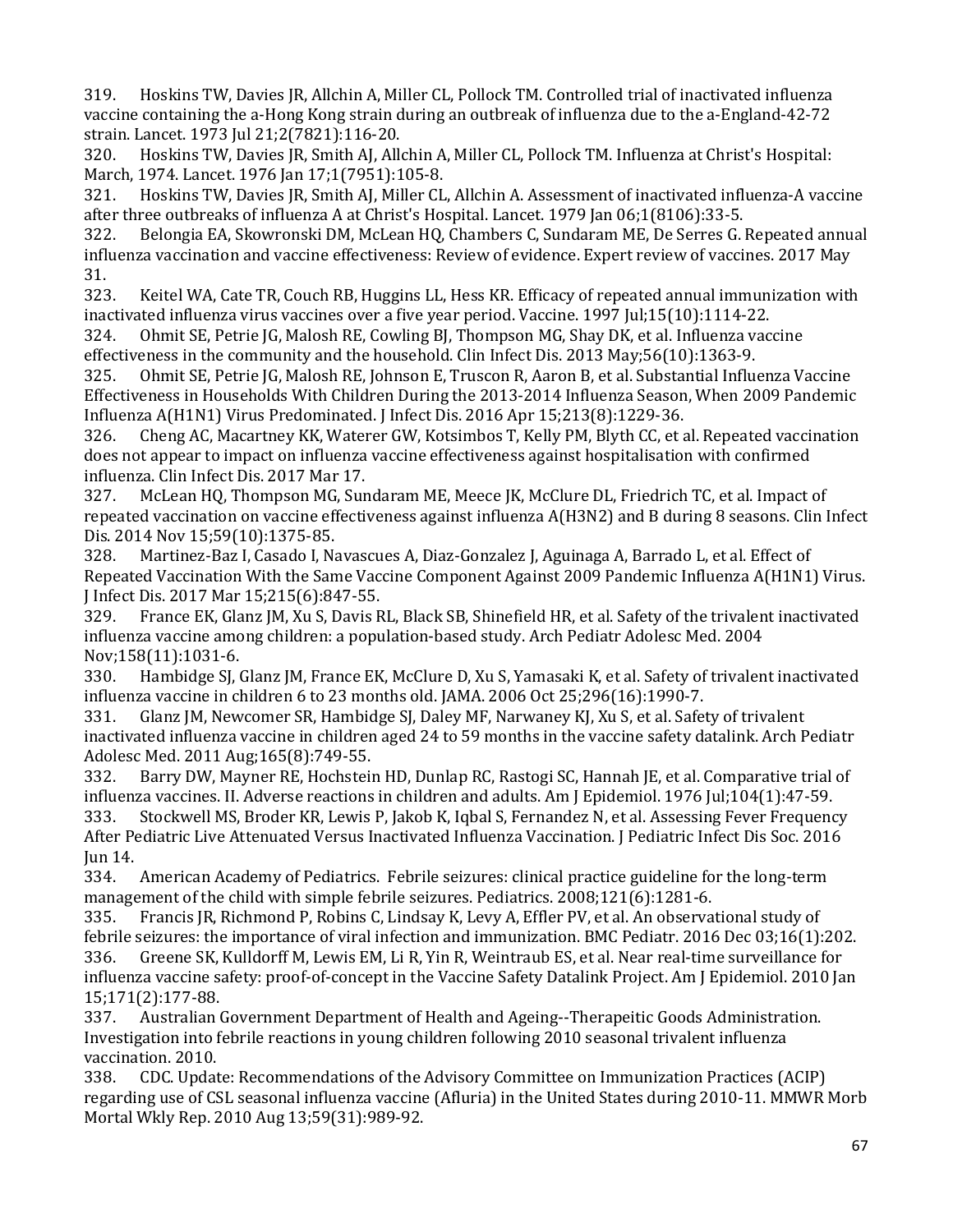339. Rockman S, Dyson A, Koernig S, Becher D, Ng M, Morelli AB, et al. Evaluation of the bioactivity of influenza vaccine strains in vitro suggests that the introduction of new strains in the 2010 Southern Hemisphere trivalent influenza vaccine is associated with adverse events. Vaccine. 2014 Jun 24;32(30):3861-8.<br>340. Rockman S.

340. Rockman S, Becher D, Dyson A, Koernig S, Morelli AB, Barnden M, et al. Role of viral RNA and lipid in the adverse events associated with the 2010 Southern Hemisphere trivalent influenza vaccine. Vaccine.

 341. Ramakrishna H, Gutsche JT, Patel PA, Evans AS, Weiner M, Morozowich ST, et al. The Year in 2014 Jun 24;32(30):3869-76. Cardiothoracic and Vascular Anesthesia: Selected Highlights From 2016. J Cardiothorac Vasc Anesth. 2017 Feb;31(1):1-13.<br>342. Airev I. A

 influenza vaccine in a pediatric population: A phase 3, randomized noninferiority study. Vaccine. 2017 May Airey J, Albano FR, Sawlwin DC, Jones AG, Formica N, Matassa V, et al. Immunogenicity and safety of a quadrivalent inactivated influenza virus vaccine compared with a comparator quadrivalent inactivated 09;35(20):2745-52.<br>343. Leroy Z, Broo

Leroy Z, Broder K, Menschik D, Shimabukuro T, Martin D. Febrile seizures after 2010-2011 influenza vaccine in young children, United States: a vaccine safety signal from the vaccine adverse event reporting system. Vaccine. 2012 Mar 2;30(11):2020-3.

Tse A, Tseng HF, Greene SK, Vellozzi C, Lee GM. Signal identification and evaluation for risk of febrile seizures in children following trivalent inactivated influenza vaccine in the Vaccine Safety Datalink Project, 2010-2011. Vaccine. 2012 Mar 02;30(11):2024-31.

345. CDC. Prevention and control of influenza with vaccines: recommendations of the Advisory Committee on Immunization Practices (ACIP), 2011. MMWR Morb Mortal Wkly Rep. [Practice Guideline]. 2011 Aug 26;60(33):1128-32.

Nuorti JP, Whitney CG. Prevention of pneumococcal disease among infants and children - use of 13valent pneumococcal conjugate vaccine and 23-valent pneumococcal polysaccharide vaccine recommendations of the Advisory Committee on Immunization Practices (ACIP). MMWR Recomm Rep. 2010 Dec 10;59(RR-11):1-18.

347. Duffy J, Weintraub E, Hambidge SJ, Jackson LA, Kharbanda EO, Klein NP, et al. Febrile Seizure Risk After Vaccination in Children 6 to 23 Months. Pediatrics. 2016 Jul;138(1).<br>348. Kawai AT, Martin D, Kulldorff M, Li L, Cole DV, McMahill-Walraven

348. Kawai AT, Martin D, Kulldorff M, Li L, Cole DV, McMahill-Walraven CN, et al. Febrile Seizures After 2010-2011 Trivalent Inactivated Influenza Vaccine. Pediatrics. 2015 Sep 14.

Stockwell MS, Broder K, LaRussa P, Lewis P, Fernandez N, Sharma D, et al. Risk of fever after pediatric trivalent inactivated influenza vaccine and 13-valent pneumococcal conjugate vaccine. JAMA Pediatr. 2014 Mar;168(3):211-9.

Li R, Stewart B, McNeil MM, Duffy J, Nelson J, Kawai AT, et al. Post licensure surveillance of influenza vaccines in the Vaccine Safety Datalink in the 2013-2014 and 2014-2015 seasons. Pharmacoepidemiol

Drug Saf. 2016 Apr 1. 351. Yih WK, Kulldorff M, Sandhu SK, Zichittella L, Maro JC, Cole DV, et al. Prospective influenza vaccine safety surveillance using fresh data in the Sentinel System. Pharmacoepidemiology and drug safety. 2016 May; 25(5): 481-92.<br>352. Fluzone Qua

352. Fluzone Quadrivalent [Package Insert]. Swiftwater, PA: Sanofi Pasteur; 2017.

353. Fluarix Quadrivalent [Package Insert]. Research Triangle Park, NC: GlaxoSmithKline; 2017.

354. Flulaval Quadrivalent [Package Insert]. Quebec City, QC, Canada: IB Biomedical Corporation of Quebec; 2017.<br>355. Afluria

355. Afluria Quadivalent [Package insert]. Parkville, Victoria, Austalia: Seqirus; 2017.

Wang L, Chandrasekaran V, Domachowske JB, Li P, Innis BL, Jain VK. Immunogenicity and Safety of an Inactivated Quadrivalent Influenza Vaccine in US Children 6-35 Months of Age During 2013-2014: Results From A Phase II Randomized Trial. J Pediatric Infect Dis Soc. 2015 Jul 16.<br>357. Haber P. Moro PL. Cano M. Lewis P. Stewart B. Shimabukuro TT. Post-lice

Haber P, Moro PL, Cano M, Lewis P, Stewart B, Shimabukuro TT. Post-licensure surveillance of quadrivalent live attenuated influenza vaccine United States, Vaccine Adverse Event Reporting System (VAERS), July 2013-June 2014. Vaccine. 2015 Apr 15;33(16):1987-92.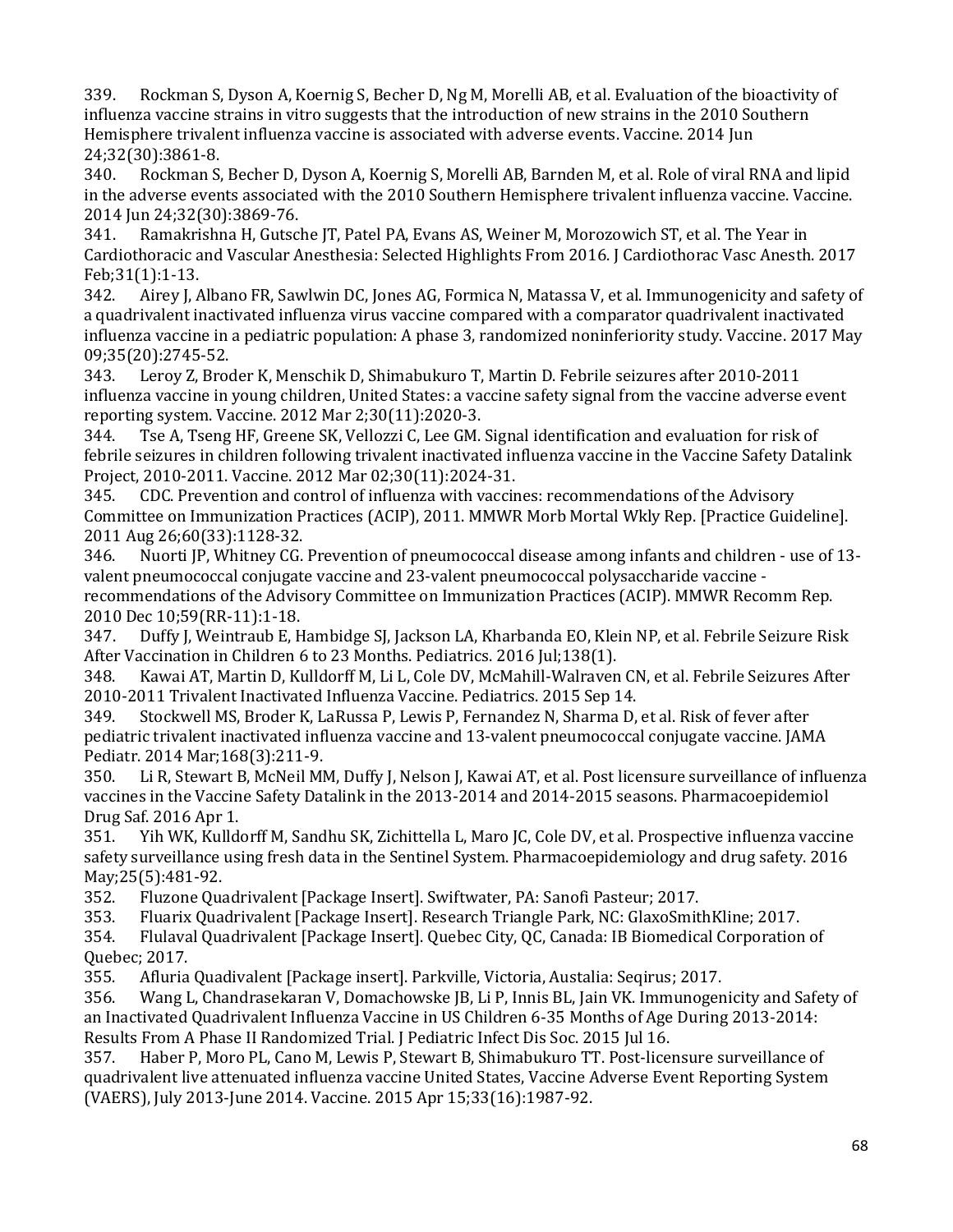358. Wright PF, Sell SH, Thompson J, Karzon DT. Clinical reactions and serologic response following inactivated monovalent influenza type B vaccine in young children and infants. J Pediatr. 1976

Jan;88(1):31-5. 359. Wright PF, Thompson J, Vaughn WK, Folland DS, Sell SH, Karzon DT. Trials of influenza A/New Jersey/76 virus vaccine in normal children: an overview of age-related antigenicity and reactogenicity. J Infect Dis. 1977 Dec; 136 Suppl: S731-41.<br>360. Wright PF. Dolin R. La Montagne

360. Wright PF, Dolin R, La Montagne JR. From the National Institute of Allergy and Infectious Diseases of the National Institutes of Health, the Center for Disease Control, and the Bureau of Biologics of the Food and Drug Administration. Summary of clinical trials of influenza vaccines--II. J Infect Dis. 1976 Dec;134(6):633-8.<br>361. Gross PA. R

Gross PA. Reactogenicity and immunogenicity of bivalent influenza vaccine in one- and two-dose trials in children: a summary. J Infect Dis. 1977 Dec;136 Suppl:S616-25.<br>362. Bernstein DI, Zahradnik JM, DeAngelis CJ, Cherry JD. Clinical read

 362. Bernstein DI, Zahradnik JM, DeAngelis CJ, Cherry JD. Clinical reactions and serologic responses after vaccination with whole-virus or split-virus influenza vaccines in children aged 6 to 36 months. Pediatrics. 1982 Apr;69(4):404-8.<br>363. Groothuis IR. Le

 younger than 18 months of age with split-product influenza vaccine. Pediatrics. 1991 Jun;87(6):823-8. 363. Groothuis JR, Levin MJ, Rabalais GP, Meiklejohn G, Lauer BA. Immunization of high-risk infants 364. Halasa NB, Gerber MA, Berry AA, Anderson EL, Winokur P, Keyserling H, et al. Safety and

 Immunogenicity of Full-Dose Trivalent Inactivated Influenza Vaccine (TIV) Compared With Half-Dose TIV Administered to Children 6 Through 35 Months of Age. J Pediatric Infect Dis Soc. 2015 Sep;4(3):214-24. 365. Jain VK, Domachowske JB, Wang L, Ofori-Anyinam O, Rodriguez-Weber MA, Leonardi ML, et al. Time to Change Dosing of Inactivated Quadrivalent Influenza Vaccine in Young Children: Evidence From a

Phase III, Randomized, Controlled Trial. J Pediatric Infect Dis Soc. 2017 Jan 06. 366. Govaert TM, Dinant GJ, Aretz K, Masurel N, Sprenger MJ, Knottnerus JA. Adverse reactions to influenza vaccine in elderly people: randomised double blind placebo controlled trial. BMJ. 1993 Oct 16;307(6910):988-90.<br>367. Margolis KL, Ni

Margolis KL, Nichol KL, Poland GA, Pluhar RE. Frequency of adverse reactions to influenza vaccine in the elderly. A randomized, placebo-controlled trial. JAMA. 1990 Sep 5;264(9):1139-41.

368. Nichol KL, Margolis KL, Lind A, Murdoch M, McFadden R, Hauge M, et al. Side effects associated with influenza vaccination in healthy working adults. A randomized, placebo-controlled trial. Arch Intern Med. 1996 Jul 22;156(14):1546-50.

369. Vellozzi C, Burwen DR, Dobardzic A, Ball R, Walton K, Haber P. Safety of trivalent inactivated influenza vaccines in adults: background for pandemic influenza vaccine safety monitoring. Vaccine. 2009 Mar 26;27(15):2114-20.<br>370. 21 CFR Part 600.8

21 CFR Part 600.80. Postmarketing reporting of adverse experiences. . Code of Federal Regulations. 2010;Title

21[\(http://www.accessdata.fda.gov/scripts/cdrh/cfdocs/cfcfr/CFRSearch.cfm?CFRPart=600/80\)](http://www.accessdata.fda.gov/scripts/cdrh/cfdocs/cfcfr/CFRSearch.cfm?CFRPart=600/80).<br>371. DiazGranados CA. Dunning AI. Jordanov E. Landolfi V. Denis M. Talbot HK. High-dose trivale

371. DiazGranados CA, Dunning AJ, Jordanov E, Landolfi V, Denis M, Talbot HK. High-dose trivalent influenza vaccine compared to standard dose vaccine in elderly adults: safety, immunogenicity and relative efficacy during the 2009-2010 season. Vaccine. 2013 Jan 30;31(6):861-6.<br>372. Moro PL. Arana J. Cano M. Menschik D. Yue X. Lewis P. et al. Postliq

372. Moro PL, Arana J, Cano M, Menschik D, Yue X, Lewis P, et al. Postlicensure safety surveillance for high-dose trivalent inactivated influenza vaccine in the Vaccine Adverse Event Reporting System, 1 July 2010-31 December 2010. Clin Infect Dis. 2012 Jun;54(11):1608-14.

Kaka AS, Filice GA, Myllenbeck S, Nichol KL. Comparison of Side Effects of the 2015-2016 High-Dose, Inactivated, Trivalent Influenza Vaccine and Standard Dose, Inactivated, Trivalent Influenza Vaccine in Adults >/=65 Years. Open Forum Infect Dis. 2017 Winter;4(1):ofx001.

Jain VK, Chandrasekaran V, Wang L, Li P, Liu A, Innis BL. A historically-controlled Phase III study in adults to characterize the acceptability of a process change for manufacturing inactivated quadrivalent influenza vaccine. BMC Infect Dis. 2014;14:133.

Haber P, Moro PL, Lewis P, Woo EJ, Jankosky C, Cano M. Post-licensure surveillance of quadrivalent inactivated influenza (IIV4) vaccine in the United States, Vaccine Adverse Event Reporting System (VAERS), July 1, 2013-May 31, 2015. Vaccine. 2016 May 11;34(22):2507-12.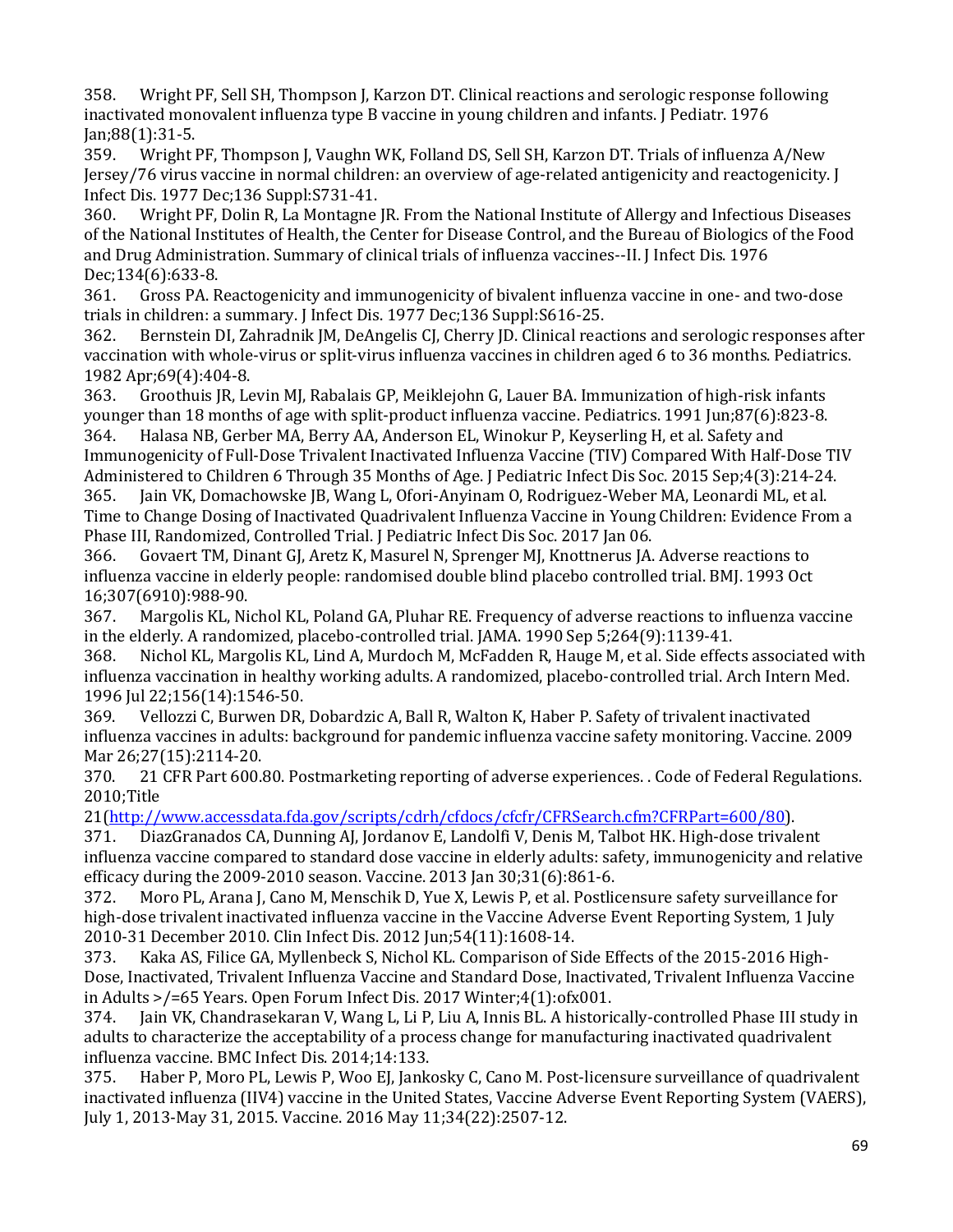376. Pasteur S. Fluzone Intradermal [Package Insert]. Swiftwater, PA. 2013.

377. Young F, Marra F. A systematic review of intradermal influenza vaccines. Vaccine. 2011 Nov 8;29(48):8788-801.<br>378. Moro PL, Hai

378. Moro PL, Harrington T, Shimabukuro T, Cano M, Museru OI, Menschik D, et al. Adverse events after Fluzone (R) Intradermal vaccine reported to the Vaccine Adverse Event Reporting System (VAERS), 2011- 2013. Vaccine. 2013 Oct 9;31(43):4984-7.

 379. Moro PL, Winiecki S, Lewis P, Shimabukuro TT, Cano M. Surveillance of adverse events after the first trivalent inactivated influenza vaccine produced in mammalian cell culture (Flucelvax((R))) reported to the Vaccine Adverse Event Reporting System (VAERS), United States, 2013-2015. Vaccine. 2015 Nov 27;33(48):6684-8.<br>380. Daubenev F

 tolerability of a trivalent influenza subunit vaccine (Influvac) in high-risk children aged 6 months to 4 Daubeney P, Taylor CJ, McGaw J, Brown EM, Ghosal S, Keeton BR, et al. Immunogenicity and years. Br J Clin Pract. 1997 Mar;51(2):87-90.

Berry BB, Ehlert DA, Battiola RJ, Sedmak G. Influenza vaccination is safe and immunogenic when administered to hospitalized patients. Vaccine. 2001 May 14;19(25-26):3493-8.

 Adverse effects associated with influenza vaccination in patients with COPD: a randomized controlled 382. Wongsurakiat P, Maranetra KN, Gulprasutdilog P, Aksornint M, Srilum W, Ruengjam C, et al.

study. Respirology. 2004 Nov;9(4):550-6. Patria MF, Tenconi R, Esposito S. Efficacy and safety of influenza vaccination in children with

asthma. Expert review of vaccines. 2012 Apr;11(4):461-8. Cates CJ, Rowe BH. Vaccines for preventing influenza in people with asthma. Cochrane Database Syst Rev. 2013;2:CD000364.

American Lung Association Asthma Clinical Research Centers. The safety of inactivated influenza vaccine in adults and children with asthma. N Engl J Med. 2001 Nov 22;345(21):1529-36.<br>386. Nicholson KG, Nguyen-Van-Tam JS, Ahmed AH, Wiselka MJ, Leese J, Ayres J, et al. R

Nicholson KG, Nguyen-Van-Tam JS, Ahmed AH, Wiselka MJ, Leese J, Ayres J, et al. Randomised placebo-controlled crossover trial on effect of inactivated influenza vaccine on pulmonary function in asthma. Lancet. 1998 Jan 31;351(9099):326-31.

387. Kmiecik T, Arnoux S, Kobryn A, Gorski P. Influenza vaccination in adults with asthma: safety of an inactivated trivalent influenza vaccine. The Journal of asthma : official journal of the Association for the Care of Asthma. 2007 Dec;44(10):817-22.

388. Ho DD. HIV-1 viraemia and influenza. Lancet. 1992 Jun 20;339(8808):1549.

389. Amendola A, Boschini A, Colzani D, Anselmi G, Oltolina A, Zucconi R, et al. Influenza vaccination of

 391. Fuller JD, Craven DE, Steger KA, Cox N, Heeren TC, Chernoff D. Influenza vaccination of human HIV-1-positive and HIV-1-negative former intravenous drug users. J Med Virol. 2001 Dec;65(4):644-8.<br>390. Fowke KR. D'Amico R. Chernoff DN. Pottage IC. Ir.. Benson CA. Sha BE. et al. Immunologic and Fowke KR, D'Amico R, Chernoff DN, Pottage JC, Jr., Benson CA, Sha BE, et al. Immunologic and virologic evaluation after influenza vaccination of HIV-1-infected patients. AIDS. 1997 Jul;11(8):1013-21.<br>391. Fuller JD, Craven DE, Steger KA, Cox N, Heeren TC, Chernoff D. Influenza vaccination of human immunodeficiency virus (HIV)-infected adults: impact on plasma levels of HIV type 1 RNA and

determinants of antibody response. Clin Infect Dis. 1999 Mar;28(3):541-7.<br>392. Glesby MJ, Hoover DR, Farzadegan H, Margolick JB, Saah AJ. The eff Glesby MJ, Hoover DR, Farzadegan H, Margolick JB, Saah AJ. The effect of influenza vaccination on human immunodeficiency virus type 1 load: a randomized, double-blind, placebo-controlled study. J Infect Dis. 1996 Dec; 174(6): 1332-6.<br>393. Sullivan PS, Hanson DI

Sullivan PS, Hanson DL, Dworkin MS, Jones JL, Ward JW. Effect of influenza vaccination on disease progression among HIV-infected persons. AIDS. 2000 Dec 1;14(17):2781-5.

394. Couch RB. Influenza, influenza virus vaccine, and human immunodeficiency virus infection. Clin Infect Dis. 1999 Mar; 28 (3): 548-51.<br>395. Gunthard HF, Wong JK, Spin

Gunthard HF, Wong JK, Spina CA, Ignacio C, Kwok S, Christopherson C, et al. Effect of influenza vaccination on viral replication and immune response in persons infected with human immunodeficiency virus receiving potent antiretroviral therapy. J Infect Dis. 2000 Feb; 181(2): 522-31.<br>396. Danziger-Isakov L, Cherkassky L, Siegel H, McManamon M, Kramer K, Budey

Danziger-Isakov L, Cherkassky L, Siegel H, McManamon M, Kramer K, Budev M, et al. Effects of influenza immunization on humoral and cellular alloreactivity in humans. Transplantation. 2010 Apr 15;89(7):838-44.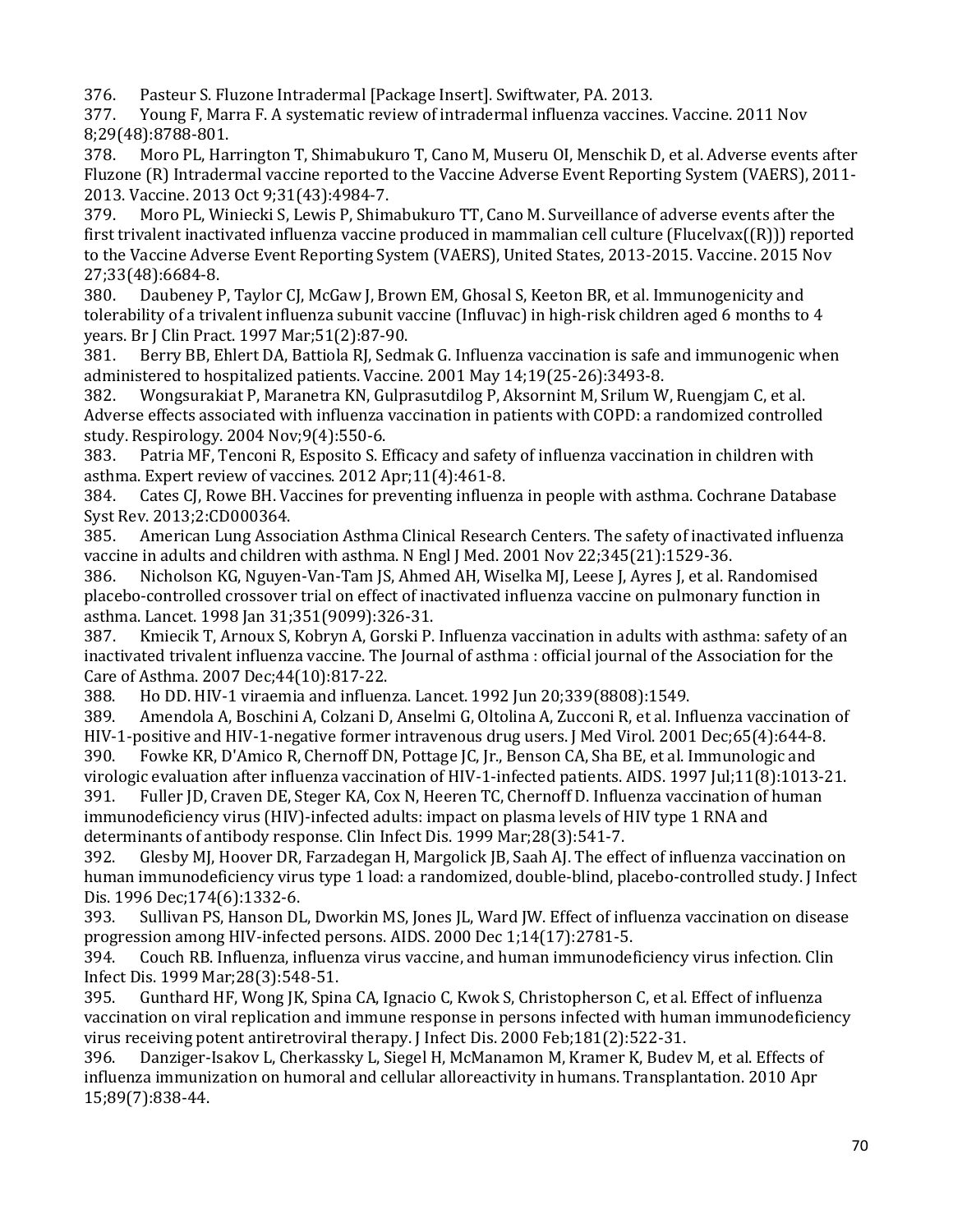397. Fraund S, Wagner D, Pethig K, Drescher J, Girgsdies OE, Haverich A. Influenza vaccination in heart transplant recipients. J Heart Lung Transplant. 1999 Mar;18(3):220-5.<br>398. Suzuki M. Torii Y. Kawada I. Kimura H. Kamei H. Onishi Y. et al.

398. Suzuki M, Torii Y, Kawada J, Kimura H, Kamei H, Onishi Y, et al. Immunogenicity of inactivated seasonal influenza vaccine in adult and pediatric liver transplant recipients over two seasons. Microbiology and immunology. 2013 Oct;57(10):715-22.<br>399. Moon IS. Souavah N. Guillain-Barre :

Moon JS, Souayah N. Guillain-Barre syndrome triggered by influenza vaccination in a recipient of liver transplant on FK506. Liver transplantation : official publication of the American Association for the Study of Liver Diseases and the International Liver Transplantation Society. 2006 Oct;12(10):1537-9.

400. Raman KS, Chandrasekar T, Reeve RS, Roberts ME, Kalra PA. Influenza vaccine-induced rhabdomyolysis leading to acute renal transplant dysfunction. Nephrology, dialysis, transplantation : official publication of the European Dialysis and Transplant Association - European Renal Association. 2006

Feb;21(2):530-1. Steinemann TL KB, Jennings CD. Corneal allograft rejection following immunization. Am J Ophthalmol 1988;106:575-8.<br>402. Solomon A F-PJ. Bilate

Solomon A F-PJ. Bilateral simultaneous corneal graft rejection after influenza vaccination. . Am J Ophthalmol. 1996;121:708-9.<br>403. Wertheim MS KM, Coo

Wertheim MS KM, Cook SD, Tole DM. Corneal transplant rejection following influenza vaccination. . Br J Ophthalmol. 2006;90(925).<br>404. Hamilton A, Massera R, N

404. Hamilton A, Massera R, Maloof A. Stromal rejection in a deep anterior lamellar keratoplasty following influenza vaccination. Clin Exp Ophthalmol. 2015 Dec;43(9):838-9.

405. Kalra V, Chaudhry R, Dua T, Dhawan B, Sahu JK, Mridula B. Association of Campylobacter jejuni infection with childhood Guillain-Barre syndrome: a case-control study. J Child Neurol. 2009 Jun;24(6):664-8.

Jacobs BC, Rothbarth PH, van der Meche FG, Herbrink P, Schmitz PI, de Klerk MA, et al. The spectrum of antecedent infections in Guillain-Barre syndrome: a case-control study. Neurology. 1998 Oct;51(4):1110-5.<br>407. Sheikh KA.

 lipopolysaccharides in Guillain-Barre syndrome: molecular mimicry and host susceptibility. Neurology. Sheikh KA, Nachamkin I, Ho TW, Willison HJ, Veitch J, Ung H, et al. Campylobacter jejuni 1998 Aug;51(2):371-8.

408. Ropper AH. The Guillain-Barre syndrome. N Engl J Med. 1992 Apr 23;326(17):1130-6.

409. Sivadon-Tardy V, Orlikowski D, Porcher R, Sharshar T, Durand MC, Enouf V, et al. Guillain-Barre syndrome and influenza virus infection. Clin Infect Dis. 2009 Jan 01;48(1):48-56.<br>410. Schonberger LB, Bregman DJ, Sullivan-Bolyai JZ, Keenlyside RA, Ziegler D'

 Guillain-Barre syndrome following vaccination in the National Influenza Immunization Program, United Schonberger LB, Bregman DJ, Sullivan-Bolyai JZ, Keenlyside RA, Ziegler DW, Retailliau HF, et al. States, 1976--1977. Am J Epidemiol. 1979 Aug;110(2):105-23.

Haber P, DeStefano F, Angulo FJ, Iskander J, Shadomy SV, Weintraub E, et al. Guillain-Barre syndrome following influenza vaccination. JAMA. 2004 Nov 24;292(20):2478-81.<br>412. Lasky T, Terracciano GJ, Magder L, Koski CL, Ballesteros M, Nash D, et al. T

Lasky T, Terracciano GJ, Magder L, Koski CL, Ballesteros M, Nash D, et al. The Guillain-Barre syndrome and the 1992-1993 and 1993-1994 influenza vaccines. N Engl J Med. 1998 Dec 17;339(25):1797- 802.

413. Hurwitz ES, Schonberger LB, Nelson DB, Holman RC. Guillain-Barre syndrome and the 1978-1979 influenza vaccine. N Engl J Med. 1981 Jun 25;304(26):1557-61.

Kaplan JE, Katona P, Hurwitz ES, Schonberger LB. Guillain-Barre syndrome in the United States, 1979-1980 and 1980-1981. Lack of an association with influenza vaccination. JAMA. 1982 Aug 13;248(6):698-700.<br>415. Chen R, Kent

415. Chen R, Kent J, Rhodes P, al. e. Investigations of a possible association between influenza vaccination and Guillain-Barre syndrome in the United States, 1990-1991 [Abstract 040]. Post Marketing Surveillance. 1992;6:5-6.<br>416. Iuurlink DN. Stuke

416. Juurlink DN, Stukel TA, Kwong J, Kopp A, McGeer A, Upshur RE, et al. Guillain-Barre syndrome after influenza vaccination in adults: a population-based study. Arch Intern Med. 2006 Nov 13;166(20):2217-21.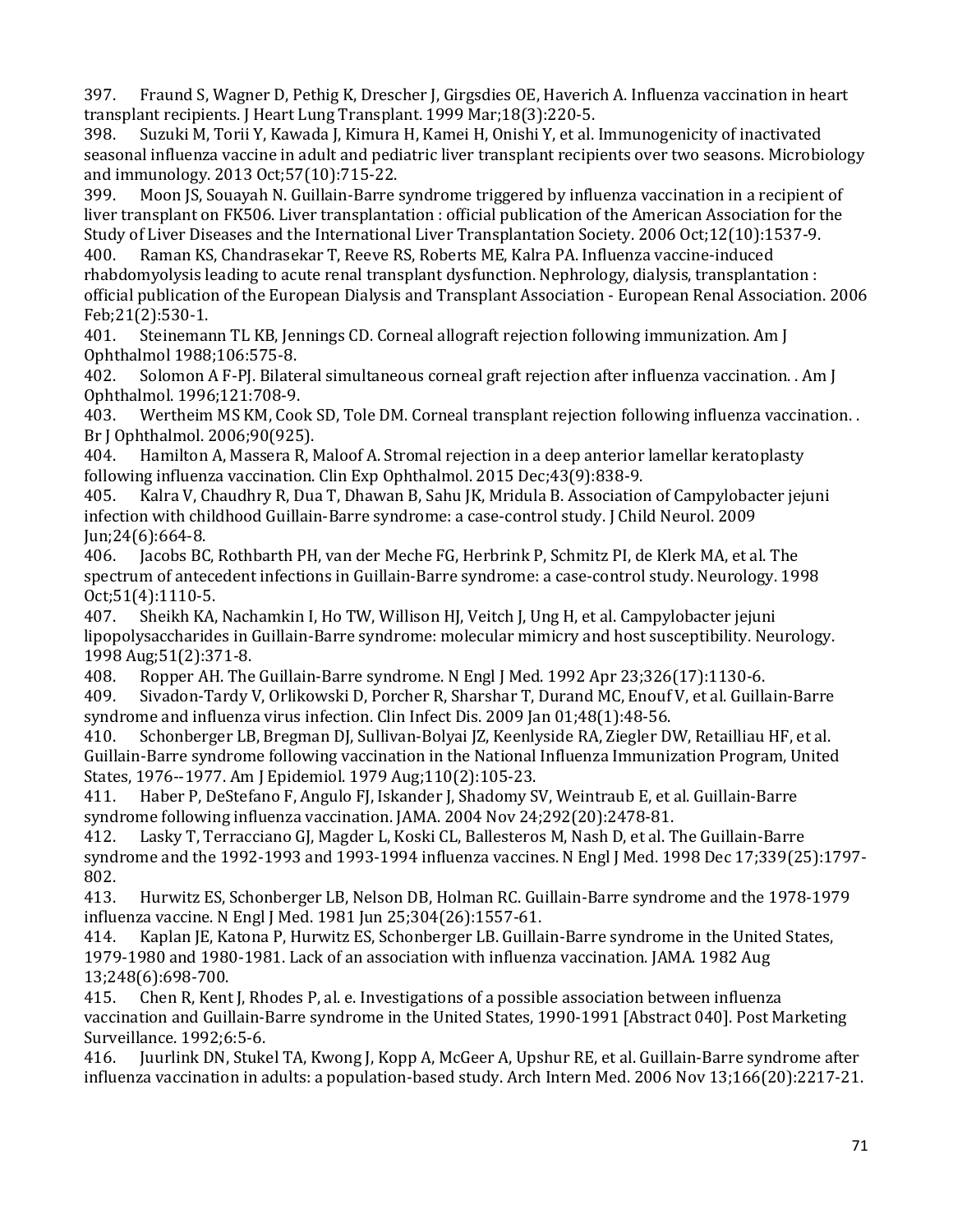417. Tam CC, O'Brien SJ, Petersen I, Islam A, Hayward A, Rodrigues LC. Guillain-Barre syndrome and preceding infection with campylobacter, influenza and Epstein-Barr virus in the general practice research database. PLoS One. 2007 Apr 04;2(4):e344.<br>418. Hughes RA, Charlton J, Latinovic R, Gu

Hughes RA, Charlton J, Latinovic R, Gulliford MC. No association between immunization and Guillain-Barre syndrome in the United Kingdom, 1992 to 2000. Arch Intern Med. 2006 Jun 26;166(12):1301-4.<br>419. Stowe J, And

419. Stowe J, Andrews N, Wise L, Miller E. Investigation of the temporal association of Guillain-Barre syndrome with influenza vaccine and influenzalike illness using the United Kingdom General Practice Research Database. Am J Epidemiol. 2009 Feb 01;169(3):382-8.<br>420. Martin Arias LH, Sanz R, Sainz M, Treceno C, Carvajal A. (

Martin Arias LH, Sanz R, Sainz M, Treceno C, Carvajal A. Guillain-Barre syndrome and influenza vaccines: A meta-analysis. Vaccine. 2015 Jul 17;33(31):3773-8.<br>421. Centers for Disease C, Prevention. Safety of influenza A (

421. Centers for Disease C, Prevention. Safety of influenza A (H1N1) 2009 monovalent vaccines - United States, October 1-November 24, 2009. MMWR Morb Mortal Wkly Rep. 2009 Dec 11;58(48):1351-6.<br>422. Tokars II. Lewis P. DeStefano F. Wise M. Virav M. Morgan O. et al. The risk of Guillain-Barre

Tokars JI, Lewis P, DeStefano F, Wise M, Viray M, Morgan O, et al. The risk of Guillain-Barre syndrome associated with influenza A (H1N1) 2009 monovalent vaccine and 2009-2010 seasonal influenza vaccines: results from self-controlled analyses. Pharmacoepidemiology and drug safety. 2012

May; 21(5): 546-52.<br>423. Wise ME, Vi Wise ME, Viray M, Sejvar JJ, Lewis P, Baughman AL, Connor W, et al. Guillain-Barre syndrome during the 2009-2010 H1N1 influenza vaccination campaign: population-based surveillance among 45 million Americans. Am J Epidemiol. 2012 Jun 01;175(11):1110-9.<br>424. Greene SK. Rett M. Weintraub ES. Li L. Yin R. Amato

424. Greene SK, Rett M, Weintraub ES, Li L, Yin R, Amato AA, et al. Risk of confirmed Guillain-Barre syndrome following receipt of monovalent inactivated influenza A (H1N1) and seasonal influenza vaccines in the Vaccine Safety Datalink Project, 2009-2010. Am J Epidemiol. 2012 Jun 01;175(11):1100-9.

Yih WK, Lee GM, Lieu TA, Ball R, Kulldorff M, Rett M, et al. Surveillance for adverse events following receipt of pandemic 2009 H1N1 vaccine in the Post-Licensure Rapid Immunization Safety Monitoring (PRISM) System, 2009-2010. Am J Epidemiol. 2012 Jun 01;175(11):1120-8.

Burwen DR, Sandhu SK, MaCurdy TE, Kelman JA, Gibbs JM, Garcia B, et al. Surveillance for Guillain-Barre syndrome after influenza vaccination among the Medicare population, 2009-2010. Am J Public Health. 2012 Oct;102(10):1921-7.

Salmon DA, Proschan M, Forshee R, Gargiullo P, Bleser W, Burwen DR, et al. Association between Guillain-Barre syndrome and influenza A (H1N1) 2009 monovalent inactivated vaccines in the USA: a metaanalysis. Lancet. 2013 Apr 27;381(9876):1461-8.

Vellozzi C, Iqbal S, Broder K. Guillain-Barre syndrome, influenza, and influenza vaccination: the epidemiologic evidence. Clin Infect Dis. 2014 Apr;58(8):1149-55.<br>429. Pritchard J. Mukherjee R. Hughes RA. Risk of relapse of Gu

 429. Pritchard J, Mukherjee R, Hughes RA. Risk of relapse of Guillain-Barre syndrome or chronic inflammatory demyelinating polyradiculoneuropathy following immunisation. J Neurol Neurosurg

 430. Baxter R, Lewis N, Bakshi N, Vellozzi C, Klein NP, Network C. Recurrent Guillain-Barre syndrome Psychiatry. 2002 Sep;73(3):348-9. following vaccination. Clin Infect Dis. 2012 Mar;54(6):800-4.<br>431. National Advisory Committee on I. An Advisory Comn

431. National Advisory Committee on I. An Advisory Committee Statement (ACS). National Advisory Committee on Immunization (NACI). Supplementary Statement for the 2001-2002 season: influenza vaccination of persons who experienced oculo-respiratory syndrome following previous influenza vaccination. Can Commun Dis Rep. 2001 Nov 15;27:1-7.

National Advisory Committee on I. An Advisory Committee Statement (ACS). National Advisory Committee on Immunization (NACI). Supplementary statement on influenza vaccination: continued use of Fluviral influenza vaccine in the 2000-2001 season. Can Commun Dis Rep. 2001 Jan 15;27:1-3.

433. Boulianne N, De Serres G, Duval B, Shadmani R, Rochette L. Clinical manifestations and incidence of oculo-respiratory syndrome following influenza vaccination--Quebec, 2000. Can Commun Dis Rep. 2001 May 15;27(10):85-90.<br>434. De Serres G. To

De Serres G, Toth E, Menard S, Grenier JL, Roussel R, Tremblay M, et al. Oculo-respiratory syndrome after influenza vaccination: trends over four influenza seasons. Vaccine. 2005 May 25;23(28):3726-32.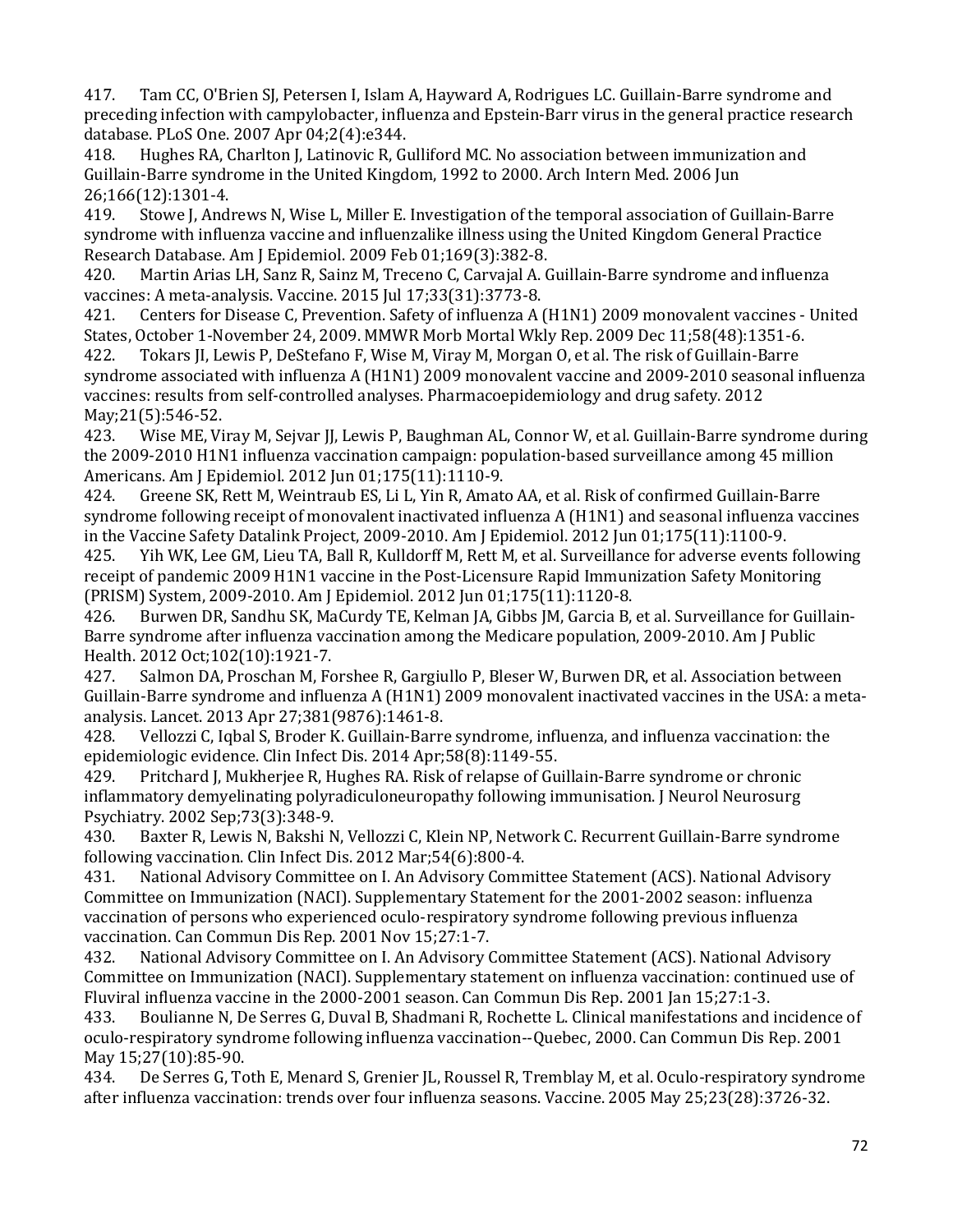435. Skowronski DM, De Serres G, Hebert J, Stark D, Warrington R, Macnabb J, et al. Skin testing to evaluate oculo-respiratory syndrome (ORS) associated with influenza vaccination during the 2000-2001 season. Vaccine. 2002 Jun 21;20(21-22):2713-9.

 436. De Serres G, Skowronski DM, Guay M, Rochette L, Jacobsen K, Fuller T, et al. Recurrence risk of oculorespiratory syndrome after influenza vaccination: randomized controlled trial of previously affected

persons. Arch Intern Med. 2004 Nov 08;164(20):2266-72. 437. Skowronski DM, Strauss B, Kendall P, Duval B, De Serres G. Low risk of recurrence of oculorespiratory syndrome following influenza revaccination. CMAJ. 2002 Oct 15;167(8):853-8.

Centers for Disease C, Prevention. Summary of the joint statement on thimerosal in vaccines. American Academy of Family Physicians, American Academy of Pediatrics, Advisory Committee on Immunization Practices, Public Health Service. MMWR Morb Mortal Wkly Rep. 2000 Jul 14;49(27):622, 31.<br>439. Stratton K. Gable. A., McCormick. M.C. Report of the Institute of Medicine. Immunization safety

439. Stratton K, Gable, A., McCormick, M.C. Report of the Institute of Medicine. Immunization safety review: thimerosal containing vaccines and neurodevelopmental disorders. In: Stratton K, McCormick, M.C., editor. Washington, DC: National Academy Press; 2001.<br>440. Pichichero ME, Cernichiari E, Lopreiato J, Treano

 440. Pichichero ME, Cernichiari E, Lopreiato J, Treanor J. Mercury concentrations and metabolism in infants receiving vaccines containing thiomersal: a descriptive study. Lancet. 2002 Nov

30;360(9347):1737-41. 441. Verstraeten T, Davis RL, DeStefano F, Lieu TA, Rhodes PH, Black SB, et al. Safety of thimerosalcontaining vaccines: a two-phased study of computerized health maintenance organization databases.

Pediatrics. 2003 Nov;112(5):1039-48.<br>442. McCormick M, Bayer, R., Berg A McCormick M, Bayer, R., Berg A,, et al. Report of the Institute of Medicine. Immunization safety review: vaccines and autism. Washington, DC: Institute of Medicine; 2004.<br>443. Pichichero ME, Gentile A, Giglio N, Umido V, Clarkson T, Cernichiar

 443. Pichichero ME, Gentile A, Giglio N, Umido V, Clarkson T, Cernichiari E, et al. Mercury levels in newborns and infants after receipt of thimerosal-containing vaccines. Pediatrics. 2008 Feb;121(2):e208-14.<br>444. Schechter R. Grether JK. Continuing increases in autism reported to California's developmental Schechter R, Grether JK. Continuing increases in autism reported to California's developmental

services system: mercury in retrograde. Arch Gen Psychiatry. 2008 Jan;65(1):19-24.<br>445. Croen LA, Matevia M, Yoshida CK, Grether JK. Maternal Rh D status, anti-D im Croen LA, Matevia M, Yoshida CK, Grether JK. Maternal Rh D status, anti-D immune globulin exposure during pregnancy, and risk of autism spectrum disorders. Am J Obstet Gynecol. 2008

Sep;199(3):234 e1-6. 446. Tozzi AE, Bisiacchi P, Tarantino V, De Mei B, D'Elia L, Chiarotti F, et al. Neuropsychological performance 10 years after immunization in infancy with thimerosal-containing vaccines. Pediatrics. 2009 Feb;123(2):475-82.<br>447. Price CS, Tho

Price CS, Thompson WW, Goodson B, Weintraub ES, Croen LA, Hinrichsen VL, et al. Prenatal and infant exposure to thimerosal from vaccines and immunoglobulins and risk of autism. Pediatrics. 2010 Oct;126(4):656-64.<br>448. Pichichero M

 448. Pichichero ME, Gentile A, Giglio N, Alonso MM, Fernandez Mentaberri MV, Zareba G, et al. Mercury levels in premature and low birth weight newborn infants after receipt of thimerosal-containing vaccines. J

Pediatr. 2009 Oct; 155(4): 495-9.<br>449. Thompson WW, Price C, 0 449. Thompson WW, Price C, Goodson B, Shay DK, Benson P, Hinrichsen VL, et al. Early thimerosal exposure and neuropsychological outcomes at 7 to 10 years. N Engl J Med. 2007 Sep 27;357(13):1281-92.<br>450. Barile JP, Kuperminc GP, Weintraub ES, Mink JW, Thompson WW. Thimerosal exposure in early life Barile JP, Kuperminc GP, Weintraub ES, Mink JW, Thompson WW. Thimerosal exposure in early life

 safety of Flublok((R)) versus licensed inactivated influenza vaccine in healthy, medically stable adults >/= and neuropsychological outcomes 7-10 years later. J Pediatr Psychol. 2012 Jan-Feb;37(1):106-18. Izikson R, Leffell DJ, Bock SA, Patriarca PA, Post P, Dunkle LM, et al. Randomized comparison of the 50 years of age. Vaccine. 2015 Nov 27;33(48):6622-8.

452. Clinical Review, January 16, 2013--Flublok. U.S. Department of Health and Human Services, Food and Drug Administration; 2013.<br>453. Woo El. Allergic reaction

453. Woo EJ. Allergic reactions after egg-free recombinant influenza vaccine: reports to the US Vaccine

Adverse Event Reporting System. Clin Infect Dis. 2015 Mar 01;60(5):777-80.<br>454. Ruggeberg JU, Gold MS, Bayas JM, Blum MD, Bonhoeffer J, Friedlander Ruggeberg JU, Gold MS, Bayas JM, Blum MD, Bonhoeffer J, Friedlander S, et al. Anaphylaxis: case definition and guidelines for data collection, analysis, and presentation of immunization safety data. Vaccine. 2007 Aug 01;25(31):5675-84.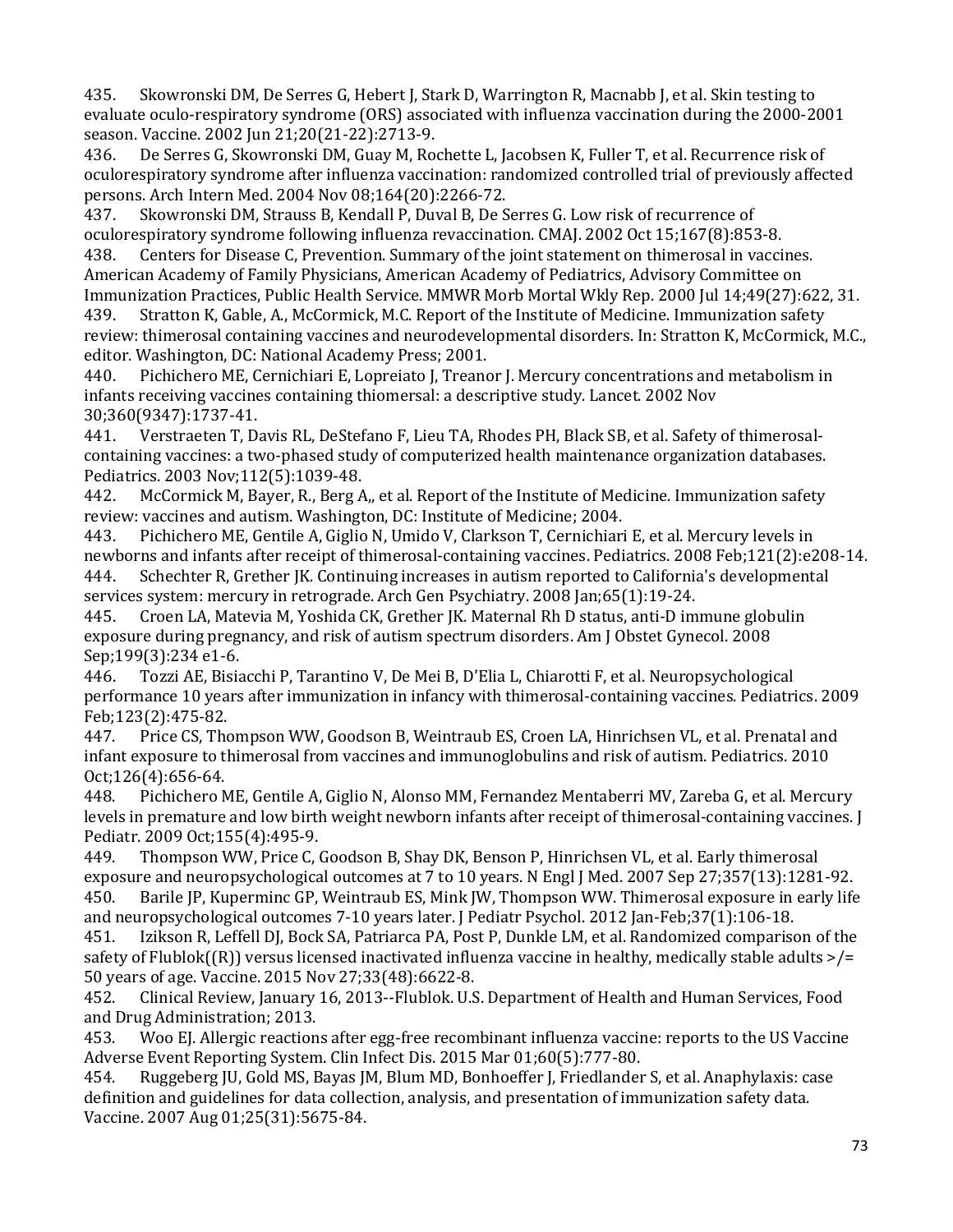456. Talbot TR, Crocker DD, Peters J, Doersam JK, Ikizler MR, Sannella E, et al. Duration of virus shedding 455. Block SL, Yogev R, Hayden FG, Ambrose CS, Zeng W, Walker RE. Shedding and immunogenicity of live attenuated influenza vaccine virus in subjects 5-49 years of age. Vaccine. 2008 Sep 08;26(38):4940-6.<br>456. Talbot TR. Crocker DD. Peters I. Doersam IK. Ikizler MR. Sannella E. et al. Duration of virus sheddin after trivalent intranasal live attenuated influenza vaccination in adults. Infect Control Hosp Epidemiol. 2005 May;26(5):494-500.

 457. Ali T, Scott N, Kallas W, Halliwell ME, Savino C, Rosenberg E, et al. Detection of influenza antigen with rapid antibody-based tests after intranasal influenza vaccination (FluMist). Clin Infect Dis. 2004 Mar 01;38(5):760-2.<br>458. Mallory l

Mallory RM, Yi T, Ambrose CS. Shedding of Ann Arbor strain live attenuated influenza vaccine virus in children 6-59 months of age. Vaccine. 2011 Jun 10;29(26):4322-7.

King JC, Jr., Treanor J, Fast PE, Wolff M, Yan L, Iacuzio D, et al. Comparison of the safety, vaccine virus shedding, and immunogenicity of influenza virus vaccine, trivalent, types A and B, live cold-adapted, administered to human immunodeficiency virus (HIV)-infected and non-HIV-infected adults. J Infect Dis. 2000 Feb;181(2):725-8.<br>460. King JC, Jr., Fast F

King JC, Jr., Fast PE, Zangwill KM, Weinberg GA, Wolff M, Yan L, et al. Safety, vaccine virus shedding and immunogenicity of trivalent, cold-adapted, live attenuated influenza vaccine administered to human immunodeficiency virus-infected and noninfected children. Pediatr Infect Dis J. 2001 Dec;20(12):1124-31.<br>461. Vesikari T, Karvonen A, Korhonen T, Edelman K, Vainionpaa R, Salmi A, et al. A randomized, double

461. Vesikari T, Karvonen A, Korhonen T, Edelman K, Vainionpaa R, Salmi A, et al. A randomized, doubleblind study of the safety, transmissibility and phenotypic and genotypic stability of cold-adapted influenza virus vaccine. Pediatr Infect Dis J. 2006 Jul;25(7):590-5.

462. Cha TA, Kao K, Zhao J, Fast PE, Mendelman PM, Arvin A. Genotypic stability of cold-adapted influenza virus vaccine in an efficacy clinical trial. J Clin Microbiol. 2000 Feb;38(2):839-45.

463. Zhou B, Meliopoulos VA, Wang W, Lin X, Stucker KM, Halpin RA, et al. Reversion of Cold-Adapted Live Attenuated Influenza Vaccine into a Pathogenic Virus. J Virol. 2016 Oct 01;90(19):8454-63.<br>464. Belshe RB, Nichol KL, Black SB, Shinefield H, Cordova J, Walker R, et al. Safety, efficacy, are

464. Belshe RB, Nichol KL, Black SB, Shinefield H, Cordova J, Walker R, et al. Safety, efficacy, and effectiveness of live, attenuated, cold-adapted influenza vaccine in an indicated population aged 5-49 years. Clin Infect Dis. 2004 Oct 01;39(7):920-7.<br>465. Bergen R. Black S. Shinefield H. Le

465. Bergen R, Black S, Shinefield H, Lewis E, Ray P, Hansen J, et al. Safety of cold-adapted live attenuated influenza vaccine in a large cohort of children and adolescents. Pediatr Infect Dis J. 2004 Feb;23(2):138-44. King JC, Jr., Lagos R, Bernstein DI, Piedra PA, Kotloff K, Bryant M, et al. Safety and immunogenicity of low and high doses of trivalent live cold-adapted influenza vaccine administered intranasally as drops or spray to healthy children. J Infect Dis. 1998 May; 177(5): 1394-7.<br>467. Redding G. Walker RE. Hessel C. Virant FS. Avars GH. Ben

Redding G, Walker RE, Hessel C, Virant FS, Ayars GH, Bensch G, et al. Safety and tolerability of coldadapted influenza virus vaccine in children and adolescents with asthma. Pediatr Infect Dis J. 2002 Jan;21(1):44-8.

Piedra PA, Yan L, Kotloff K, Zangwill K, Bernstein DI, King J, et al. Safety of the trivalent, coldadapted influenza vaccine in preschool-aged children. Pediatrics. 2002 Oct;110(4):662-72.<br>469. Belshe RB, Ambrose CS, Yi T. Safety and efficacy of live attenuated influenza vaccine

469. Belshe RB, Ambrose CS, Yi T. Safety and efficacy of live attenuated influenza vaccine in children 2-7 years of age. Vaccine. 2008 Sep 12;26 Suppl 4:D10-6.<br>470. Piedra PA, Gaglani MJ, Riggs M, Herschler G, F

 vaccine, trivalent, is safe in healthy children 18 months to 4 years, 5 to 9 years, and 10 to 18 years of age in Piedra PA, Gaglani MJ, Riggs M, Herschler G, Fewlass C, Watts M, et al. Live attenuated influenza a community-based, nonrandomized, open-label trial. Pediatrics. 2005 Sep;116(3):e397-407.

Gaglani MJ, Piedra PA, Riggs M, Herschler G, Fewlass C, Glezen WP. Safety of the intranasal, trivalent, live attenuated influenza vaccine (LAIV) in children with intermittent wheezing in an open-label field trial. Pediatr Infect Dis J. 2008 May;27(5):444-52.

Izurieta HS, Haber P, Wise RP, Iskander J, Pratt D, Mink C, et al. Adverse events reported following live, cold-adapted, intranasal influenza vaccine. JAMA. 2005 Dec 07;294(21):2720-5.

Haber P, Moro PL, Cano M, Vellozzi C, Lewis P, Woo EJ, et al. Post-Licensure Surveillance of Trivalent Live-Attenuated Influenza Vaccine in Children Aged 2-18 Years, Vaccine Adverse Event Reporting System, United States, July 2005-June 2012. J Pediatric Infect Dis Soc. 2015 Sep;4(3):205-13.<br>474. Baxter R. Eaton A. Hansen J. Aukes L. Caspard H. Ambrose CS. Safety of quadrivalent l

Baxter R, Eaton A, Hansen J, Aukes L, Caspard H, Ambrose CS. Safety of quadrivalent live attenuated influenza vaccine in subjects aged 2-49years. Vaccine. 2017 Mar 01;35(9):1254-8.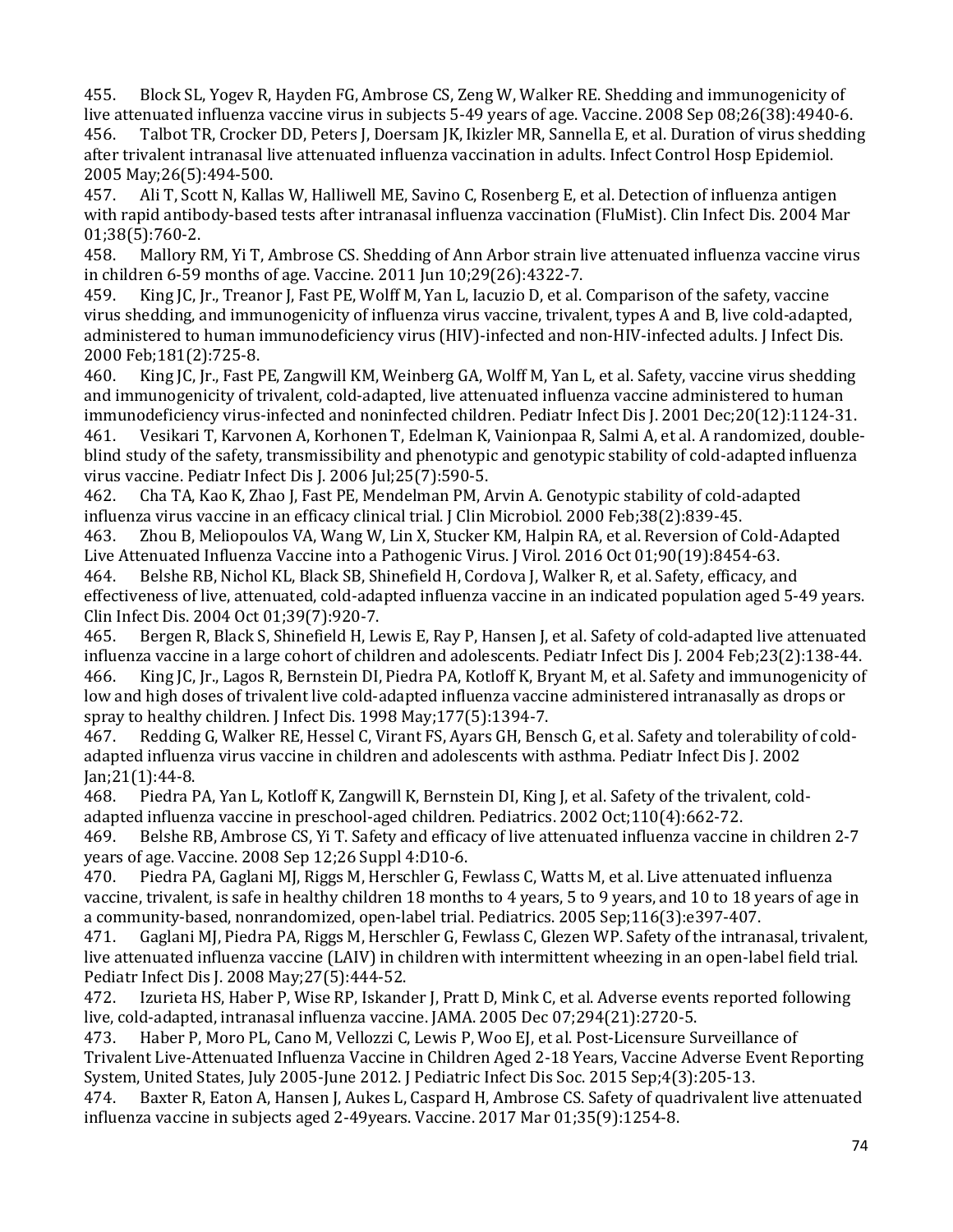475. Jackson LA, Holmes SJ, Mendelman PM, Huggins L, Cho I, Rhorer J. Safety of a trivalent live attenuated intranasal influenza vaccine, FluMist, administered in addition to parenteral trivalent inactivated influenza vaccine to seniors with chronic medical conditions. Vaccine. 1999 Apr 09;17(15- 16):1905-9.<br>476. Curti

 476. Curtis D, Ning MF, Armon C, Li S, Weinberg A. Safety, immunogenicity and shedding of LAIV4 in HIV-infected and uninfected children. Vaccine. 2015 Sep 11;33(38):4790-7.<br>477. Ambrose CS. Dubovsky F. Yi T. Belshe RB. Ashkenazi S. The safety an

 influenza vaccine in young children with asthma or prior wheezing. Eur J Clin Microbiol Infect Dis. 2012 Ambrose CS, Dubovsky F, Yi T, Belshe RB, Ashkenazi S. The safety and efficacy of live attenuated Oct;31(10):2549-57.<br>478. Ray GT, Lewis

Ray GT, Lewis N, Goddard K, Ross P, Duffy J, DeStefano F, et al. Asthma exacerbations among asthmatic children receiving live attenuated versus inactivated influenza vaccines. Vaccine. 2017 May

09;35(20):2668-75.<br>479. Duffy J. Lewi 479. Duffy J, Lewis M, Harrington T, Baxter R, Belongia EA, Jackson LA, et al. Live attenuated influenza vaccine use and safety in children and adults with asthma. Ann Allergy Asthma Immunol. 2017 Apr;118(4):439-44.<br>480. Sheffield IS.

480. Sheffield JS, Greer LG, Rogers VL, Roberts SW, Lytle H, McIntire DD, et al. Effect of influenza vaccination in the first trimester of pregnancy. Obstet Gynecol. 2012 Sep;120(3):532-7.<br>481. McMillan M, Porritt K, Kralik D, Costi L, Marshall H. Influenza vaccination during

McMillan M, Porritt K, Kralik D, Costi L, Marshall H. Influenza vaccination during pregnancy: a systematic review of fetal death, spontaneous abortion, and congenital malformation safety outcomes. Vaccine. 2015 Apr 27;33(18):2108-17.

482. Munoz FM, Greisinger AJ, Wehmanen OA, Mouzoon ME, Hoyle JC, Smith FA, et al. Safety of influenza vaccination during pregnancy. Am J Obstet Gynecol. 2005 Apr;192(4):1098-106.<br>483. Moro PL, Broder K, Zheteyeva Y, Walton K, Rohan P, Sutherland A, et al. A

Moro PL, Broder K, Zheteyeva Y, Walton K, Rohan P, Sutherland A, et al. Adverse events in pregnant women following administration of trivalent inactivated influenza vaccine and live attenuated influenza vaccine in the Vaccine Adverse Event Reporting System, 1990-2009. Am J Obstet Gynecol. 2011 Feb;204(2):146 e1-7.<br>484. Moro P. Bauml

Moro P, Baumblatt J, Lewis P, Cragan J, Tepper N, Cano M. Surveillance of Adverse Events After Seasonal Influenza Vaccination in Pregnant Women and Their Infants in the Vaccine Adverse Event Reporting System, July 2010-May 2016. Drug Saf. 2017 Feb; 40(2): 145-52.<br>485. Black S. Eskola J. Siegrist CA, Halsey N. Macdonald N. Law B. et al. In

 of disease in assessment of vaccine safety during mass immunisation with pandemic H1N1 influenza 485. Black S, Eskola J, Siegrist CA, Halsey N, Macdonald N, Law B, et al. Importance of background rates vaccines. Lancet. 2009 Dec 19;374(9707):2115-22.

486. Chambers CD, Johnson DL, Xu R, Luo YJ, Louik C, Mitchell AA, et al. Safety of the 2010-11, 2011-12, 2012-13, and 2013-14 seasonal influenza vaccines in pregnancy: Birth defects, spontaneous abortion, preterm delivery, and small for gestational age infants, a study from the cohort arm of VAMPSS. Vaccine. 2016 Aug 17;34(37):4443-9.

487. Irving SA, Kieke BA, Donahue JG, Mascola MA, Baggs J, DeStefano F, et al. Trivalent inactivated influenza vaccine and spontaneous abortion. Obstet Gynecol. 2013 Jan;121(1):159-65.

488. Advisory Committee on Immunization Practices summary report: June 24–25, 2015 (Meeting minutes). . Atlanta, GA: US Department of Health and Human Services, CDC; 2015.

489. Bratton KN, Wardle MT, Orenstein WA, Omer SB. Maternal influenza immunization and birth outcomes of stillbirth and spontaneous abortion: a systematic review and meta-analysis. Clin Infect Dis. 2015 Mar 01;60(5):e11-9.

490. Mak TK, Mangtani P, Leese J, Watson JM, Pfeifer D. Influenza vaccination in pregnancy: current evidence and selected national policies. Lancet Infect Dis. 2008 Jan;8(1):44-52.<br>491. Moro PL, Tepper NK, Grohskopf LA, Vellozzi C, Broder K. Safety of seaso

 492. Munoz FM. Safety of influenza vaccines in pregnant women. Am J Obstet Gynecol. 2012 Sep;207(3 491. Moro PL, Tepper NK, Grohskopf LA, Vellozzi C, Broder K. Safety of seasonal influenza and influenza A (H1N1) 2009 monovalent vaccines in pregnancy. Expert review of vaccines. 2012 Aug;11(8):911-21.<br>492. Munoz FM. Safety of influenza vaccines in pregnant women. Am J Obstet Gynecol. 2012 Sep;207

Suppl):S33-7.<br>493. Polvzo 493. Polyzos KA, Konstantelias AA, Pitsa CE, Falagas ME. Maternal Influenza Vaccination and Risk for Congenital Malformations: A Systematic Review and Meta-analysis. Obstet Gynecol. 2015 Nov;126(5):1075-84.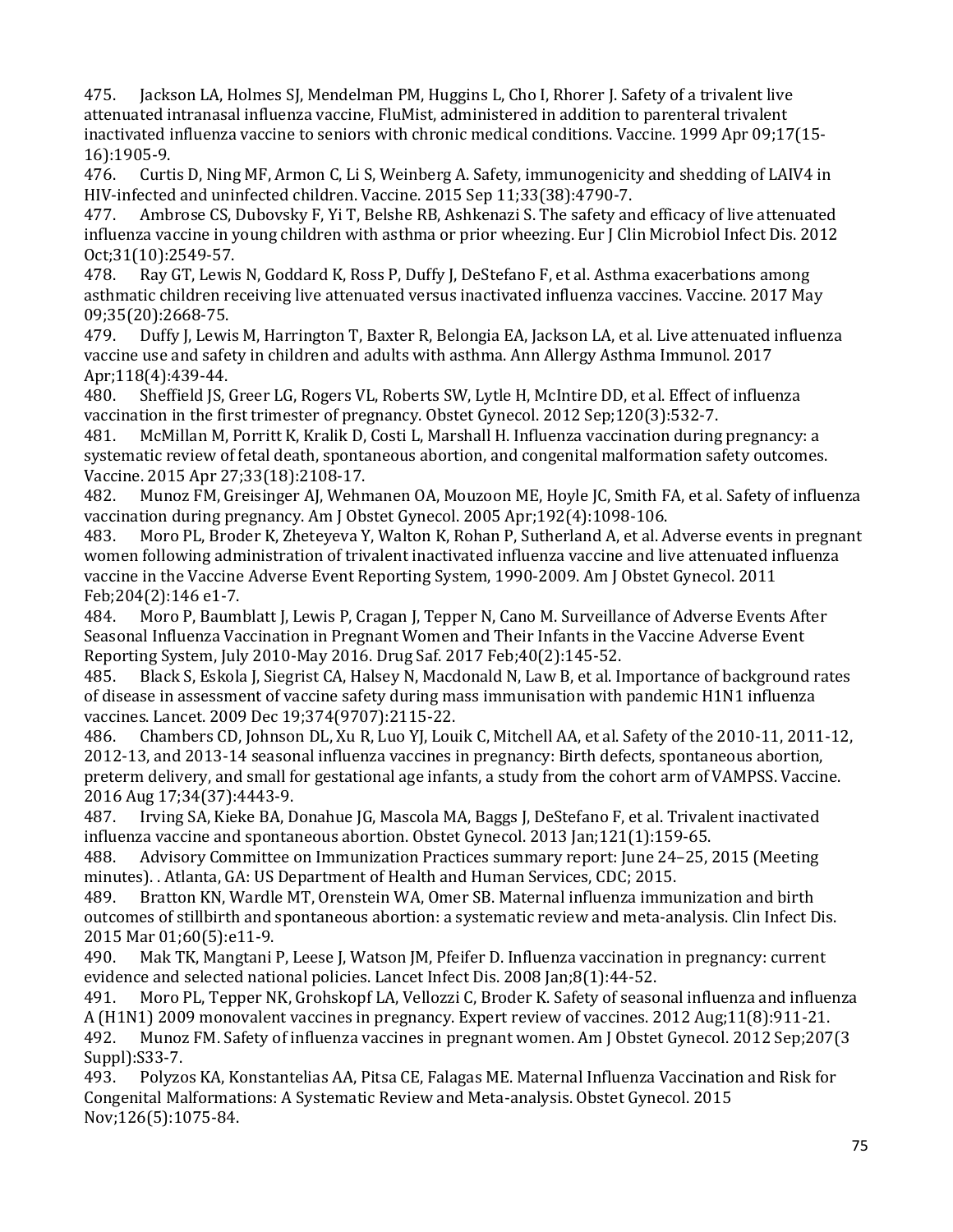494. Louik C, Kerr S, Van Bennekom CM, Chambers C, Jones KL, Schatz M, et al. Safety of the 2011-12, 2012-13, and 2013-14 seasonal influenza vaccines in pregnancy: Preterm delivery and specific malformations, a study from the case-control arm of VAMPSS. Vaccine. 2016 Aug 17;34(37):4450-9.<br>495. Omer SB, Goodman D, Steinhoff MC, Rochat R, Klugman KP, Stoll BJ, et al. Maternal influenza

495. Omer SB, Goodman D, Steinhoff MC, Rochat R, Klugman KP, Stoll BJ, et al. Maternal influenza immunization and reduced likelihood of prematurity and small for gestational age births: a retrospective cohort study. PLoS Med. 2011 May;8(5):e1000441.<br>496. Richards JL, Hansen C, Bredfeldt C, Bednarc:

496. Richards JL, Hansen C, Bredfeldt C, Bednarczyk RA, Steinhoff MC, Adjaye-Gbewonyo D, et al. Neonatal outcomes after antenatal influenza immunization during the 2009 H1N1 influenza pandemic: impact on preterm birth, birth weight, and small for gestational age birth. Clin Infect Dis. 2013 May;56(9):1216-22.<br>497. Nordin ID. Kl

 influenza vaccine and risks for preterm or small for gestational age birth. J Pediatr. 2014 May;164(5):1051- 497. Nordin JD, Kharbanda EO, Vazquez Benitez G, Lipkind H, Vellozzi C, Destefano F, et al. Maternal 7 e2.

Dodds L, Macdonald N, Scott J, Spencer A, Allen VM, McNeil S. The association between influenza vaccine in pregnancy and adverse neonatal outcomes. J Obstet Gynaecol Can. 2012 Aug;34(8):714-20. Fell DB, Sprague AE, Liu N, Yasseen AS, 3rd, Wen SW, Smith G, et al. H1N1 influenza vaccination during pregnancy and fetal and neonatal outcomes. Am J Public Health. 2012 Jun;102(6):e33-40.<br>500. Zerbo O, Modaressi S, Chan B, Goddard K, Lewis N, Bok K, et al. No association between in

Zerbo O, Modaressi S, Chan B, Goddard K, Lewis N, Bok K, et al. No association between influenza vaccination during pregnancy and adverse birth outcomes. Vaccine. 2017 May 31;35(24):3186-90. 501. Fell DB, Platt RW, Lanes A, Wilson K, Kaufman JS, Basso O, et al. Fetal death and preterm birth

associated with maternal influenza vaccination: systematic review. BJOG. 2015 Jan;122(1):17-26. 502. Vazquez-Benitez G, Kharbanda EO, Naleway AL, Lipkind H, Sukumaran L, McCarthy NL, et al. Risk of Preterm or Small-for-Gestational-Age Birth After Influenza Vaccination During Pregnancy: Caveats When

Conducting Retrospective Observational Studies. Am J Epidemiol. 2016 Aug 01;184(3):176-86. 503. Zerbo O, Qian Y, Yoshida C, Fireman BH, Klein NP, Croen LA. Association Between Influenza Infection and Vaccination During Pregnancy and Risk of Autism Spectrum Disorder. JAMA Pediatr. 2017 Jan 02;171(1):e163609.

504. 504. Toback SL, Beigi R, Tennis P, Sifakis F, Calingaert B, Ambrose CS. Maternal outcomes among pregnant women receiving live attenuated influenza vaccine. Influenza Other Respir Viruses. 2012

Jan;6(1):44-51. 505. Wood RA, Berger M, Dreskin SC, Setse R, Engler RJ, Dekker CL, et al. An algorithm for treatment of patients with hypersensitivity reactions after vaccines. Pediatrics. 2008 Sep;122(3):e771-7.<br>506. Kroger A.T. DJ, Vázquez M. Best Practices Guidance of the Advisory Committee on Im

Kroger A.T. DJ, Vázquez M. Best Practices Guidance of the Advisory Committee on Immunization Practices (ACIP). [www.cdc.gov/vaccines/hcp/acip-recs/general-recs/downloads/general-recs.pdf.](https://www.cdc.gov/vaccines/hcp/acip-recs/general-recs/downloads/general-recs.pdf)

Atlanta: Centers for DIsease Control and Prevention; 2017 [cited 2017 27 April]; Available from: www.cdc.gov/vaccines/hcp/acip-recs/general-recs/downloads/general-recs.pdf.<br>507. McNeil MM. Weintraub ES. Duffy I. Sukumaran L. Jacobsen SI. Klein NP. et a

507. McNeil MM, Weintraub ES, Duffy J, Sukumaran L, Jacobsen SJ, Klein NP, et al. Risk of anaphylaxis after vaccination in children and adults. J Allergy Clin Immunol. 2016 Mar;137(3):868-78.

508. Advisory Committee on Immunization Practices summary report: June 20–21, 2012 (Meeting minutes). . Atlanta, GA: US Department of Health and Human Services, CDC; 2012.<br>509. Advisory Committee on Immunization Practices summary report: June 19-

509. Advisory Committee on Immunization Practices summary report: June 19–20, 2013 (Meeting minutes). Atlanta, GA: US Department of Health and Human Services, CDC; 2013.<br>510. Bohlke K, Davis RL, Marcy SM, Braun MM, DeStefano F, Black SB, et al. Ris

510. Bohlke K, Davis RL, Marcy SM, Braun MM, DeStefano F, Black SB, et al. Risk of anaphylaxis after

vaccination of children and adolescents. Pediatrics. 2003 Oct;112(4):815-20. 511. Oberle D, Pavel J, Rieck T, Weichert S, Schroten H, Keller-Stanislawski B, et al. Anaphylaxis After Immunization of Children and Adolescents in Germany. Pediatr Infect Dis J. 2016 May; 35(5): 535-41.<br>512. Rouleau I, De Serres G, Drolet JP, Skowronski DM, Quakki M, Toth E, et al. Increased risk of 512. Rouleau I, De Serres G, Drolet JP, Skowronski DM, Ouakki M, Toth E, et al. Increased risk of anaphylaxis following administration of 2009 AS03-adjuvanted monovalent pandemic A/H1N1

(H1N1pdm09) vaccine. Vaccine. 2013 Dec 05;31(50):5989-96. 513. Des Roches A, Paradis L, Gagnon R, Lemire C, Begin P, Carr S, et al. Egg-allergic patients can be safely vaccinated against influenza. J Allergy Clin Immunol. 2012 Nov;130(5):1213-6 e1.